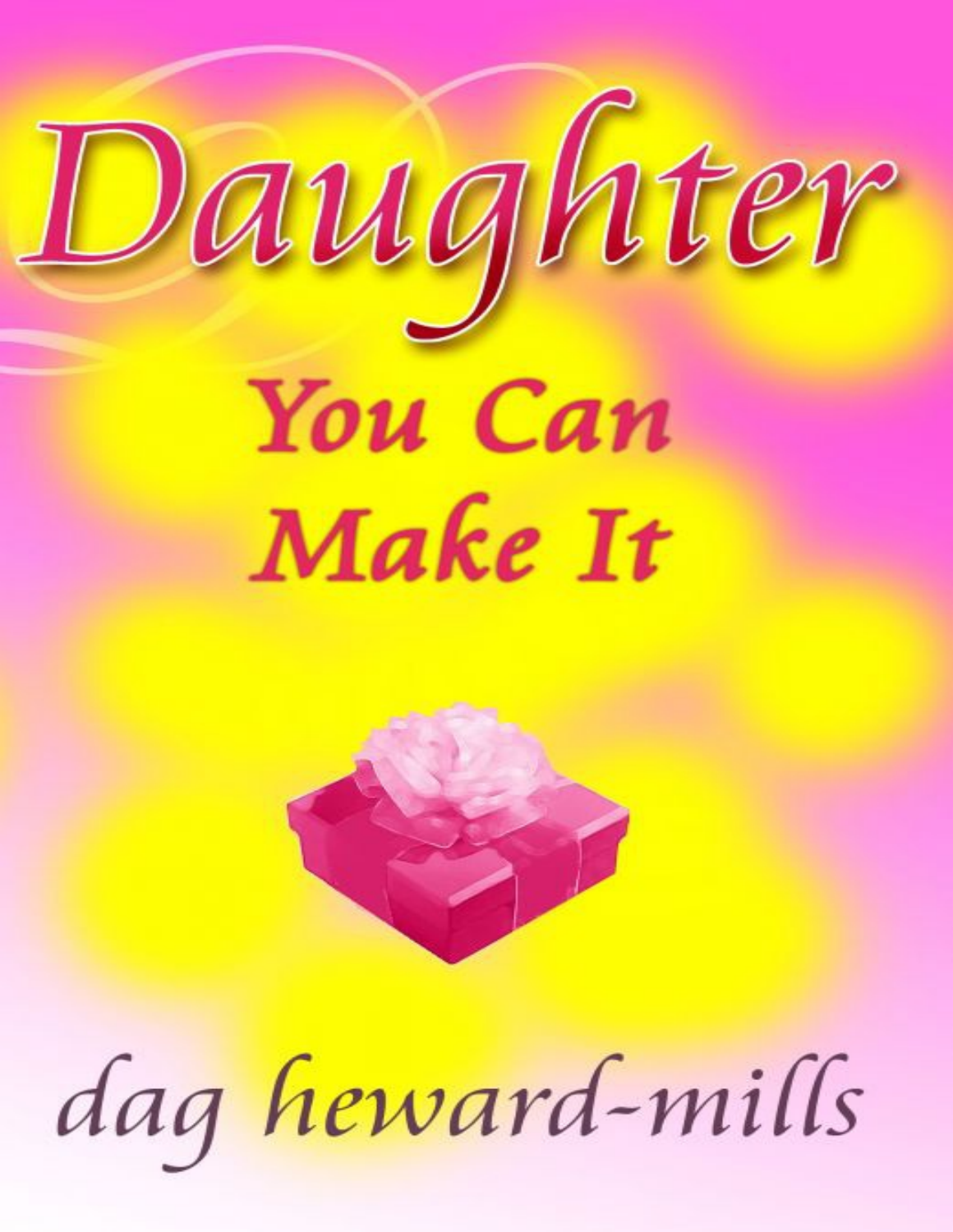# **Daughter, You Can Make It Dag Heward-Mills**

\* \* \* \* \*

Smashwords Edition Copyright 2006 Dag Heward-Mills Email: info@daghewardmillsbooks.or evangelist@daghewardmills.org Find out more about Dag Heward-Mills at: *[http://www.daghewardmills.org](http://www.daghewardmills.org/) <http://www.daghewardmills.org/lci/> <http://daghewardmills.org/healingjesuscrusade>*

All rights reserved under international copyright law. Written permission must be secured from the publisher to use or reproduce any part of this book, except for brief quotations in critical reviews or articles.

Unless otherwise stated, all Scripture quotations are taken from the

King James Version of the Bible.

# *Dedication*

*To my wife Adelaide, my beloved, my counsellor and partner in ministry. Thank you for loving me just as I am. Thank you for good counsel and good advice. You have been there through the changing scenes of our lives. Thank you for being spiritual and ministry-minded. Thank you for joining me in fulltime ministry and helping to build the church. I love you always.*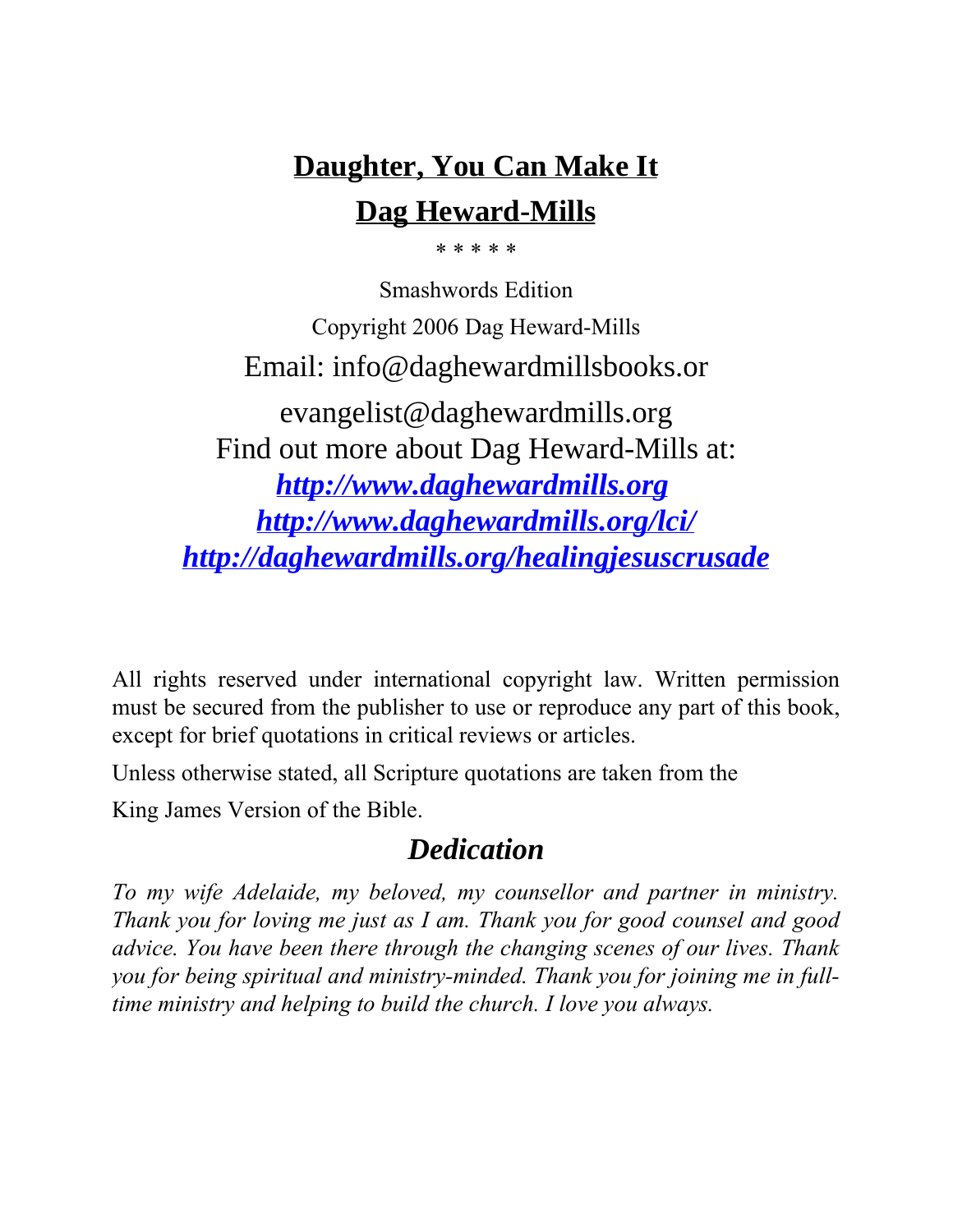#### *Contents*

- Chapter 1. The [Women](#page-6-0)
- Chapter 2. The [Daughters](#page-8-0)
- Chapter 3. The [Covering](#page-11-0)
- Chapter 4. [Daughter,](#page-13-0) It's Your Honour
- Chapter 5. [Daughter,](#page-15-0) It's Your Turn
- Chapter 6. The [Temptations](#page-17-0) of the Daughters
- Chapter 7. The Sins of the [Daughters](#page-23-0)
- Chapter 8. [Daughter,](#page-27-0) You Made It!
- Chapter 9. With All Your Getting, Get [Understanding](#page-35-0)
- Chapter 10. Where [Frustration](#page-36-0) Came From
- Chapter 11. Seven [Frustrations](#page-37-0) of Women
- Chapter 12. The [Woman's](#page-41-0) Keys
- Chapter 13. [Daughter,](#page-45-0) While You Wait!
- Chapter 14. Daughter, Catch the [Anointing](#page-52-0)
- Chapter 15. Daughter, Is There a Curse [Somewhere?.](#page-57-0)
- Chapter 16. Why Women Must Be [Spiritual](#page-59-0)
- Chapter 17. [Understanding](#page-61-0) the Seed of the Woman
- Chapter 18. [Understanding](#page-68-0) the Curse Associated with Childbearing
- Chapter 19. Overcoming the Curse Associated with [Childbearing](#page-66-0)
- Chapter 20. [Understanding](#page-68-0) the Curse Associated with Marriage
- Chapter 21. [Overcoming](#page-70-0) the Curse Associated with Marriage
- Chapter 22. [Daughter,](#page-73-0) You Have Tender Eyes
- Chapter 23. [Daughter,](#page-75-0) God Will Give You a Husband
- Chapter 24. [Daughter,](#page-77-0) God Will Give You a Child
- Chapter 25. [Daughter,](#page-78-0) Keep on Serving the Lord
- Chapter 26. [Daughter,](#page-81-0) Don't Be Tired of Doing Your Duties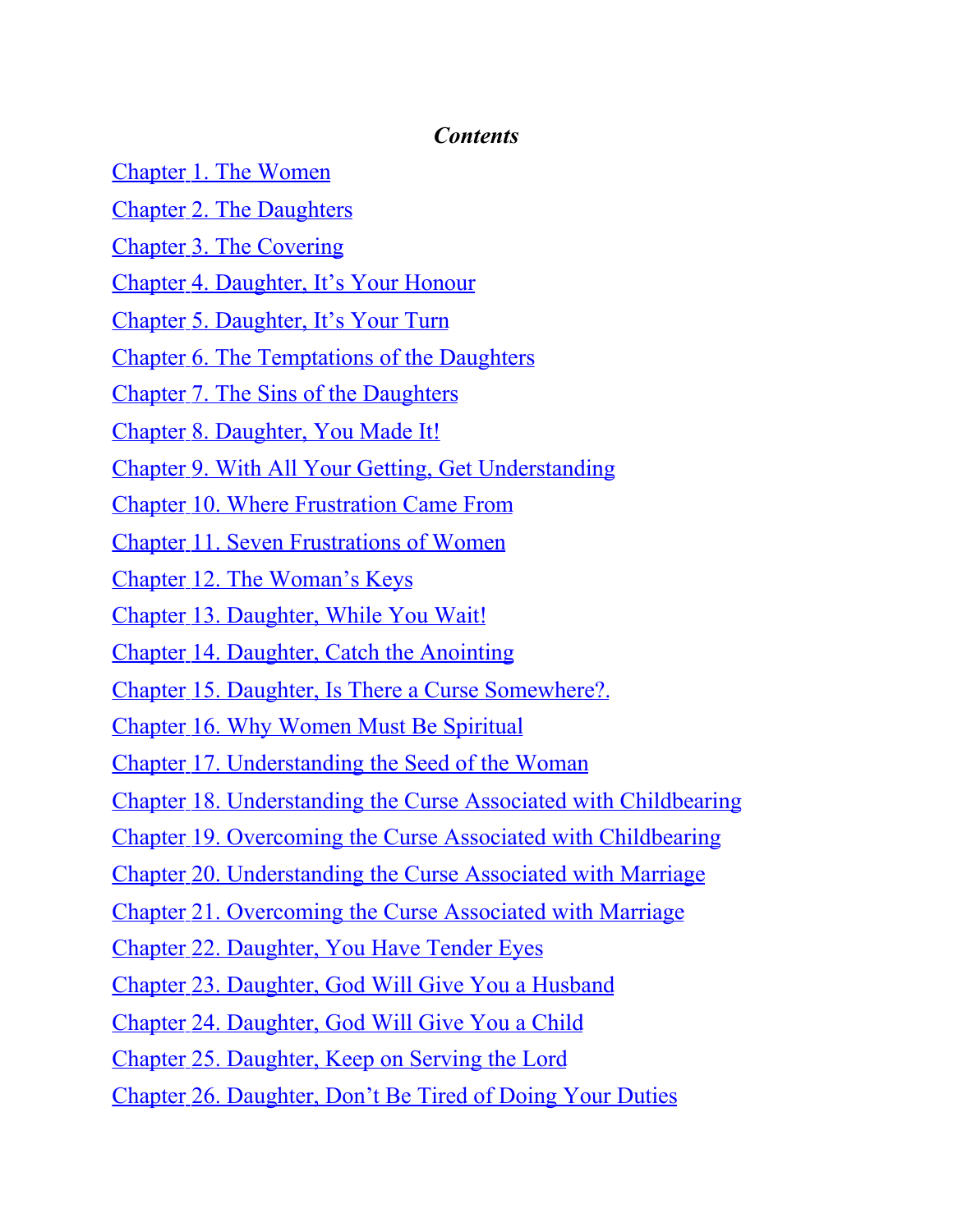Chapter 27. All about *[Abigailism](#page-84-0)*

Chapter 28. Six Goals of *[Abigailism](#page-85-0)*

Chapter 29. Steps to *[Abigailism](#page-90-0)*

Chapter 30. [Daughter,](#page-96-0) You Can Be Replaced

Chapter 31. Daughter Will You Obey Your [Husband?](#page-98-0)

Chapter 32. [Daughter](#page-101-0) Keep Your Place

Chapter 33. [Daughter](#page-105-0) of Destiny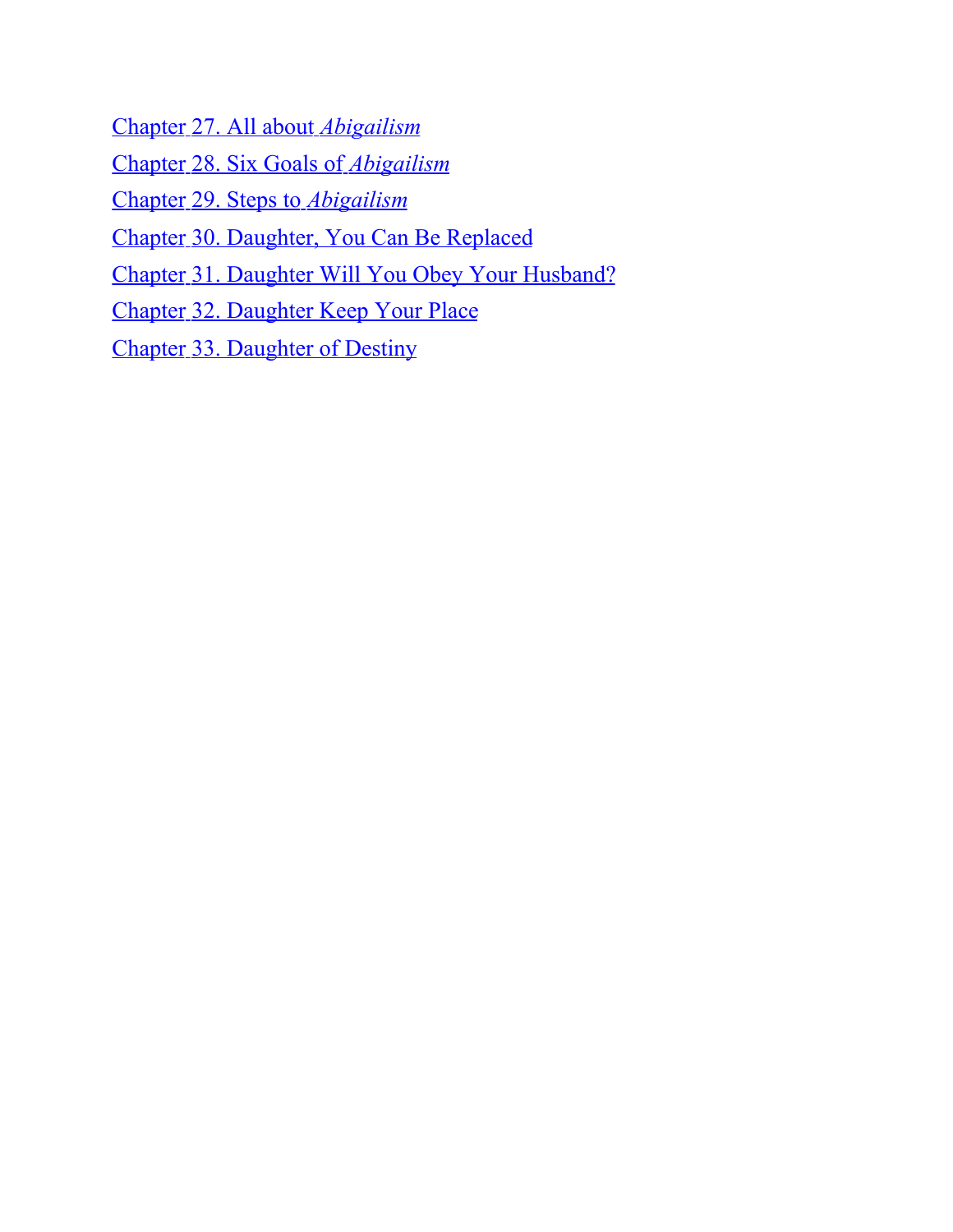# *Foreword*

I have had the uncommon privilege of having the author of this book as my husband, pastor, leader, counsellor, lover and friend. He certainly has believed in the callings and giftings of women and the coming into existence of this book accentuates this fact.

The Bible says that while the earth remains, seedtime and harvest, cold and heat, summer and winter, day and night will not cease,(Genesis 8:22). This is indeed a reflection of the lives of the women this book covers. They are women from the different walks of our lives; their issues may very well be our issues too.

A time comes when a woman rises up like Deborah to take up a mantle that should usually be the preserve of a man in order to fill the vacuum created by history and circumstances.

A moment comes when a woman rises up out of obscurity like Esther to save an entire nation and another woman loses her place because she refuses to yield to her husband albeit a drunken one.

This book is more than a mere narrative of the lives of women of the Bible. It has answers for all the questions, usually unspoken, that have resonated from the hearts of many women today. Through these pages we are taught how to see God in the so called 'bane' of a woman, like in childbearing, desiring a husband, or a child, sibling rivalry over man, gynaecological problems and the like.

The book does not merely discuss the challenges of the women of the Bible but mirrors our very lives as women on this planet. It doesn't leave us here; it shows us God's way out. It demonstrates to us the unlimited investment that God has poured into female vessels: our sensitivity to the anointing like the woman with the issue of blood, our God-given perception into the future; not forgetting our role as peacemakers and intercessors as in the case of Abigail of the Bible, our peculiar temptations, "the way of escape" and much more.

In essence, no matter what kind of woman one may be, no matter the challenges, achievements or attributes each one of us possesses, this book is a must-read because it deals with virtually all issues both good and bad. I count myself blessed and privileged to be living in times like these and to be the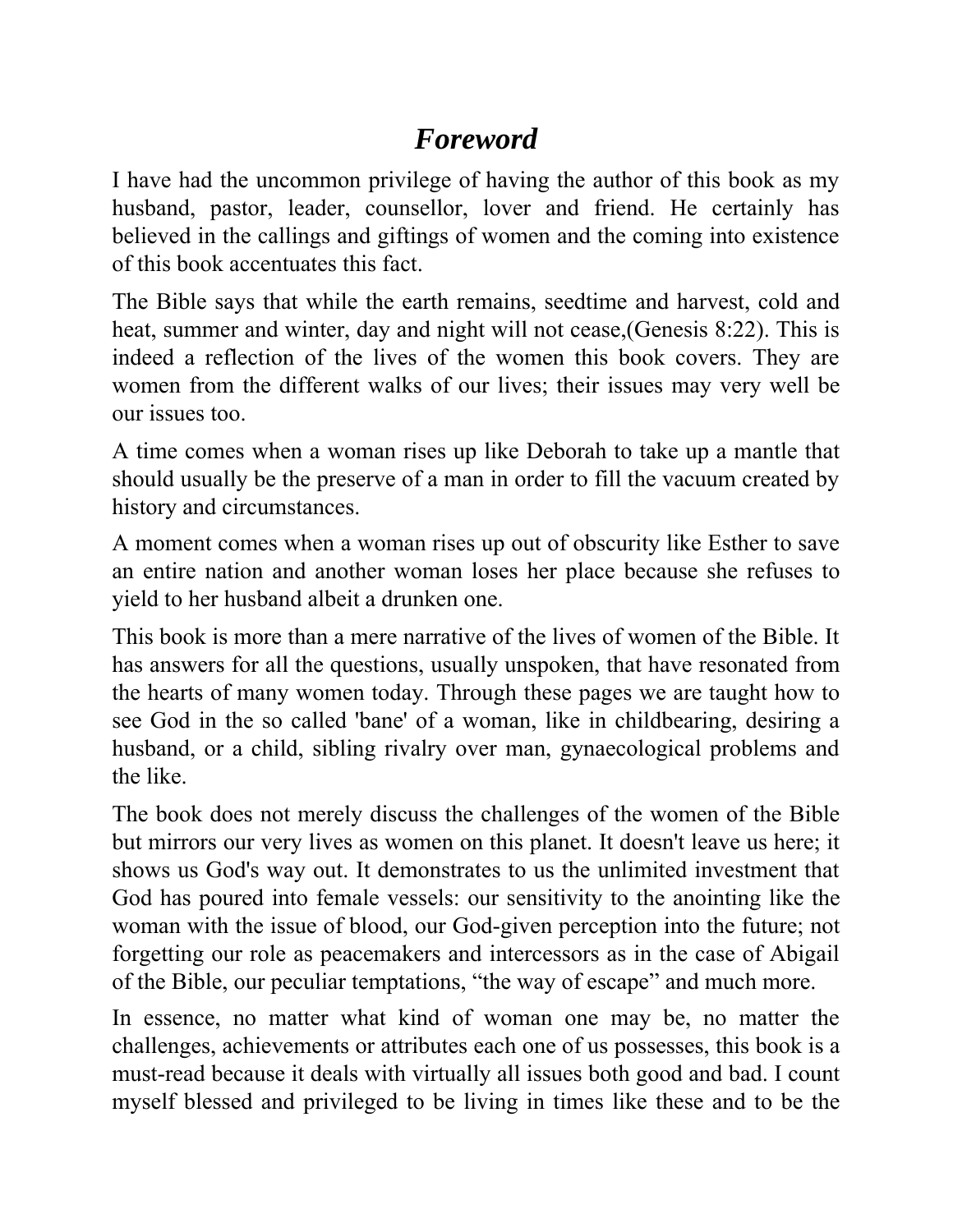one to write the foreword for such an enriching, soul-inspiring, comforting and God-directing book. Who knows Daughters, if we have come to the Kingdom for such a time as this...!!! (Esther4:14).

Thank you Bishop for writing to us, Daughters of the King. Indeed, you truly agree with the Psalmist in Psalm 45:13-15: "the king's daughter is all glorious within; her clothing is woven with gold. She will be led to the king (the most high) in embroidered work; the virgin, her companions, who follow her will be brought to you", (Jehovah)! I trust this book will do just that.

Mrs. Adelaide Heward-Mills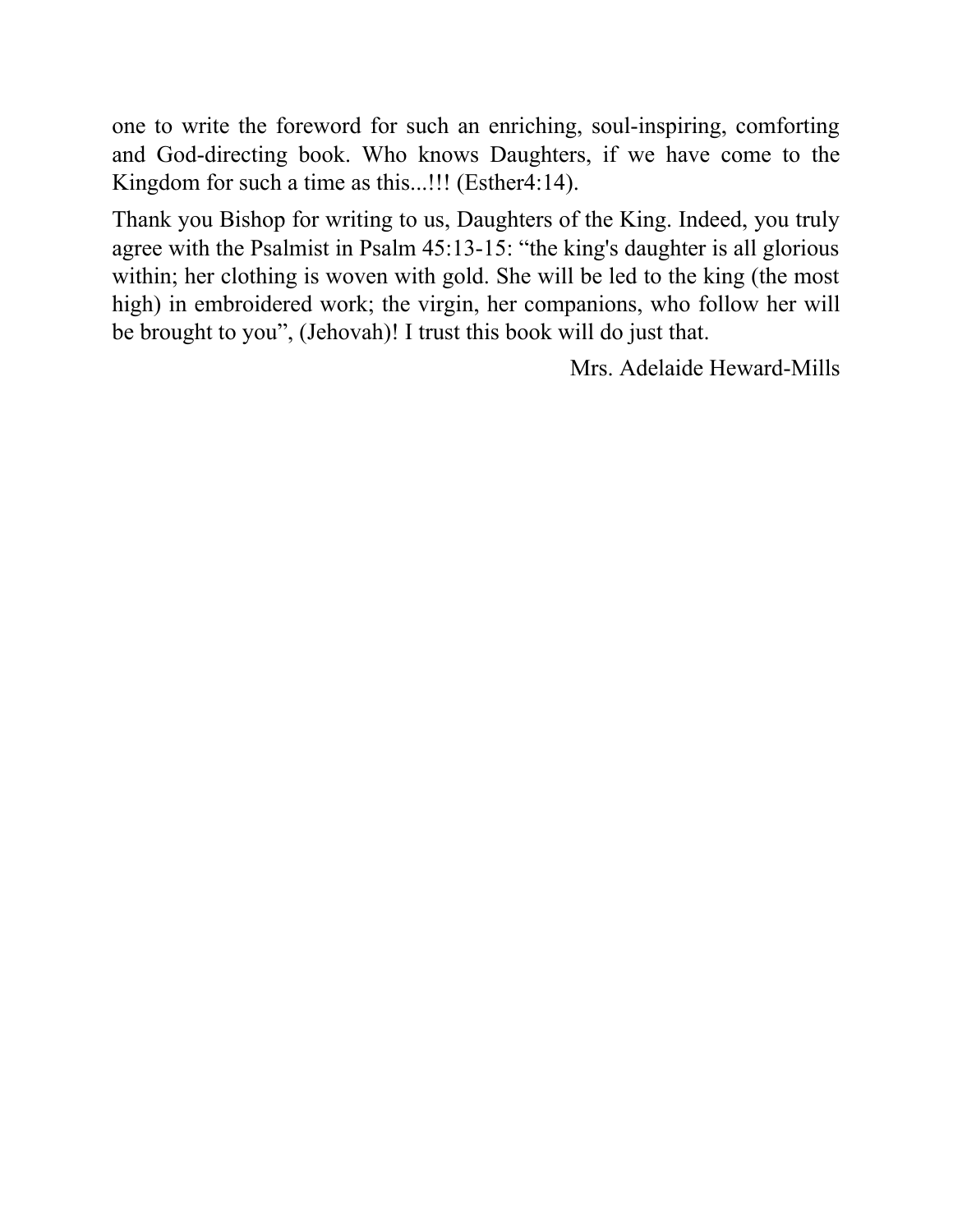# **The Women**

<span id="page-6-0"></span>This is a book I am writing to women. It is a message for women everywhere. Women were created differently from men and I believe they deserve a special message.

Jesus referred to ladies in two different ways. He would either call them women or daughters.

There is a difference between a daughter and a woman. If I were a lady, I would prefer it if Jesus called me "daughter". I think a daughter is generally more receptive, more open and more humble. In the natural, an adult woman is not as easy to influence as a daughter is.

## **The Bitterness of Life**

Many women are embittered by their lives' experiences. They are hardened, unforgiving and unmerciful. The painful experiences of life have washed away the beauty of faith and trust. "Never trust a man," they say. They say to themselves, "Never trust another woman." I notice how many women live in solitude. They are loners with almost no friends.

Notice how Jesus spoke to the woman of Samaria. He was trying to get this woman to believe the things he was saying.

## **…WOMAN, BELIEVE ME, the hour cometh, when ye shall neither in this mountain, nor yet at Jerusalem, worship the Father.**

### **John 4:21**

Notice how Jesus spoke to the woman caught in adultery. This was a woman who had almost lost her life at the hands of unforgiving men. He wanted her to believe in love again.

**…WOMAN, WHERE ARE THOSE THINE ACCUSERS? hath no man condemned thee? She said, No man, Lord. And Jesus said unto her, Neither do I condemn thee: go, and sin no more.**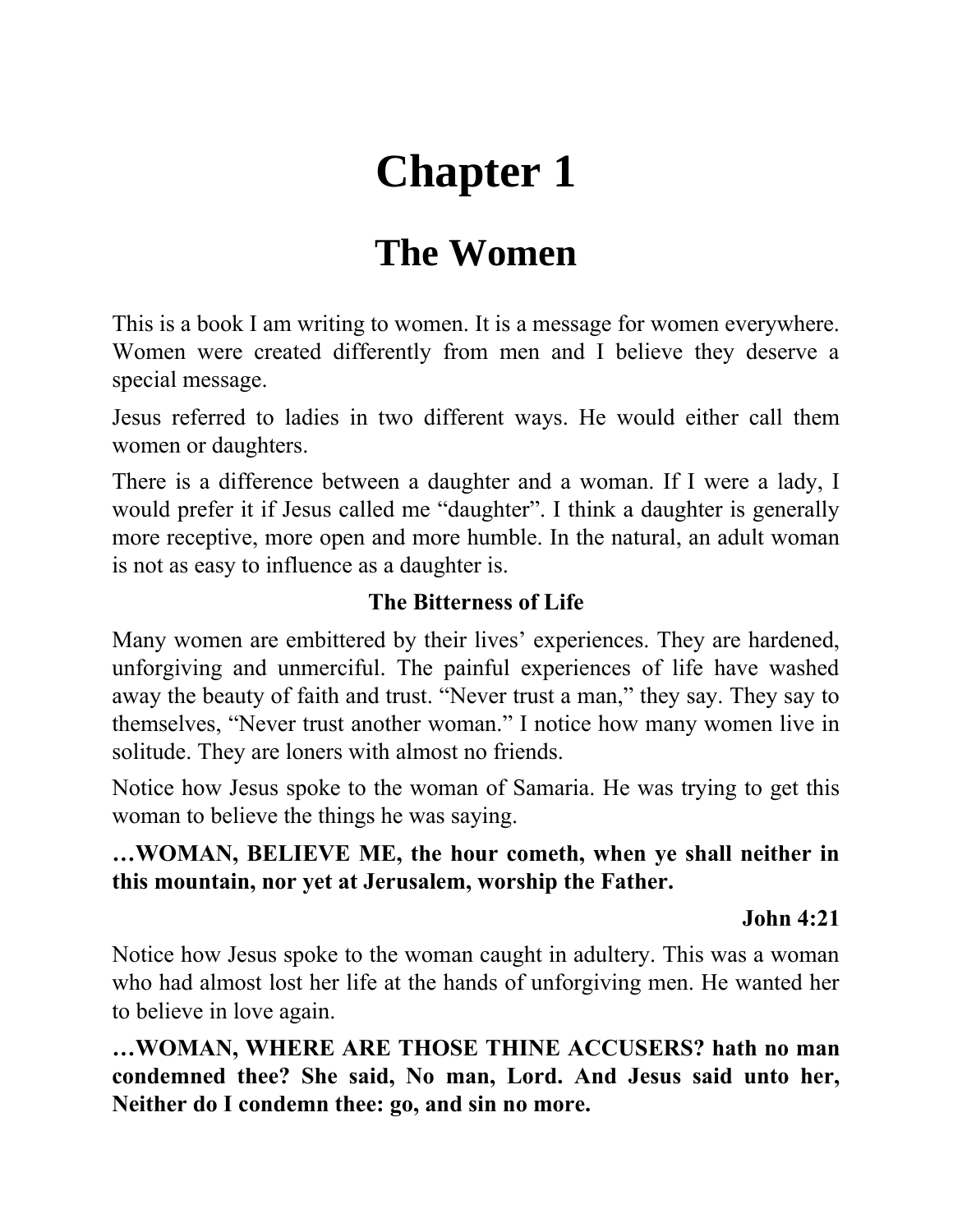#### **John 8:10, 11**

Notice also how Jesus spoke to this woman who had suffered from scoliosis for eighteen years. This woman had been through many things. She had been in bitterness and pain for a long time. This woman needed a miracle. Notice how Jesus addressed her in church:

**…WOMAN, THOU ART LOOSED from thine infirmity. And he laid his hands on her: and immediately she was made straight, and glorified God.**

**Luke 13:12, 13**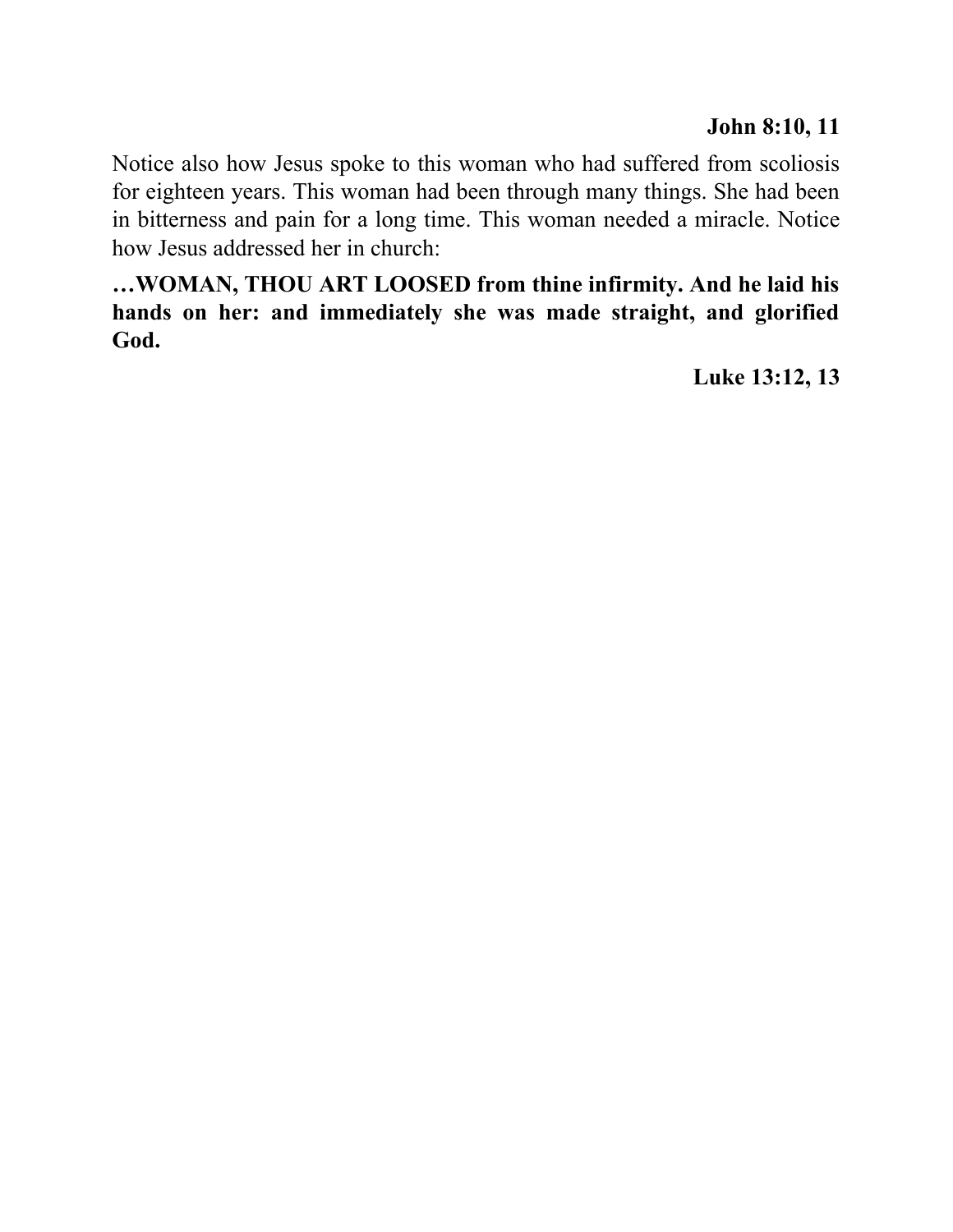# **The Daughters**

<span id="page-8-0"></span>Naturally speaking, daughters are not full of bitterness and unforgiveness. There is some sweetness and innocence that characterizes a daughter. Above all, there is a special trust and confidence that a daughter has for her father. Unfortunately, the faith, the hope and the love of daughters fade away as they mature into adult women.

Jesus did refer to some women as daughters. I believe it was because of the faith that they had in him. He noticed the pure love that they had toward him.

Let's look at this group of women whom Jesus ministered to. This time, we notice how he addresses them differently.

In one of the greatest miracles that Jesus ever did, the healing of the woman with the issue of blood, we see Jesus referring to her as a daughter! This woman had been able to tap into the anointing even though others around could not feel anything.

**...and she felt in her body that she was healed…**

# **Mark 5:29**

# **And Jesus said, SOMEBODY HATH TOUCHED me: for I perceive that virtue is gone out of me.**

# **Luke 8:46**

There is something I want you to notice about this daughter. First of all, she had great trust in Jesus' ability. In her sickness and weakness, she pressed through the crowd until she touched the hem of his garment.

It must have taken great faith for this woman to press through the teeming crowds. That is precisely what made her a great daughter: faith and trust. Her twelve years of bitter experiences with different people were not enough to quench a heart of faith.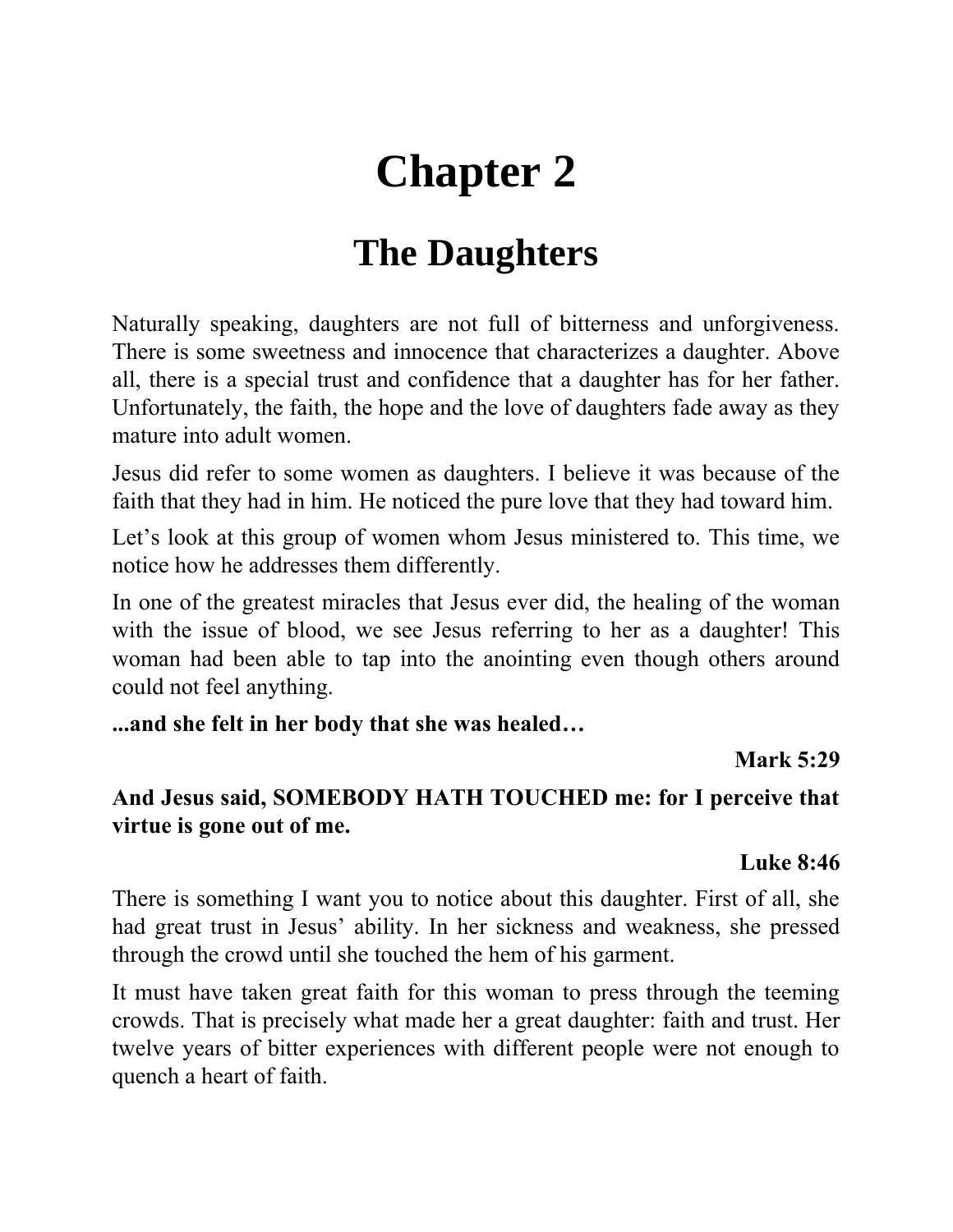### **Wary Women**

Sometimes, a background of sinful experiences with different men makes it difficult for a woman to trust any man. She has little confidence in her father, her pastor or any man of God. She simply cannot believe in the existence of goodness and purity. Sometimes, just by growing up in a culture of suspicion and gossip, the seeds of mistrust are sown forever. Such women tend to be perpetually doubtful, unbelieving, sceptical and suspicious. Typically, a woman who is unable to trust is unable to love. She is full of fear. Perfect love casts out fear. The Bible says love

**…believeth all things…**

# **1 Corinthians 13:7**

## **Daughters Receive the Anointing of Their Fathers**

The other outstanding mark about this daughter, (the woman with the issue of blood), was the fact that she received the anointing of Jesus. This is the only record in the Bible of the anointing flowing from one person to another in which both parties literally felt it. Jesus felt the anointing leaving him and the daughter felt the anointing coming into her body.

You see, it is children who receive the most precious gifts from their parents. It is children and not equals or colleagues who receive an inheritance from their fathers.

There comes a time in the life of a woman where she tends to challenge the authority of a man. I do not blame her because many men are irresponsible and untrustworthy.

However, fighting against men and campaigning against their authority may easily keep you from the anointing. You will have a perpetually resistant attitude towards God's gift. You see, many of the vessels that God uses are men.

When you receive someone as a father, you open yourself up to receive the ultimate gift from him. Perhaps, that is why Jesus referred to her as "daughter".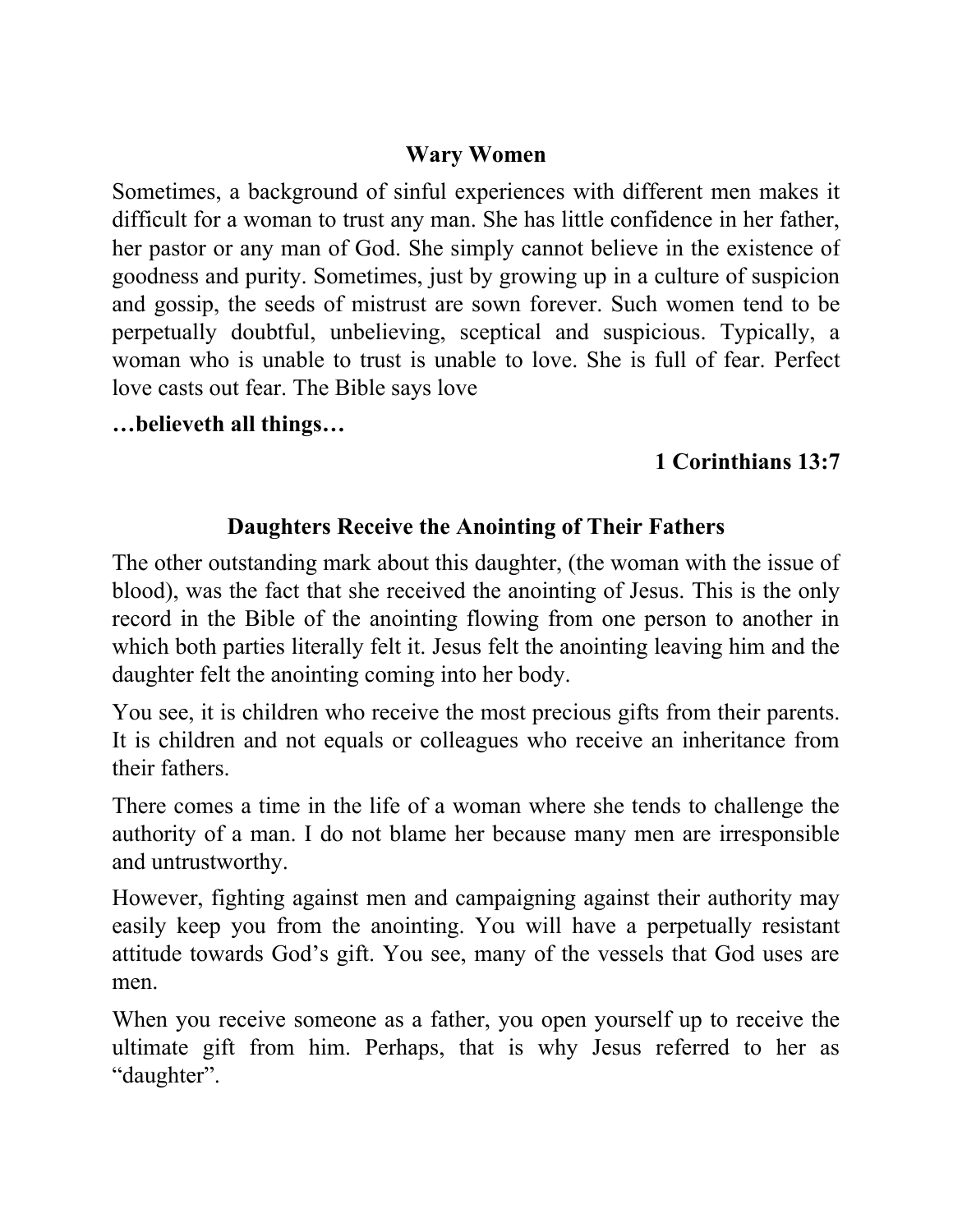# **…DAUGHTER, THY FAITH HATH MADE THEE WHOLE; go in peace, and be whole of thy plague.**

#### **Mark 5:34**

#### **Daughters Are Forever**

On another occasion, when Jesus was on his way to the cross, a large crowd of people followed him. In this crowd, there were women who were unhappy about the injustice that was being done to him. They supported him openly and publicly identified with him.

In the hour when all the men and apostles deserted the Lord, the women stood strong. Jesus turned to them and ministered words of prophecy from his heart. He did not refer to these supportive ladies as women, but as daughters.

### **…DAUGHTERS OF JERUSALEM, weep not for me, but weep for yourselves, and for your children.**

#### **Luke 23:28**

Decide to be a woman whom Jesus would see as a daughter. Someone who is open to the anointing! Someone who is supportive of the man of God! Someone who is prepared to identify openly and passionately with the vision!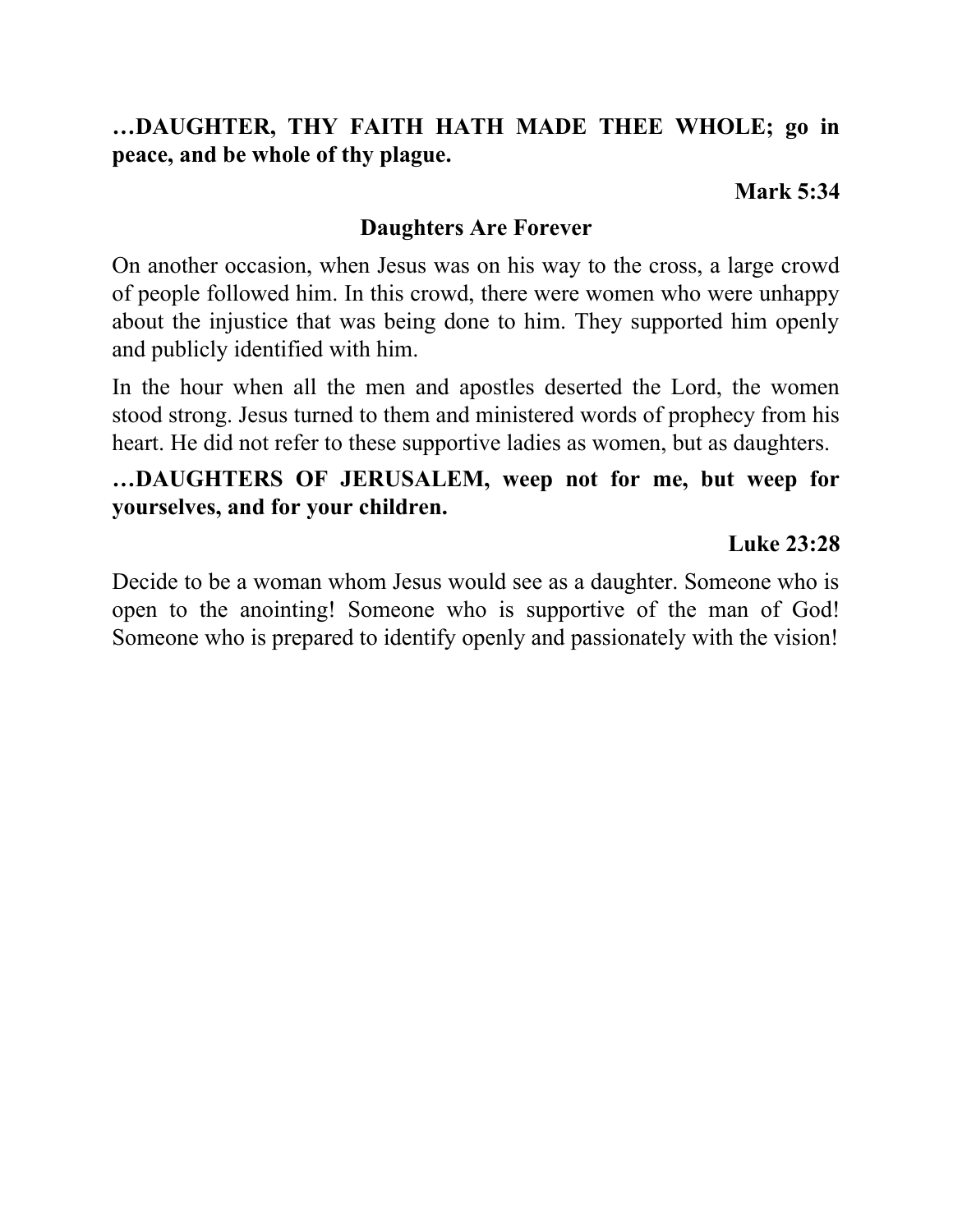# **The Covering Women Need a Covering**

<span id="page-11-0"></span>Women need a covering for their lives. This covering serves as a shield of protection. Unfortunately, there are many women who do not acknowledge this reality. They see themselves as equal to men and as good as any one else.

#### **But every woman that prayeth or prophesieth with her head uncovered dishonoureth her head…**

## **1 Corinthians 11:5**

It is only with a spirit of humility that you can accept these realities. The Kingdom of God can be pursued best with the attitude of a little child.

## **…Except ye be converted, and BECOME AS LITTLE CHILDREN, ye shall not enter into the kingdom…**

### **Matthew 18:3**

It is important for a woman to be covered spiritually and this covering comes through a head.Whether a woman is married or not, she can have the covering she needs.

#### **…the head of the woman is the man…**

# **1 Corinthians 11:3**

This covering is provided sometimes by husbands, pastors or spiritual fathers. A woman ministering without this spiritual covering is out of place. Obviously, if you are married to an unbeliever, he cannot be your spiritual covering.

If you are married to a spiritually dull husband, he is not your covering. Someone who is above you spiritually must provide the covering. That is why it is called a covering.

Dear sister, do you have a spiritual covering? Are you open to the counsel of the men that God has given for your covering? Who is your spiritual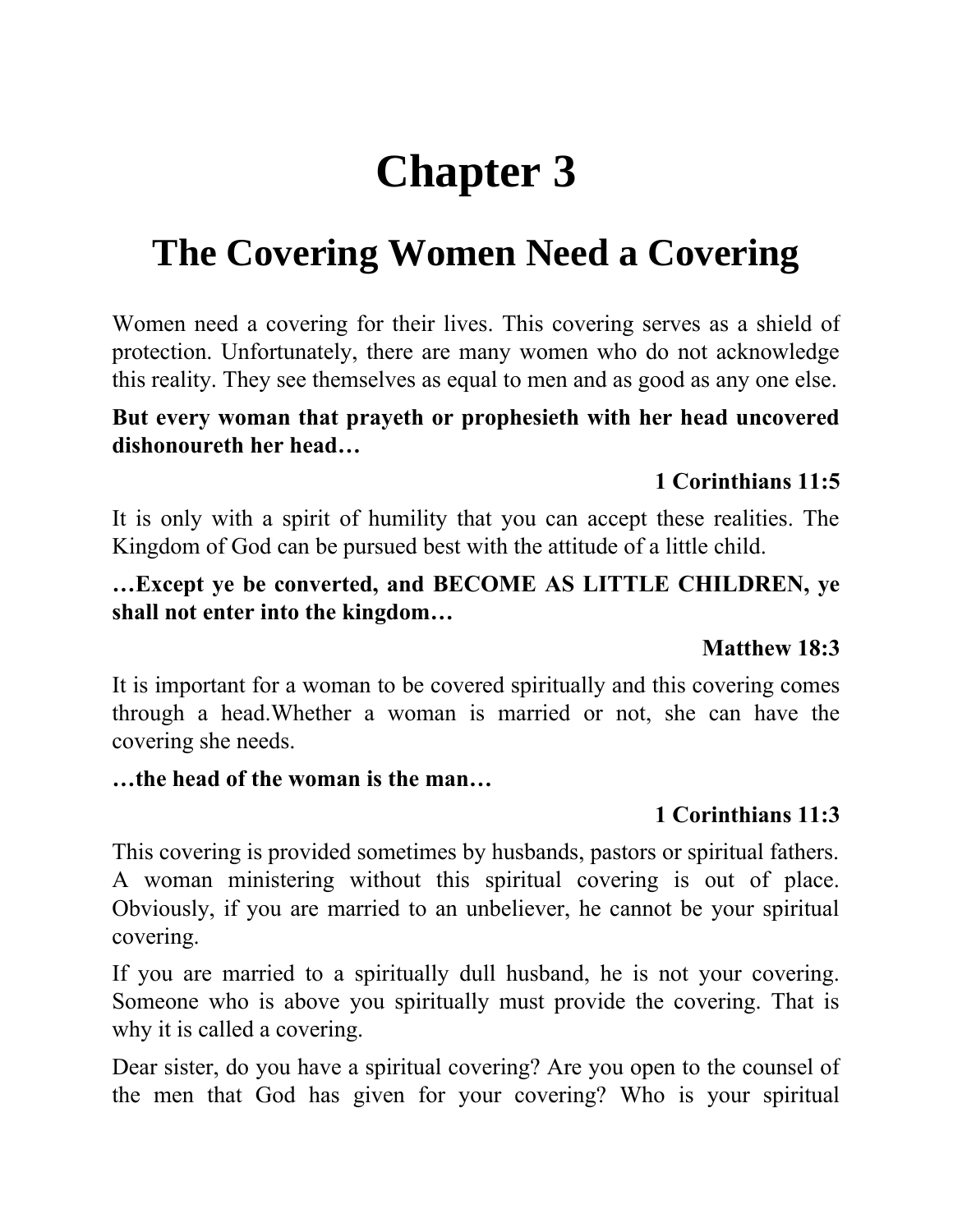covering? Are you a rebel? Do not forget that none of us is above the Word of God.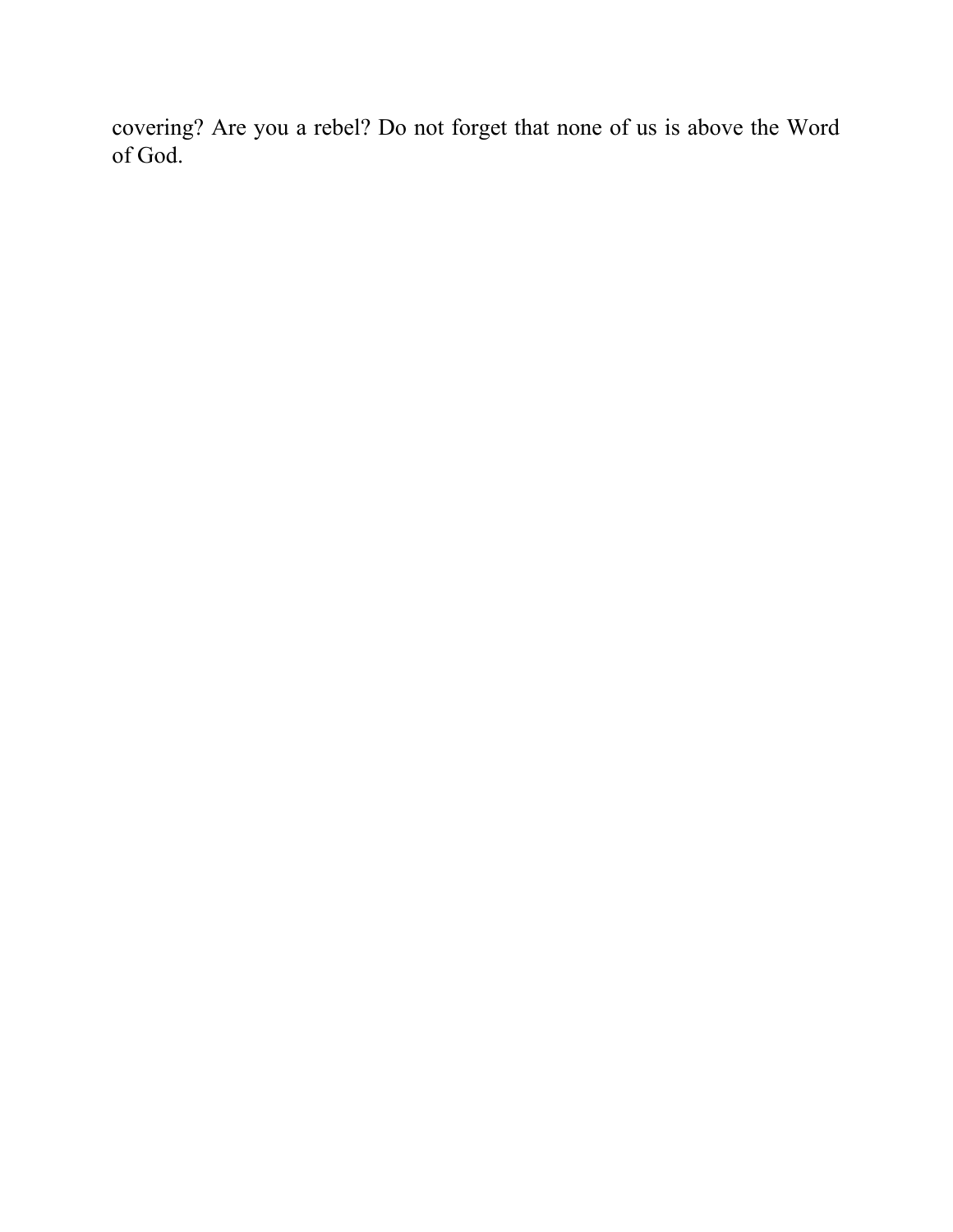# **Daughter, It's Your Honour!**

<span id="page-13-0"></span>**And Barak said unto her, If thou wilt go with me, then I will go: but if thou wilt not go with me, then I will not go. And she said, I will surely go with thee: notwithstanding the journey that thou takest SHALL NOT BE FOR THINE HONOUR; FOR THE LORD SHALL SELL SISERA INTO THE HAND OF A WOMAN. And Deborah arose, and went with Barak to Kedesh.**

#### **Judges 4:8, 9**

In this story, a woman was given the opportunity to take the honour from a man. A man's job fell into the hands of a woman! Instead of a man rising up to his God-given role of leadership, a woman had to take up the challenge and do his work. This is what is happening in the church today. There are many men who have shirked their responsibilities as leaders and spiritual heads.

Women are doing the things men are supposed to do. And I am happy to say women are doing these jobs very well. There are Deborahs who are ready to take the honour and win battles for the Lord.

I suggest to every pastor, to release the Deborahs into the harvest fields. What the Baraks cannot do, God has raised up Deborahs to do. In my own experience, I have found that women are very good pastors and shepherds. When they get their hands to the plough, things really get moving.

I have found women to be more receptive to the anointing and more open to spiritual leadership. Perhaps the original plan was that men should occupy these great leadership positions. Perhaps in the original plan men should have borne all the fruit. Unfortunately, there are always men like Barak, who for various reasons do not do what they are called to do. This is why God has to fall on people like Deborah to accomplish his will.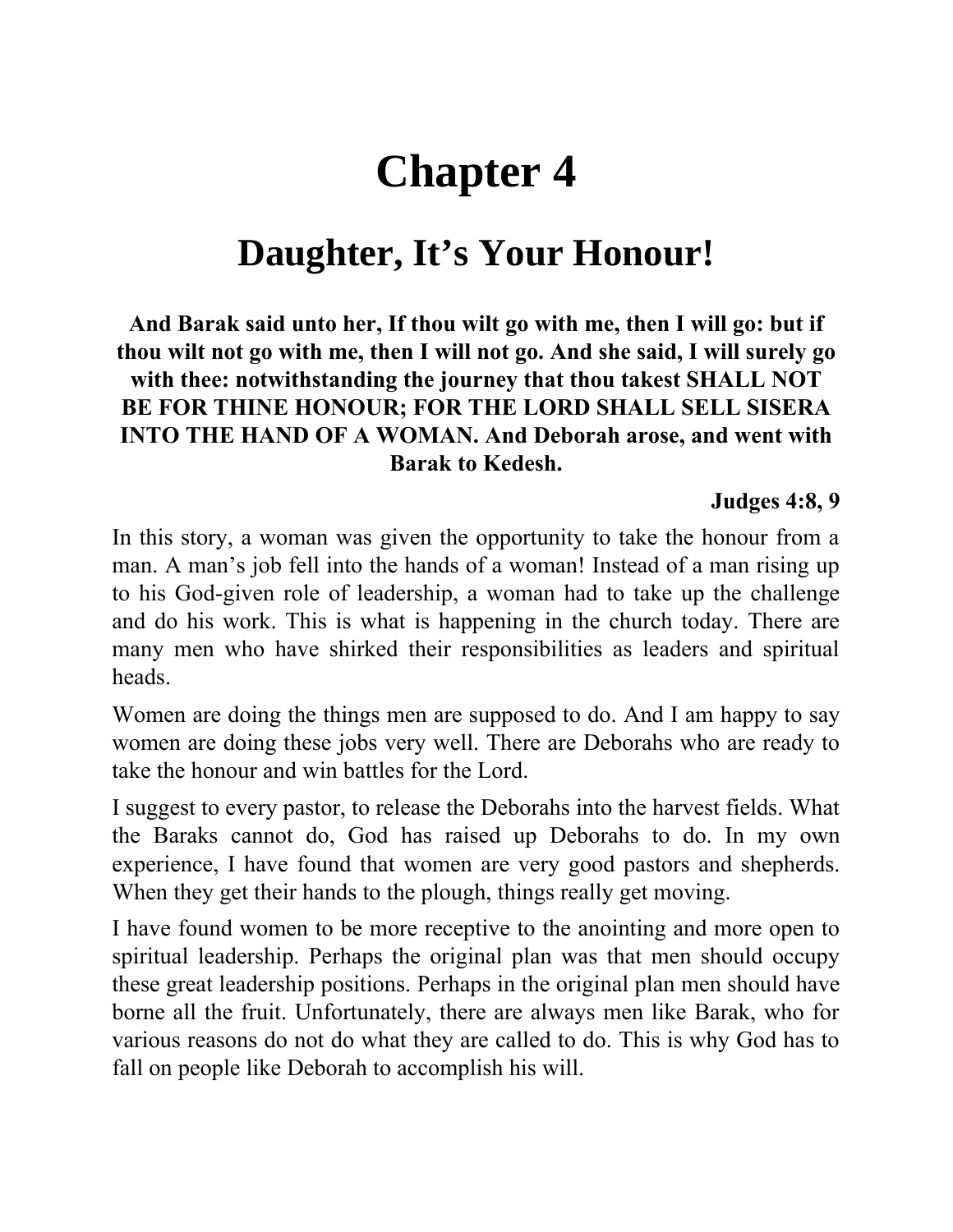Dear friend, the will of God is fixed, settled and unchangeable. God has decided to save this world. Jesus trained twelve disciples (men). I believe that the divine plan is that men should be used to lead the church into victory. However, the reality is that there are men like Barak with us. There must be Deborahs who are going to fill the vacuum created by unfruitful, fearful and indecisive men.

The Scripture tells us that once God's plan is established, he does not turn back his hand. Once he is determined to build his church, he will do it whatever it takes. He has threatened to use stones in the past. If stones can be used, how much more human beings? That's why I believe that women can also be used! Once, a donkey was used to send an important message to a stubborn pastor. Dear friend, if donkeys can be used to preach, so can anyone; and so can women.

If you were drowning and someone threw you a line, you would not ask whether it was a man or a woman who had thrown you the line. Of course, if a man throws you a line, he is more likely to have the strength to pull you out. But when the man does not throw the line, you would be grateful for a line that comes from even a child.

Perhaps this explains why there are so many women in the ministry. There is no need to fight what is already happening. It is better to flow with the reality than to hide your face in the sand and deny it.

Daughter, it is your honour!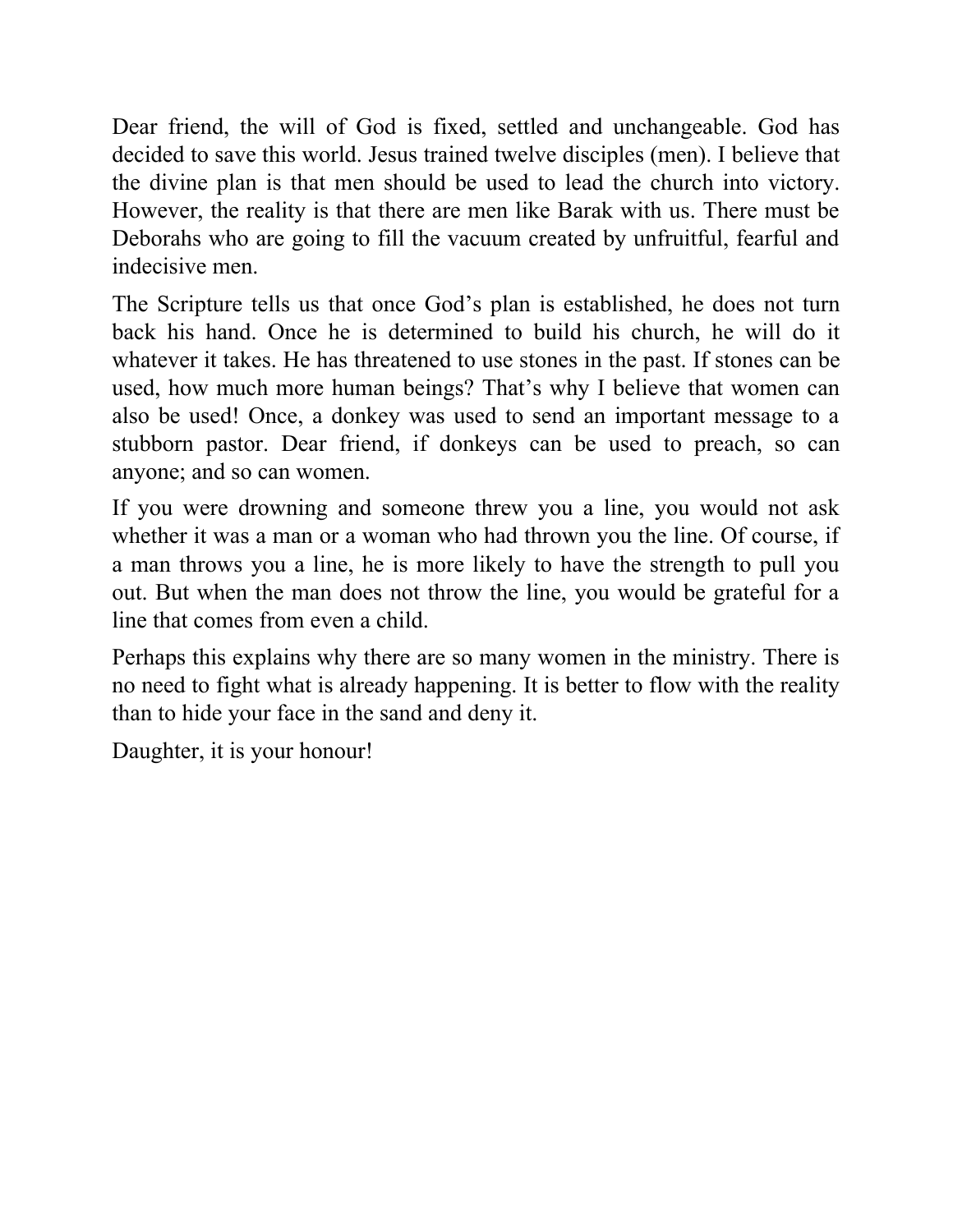# **Daughter, It's Your Turn**

<span id="page-15-0"></span>I believe it is the turn of women to rise up. It is the turn of women to come to the front of the battle. Woman, it is your turn to be a leader!

Men have dominated the field of ministry for many years. Too often, women have been seen as people who cause men of God to fall. But there is far more to a woman than her physical body. It is the turn of women to influence the human race with their spirituality and their anointing. Daughter, it's your turn to be spiritual!

After centuries of being good receivers, it's time for women to give something. Kathryn Khulman introduced the world to the Holy Spirit in a special way. I know of no one who has operated in the healing anointing as Kathryn Khulman did! That is a signal to all women that it is their turn to be anointed. Just like the woman with the issue of blood who received the healing anointing, many women are going to receive the anointing to minister in power. Daughter, it's your turn to be anointed!

I read a prophecy which declared that it is the era of the lioness. God is going to use the woman to bruise the head of the Serpent (Satan) in the last battle.

When we get to Heaven there will be no marriage. There will be no husbands, wives or children. All these things will not matter anymore. What will count is whether you fulfilled your ministry or not! Perhaps you have been seen as an object of a man's pleasure. Today, it's your turn to do something for God in the ministry. Daughter, it is time to rise up in the ministry.

Perhaps you have been kept under by the problems that arise from marriage and childbearing. But this is your hour to emerge in full glory. When a woman takes up a mantle and walks in the wisdom of God she is indestructible! Daughter, it's your turn.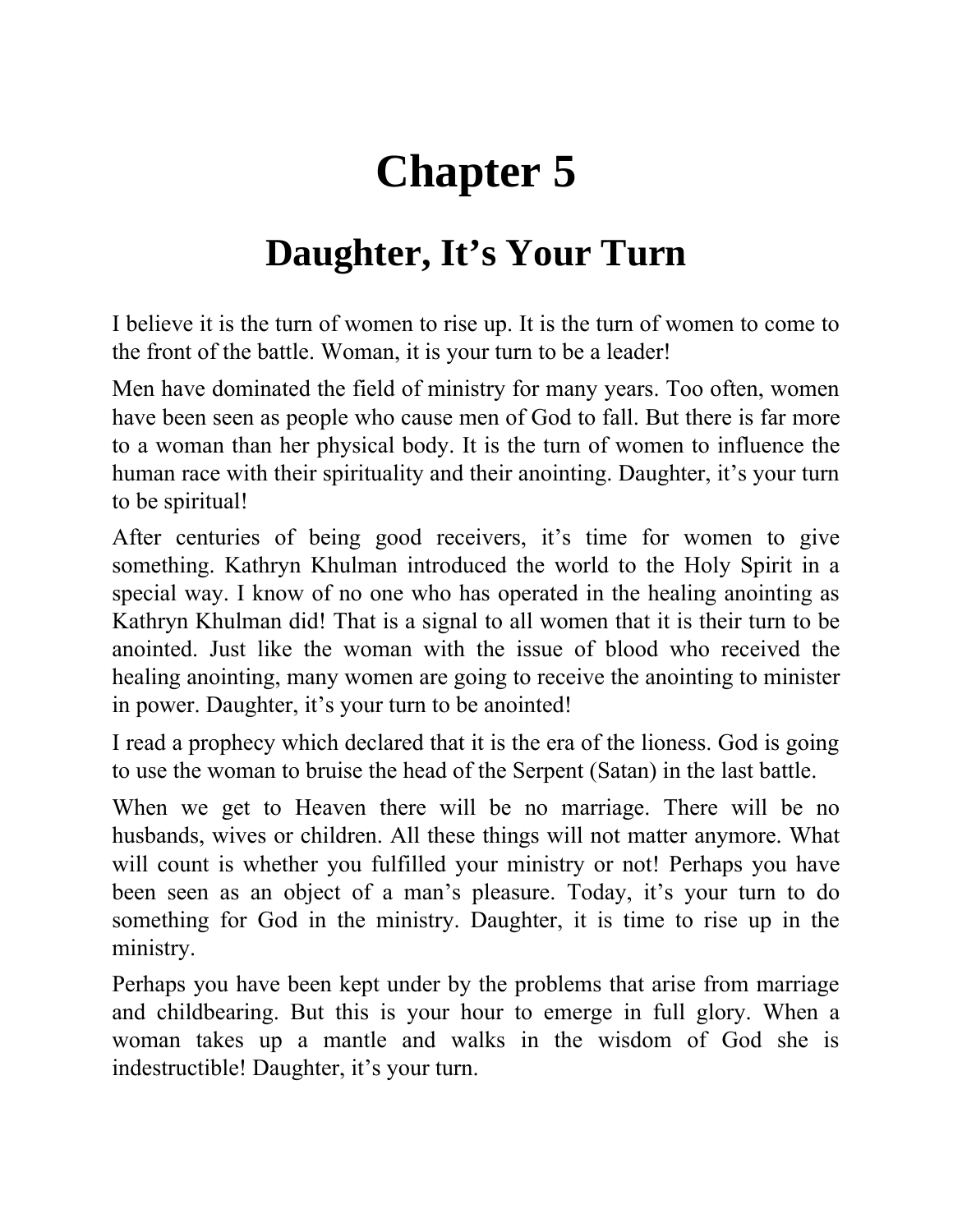Daughter, it is your honour! This means that it is an opportunity for you to bear fruit for God. It is an opportunity for you to do great things. You can stand side by side with every man, call upon the grace of God and you will do just as well.

This does not mean you are "as good as" in a proud sense. All it means is that you are another Deborah whom God has raised up because the Baraks are too scared, doubtful, uninterested, uncommitted, unwilling and cynical. "To be cynical," means "to be disinclined to recognize or believe in goodness or selflessness".

Daughter, it's your honour! It is your turn! This is a prophetic message to all women. It is the season for women to be fruitful in the ministry. Be humble, be a daughter! The anointing will come upon your life.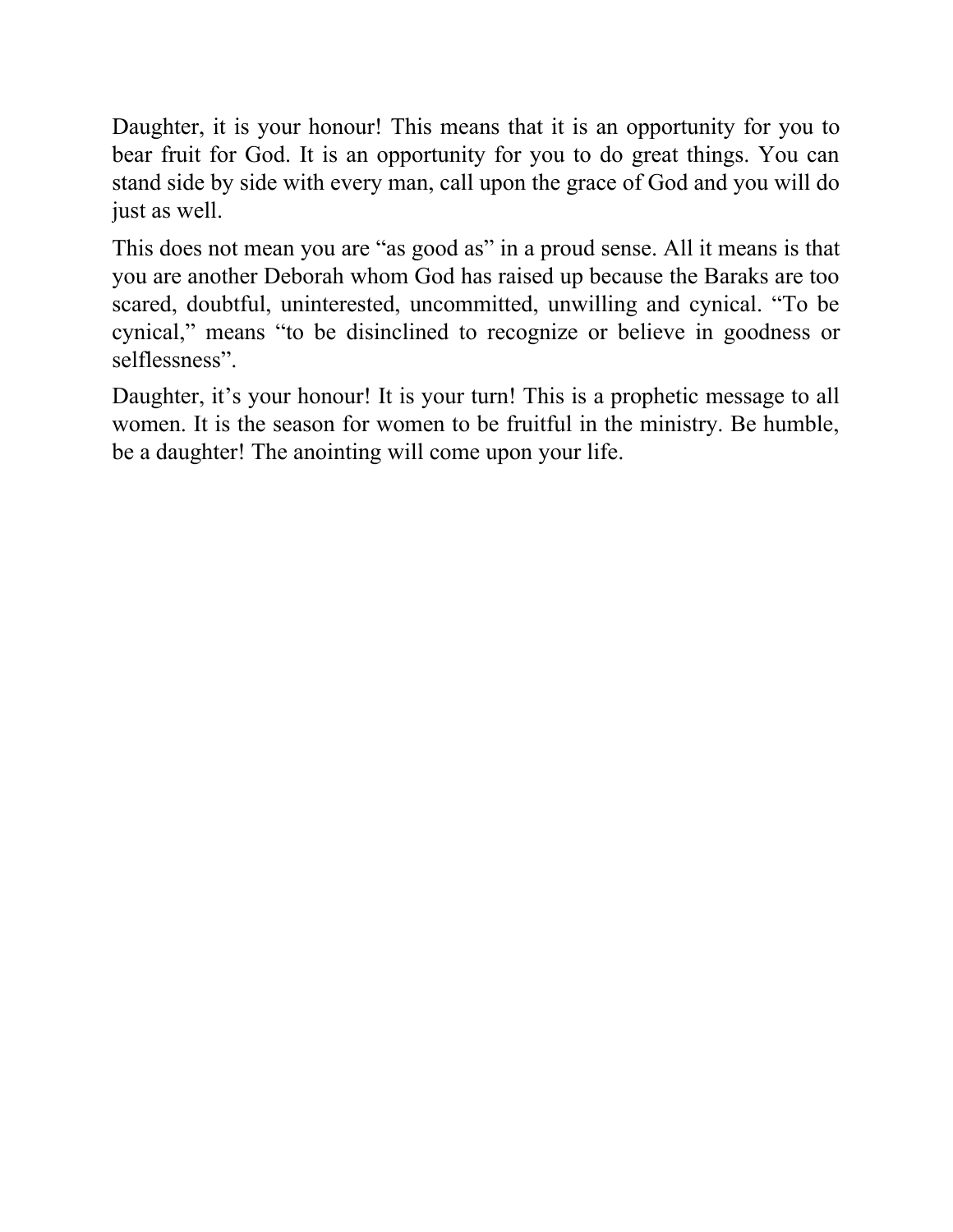# **The Temptations of the Daughters**

<span id="page-17-0"></span>There are many types of women in the world. Some of them have done great things for God and others have brought many problems to this world. A *'woman with direction'*, is a woman who has discovered her real reason for being in this world. The real reason for every woman to be in this world is not to find a husband. Neither is it to bring forth children, per se. Your purpose in this world is to serve the Lord and to do his perfect will. I see you as a woman with direction!

A woman with direction learns from the past. The Bible teaches us that there is nothing new under the sun. Whatever has been in the past is what will happen in the future. No one reading this book should see herself above the mistakes of the past. Your life is just a repetition of someone who has gone on before you.

**The thing that hath been, it is that which shall be; and that which is done is that which shall be done: and there is no new thing under the sun. Is there any thing whereof it may be said, See, this is new? it hath been already of old time, which was before us.**

**Ecclesiastes 1:9, 10**

### **THE FIRST WOMAN Was Tempted**

**And when the woman saw that the tree was good for food, and that it was pleasant to the eyes, and a tree to be desired to make one wise, she took of the fruit thereof, and did eat, and gave also unto her husband with her; and he did eat.**

#### **Genesis 3:6**

Many things can be said about Eve. She was the one who was tempted. Today many women are tempted. Eve was tempted and so will you be tempted. A woman with direction is someone who overcomes temptations.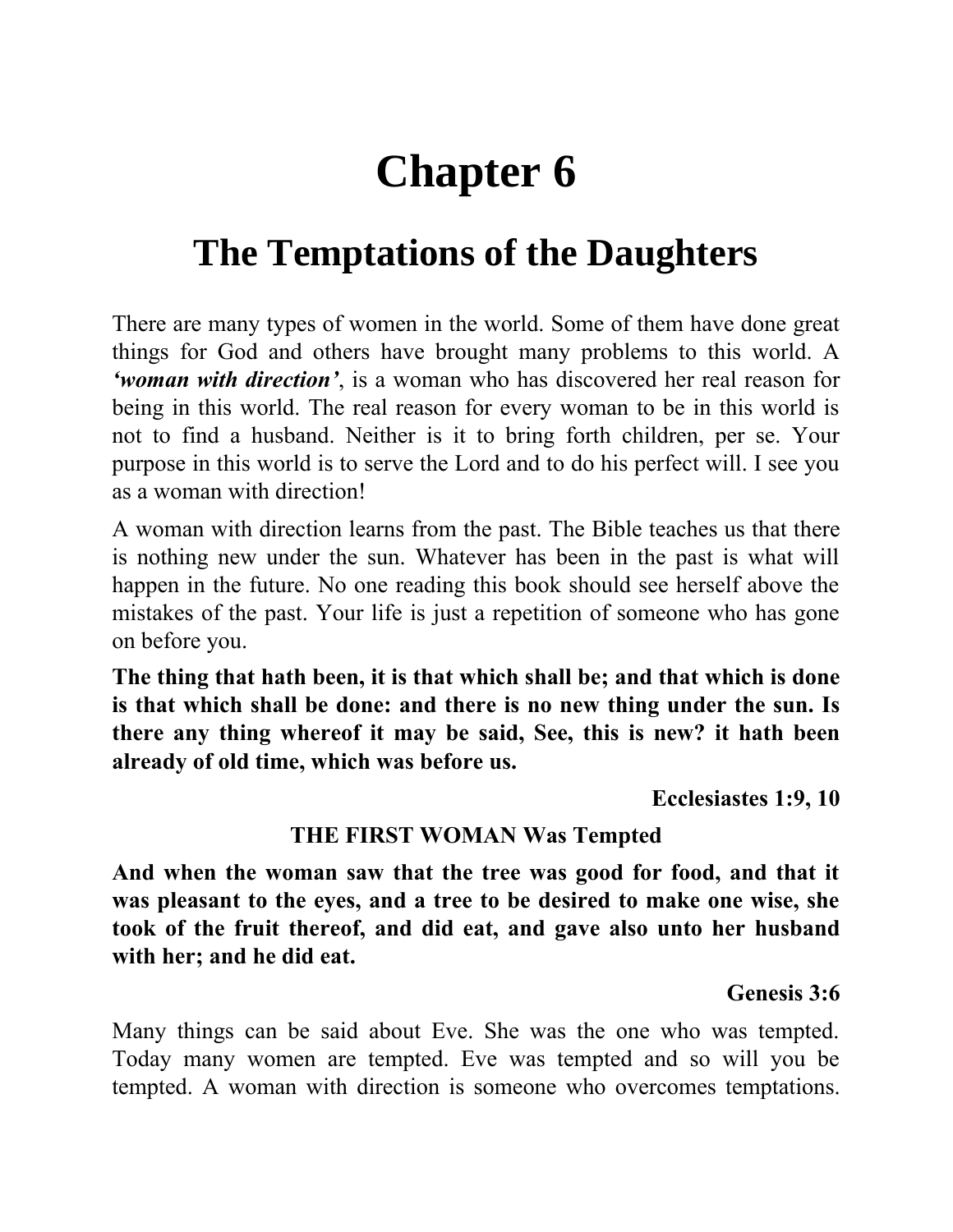Did you know that a set of distinct temptations exist for women? Every woman must know that there are temptations that are peculiar to women. You see, the temptations of men are different from that of women.

When I became a minister, I was told that ministers are tempted in three main areas: money, sex and fame. Somebody put it this way, "The gold, the girls and the glory."

Tailors are often tempted with the spirit of lying. Doctors are often tempted to have affairs with nurses. Lawyers are often tempted to be immoral.

Daughter, you must understand that there are temptations that are peculiar to you because you are a woman. A woman with wisdom is someone who knows about these temptations. You must be determined to overcome them.

# **The Temptations of Women**

# **1. The temptation to marry unbelievers**

**Be ye not unequally yoked together with unbelievers: for what fellowship hath righteousness with unrighteousness? and what communion hath light with darkness?**

# **2 Corinthians 6:14**

Many ladies are tempted to marry unbelievers. There are many non-Christian men who come knocking at the doors of young ladies. When no Christian brother is in sight, you are tempted to marry an unbeliever. This is very common. A woman with direction is able to resist this temptation and keep herself.

Many women are tempted to sleep with men. Often ladies sleep with half a dozen or more different men before they eventually settle down. Woman, you will be tempted to do this in order to secure the love of a man. When you go looking for tenderness and love you may receive it, but at a high price. Are you a woman with direction? Then keep yourself pure. Be a woman who overcomes her temptations.

# **2. The temptation to trust in your beauty**

Daughter, do not be taken in by the lies of the devil. Did you think that the devil had stopped whispering lies to women? Certainly not! Demons whisper lies and deception to women all the time. Many women believe that their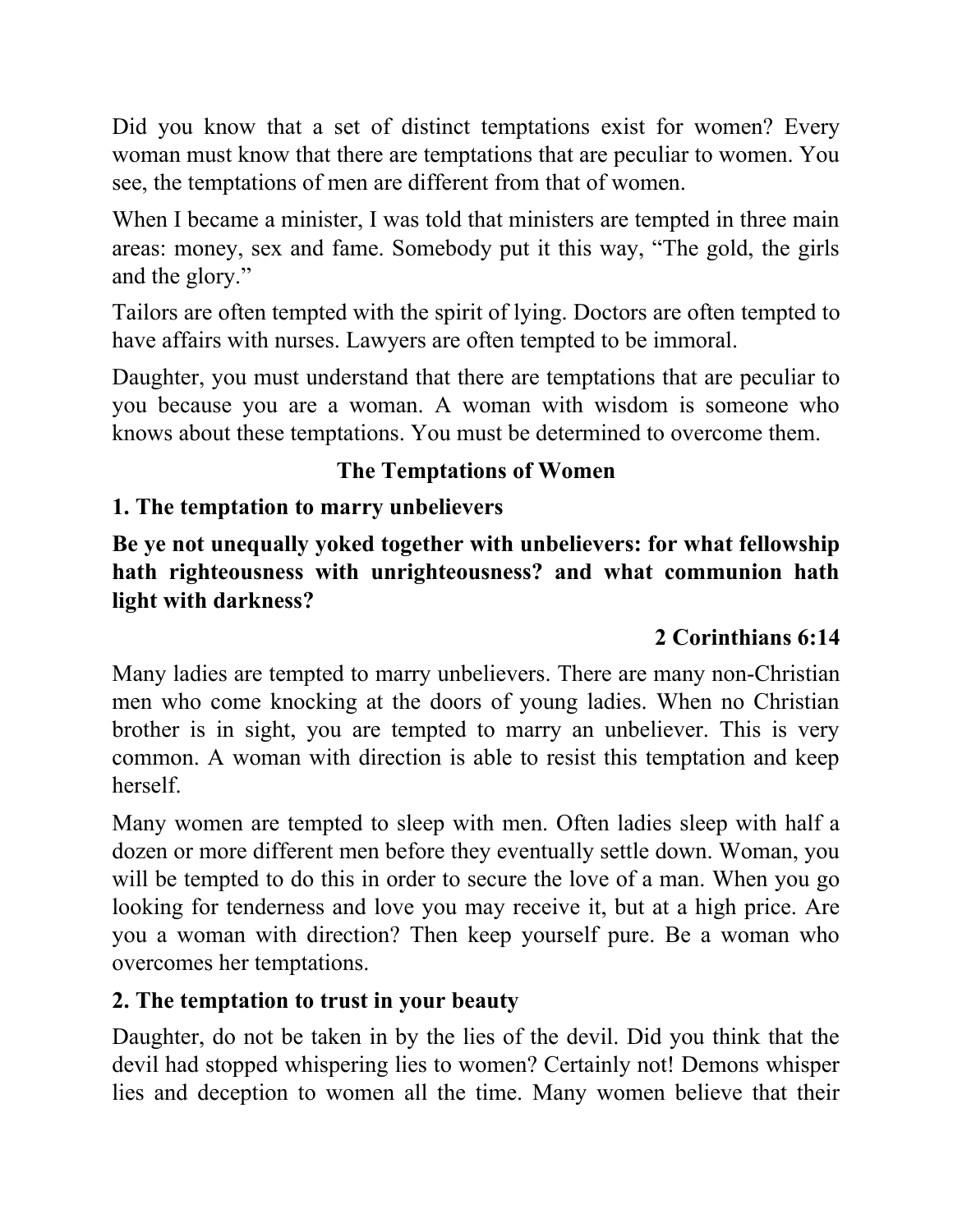beauty will last forever. This is why they say "no" to prospective young men when they propose to them.

## **Favour is deceitful, and beauty is vain: but a woman that feareth the LORD, she shall be praised.**

### **Proverbs 31:30**

Many women are deceived into thinking that their beauty will charm a man forever. A woman with direction knows that beauty is vain. She may be beautiful but she is also spiritual.

I have seen a young beautiful girl move in to replace the wife of an older person. If you have seen this before you will know how it usually ends. The younger and more beautiful replacement is also thrown out after a while.

One lady told me that she was going to get somebody's husband. I said to her, "The man is already married." She smiled and said to me, "I am more beautiful than his wife."

Woman, your charm and beauty have an expiration date. They will not last forever. Seek for spiritual things. It is the inner spiritual commitment of the man that makes him faithful to you and not your beauty. Do not believe that beauty is everything.

## **3. The temptation to sleep with many people before marriage**

Some women are deceived into thinking that if they sleep with a man, he will marry them. Woman, be not deceived! Woman, the man you are currently sleeping with has slept with dozens of other ladies whom he did not marry!

I once read an interesting scientific report about AIDS in Africa. Some people wonder why AIDS is spreading so rapidly in Africa. While AIDS is primarily transmitted through homosexual and bisexual activity in North America and Europe, in Africa, Asia and South America it is primarily transmitted through heterosexual activity (normal male-female relations).

Doctors in the Third World countries confirm that the average sexually active adult in these countries will have between twenty-five and one hundred different sexual partners every year. This level of promiscuity has produced a tragic and widespread epidemic of AIDS. Think about that! Twenty-five to one hundred different partners in one year!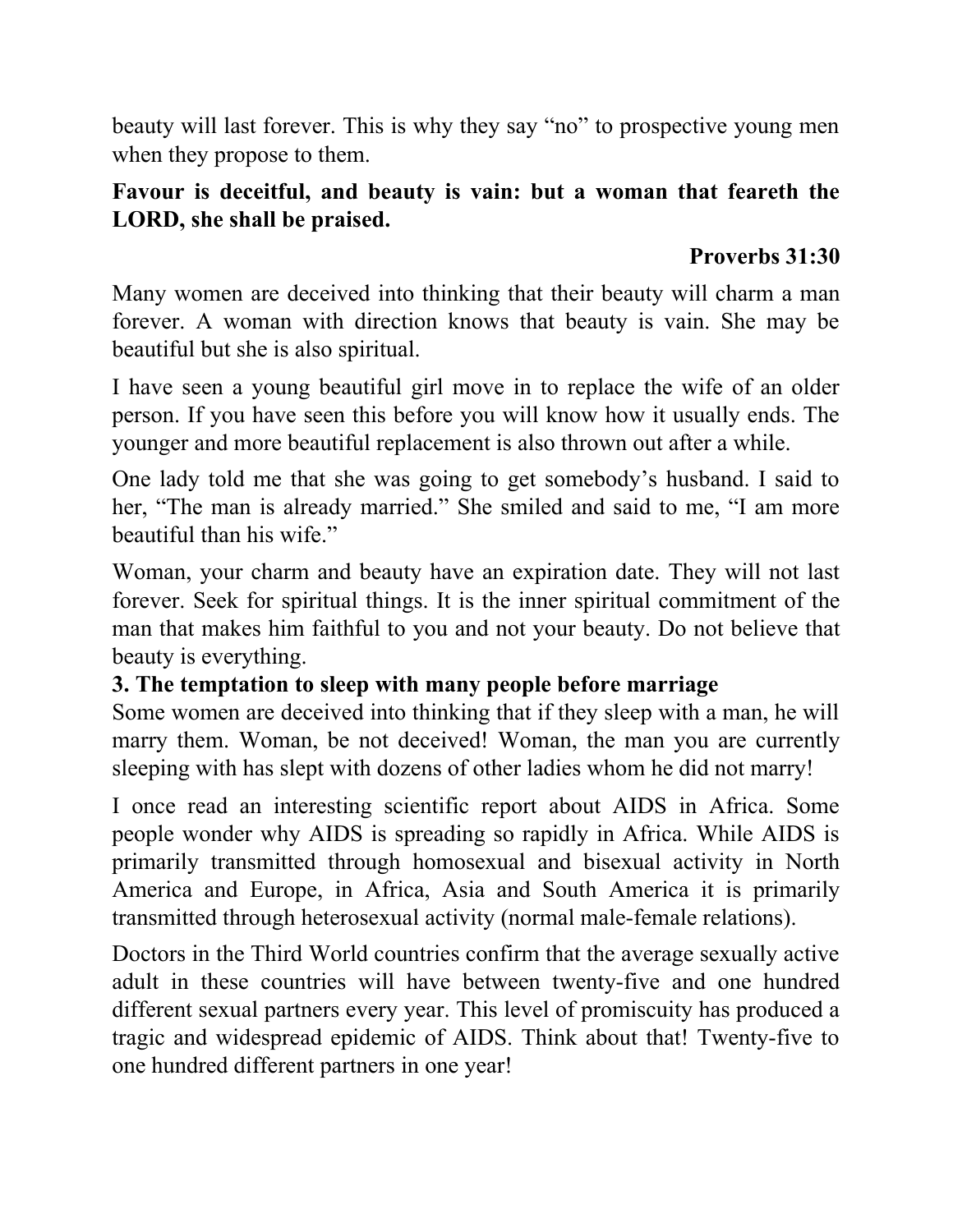Woman, be not deceived. When a man sleeps with you it means almost nothing. If he can sleep with twenty-five to one hundred people in a year, then you are just an insignificant addition to his list. Woman with direction, do not believe these lies. Do not believe that sex can keep a man attached to you.

# **4. The temptation to follow material things**

Some women have their confidence in material things. This is also a deception. They believe their happiness hinges on having nice carpets, chairs, furniture, cars, clothes, etc. Remember the Word of God! A woman's happiness does not come from the things she possesses.

**And he said unto them, Take heed, and beware of covetousness: for a man's life consisteth not in the abundance of the things which he possesseth.**

**Luke 12:15**

## **5. The temptation to be fearful**

… **whose daughters ye are, as long as ye do well, and are not afraid with any amazement.**

### **1 Peter 3:6**

Perhaps the commonest temptation of women is the temptation to be fearful. The Scripture above teaches that the daughters will do well if they are not afraid.

### **The Common Fears of Women**

The fear of not getting married The fear of not having a child The fear of marrying the wrong person The fear of poverty and financial difficulties The fear of your husband becoming interested in someone else The fear of your children not doing well The fear of your husband not loving you anymore The fear of becoming a widow The fear of in-laws The fear of not being liked by others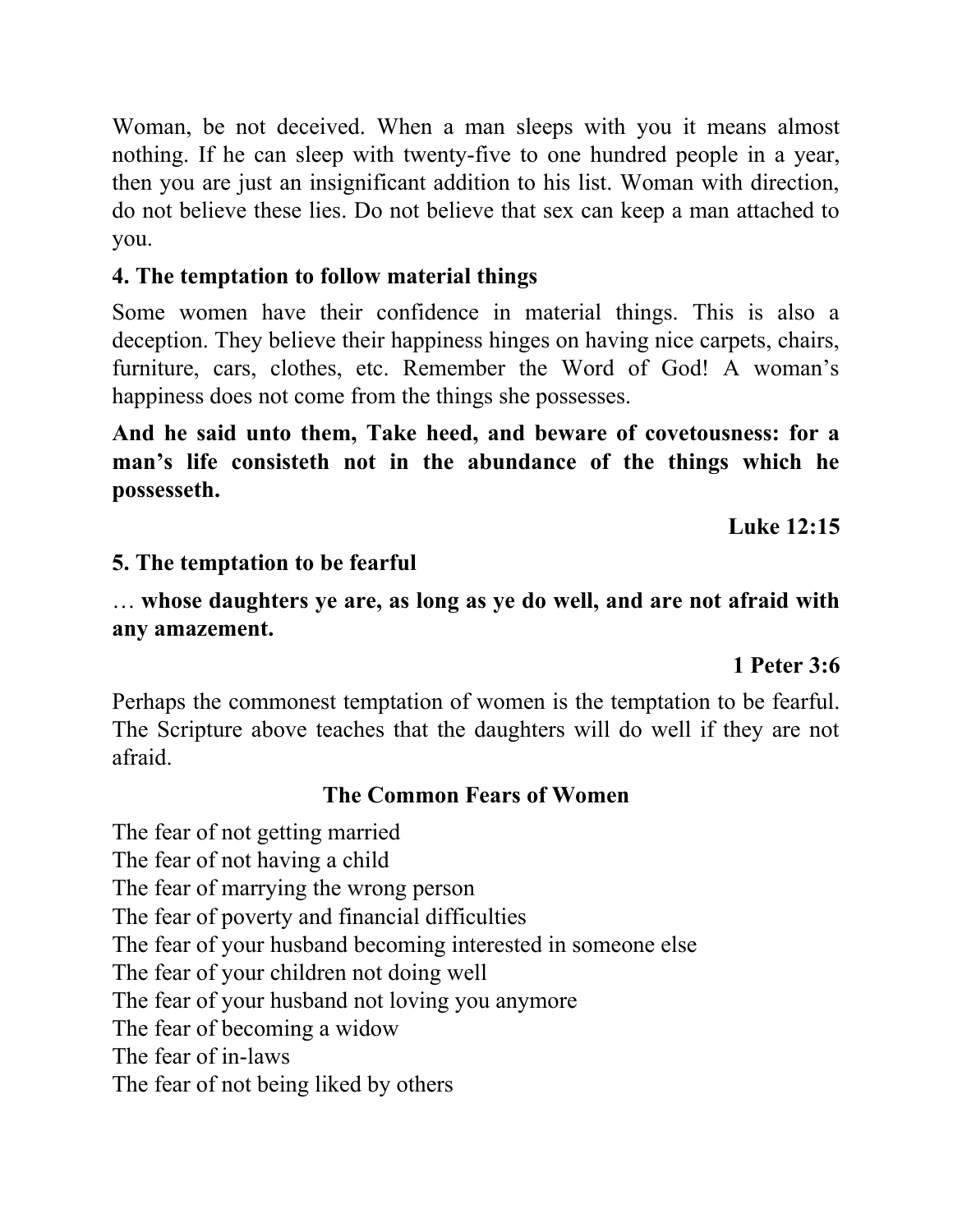The fear of being mistreated in the future The fear of giving your everything and losing it all The fear of experiencing what you've seen happen to others The fear of investing your everything into marriage and then losing it all.

Fear is the opposite of faith. Fear influences many women to do the things they do. Humbly analyse your thoughts. See if you are doing what you are doing because of fear. Remember that fear is a demon.

# **For God hath not given us the spirit of fear; but of power, and of love, and of a sound mind.**

# **2 Timothy 1:7**

Fear is not a good reason for marriage. Fear is a demon. A demon should never make you do anything. Fear should never make you criticize and accuse your husband. Do things for the right reasons and God will bless you.

## **6. The temptation to be emotional**

… **whose daughters ye are, as long as ye do well, and are not afraid with any amazement.**

### **1 Peter 3:6**

"Amazement", speaks of the emotional nature of women. The Scripture teaches that women will do well if they are not amazed (emotional). When the emotions of a woman dominate her, she loses her focus. Emotions can make a woman forget all the Scriptures and principles she knows.

Do not allow emotions of sorrow, fear, jealousy, hatred, and insecurity to overwhelm you. Remember, you will do well when you are not dominated by your emotions.

# **7. The temptation to be proud**

Because women have suffered greatly from discrimination, they tend to be reactionary. Many women display the pride of a "no-nonsense" person. "I will not take this from any man," they say.

"I will not allow a man to disturb my life. You can't keep me in a cage! Why must I do what you say? I am as good as any man; I can do the job any man can do."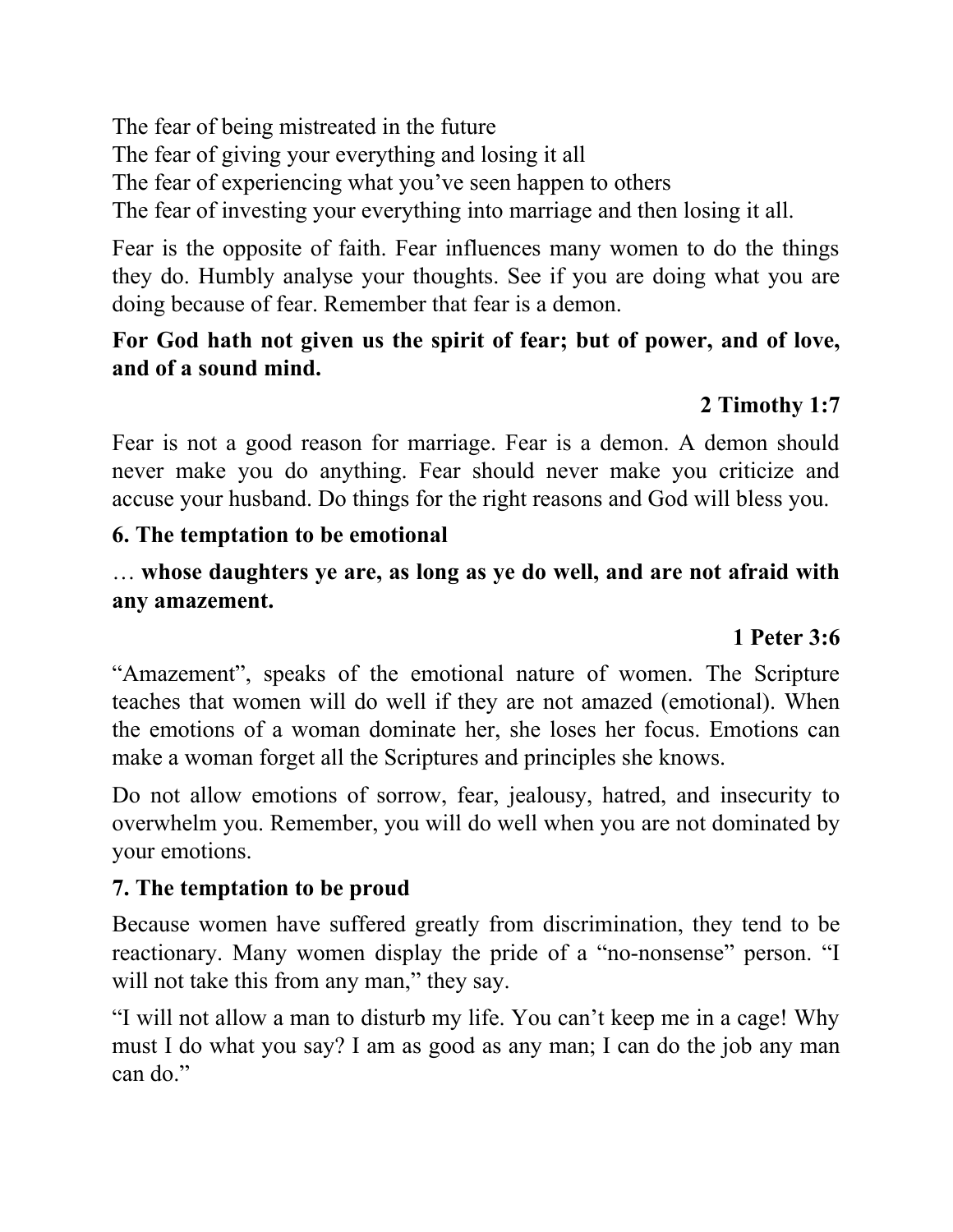One wife repeatedly told her husband, "I am more intelligent than you are."

There is no need to be proud; there is no need to be reactionary. Humble yourself in the sight of the Lord and he will lift you up! God can promote you better than you can with your words.

# **8. The temptation to be unforgiving**

I often say that women have fish-hook hearts. This is a deep, narrow and retentive heart which stores up all the hurts and experiences of this life. Even non-Christians sing songs that say, "Forgive and forget".

God will not hear your prayers when you do not forgive others. Your life will change dramatically when you learn forgiveness.

Woman, remember that your sins are numerous. It is in your interest to walk in love and to forgive those who have hurt you. This will make you a daughter that pleases the Lord.

Daughter, you can make it. In spite of all these temptations, I see you making it! His grace will see you through.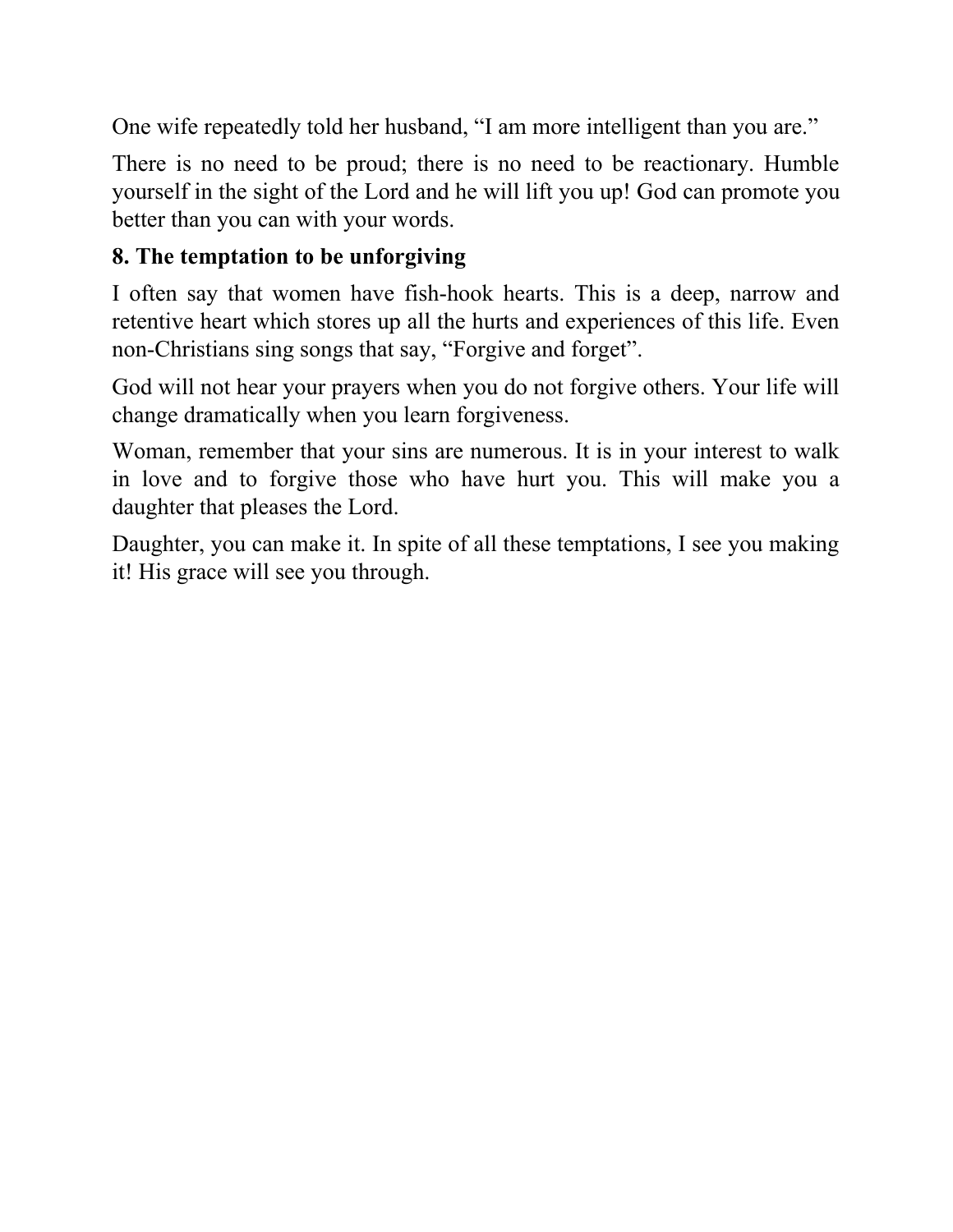# **The Sins of the Daughters**

<span id="page-23-0"></span>**And when the woman saw that the tree was good for food, and that it was pleasant to the eyes, and a tree to be desired to make one wise, she took of the fruit thereof, and did eat, and gave also unto her husband with her; and he did eat.**

**Genesis 3:6**

# **1. The sin of disobedience**

*Many women fall into ugly sins. These are often difficult to talk about or even mention. Woman, you are loosed from the effect of your past mistakes! When you look around you, you may think that you are the only one. The devil's plan is to isolate you and make you depressed.*

# **2. The sin of covetousness**

Many women fall prey to the sins of jealousy and covetousness. Woman, accept the blessings that God has given to your neighbour. Do not fight it because you cannot win! Gladly attend the wedding of your friend. As you rejoice with her today, people will rejoice with you one day.

Do not be covetous or think that you must have what everybody else has. Women commonly compare lifestyles and clothes. They want their children to attend certain schools because their neighbour's child does. Woman, be content with your position! When you force yourself to possess things that are not yours you will only turn into a "Jezebel".

# **3. The sin of being unequally yoked**

**Be ye not unequally yoked together with unbelievers: for what fellowship hath righteousness with unrighteousness? and what communion hath**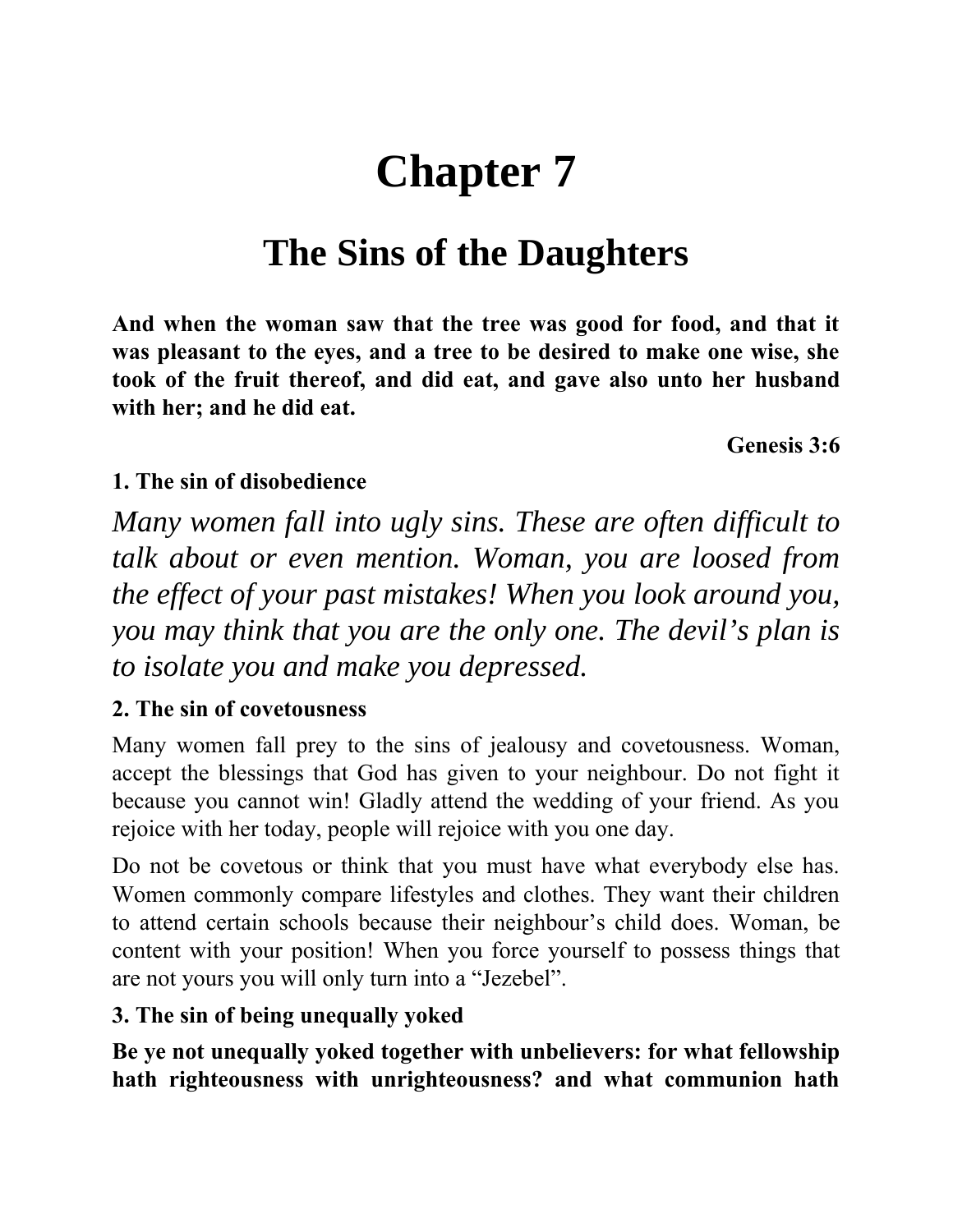## **light with darkness?**

# **2 Corinthians 6:14**

Some women disobey God and marry unbelievers. But to marry an unbeliever is not the unpardonable sin. The Church must not drive away people who are married to unbelievers. It does not mean that you must not come to church anymore. The fact that you are married to an unbeliever, does not mean you are not a Christian. You are welcome in the church!

The pastor is not the one married to the unbeliever, you are! So don't be worried. If you have any problems, see your pastor and he will counsel you and pray with you. Woman, the fact that you have made a mistake does not mean you should stay away!

# **4. The sin of influencing others to do evil**

Woman, thou shall not make thy husband sin. Some women prevent their husbands from going to church. The man is the head, but the woman is surely the neck. Woman, you have a lot of influence. Use it wisely! Do not use your influence to make your husband stay away from God.

# **The Woman Who Made Her Husband Sin**

I remember a woman whose husband was willing to donate some money to the church for some instruments. When the man raised up his hand, the woman pulled it down. She stopped him from giving to the Lord. She came up later to lie to the pastors about how stingy the husband was. Woman, do not make your husband sin.

Eve was the woman who made her husband fall into sin.

# **…and gave also unto her husband with her; and he did eat.**

### **Genesis 3:6**

Abraham knew how important it was for his son to have the right woman. He knew that she would influence him all the days of his life. He was very specific about whom Isaac could marry.

And Abraham was old, and well stricken in age: and the LORD had blessed Abraham in all things. And Abraham said unto his eldest servant of his house, that ruled over all that he had, Put, I pray thee, thy hand under my thigh: And I will make thee swear by the Lord, the God of heaven, and the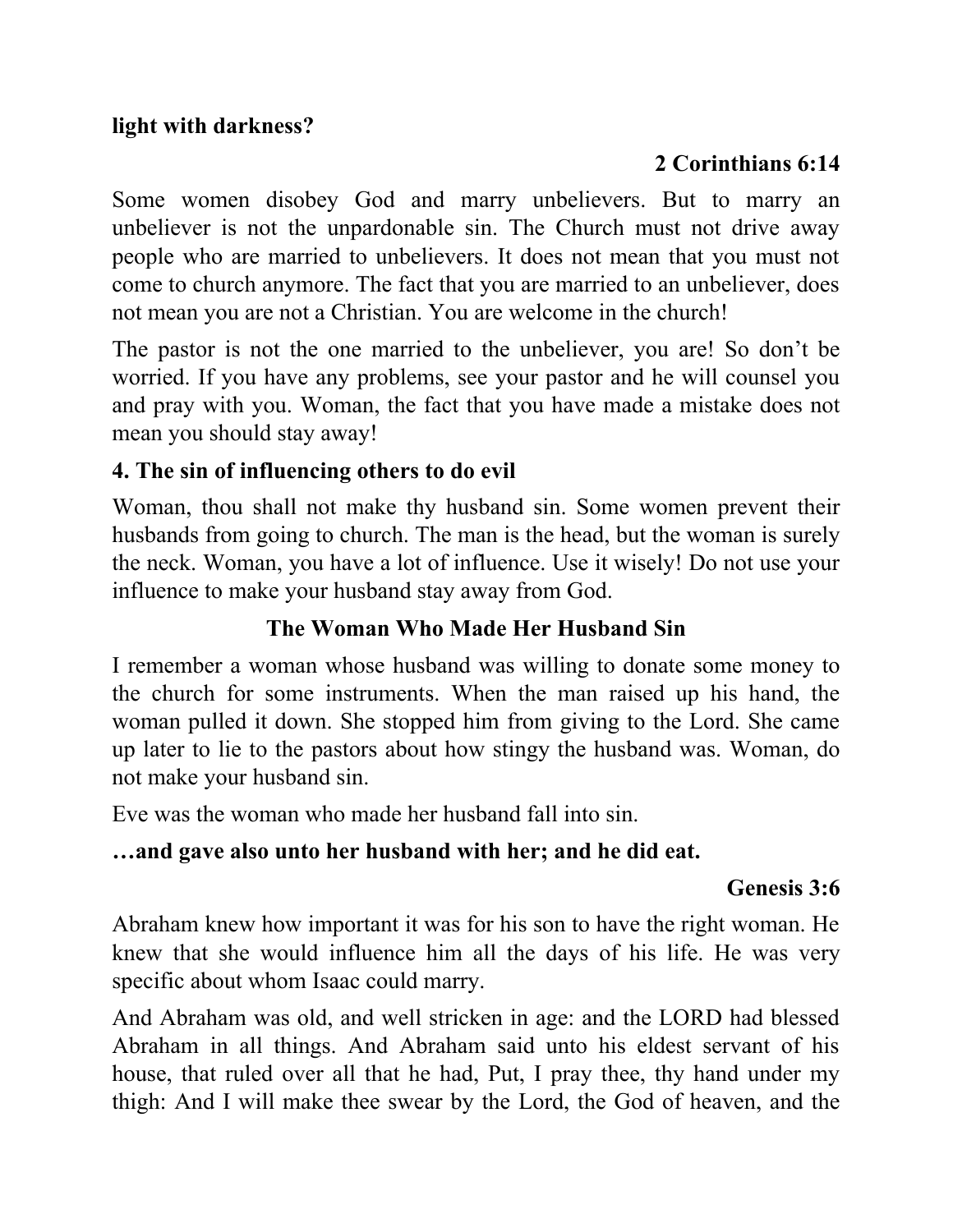God of the earth, that thou shalt not take a wife unto my son of the daughters of the Canaanites, among whom I dwell:

### **But thou shalt go unto my country, and to my kindred, and take a wife unto my son Isaac.**

### **Genesis 24:1-4**

Abraham sent his servant Eliezer to look for a wife for his son Isaac. He knew how important it was to have the right kind of wife. So he went the extra mile to get a good wife for his son. Your role in your husband's life is crucial to the fulfilling of his ministry. You are a very important element in his life. Even if your husband is not saved, you influence him spiritually. Perhaps you are married to an unbeliever; remember what the Scripture says in 1 Corinthians 7:14.

## **For the unbelieving husband is sanctified by the wife, and the unbelieving wife is sanctified by the husband: else were your children unclean; but now are they holy.**

# **1 Corinthians 7:14**

The Bible teaches that the believer sanctifies the unbeliever. Whatever that means, we know that the believing person has a spiritual influence on the unbeliever. This is the reason why Abraham went so far to get a wife for his son.

# **5. The sin of destroying God's creation**

## **And the Lord God said unto the woman, What is this that thou hast done?**

# **Genesis 3:13**

Through a woman, God's creation was destroyed. God's lovely creation was greatly deformed and destroyed through the pressure created by a wife. In the end, both she and her husband dwelt in the world that she had destroyed. That is why God asked her, "What is this that thou hast done?"

Woman, do not bring a curse on yourself or your loved ones. Please do not do it! If you hunt for somebody else's husband, his wife and children may curse you. If you have a child with someone's husband, you may disrupt a family and even break it up. Woman, do not attract curses into your life.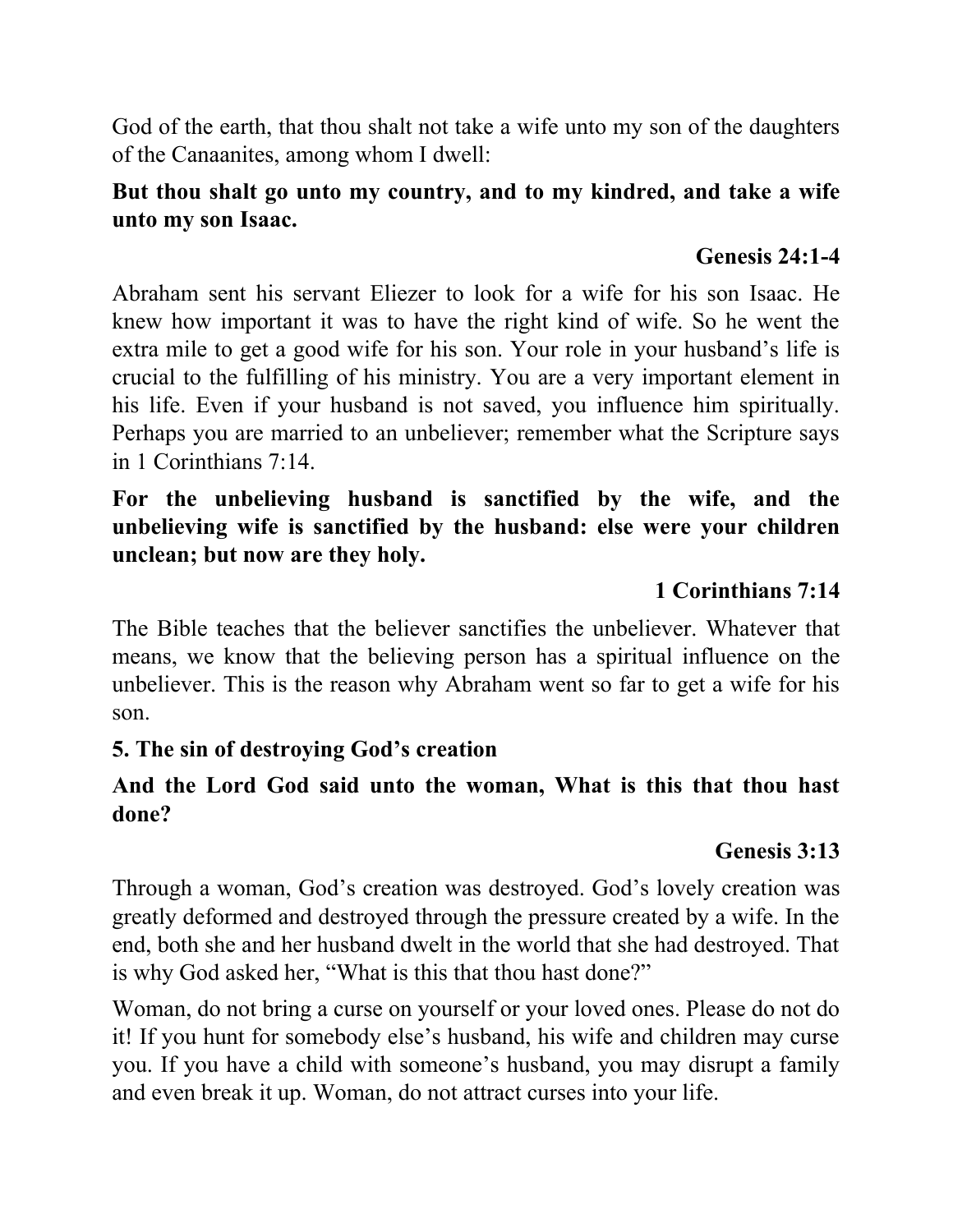# **6. The sin of idle chatting**

Woman, do not gossip and spread bad stories about God's servants. Do not let your gossip and idle chatting destroy people's faith in God's servants. Many women speak about things that they shouldn't speak about.

**…they learn to be idle, wandering about from house to house; and not only idle, but tattlers also and busybodies, speaking things which they ought not.**

**1 Timothy 5:13**

#### **7. The sin of the strange woman**

Woman, do anything you can to prevent yourself from becoming a curse. Do not become a strange woman. A strange woman is someone who deliberately goes after men. She hunts them down and has sexual affairs with them. She is a destroyer of churches. She comes with an agenda and carries with her a curse! Are you a stalker? Are you a predator of precious lives?

A strange woman brings down many mighty men of God. There are some ladies who specialize in sleeping with pastors.

### **For she hath cast down many wounded: yea, many strong men have been slain by her.**

#### **Proverbs 7:26**

One of my pastors spoke in fear of a lady who had slept with all the pastors in his town. Woman, please do not be a strange woman. Allow God to use you for a good thing and not for evil. Decide never to be a Delilah to anyone! Woman, please do not bring a curse home with you.

Daughter, you can make it. In spite of all these sins, I see you making it! His grace will see you through.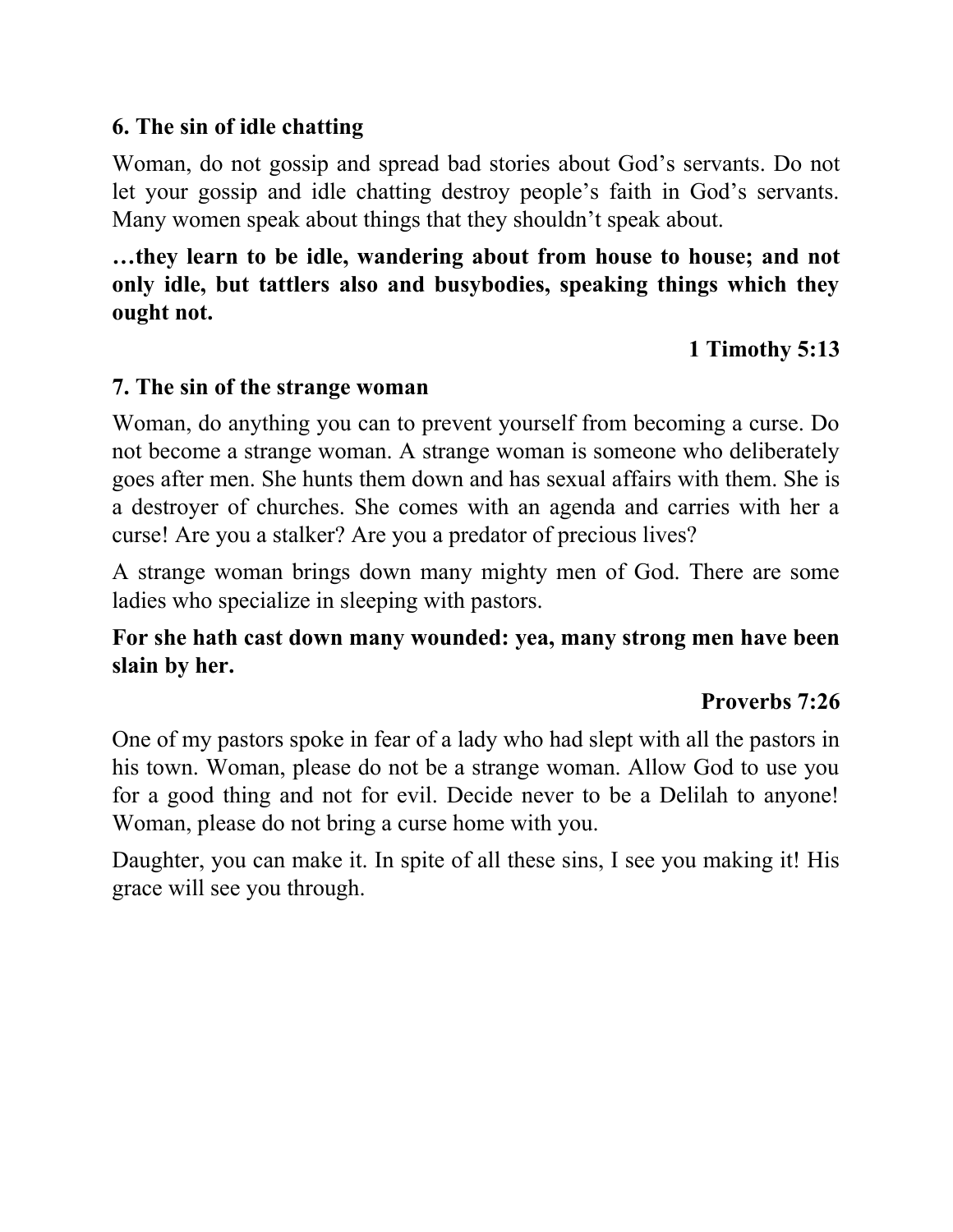# **Daughter, You Made It! Daughter, Be Beautiful**

<span id="page-27-0"></span>**And the damsel was very fair to look upon, a virgin, neither had any man known her: and she went down to the well, and filled her pitcher, and came up.**

#### **Genesis 24:16**

Rebekah was a beautiful woman. There is no woman on this Earth who has not been created in beauty and glory. "Beauty lies in the eyes of the beholder", they say. As you read this book, I wish to inform you that you are beautiful! If you believe this, then it will help you to know how powerful you are.

But Rebekah did not allow her beauty to lead her into sin. A virtuous woman may be beautiful but will not yield to the many overtures that are made by men.

The virtuous woman is a beautiful virgin. She is a beauty and at the same time she is holy. Can you be beautiful and wait for your marriage? Notice what the Bible says in Genesis 24:16. She was beautiful, yet no man had had anything to do with her.

#### **Daughter, Be Homely**

#### **…and she went down to the well, and filled her pitcher, and came up.**

#### **Genesis 24:16**

Rebekah was involved in practical housework. Many beautiful women are just concerned about their hair, their nails and their dresses. Because of this, they are of no practical use in their homes. They cannot cook nor do homely things. Are you just a beautiful woman?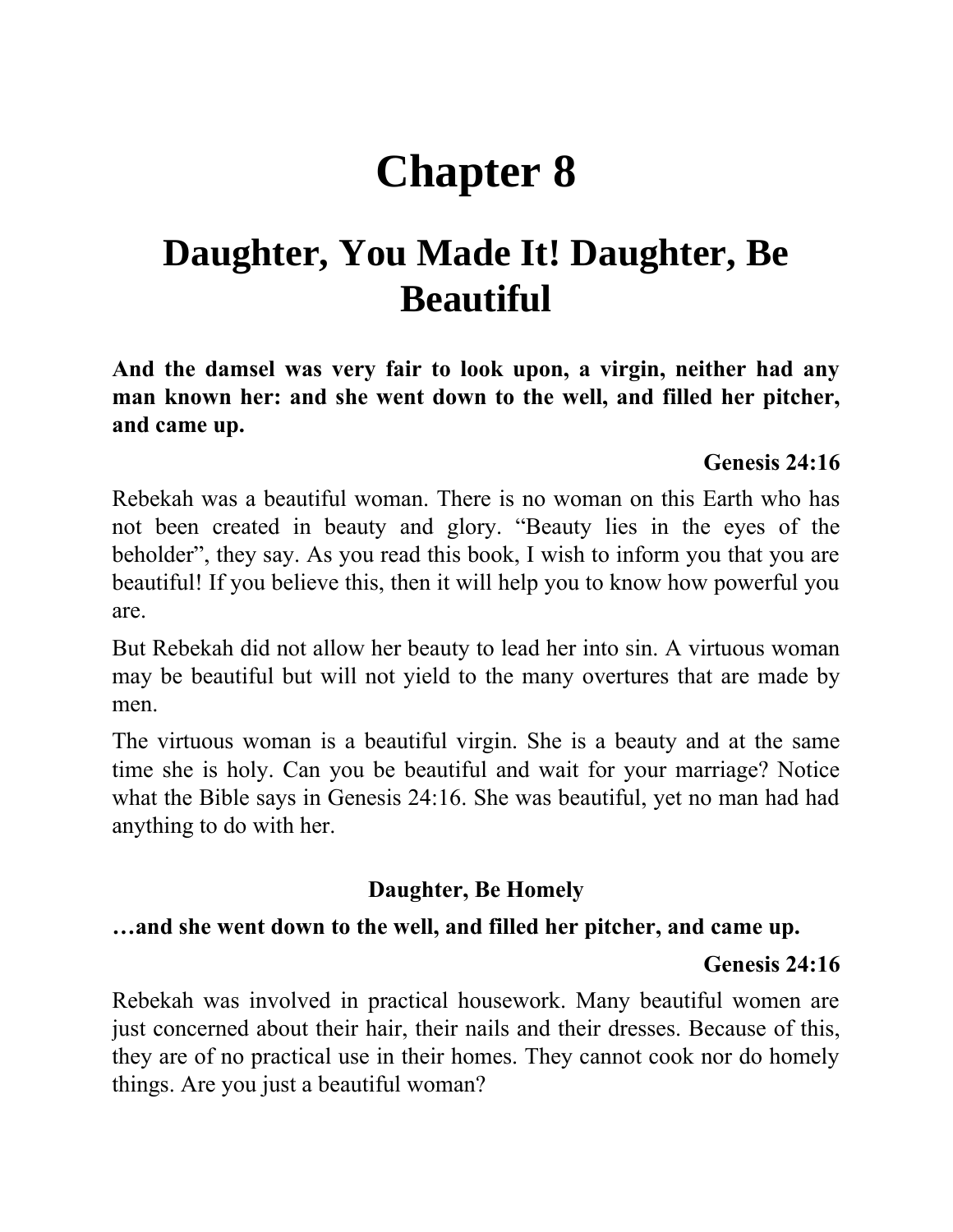Did you know that the power of physical beauty does not last very long? Rebekah was a woman who was kind. She was a virtuous woman. She spoke respectfully to the servant Eliezer.

## **And she said, Drink, my lord: and she hasted, and let down her pitcher upon her hand, and gave him drink.**

# **Genesis 24:18**

Notice how Rebekah refers to Eliezer as lord. The virtuous woman is someone who has good manners and is respectful. Daughter, there is no need to be angry at your servants everyday. There is no need to rave and rant around the house. Treat your servants with respect and God will bless you for that. Always remember that you could have been that servant. You could have been on the other side of the fence.

### **Daughter, Be Hospitable**

Rebekah was very hospitable.

**She said moreover unto him, We have both straw and provender enough, and room to lodge in.**

### **Genesis 24:25**

She did not mind having guests. In fact, she welcomed guests. A virtuous woman is someone who welcomes guests and treats them nicely. Think of how you would like to be treated if you were a guest in somebody's home.

### **Daughter, You Must Decide**

### **And they called Rebekah, and said unto her, Wilt thou go with this man? And she said, I will go.**

#### **Genesis 24:58**

Many women cannot make decisions. They are ruled by their emotions and their feelings. Because of this, they are left out of the blessings of God. Daughter, God did not give you only feelings. He did not only give you a heart. He gave you a mind.

Rebekah was asked whether she would marry Isaac. She had not even seen him before. Some people think that she had no part in the decision that was taken. But as you see in the Scripture above, she had to decide whether she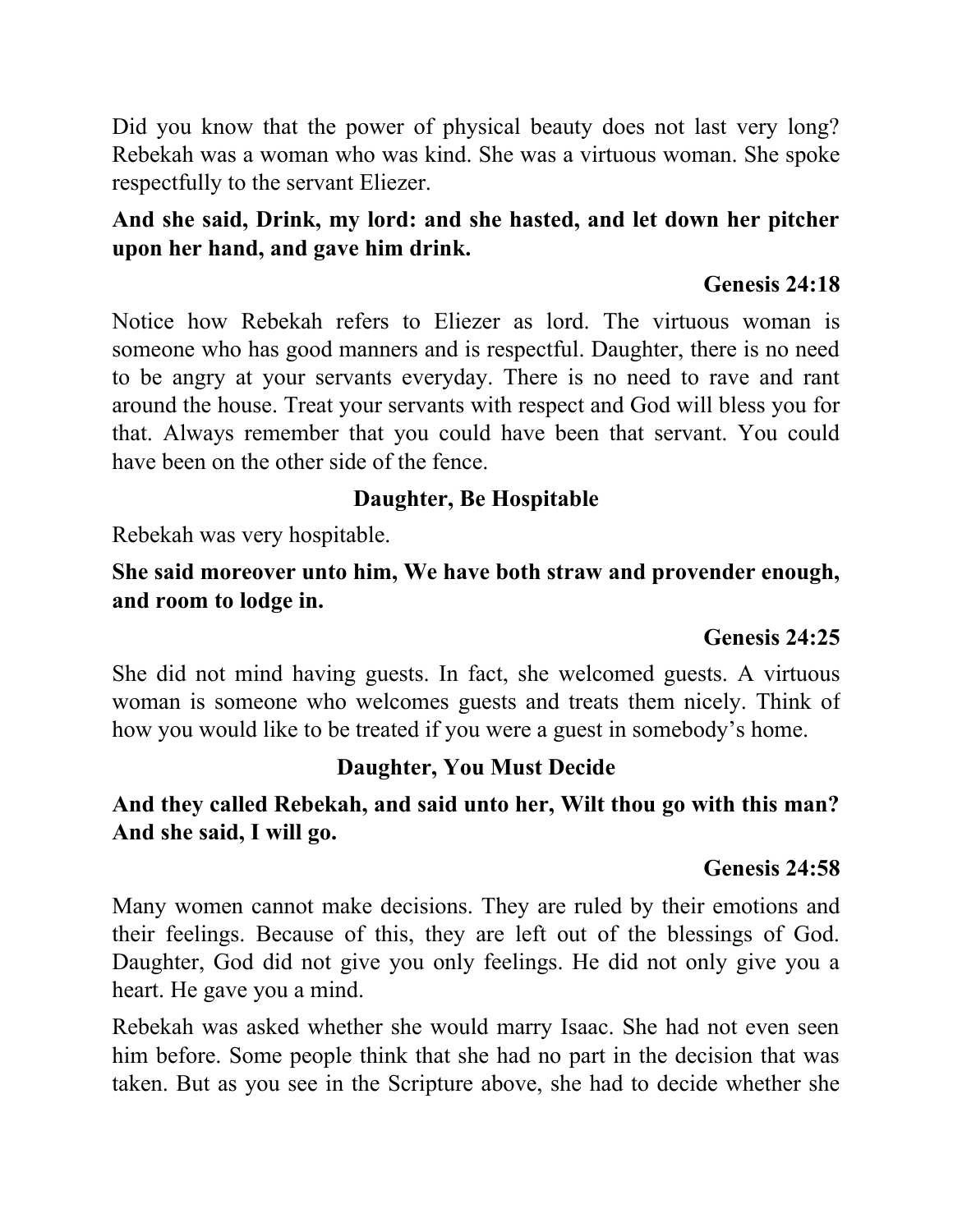would go or not! She based her decision on facts and wisdom. She married a good man and God blessed her. Sometimes you must allow your mind to lead the way and let your heart follow later.

Daughter, there are not always many suitors available. When God brings a blessing to you, do not discard it with flimsy reasons. It may be your one and only chance to be married. Seek good counsel. Use your mind and be a woman with direction. Daughter, make a decision and God will bless you.

**And Isaac brought her into his mother Sarah's tent, and took Rebekah, and she became his wife; and he loved her: and Isaac was comforted after his mother's death.**

# **Genesis 24:67**

When Rebekah eventually met with her husband, the Bible says she became his wife. She rose to the occasion and became a happy wife. She became a famous woman and a queen because she was a wise decision-maker. There are two types of women in this world: women who make wise decisions and women who make emotional decisions. When you are a woman who makes wise decisions you will become the envy of all other women.

# **Daughter, Be Modest**

# **…therefore she took a vail, and covered herself.**

### **Genesis 24:65**

When Rebekah met up with her future husband, she covered herself decently. She knew that she was not yet married. It was not yet time to expose herself. A virtuous woman covers herself decently with appropriate clothing.

Woman, cover yourself when necessary. Do not expose what must not be exposed. Perhaps you think you are being fashionable by exposing your body. Much of the fashion of this world is designed by the devil himself. It is designed to promote a culture of immorality and licentiousness.

If you follow what the world is doing, you will often end up in sin. Please read the following verse and see for yourself. The prince of the air is directing the course of the world.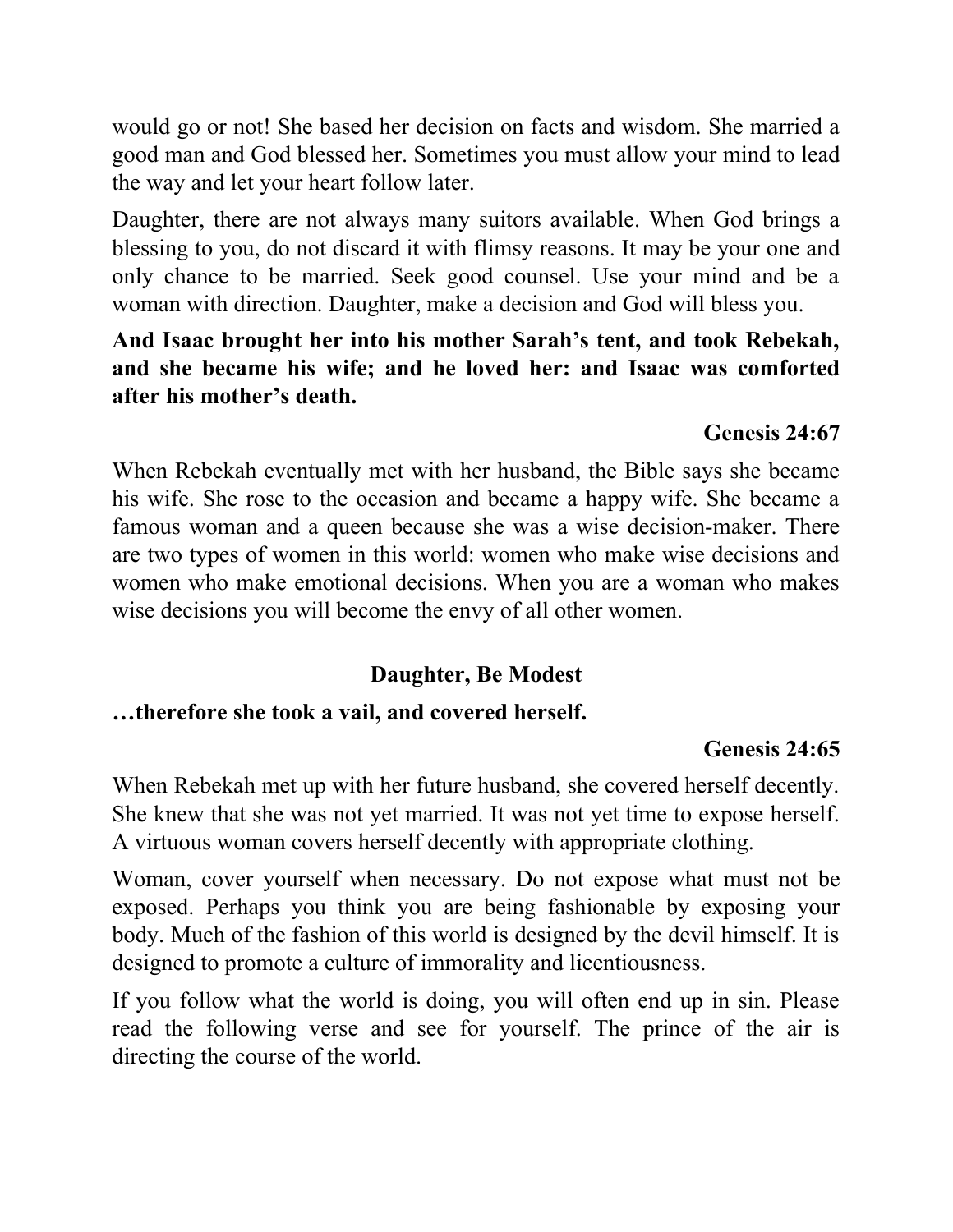**Wherein time past ye walked according to the course of this world, according to the prince of the power of the air, the spirit that now worketh in the children of disobedience:**

**Ephesians 2:2**

## **Daughter You Can Make It!**

**And Esau was forty years old when he took to wife Judith the daughter of Beeri the Hittite, and Bashemath the daughter of Elon the Hittite: Which were a grief of mind unto Isaac and to Rebekah.**

### **Genesis 26:34, 35**

No woman is exempt from the host of family problems that arise. Rebekah had a son who caused her much grief. A virtuous woman will also have problems.

God did not promise us a bed of roses. But he promised to help us and lift us up. Woman, do not be discouraged because you face problems.

There is nothing new under the sun. You are not the first woman to be beaten by your husband, and you will not be the last. Woman, you are not the only woman whose husband is unfaithful. Woman, you are not the only one whose husband is not saved. Woman, you are not the only one who is not married. Rise up with the Word of God and use your spiritual weapons to overcome every attack of the enemy.

Listen to tapes everyday and your faith will be built up. Faith comes by hearing and hearing by the Word of God. Faith is the shield that quenches all darts thrown against your life. The more faith you have, the bigger your shield of defence will be.

**Above all, taking the shield of faith, wherewith ye shall be able to quench all the fiery darts of the wicked.**

**Ephesians 6:16**

# **Daughter, Don't Be Biased**

And Rebekah heard when Isaac spake to Esau his son. And Esau went to the field to hunt for venison, and to bring it. And Rebekah spake unto Jacob her son, saying, Behold, I heard thy father speak unto Esau thy brother, saying,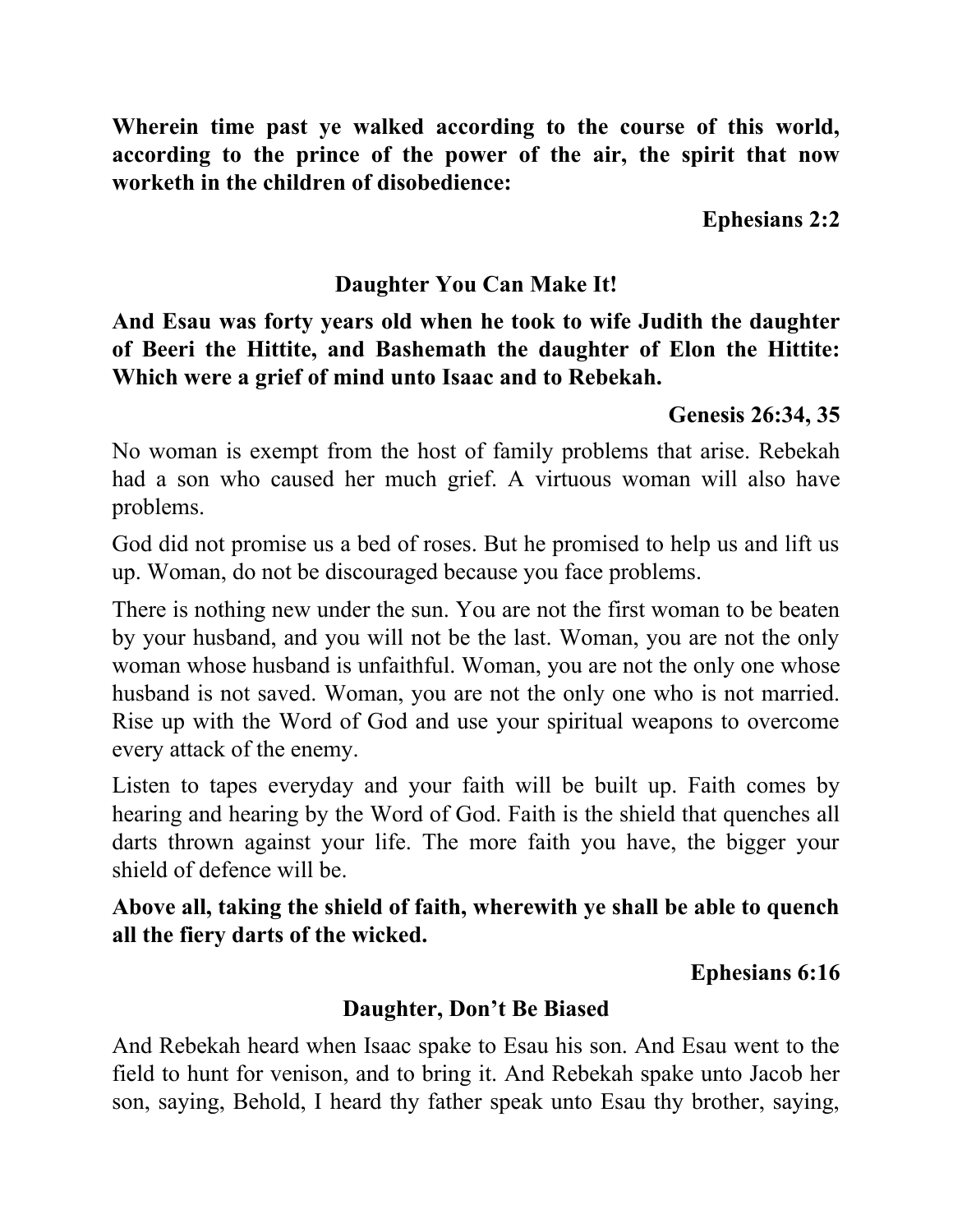Bring me venison, and make me savoury meat, that I may eat, and bless thee before the Lord before my death.

**Now therefore, my son, obey my voice according to that which I command thee. Go now to the flock, and fetch me from thence two good kids of the goats; and I will make them savoury meat for thy father, such as he loveth: And thou shalt bring it to thy father, that he may eat, and that he may bless thee before his death.**

#### **Genesis 27:5-10**

Rebekah obviously had her favourite; she preferred Jacob to Esau. When Isaac wanted to bless his firstborn son, Rebekah was not happy that her favourite was being left out. She manipulated events so that Jacob could have a greater blessing.

The Bible teaches us that it is not wise to be partial or hypocritical. Many parents do not know that children can see through these things. Partiality stirs up much hatred.

**But the wisdom that is from above is first pure, then peaceable, gentle, and easy to be intreated, full of mercy and good fruits, without partiality, and without hypocrisy.**

**James 3:17**

Daughter be wise! Govern your home with fairness and equity.

### **Daughter, Do Not Interfere**

Rebekah interfered with the plan of God Almighty. God has laid down his Words with a special blessing for the firstborn. However, through the interference of Rebekah, God's plan concerning the firstborn did not materialize.

There are women who interfere with the ministry of the Lord Jesus. I want you to know that this only brings a curse upon your life. Rebekah knew that she was inviting a curse upon her life and her son's life. That is why she told her son, "Do not worry, I will receive the curse for you."

**And his mother said unto him, Upon me be thy curse, my son: only obey my voice, and go fetch me them.**

**Genesis 27:13**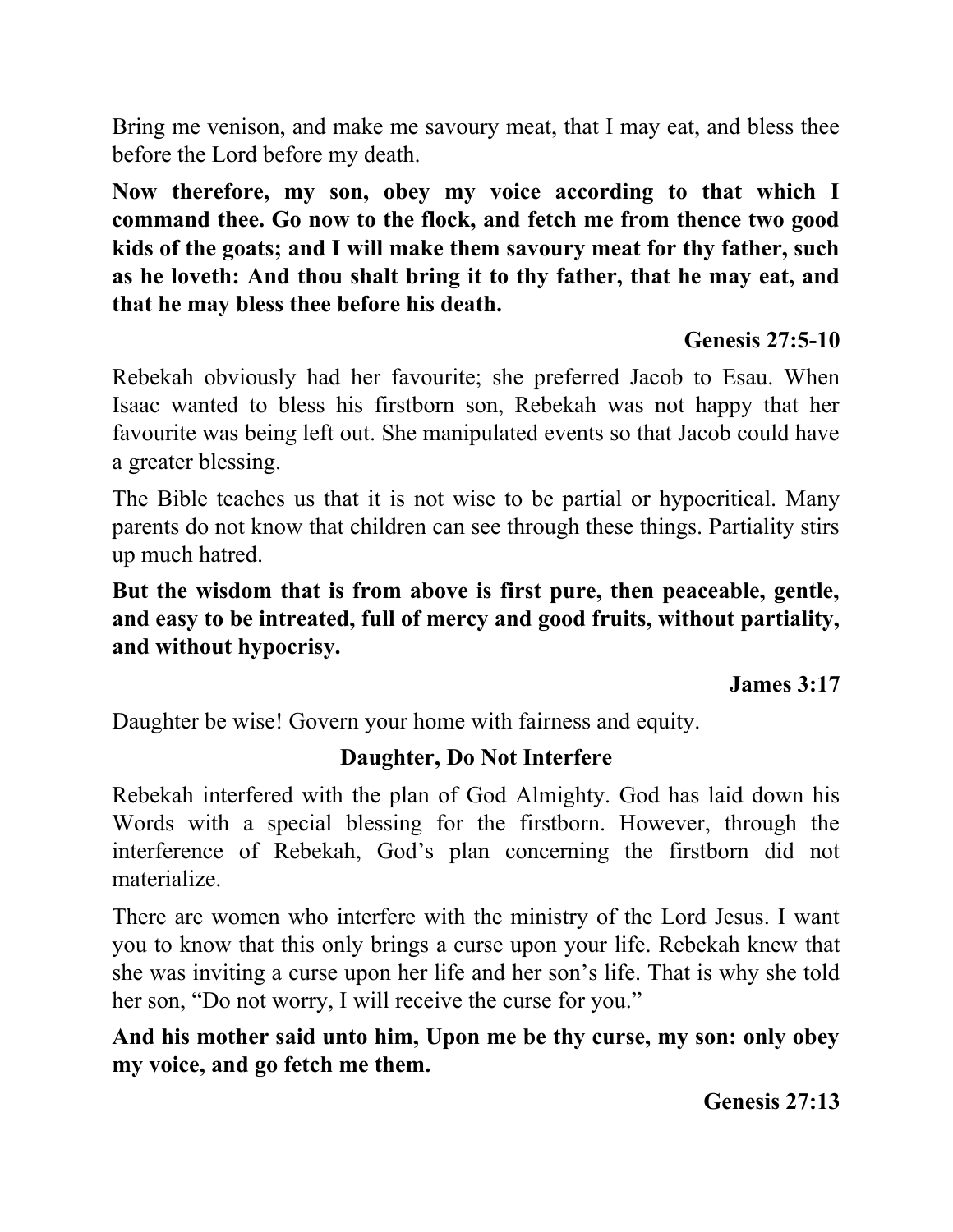Perhaps your husband is destined to be a great man of God. Allow the plan of God to come to pass. Perhaps God is going to use you to do great things for him. Allow the plan of God to happen. Perhaps God wants you and your family to join a particular church, do not allow pride to keep you away. Do not interfere with God's plan for your life. Let your children be godly and spiritual.

# **Daughter, Maintain Good Relationships**

Rebekah was no longer living with her family. She had a brother called Laban.

**And Rebekah had a brother, and his name was Laban: and Laban ran out unto the man, unto the well.**

# **Genesis 24:29**

Even though she had not seen her brother for many years, she kept a good relationship with him. Even though there was great distance between them, she maintained a healthy relationship. Woman, do not disrupt the relationships that God has given to you.

Some women tend to quarrel with people all the time. They are not able to keep relationships for a long time. But a virtuous woman is able to maintain every relationship that God gives to her.

Several years later, Rebekah needed someone she could send her son to for protection. She remembered that she had a brother somewhere and she sent Jacob to him.

**Now therefore, my son, obey my voice; and arise, flee thou to Laban my brother to Haran; And tarry with him a few days, until thy brother's fury turn away; Until thy brother's anger turn away from thee, and he forget that which thou hast done to him: then I will send, and fetch thee from thence: why should I be deprived also of you both in one day?**

# **Genesis 27:43-45**

Perhaps one day you will need the help of an old friend. Perhaps one day you will need to come back to the same pastor for help. Be careful with the good relationships that God gives you. Be a woman who prevents quarrels and conflicts.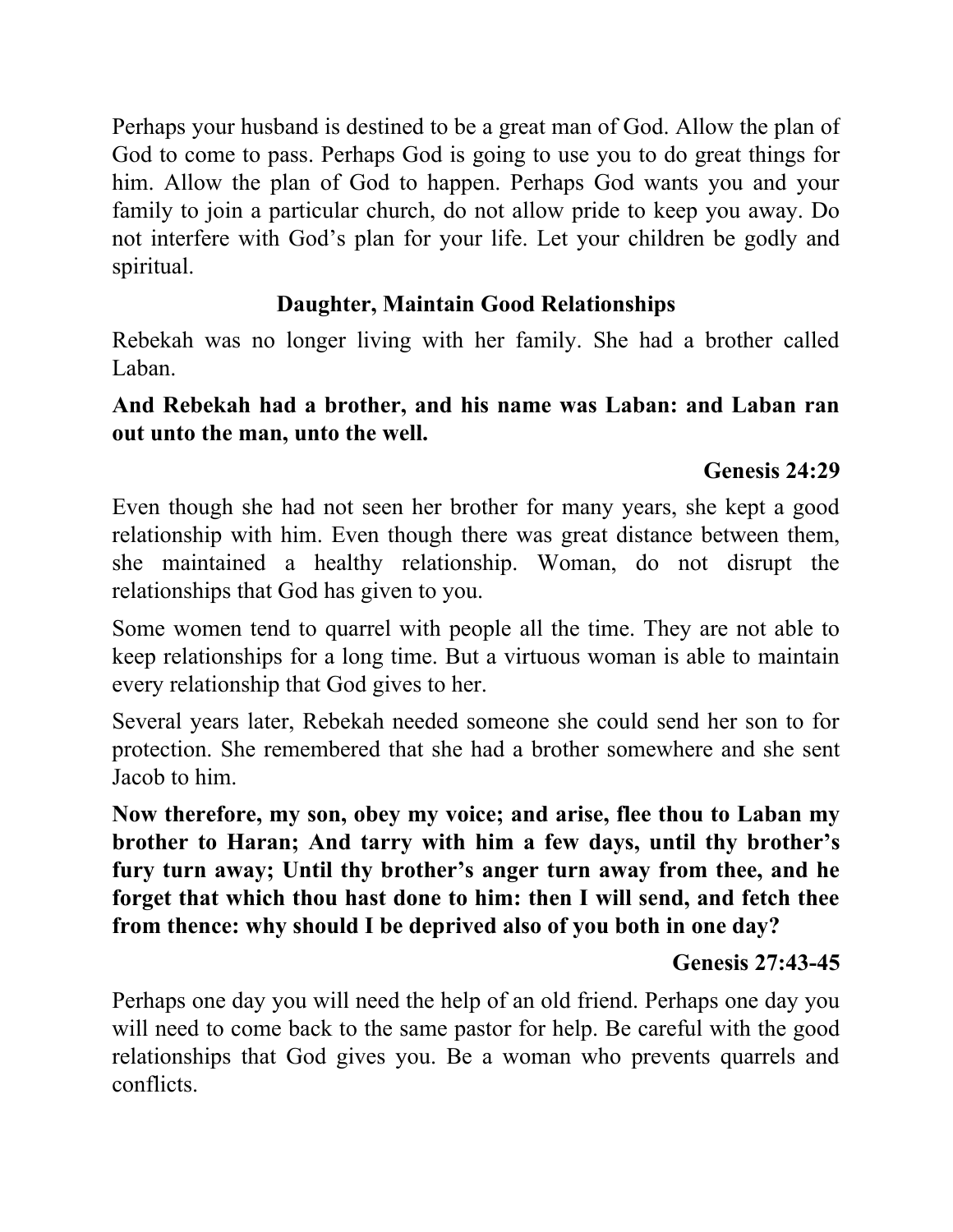A virtuous woman is someone who brings peace.

# **Daughter, Don't Kill Yourself**

**And Rebekah said to Isaac, I am weary of my life because of the daughters of Heth: if Jacob take a wife of the daughters of Heth, such as these which are of the daughters of the land, what good shall my life do me?**

### **Genesis 27:46**

Woman, please do not kill yourself with your confessions. There are many things that are happening that do not bring joy. Do not allow a spirit of depression to come over you. When you begin to say, "I am weary of my life", you are inviting a spirit of death into your life. Do not allow depression to kill you.

Many things can bring depression. Perhaps you have married a man who has been unfaithful. Perhaps you have discovered other illegitimate children that your husband has. Do not sink into a sea of despair and hopelessness. Remember this, no man can satisfy you so do not expect fulfilment from a man.

You must keep your eyes on the Lord. Do not kill yourself before your time with your own words.

### **Death and life are in the power of the tongue: and they that love it shall eat the fruit thereof.**

### **Proverbs 18:21**

Do not kill your marriage when it is not yet over. Many marriages are destroyed with the tongue. If you curse your marriage, it will be cursed. If you speak life into it, it will revive.

Daughter, do not give up!

Daughter, there is hope in God!

Daughter, I promise you: joy cometh in the morning! After every night, there is day. Everything has an end. There is an expiry date for every problem. The Bible teaches that there is a time for everything. There is a time to start and a time to end. There is a time for trouble but there is also a time for peace.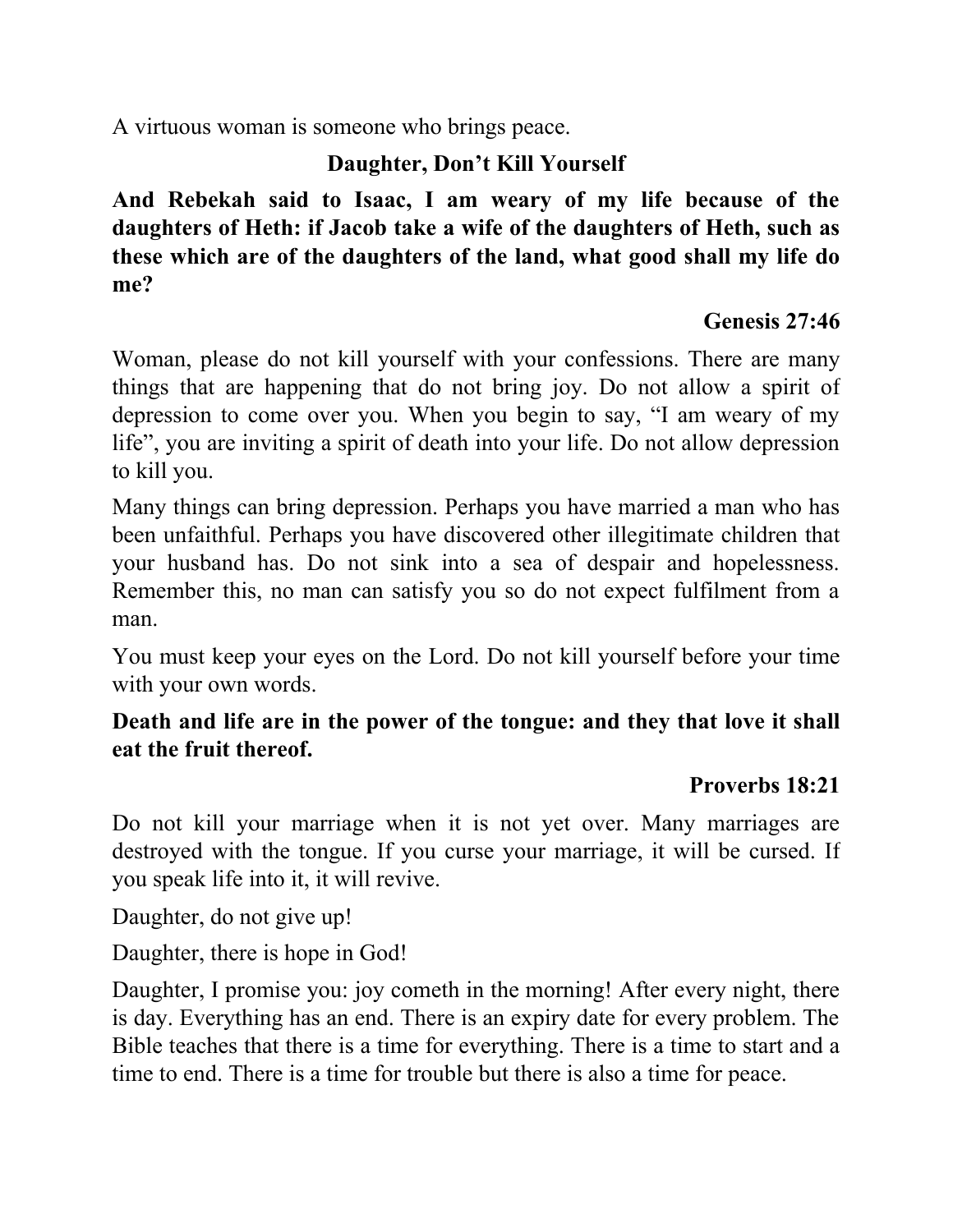Your time of peace will surely come! Daughter, you can make it!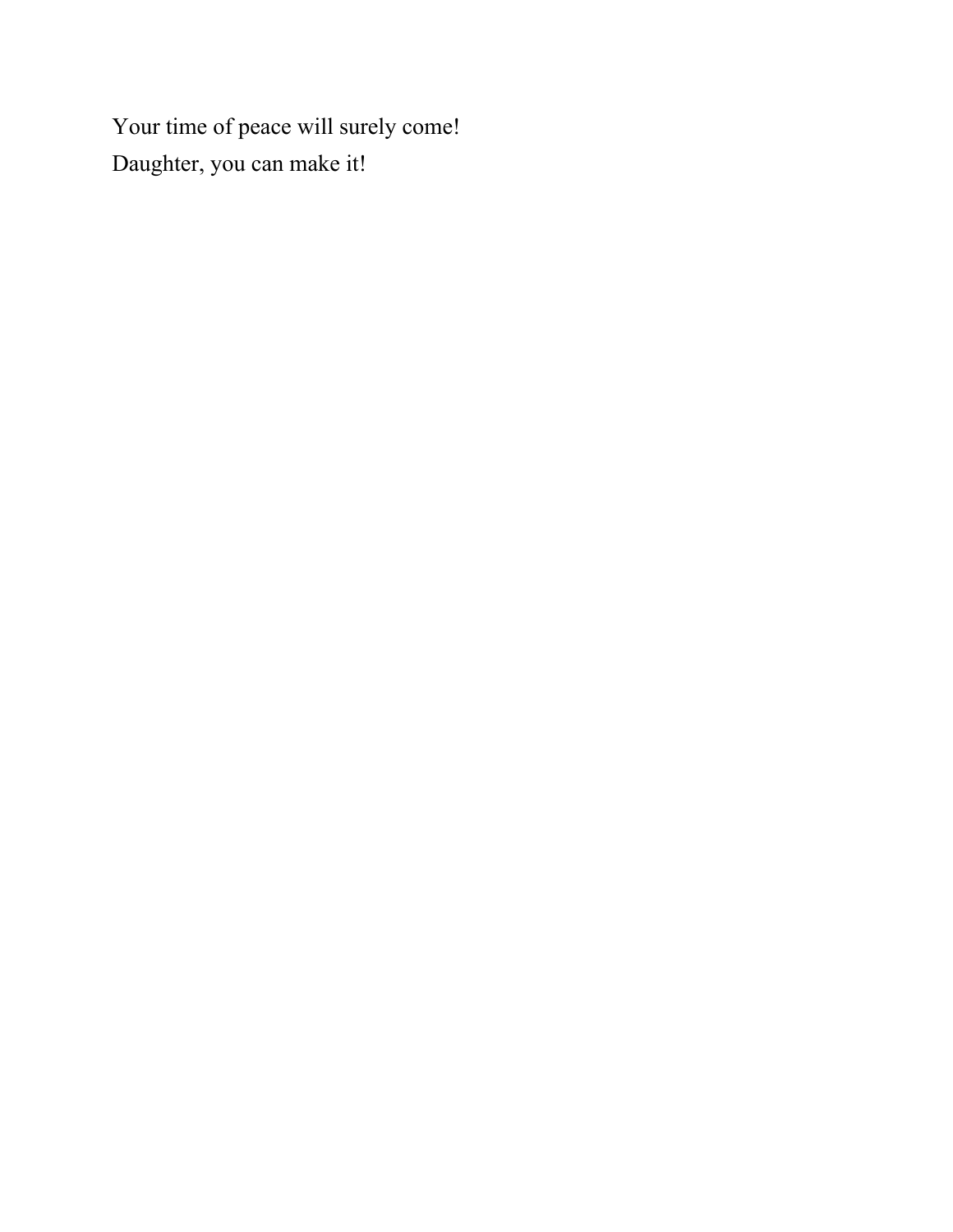# **With All Your Getting, Get Understanding**

<span id="page-35-0"></span>**Wisdom is the principal thing; therefore get wisdom: and with all thy getting get understanding.**

#### **Proverbs 4:7**

Getting understanding is not the same as getting a breakthrough. It is certainly not an instant solution. But understanding will lead you to the solution. Wisdom is most useful for direction.

When you have wisdom and understanding, you will be a different kind of woman.

Women who give themselves to reading are people of understanding. People who bother to go to university are people of understanding. In the natural, such people have an easier life.

When you thoroughly understand the cause of a problem you are better able to solve it. That is why medical doctors spend so much time trying to diagnose problems. Understanding the problem is often 80% of the solution.

Do you want an easier life? Then get understanding. Make the effort to understand the curse of the Garden of Eden. Understand the root cause of all frustration.

In this book, you will learn about the frustrations of women. You will understand the things that hinder women. Through this understanding you will become a victorious woman.

I cannot say anything greater than the Word of God. Get understanding! Get wisdom!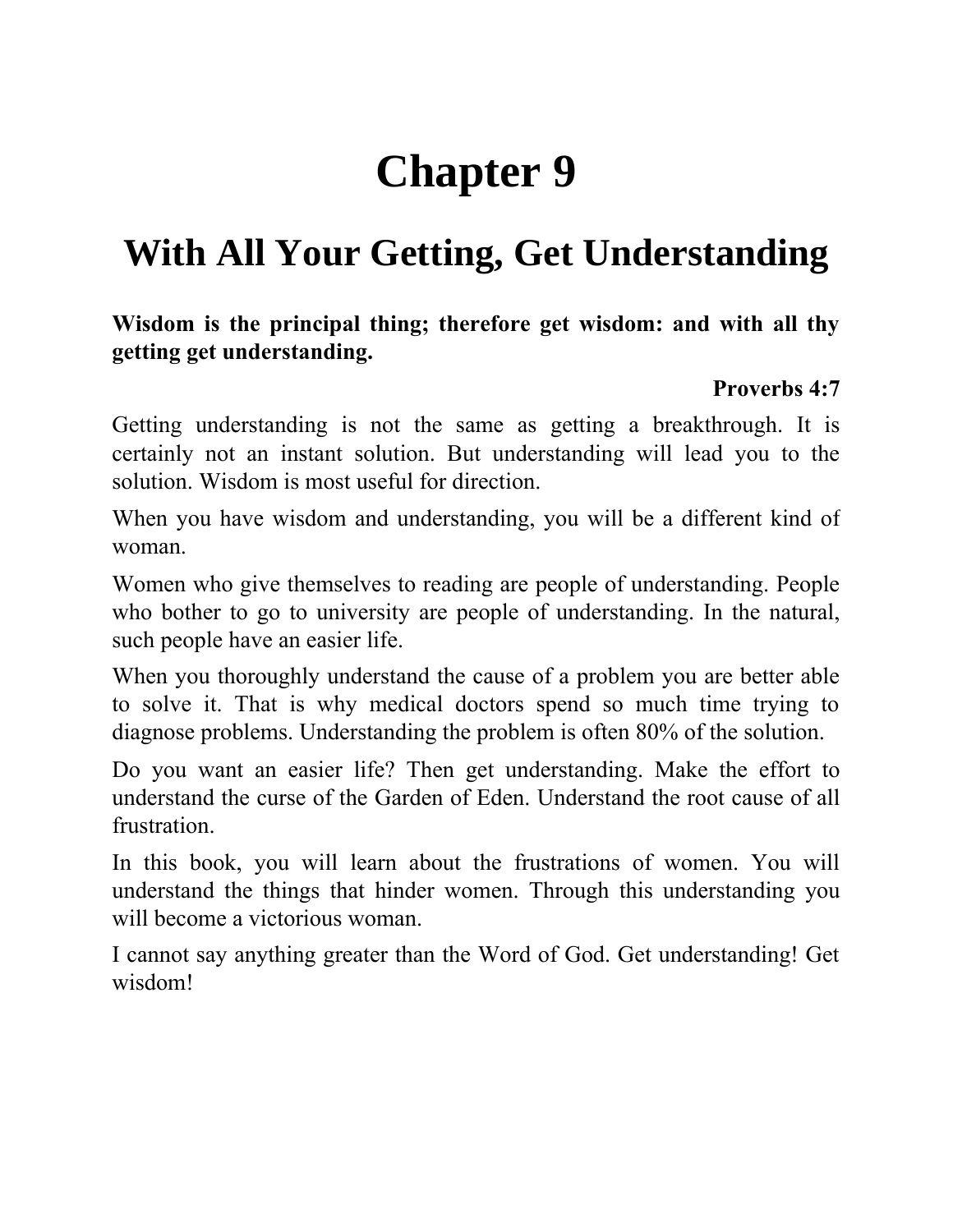# **Where Frustration Came From**

**And the Lord God said unto the woman, What is this that thou hast done? And the woman said, The serpent beguiled me, and I did eat. And the Lord God said unto the serpent, Because thou hast done this, thou art cursed above all cattle, and above every beast of the field; upon thy belly shalt thou go, and dust shalt thou eat all the days of thy life: And I will put enmity between thee and the woman, and between thy seed and her seed; it shall bruise thy head, and thou shalt bruise his heel. Unto the woman he said, I will greatly multiply thy sorrow and thy conception; in sorrow thou shalt bring forth children; and thy desire shall be to thy husband, and he shall rule over thee.**

#### **Genesis 3:13-16**

Women have often been treated as second-class human beings. They have been ridiculed and degraded and used as mere objects of pleasure. I believe that a new day is dawning for the woman who knows God.

A day of promotion and of betterment is coming! Women no longer have to occupy the second place or even the back seat. They must occupy their Godgiven positions.

There are many frustrations in this world and women are not exempted from them. Every woman will live to fight these battles. But there is a way out of the many frustrations that face women today.

The frustrations of a woman are well described in the curse on Eve in the Garden of Eden. Understanding these problems is the first step to overcoming them.

Always remember that diagnoses solve 80% of your problems. These curses are the most plausible explanation of the state of women.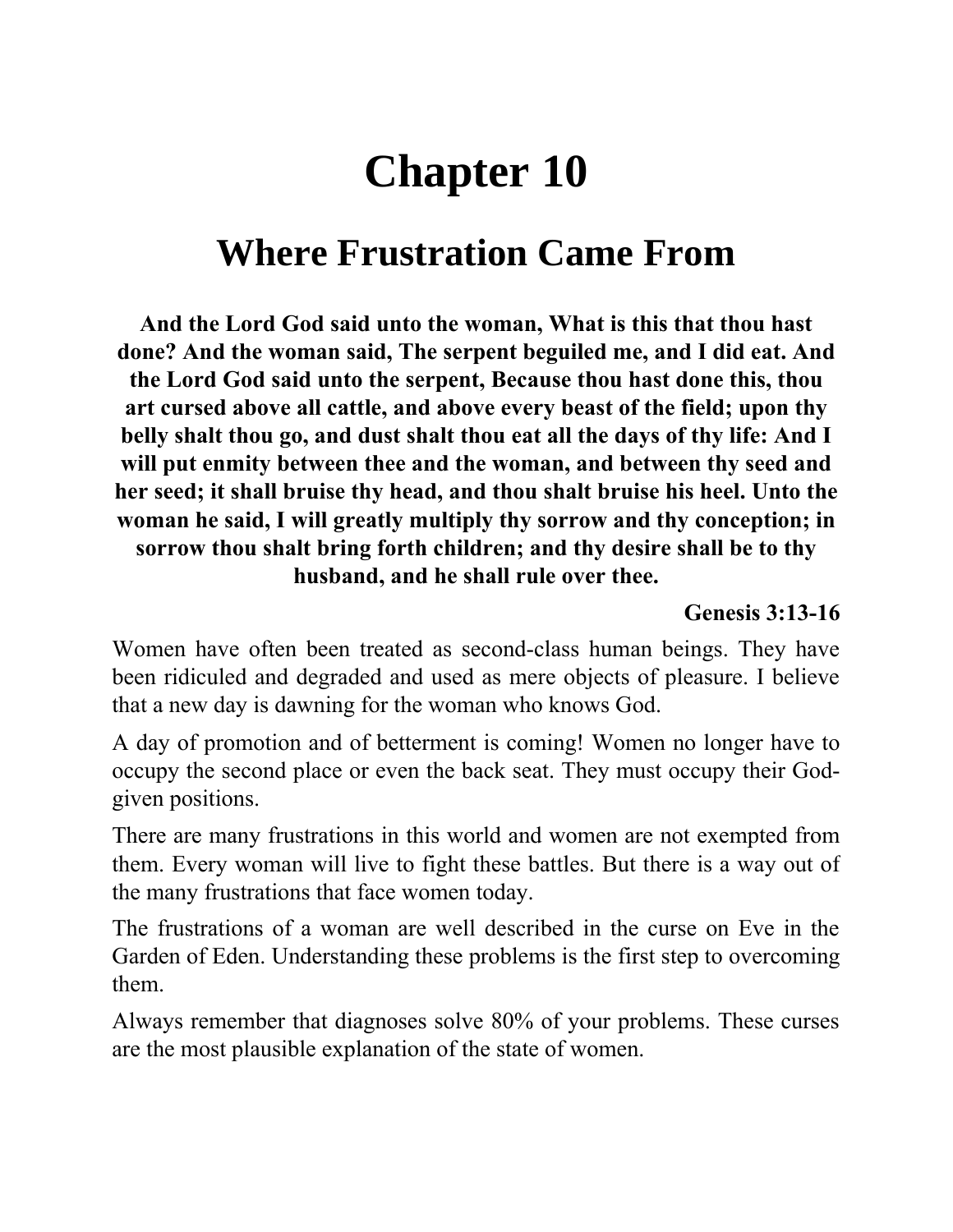# **Seven Hindrances of Women**

#### **1. Deception**

Women are more susceptible to deception. "Deception" is believing in something that is not true. Many quarrels come about through deception. The Apostle Paul used this point (of the woman often being deceived) to emphasize why they are not to be in leadership.

**And the LORD God said unto the woman, What is this that thou hast done? And the woman said, The serpent beguiled me, and I did eat.**

**Genesis 3:13**

**Let the woman learn in silence with all subjection. But I suffer not a woman to teach, nor to usurp authority over the man, but to be in silence. For (because) Adam was first formed, then Eve. And Adam was not deceived, but the woman being deceived was in the transgression.**

## **1 Timothy 2:11-14**

The deception of Eve reveals much about the state of women. They more easily believe and they are more easily deceived. Every woman must in humility accept this fact of being more easily deceived. This reality can be confusing since they also easily believe in the right thing.

It is truly amazing that those who more easily receive and believe are also more easily deceived. Many women are more spiritual than their husbands. They believe in God and flow with the Spirit much more quickly. It is difficult to see how such spiritual beings could also be open to deception.

Accepting this reality in humility will attract the grace of God to your life. God will save you from deception and keep you on the path of righteousness.

#### **2. Satan's enmity for women**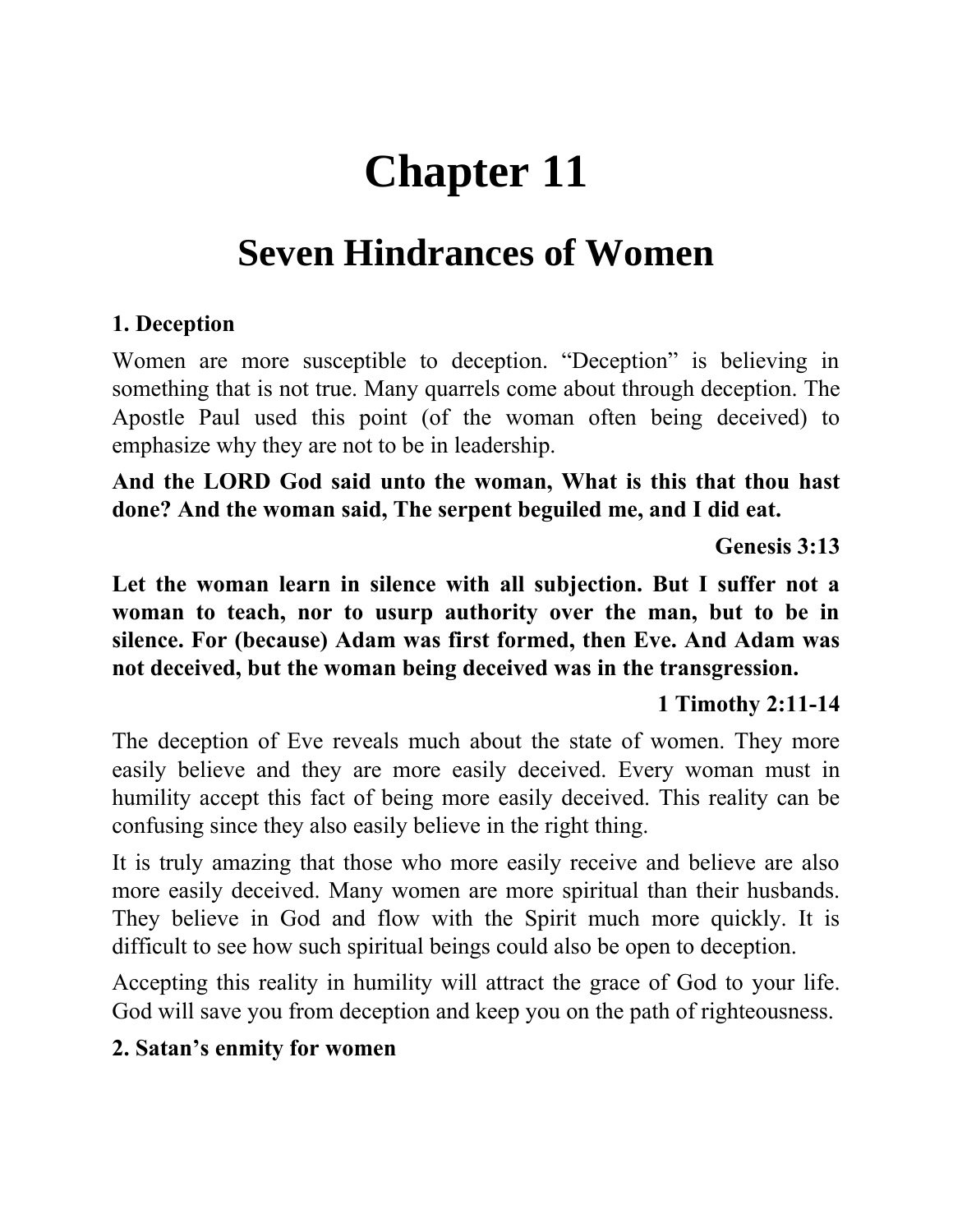Satan hates women. The devil is working to destroy the entire human race, but there is a special hatred he has for women. The Word of God shows us that women are special targets of Satan.

# **And I will put enmity between thee and the woman, and between thy seed and her seed; it shall bruise thy head, and thou shalt bruise his heel.**

# **Genesis 3:15**

This reality explains why women seem to have more problems than men do. They are the special targets of evil spirits. It explains why the plight of women is often so pathetic. It explains the reason for countless women's groups and movements. There is indeed a special onslaught of the enemy on women.

This is why women must be spiritual. Every wise woman will develop herself spiritually. To do this, she must study the Bible, read Christian books and listen to tapes.

# **3. The curse of desiring husbands who will dominate them**

Many of the problems that women have are related to finding husbands and keeping them. In the church, a large percentage of women's problems are related to this. Marriage, although celebrated in grand style is actually described as a kind of curse in the book of Genesis, chapter three.

## **…and thy desire shall be to thy husband, and he shall rule over thee.**

## **Genesis 3:16**

The desire for husbands is one of the most devastating curses and frustrations unleashed on women. Even the most independent women come to the place where they want a man. Older women, who are unable to give birth anymore, still want to be married. Indeed, a close analysis of the situation will only show the workings of a curse.

This curse is circumvented by the power and the wisdom of God.

## **4. Multiplied sorrow**

**…I will greatly multiply thy sorrow and thy conception; in sorrow thou shalt bring forth children…**

**Genesis 3:16**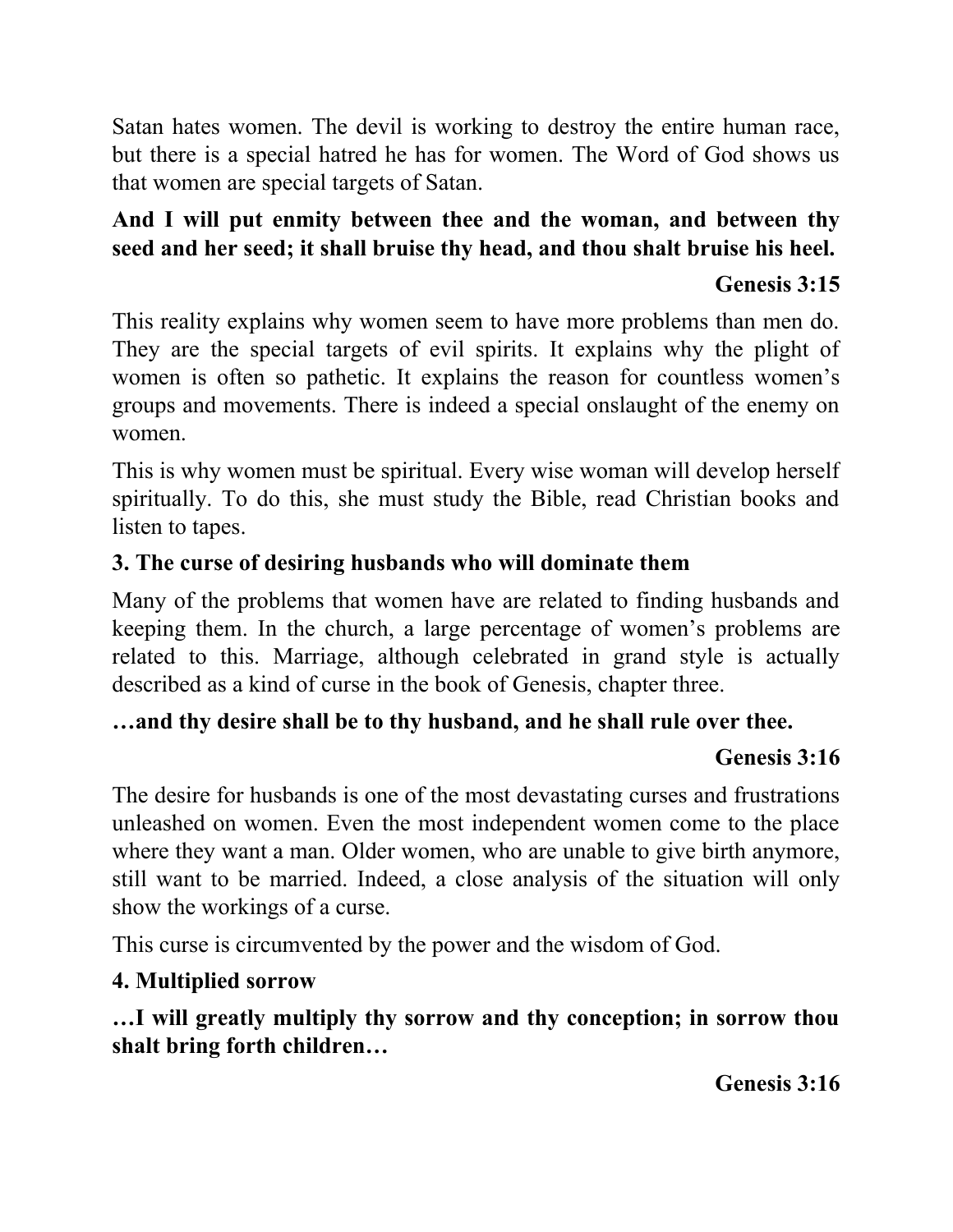Women have brought forth the children of this world in sorrow. The huge gynecological blocks in most hospitals testify to the sorrows of women. The sorrows begin as they try to get pregnant. The sorrows continue through the pregnancy.

Some women lose their health during pregnancy and others lose their beauty. Some die through pregnancy while others permanently lose their attractiveness or even their husbands.

The price is high but they pay it over and over, again. After the pregnancy, the struggles and sorrows continue in the bringing up of children.

Through wisdom you will overcome these challenges. The wisdom of medical science has made it possible to have children without so many problems.

# **5. The sinful nature**

The flesh is the carnal nature within every human being. To be carnally minded is death. And he that soweth to the flesh reaps corruption. Many women's lives have been corrupted because they have followed the flesh and the mind. This reality compounds the problems of every woman.

You will never follow your flesh when you understand the Word of God. The power of God will help you overcome the weakness that is in your flesh.

## **...To be carnally minded is death...**

#### **Romans 8:6**

#### **6. The weakness**

Women are described as the weaker vessels.

## **…giving honour unto the wife, as unto the weaker vessel...**

## **1 Peter 3:7**

A weaker fishing trawler cannot be compared to the might of a nuclearpowered aircraft carrier. The weaker ship is more easily tossed about by every storm or situation. This weakness is the cause of many unplanned emotional excursions by women.

The world of women is characterised by detours of swirling, twirling, weaving and spinning currents of emotions, quarrels and instability. The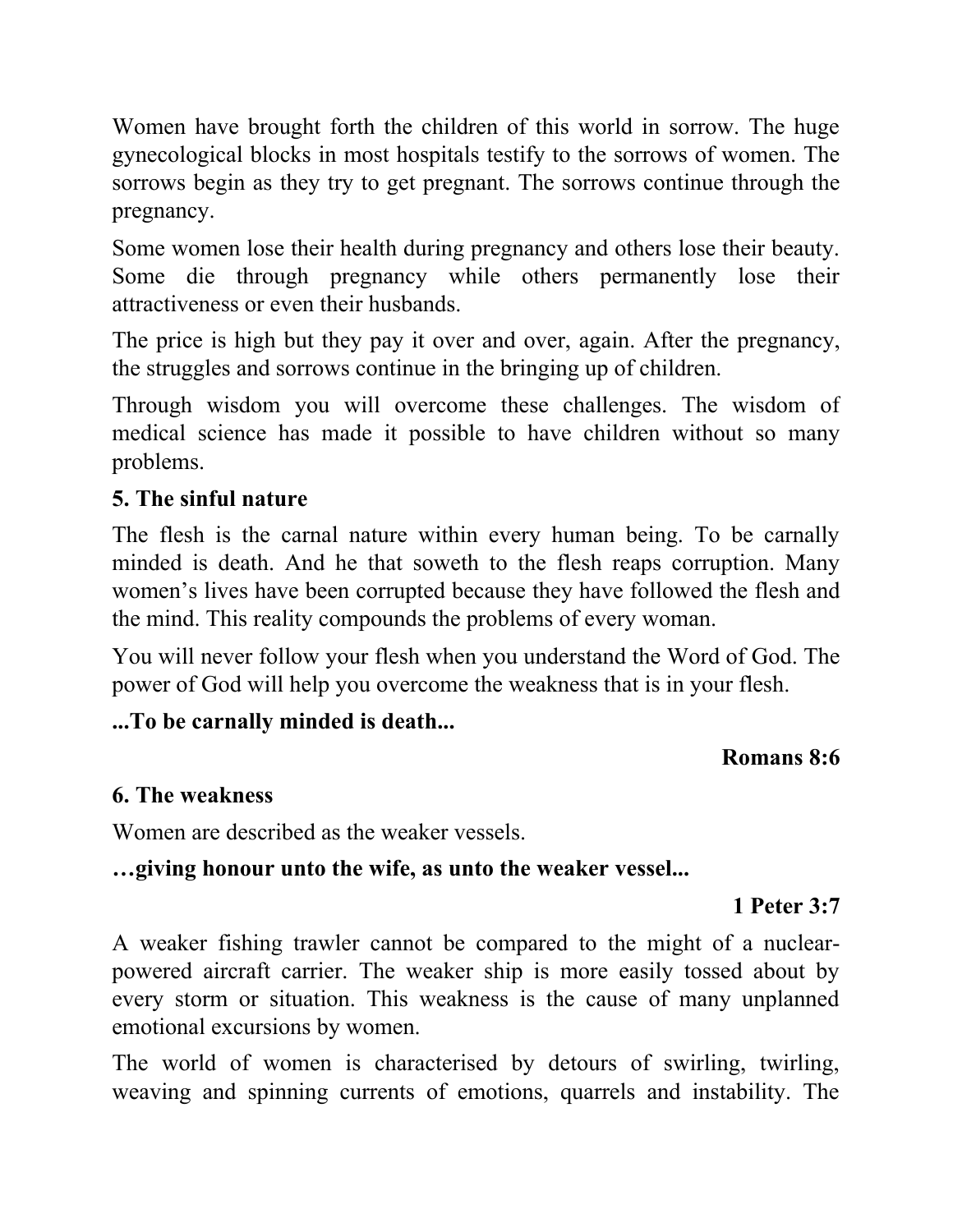varied mood swings and temperamental nature of women usually makes them unsuitable for steady leadership.

This is why the Bible is so clear about who is the head in the family and in the church. The Apostle Paul was stronger on this issue than on any other. Paul asserted that if anyone was spiritual, he would acknowledge this reality about women.

**Let your women keep silence in the churches: for it is not permitted unto them to speak; but they are commanded to be under obedience, as also saith the law. And if they will learn any thing, let them ask their husbands at home: for it is a shame for women to speak in the church. What? came the word of God out from you? or came it unto you only? If any man think himself to be a prophet, or spiritual, let him acknowledge that the things that I write unto you are the commandments of the Lord.**

#### **1 Corinthians 14:34-37**

#### **7. The unkindness of men**

Generally speaking, men are stronger and more domineering than women. Most men operating from a heart of flesh do not treat women kindly. The wickedness of men operating with the nature of Satan is like the last nail on the coffin.

The need for women's groups which champion women's rights is obvious. Ultimately, it is the Lord who will be the lifter of your head if you are a woman.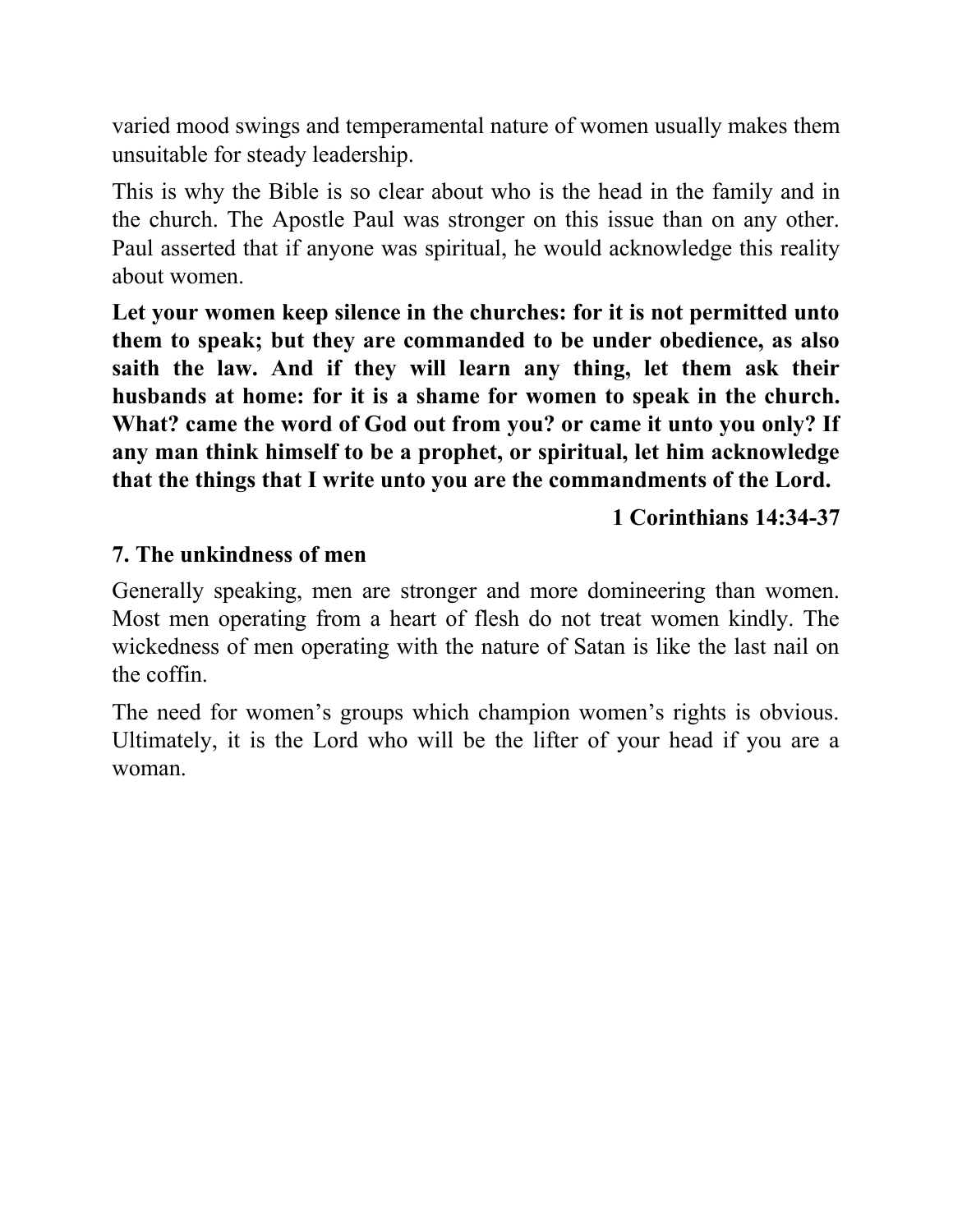# **The Woman's Keys**

Women do not have to live a life of unhappiness, depression and misery just because of the curse. It is not true that women are hopelessly condemned to a state of unhappiness because of the Adamic curse.

Yes, it is true that the curse explains a lot to us. But there is hope! The good news is that a woman with direction can gain the mastery over the frustrations she finds in this world.

#### **The Keys**

There are two keys that make a woman gain the mastery over these difficulties the power of God and the wisdom of God.

#### **…Christ the power of God, and the wisdom of God.**

#### **1 Corinthians 1:24**

These two ingredients (power and wisdom) are available to every Christian woman. A woman with direction employs both the power and the wisdom to overcome every arrow that is thrown at her.

#### **The Key of Wisdom**

You need wisdom to be a woman with direction. The Bible teaches that wisdom is profitable to direct.

#### **…but wisdom is profitable to direct.**

#### **Ecclesiastes 10:10**

Many of the problems that confront women cannot be overcome with brute strength. They must be surmounted by the use of wisdom. Unless God intervenes, many of the conditions that face women have no natural solutions. However, the Bible teaches us that wisdom is the key to solving impossible situations.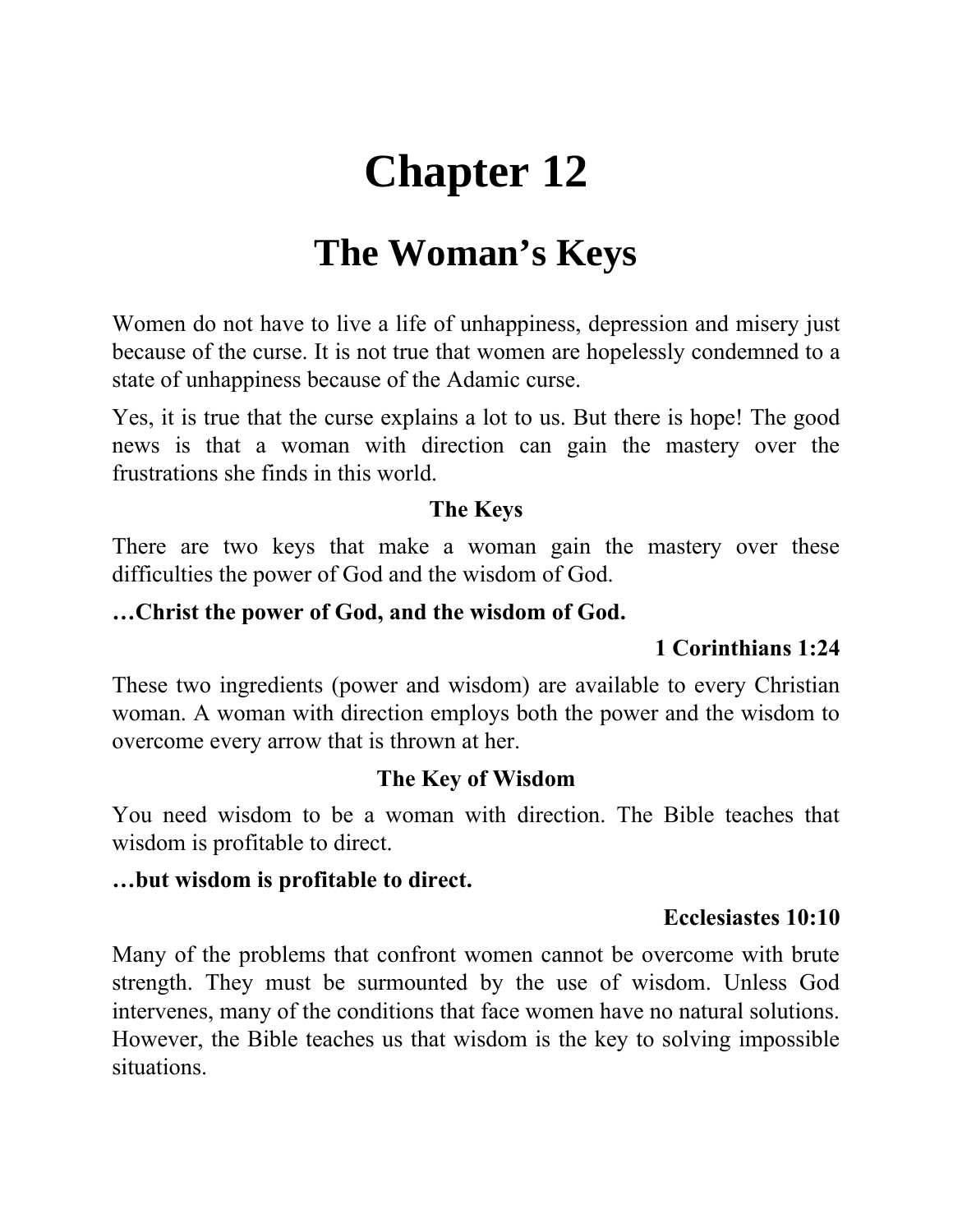We can overcome every hopeless situation by the wisdom of God. Read this part carefully!

## **The Impossible War**

The Bible teaches about a city, which faced an impossible war. This was a small town with a few people in it. The town was surrounded by an enemy who set up a great array of armoured vehicles and artillery. Everyone knew that it was just a matter of time before they would all be killed.

But a solution came from an unexpected source. There was a poor wise man who came up with some ideas that delivered the entire city. He did not deliver the city by strength or by any military skills. He delivered the city by wisdom.

**There was a little city, and few men within it; and there came a great king against it, and besieged it, and built great bulwarks against it: Now there was found in it a poor wise man, and he by his wisdom delivered the city…**

#### **Ecclesiastics 9:14-15**

Many women's lives are like that desperate city that faced a hopeless battle. I say this because I am a pastor and I see it all the time. I know that many ladies' lives are like this little town which had no way forward.

Many women are married to men who mistreat them, mishandle them and are unfaithful to them! They live a life of constant quarrelling and unhappiness. It looks as if there is no way forward in their situation. They often have only two options: divorce or a life of misery. Many women just exist in their marriages until they die!

On the other hand, there are many women who desire to marry. Their birthdays are almost like days of mourning. As they grow older, their hope of getting married diminishes.

There are also many women who seek to have children. They try everything, but still there is no child. As the days go by, they become gloomier and gloomier. What can be done about these intractable problems? Today I present you with a fresh ray of hope for your situation.

Wisdom is the way forward. Wisdom is profitable for direction.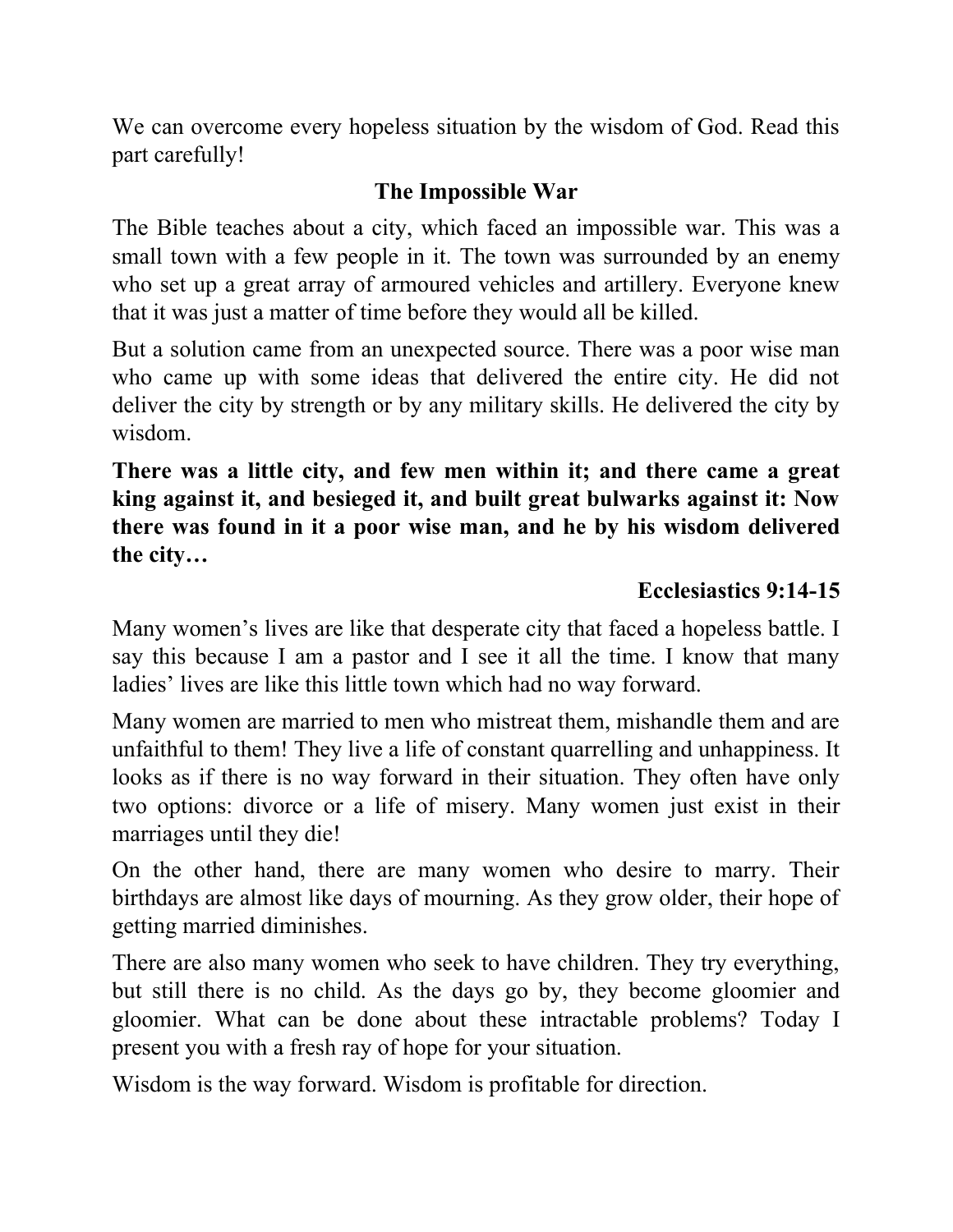#### **…but wisdom is profitable to direct.**

# **Ecclesiastics 10:10**

I want you to be a woman with direction. How can you be a woman with direction? The Bible says wisdom is profitable for direction. God will direct you out of every difficult situation.

Just as that man delivered the city from destruction, your entire life is going to be rescued by the wisdom of the Lord.

## **Wisdom is the principal thing; therefore get wisdom: and with all thy getting get understanding. Exalt her, and she shall promote thee: she shall bring thee to honour, when thou dost embrace her.**

## **Proverbs 4:7, 8**

The Scripture we have just read says that we should exalt and embrace wisdom in our lives. 'To embrace', means 'to hold tightly'. I want you to hold tight onto this book until you finish reading it. Then I want you to read it again. I want you to read it until the wisdom that is contained in these pages is transferred into your heart.

The solutions to the multitude of intractable problems that face women are dealt with in the Word of God. A woman with direction is a woman who gets hold of wisdom and doesn't put it down.

#### **How to Get Wisdom**

#### **1. Pray for Wisdom.**

**If any of you lack wisdom, let him ask of God, that giveth to all men liberally, and upbraideth not; and it shall be given him.**

#### **James 1:5**

## **2. Study the Word.**

In him are hidden all the treasures of wisdom and knowledge. The closer you get to God, the more wisdom you will have.

#### **In whom are hid all the treasures of wisdom and knowledge.**

**Colossians 2:3**

#### **The Power**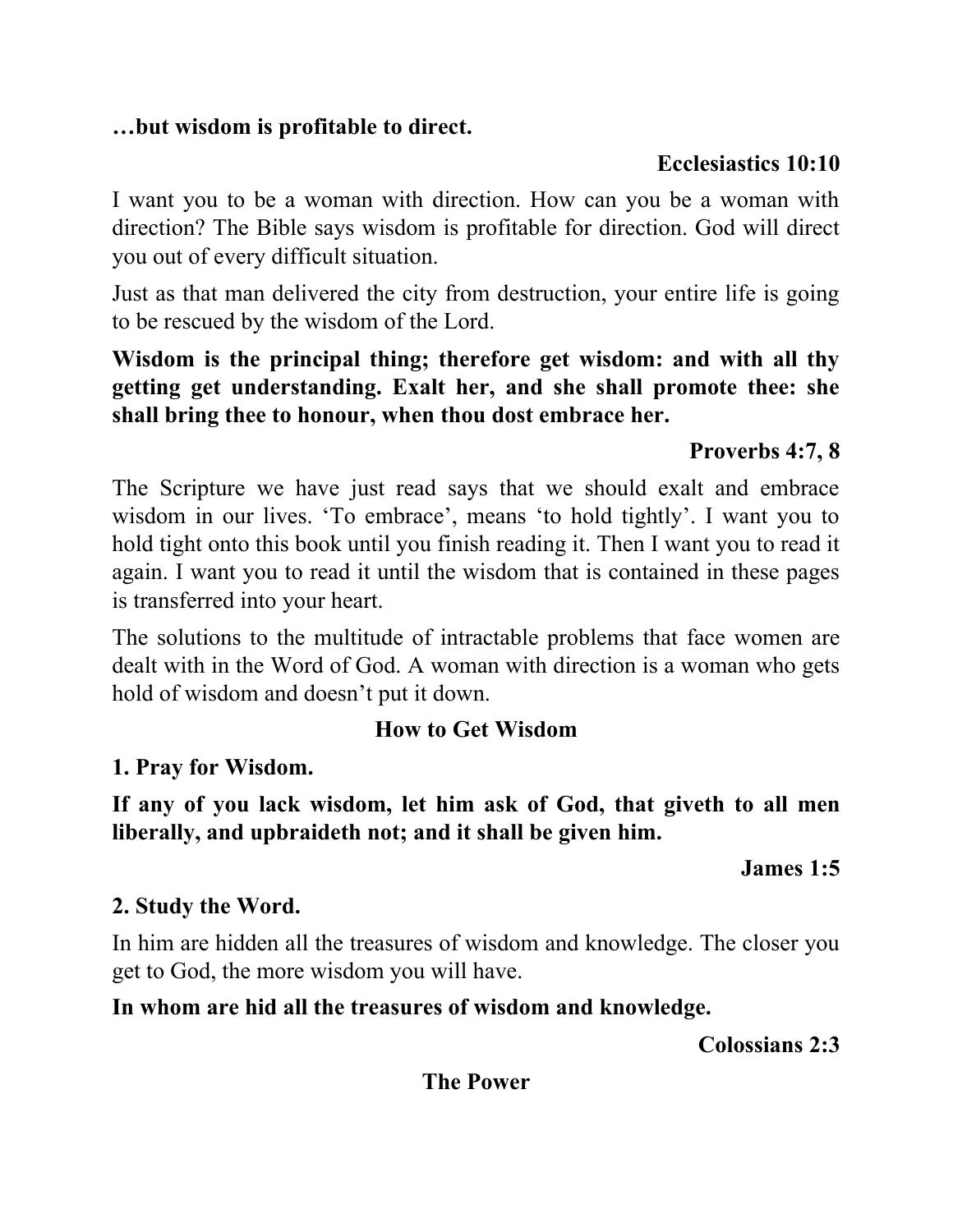The power of God is the grace of God. God's grace is sufficient for every situation. God will lift you up by His power. There are some things that God wants to do for you. How can you get this grace that you need? The answer is humility. Humble yourself in the sight of the Lord, and He will lift you up.

#### **…for God...giveth grace to the humble.**

**1 Peter 5:5**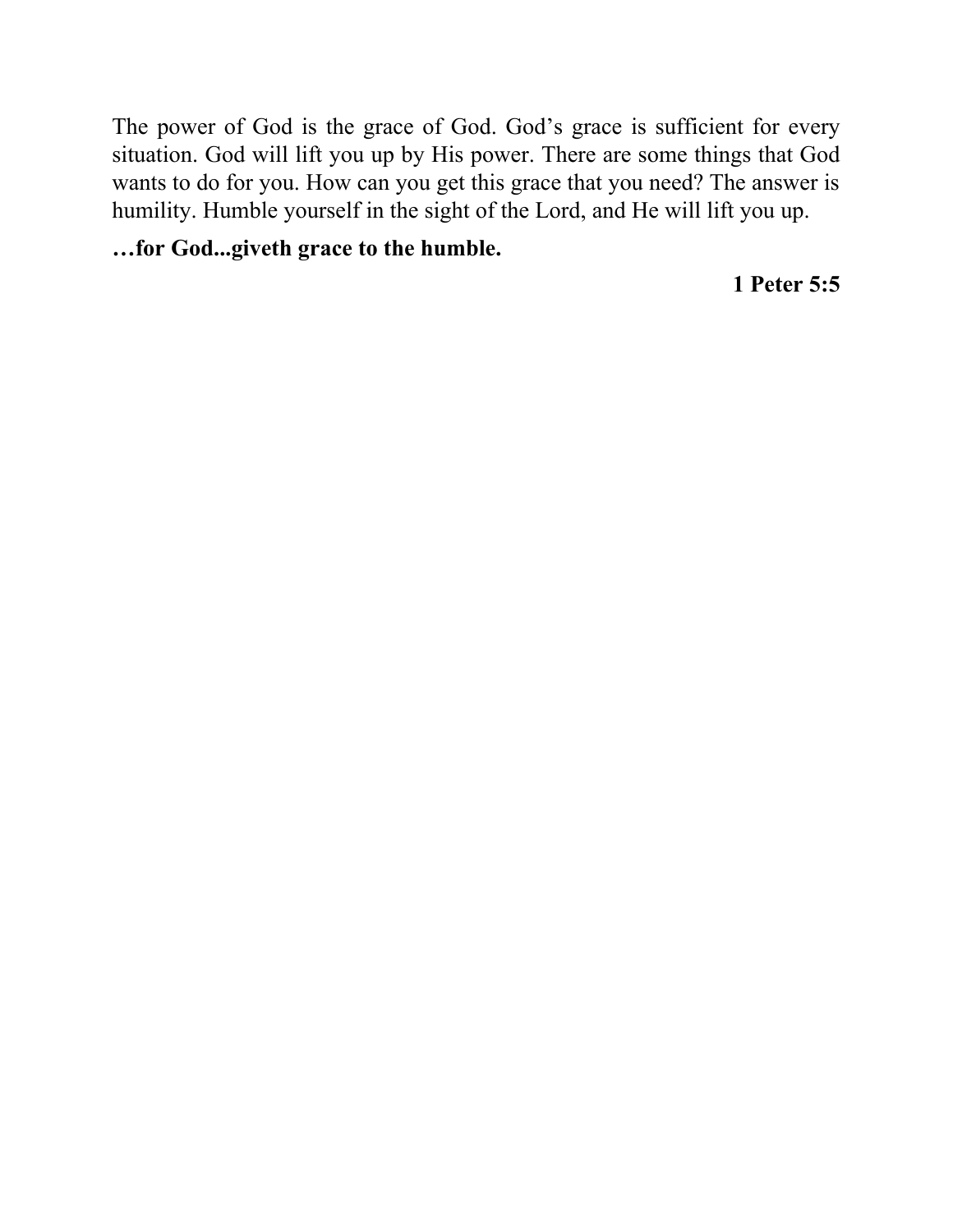#### **Daughter, While You Wait**

#### **While You Wait, Keep Going to Church**

**And this man went up out of his city yearly to worship and to sacrifice unto the Lord of hosts in Shiloh. And the two sons of Eli, Hophni and Phinehas, the priests of the Lord, were there. And when the time was that Elkanah offered, he gave to Peninnah his wife, and to all her sons and her daughters, portions: But unto Hannah he gave a worthy portion; for he loved Hannah: but the Lord had shut up her womb. And her adversary also provoked her sore, for to make her fret, because the Lord had shut up her womb. And as he did so year by year, when she went up to the house of the Lord, so she provoked her; therefore she wept, and did not eat.**

#### **1 Samuel 1:3-7**

What does one do while waiting for a miracle? What should you do while you wait for God's answer? Hannah was the woman who kept going to church (Shiloh) in spite of her problems. Hannah is the one from whom we learn what to do while we wait for our miracle!

There are many problems that women face today. A woman with direction is someone who cannot be turned away from her church in spite of her problems. Dear woman, your help comes from God. The devil would like to keep you from the source of your help.

Hannah was suffering from barrenness, and could have stayed at home in her depression. She could have worked all day and night. She could have resorted to witchcraft and all sorts of things to help her. But she kept going to Shiloh. Shiloh is the place where prayers and sacrifices are made to the Lord.

#### **While You Wait, Notice God's Blessings around You**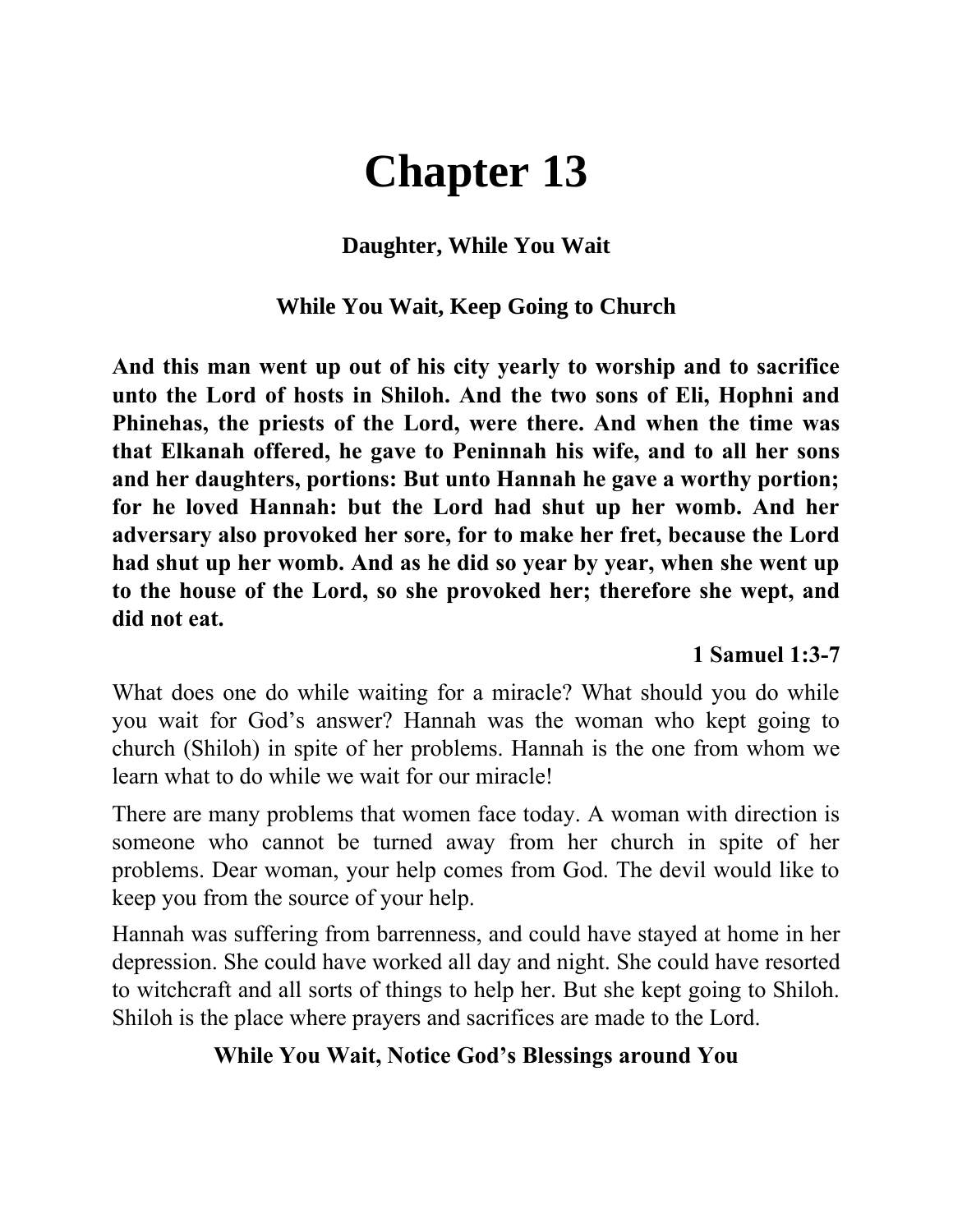**But unto Hannah he gave a worthy portion; for he loved Hannah: but the Lord had shut up her womb. Then said Elkanah her husband to her, Hannah, why weepest thou? and why eatest thou not? and why is thy heart grieved? am not I better to thee than ten sons?**

## **1 Samuel 1:5, 8**

Hannah's husband really loved her. The Bible tells us how he gave a worthy portion to her and describes his deep love for her. But Hannah did not notice her husband's love. Hannah wept and wept and did not notice that she had a good husband.

A woman with direction must learn to see beyond her problem. Some women are so taken up with the problems that they cannot see the goodness of God around them. Perhaps there is one fault with your husband. Do not be so taken up with that fault that you don't see how God has blessed you. The grass always seems to be greener on the other side.

At one point, Hannah's husband asked her, "Am I not worth more than ten sons to you?" Perhaps your difficulties have blinded your eyes to the blessings of God. Please do not allow a dark cloud to brood over everything because of the one problem that you have.

## **Then said Elkanah her husband to her, Hannah, why weepest thou? and why eatest thou not? and why is thy heart grieved? am not I better to thee than ten sons?**

# **1 Samuel 1:8**

Hannah could not see that she had a good husband. She could not notice that her husband was very generous and kind. Hannah did not think of the fact that even if she had children they would grow up and leave the home one day. Then she would be all alone with her husband again.

Perhaps you are looking for a husband or perhaps you want your husband to be saved. A woman with direction does not allow her problem to overshadow the blessings that she already has. Daughter, while you wait, notice God's blessings! Be thankful for what you have, more is on the way.

# **While You Wait, Use Your Spiritual Weapons**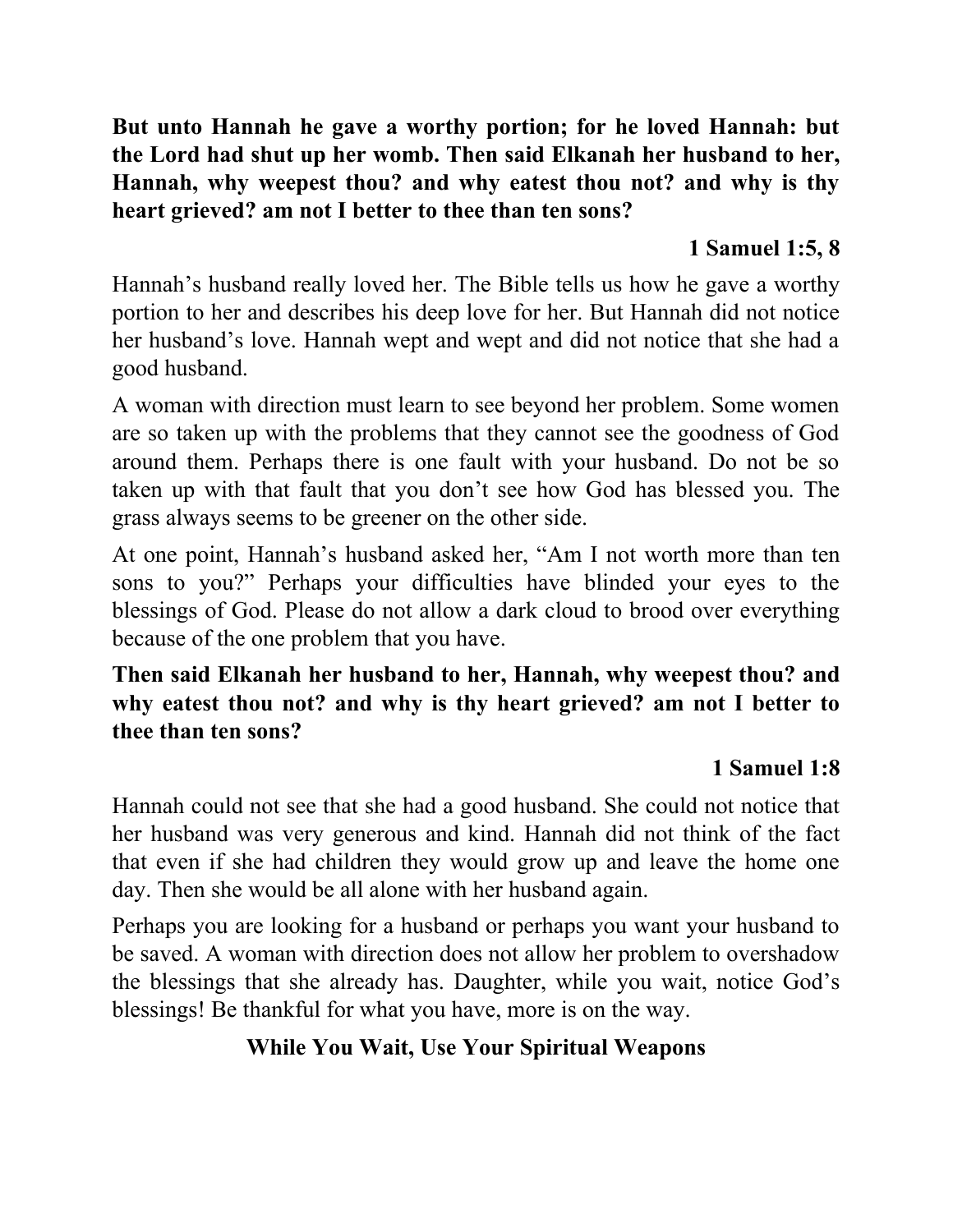# **And she was in bitterness of soul, and prayed unto the Lord, and wept sore.**

# **1 Samuel 1:10**

In this verse, you see how Hannah lifted up her eyes to the Lord and prayed with strong cries and tears (Hebrews 5:7). She was a prayer warrior. Daughter, your weapons are not carnal, they are mighty through God. Perhaps you need a baby.

Perhaps you need a husband. Do not resort to physical or human methods to get what you need.

Many problems have spiritual roots and a daughter of destiny knows this! If you are seeking for a baby, it is good to find the appropriate medical care. But a woman with direction knows that prayer is the solution. Keep praying, there is power in prayer. As you study the Bible, you will realize that many people received blessings and breakthroughs through prayer.

# **Therefore I say unto you, What things soever ye desire, when ye pray, believe that ye receive them, and ye shall have them.**

# **Mark 11:24**

Before Hannah could do anything about it, her husband had married someone else in order to have children. This is a very common practice in Africa, since some see the state of not having a child as a curse.

Many husbands are pressurized into finding someone who can have a baby with them. Perhaps, being a second wife is not easy. Even being the only wife is a great challenge. Before Hannah could do anything about it, she was in a bad situation.

Woman, I want you to know that God sees everything you are going through. He is on your side. He will deliver you. He will keep you. I see you being raised out of that impossible situation! As you read this book, a new light is beginning to shine in your life. The days of reproach and humiliation are over. I declare it to be so, in the name of Jesus!

# **While You Wait, Make a Vow!**

**And she vowed a vow, and said, O Lord of hosts, if thou wilt indeed look on the affliction of thine handmaid, and remember me, and not forget**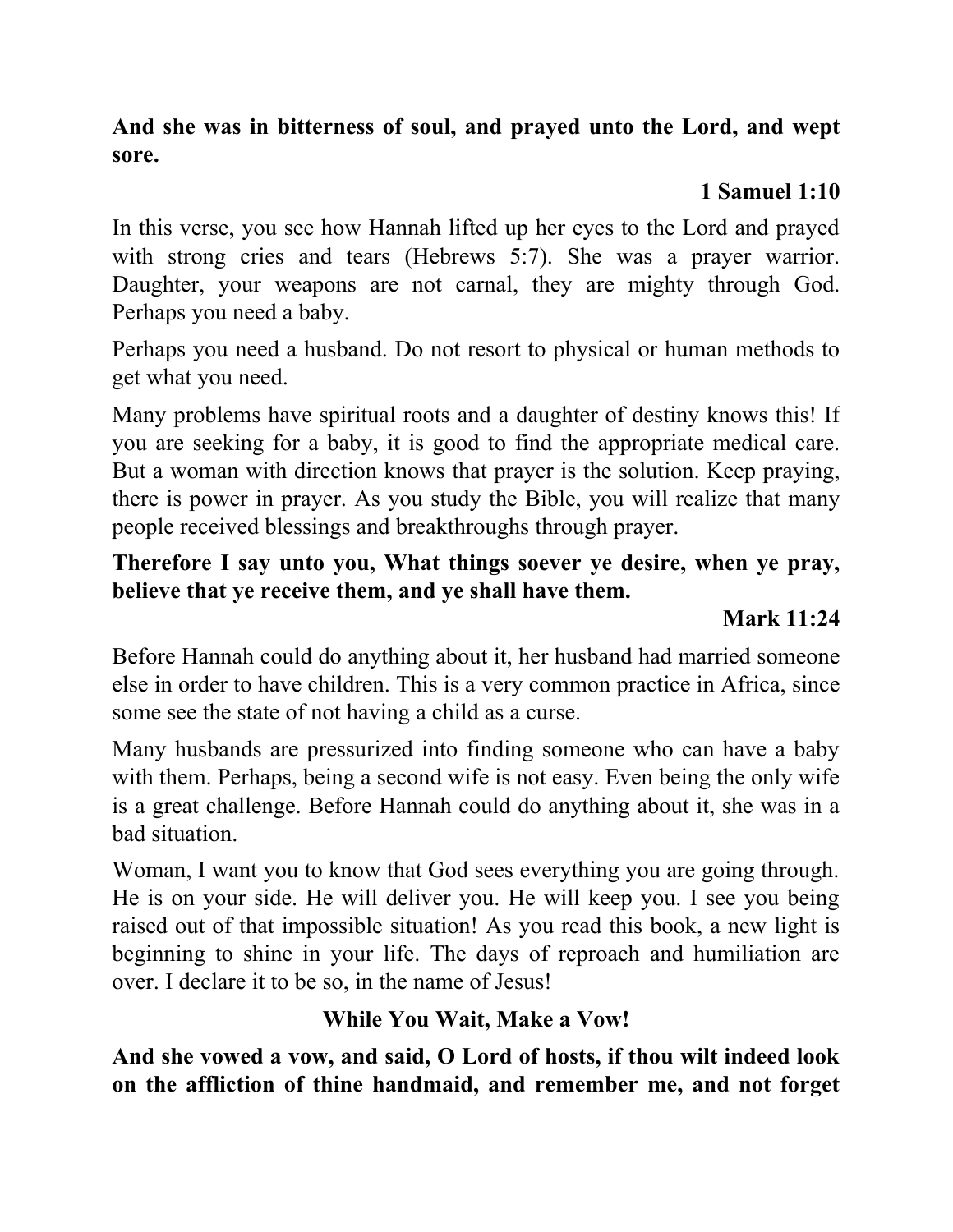**thine handmaid, but wilt give unto thine handmaid a man child, then I will give him unto the Lord all the days of his life, and there shall no razor come upon his head.**

## **1 Samuel 1:11**

Hannah was a woman with direction. She went a step further than many others would. She made a promise to God. If he were to give her a child she would give him back to the Lord. She promised to give away what was most precious to her, even before he was born. Perhaps God is waiting for you to make such a promise to Him. Can you make a vow and keep it?

# **While You Wait, Keep Your Vows**

Hannah kept her vow.

**But Hannah went not up; for she said unto her husband, I will not go up until the child be weaned, and then I will bring him, that he may appear before the Lord, and there abide for ever. And Elkanah her husband said unto her, Do what seemeth thee good; tarry until thou have weaned him; only the Lord establish his word. So the woman abode, and gave her son suck until she weaned him.**

**And when she had weaned him, she took him up with her, with three bullocks, and one ephah of flour, and a bottle of wine, and brought him unto the house of the Lord in Shiloh: and the child was young. And they slew a bullock, and brought the child to Eli. And she said, Oh my lord, as thy soul liveth, my lord, I am the woman that stood by thee here, praying unto the Lord. For this child I prayed; and the Lord hath given me my petition which I asked of him: Therefore also I have lent him to the Lord; as long as he liveth he shall be lent to the Lord. And he worshipped the Lord there.**

# **1 Samuel 1:22-28**

She gave unto the Lord and the Lord gave back to her. Is money a problem to you? Do you find it difficult to give to Jesus? Loose that money and let it go now! Become a "tither" and a giver of offerings.

A woman with direction is someone who pays her first and best fruits or tithes to the Lord. She makes a vow that she is going to support the ministry and she sticks to her word.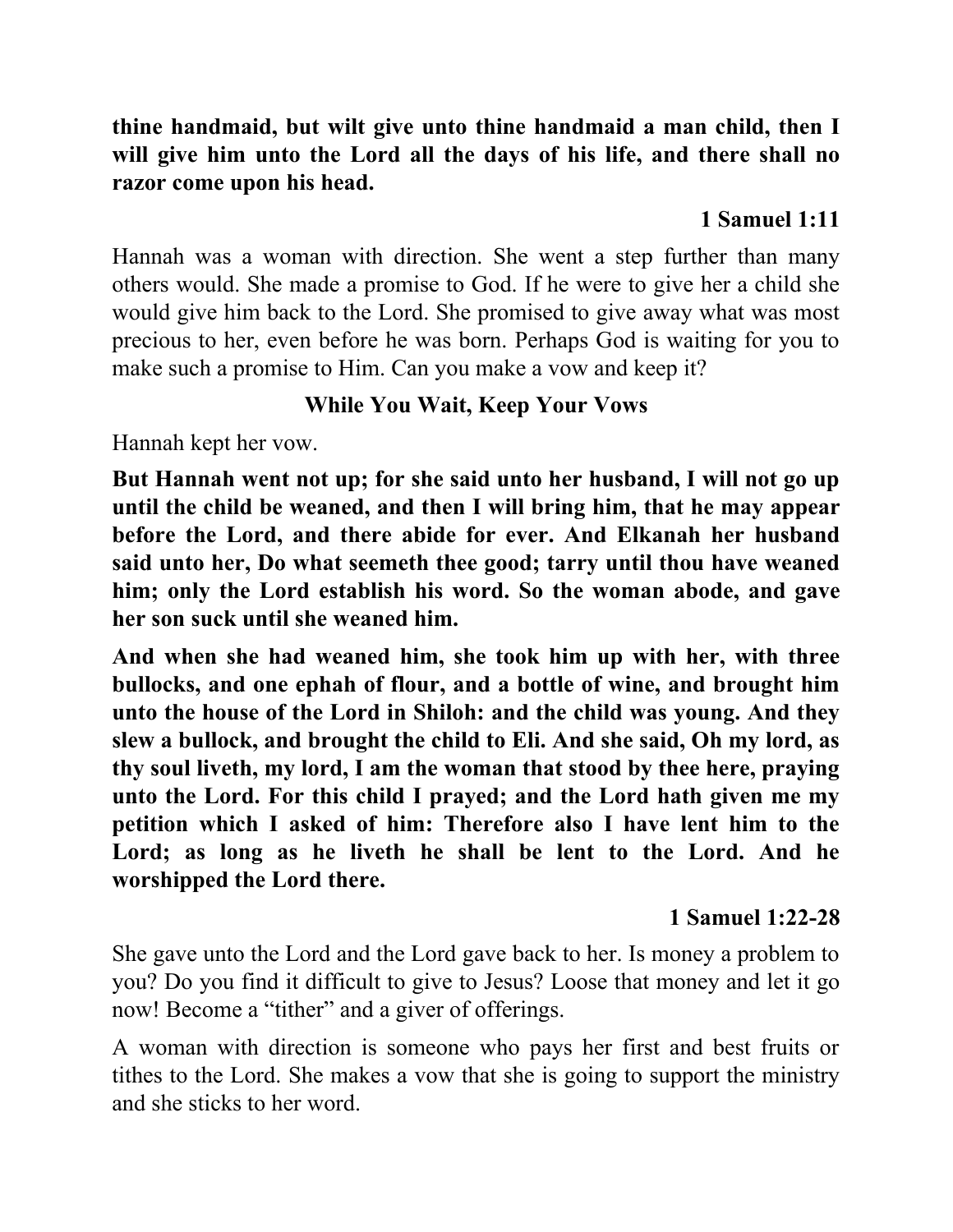There are many women who have a problem with money. Woman, do not let the god of this world have any control of your life. There are many blessings that are released when you pay your vows.

Do you know that when Abraham gave tithes to the Lord, the blessing he received was a child? The Bible teaches us that Abraham was very rich, he didn't need anymore money. God knows what you need. As you give to him, God will give you what you need.

Principles are things that happen whether you want them to or not! There is a principle about giving. The more you give the more you receive.

**Give, and it shall be given unto you; good measure, pressed down, and shaken together, and running over, shall men give into your bosom. For with the same measure that ye mete withal it shall be measured to you again.**

**Luke 6:38**

Hannah gave one son to the Lord the principle worked! God gave her five more children in return.

## **Help Your Son to Become a Pastor!**

**Moreover his mother made him a little coat, and brought it to him from year to year, when she came up with her husband to offer the yearly sacrifice.**

## **1 Samuel 2:19**

In this Scripture, you will notice how Hannah gave her son for the ministry. She knew that his life was going to be different from other little children. It was a great sacrifice for her to bring her only child to the temple. She knew his life was going to be difficult. Nevertheless, she kept her promise and gave up what was valuable to her.

## **Make a Preacher's Coat for Your Son**

Then she made him a little coat to help him in the ministry. That little coat represents her contribution to his ministry. She was giving him clothes that he could use in church.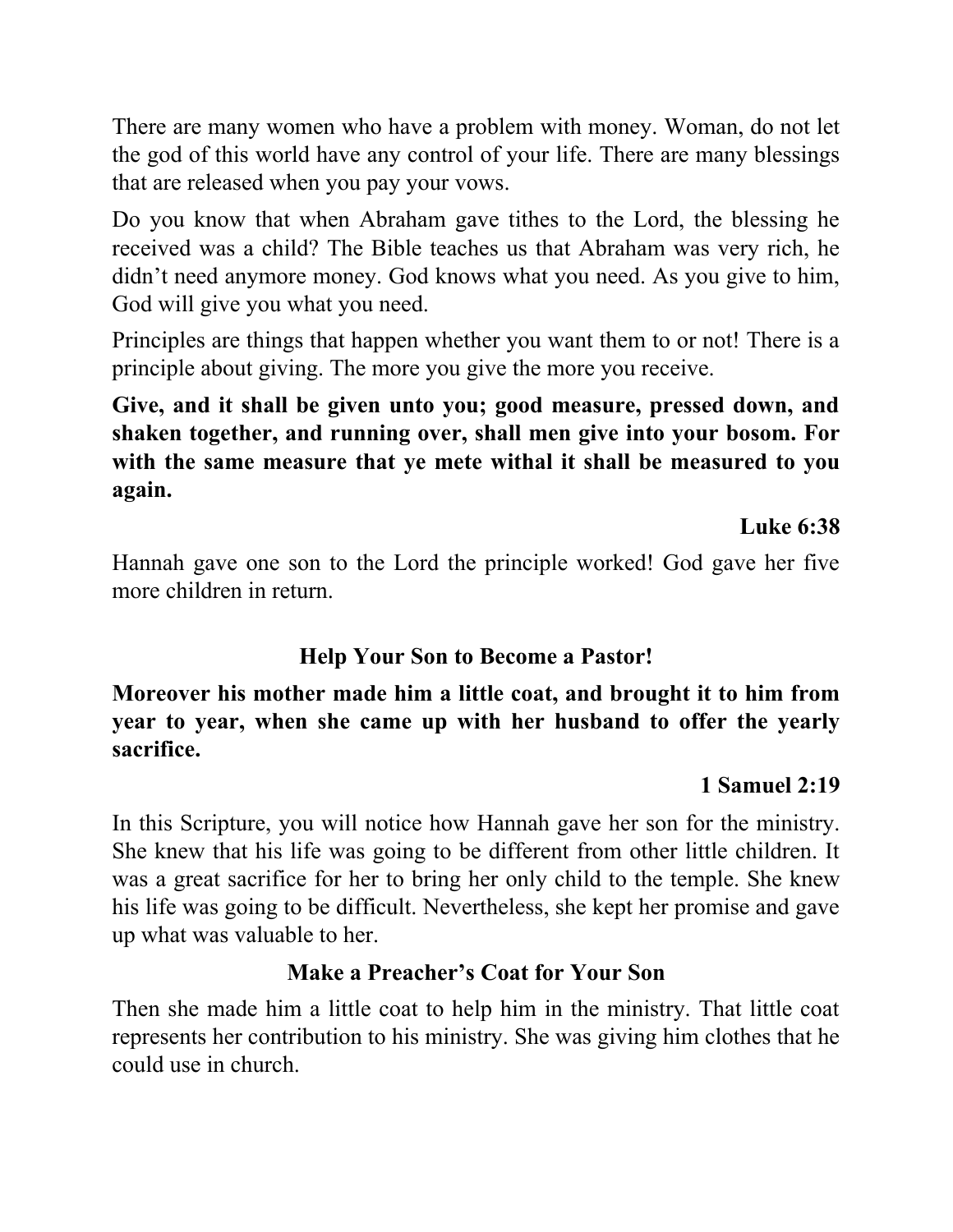A woman with direction is somebody who would like her child to serve the Lord. Some people do not want their husbands or children to go anywhere near the ministry. They have a subtle way of opposing the thought of becoming ministers. A woman with direction will release her husband or her child to the ministry. Daughter, help your husband to fulfil his calling.

# **Daughter, Keep on Singing**

Hannah was a woman who wrote and sang songs after she had children. Many Christians today leave the music ministry after they have had children. They no longer praise the Lord as they used to. Hannah composed beautiful songs. She composed "There is none holy as the Lord."

After her promotion, she was found in the house of the Lord praying. She could still be found singing. Many women desire a breakthrough from the Lord, but when they receive it, they complain about how busy they are with their children. They explain how they are suffering from morning sickness. They can no longer be in church because of backaches.

Thank God for spiritual daughters! A woman with direction stays with the Lord even after the blessing has come. A woman with direction becomes even more zealous after the promotion of God.

# **Woman, Can You Be Separated from Your Child?**

Some women are so attached to their children that they are of no use to anyone! Their husbands suffer because a child has come. The church suffers because a child has come. Sometimes their work suffers as well.

A woman with direction is not overwhelmed because of a child. She does not allow her child to separate her from the will of God. She is able to leave her child for a few hours so that she can fulfil her ministry. Woman, do not be overwhelmed by the blessing of childbirth.

## **Woman, Go beyond Your Emotions**

**And as he did so year by year, when she went up to the house of the Lord, so she provoked her; therefore she wept, and did not eat. Then said Elkanah her husband to her, Hannah, why weepest thou? and why eatest thou not? and why is thy heart grieved? am not I better to thee than ten sons?**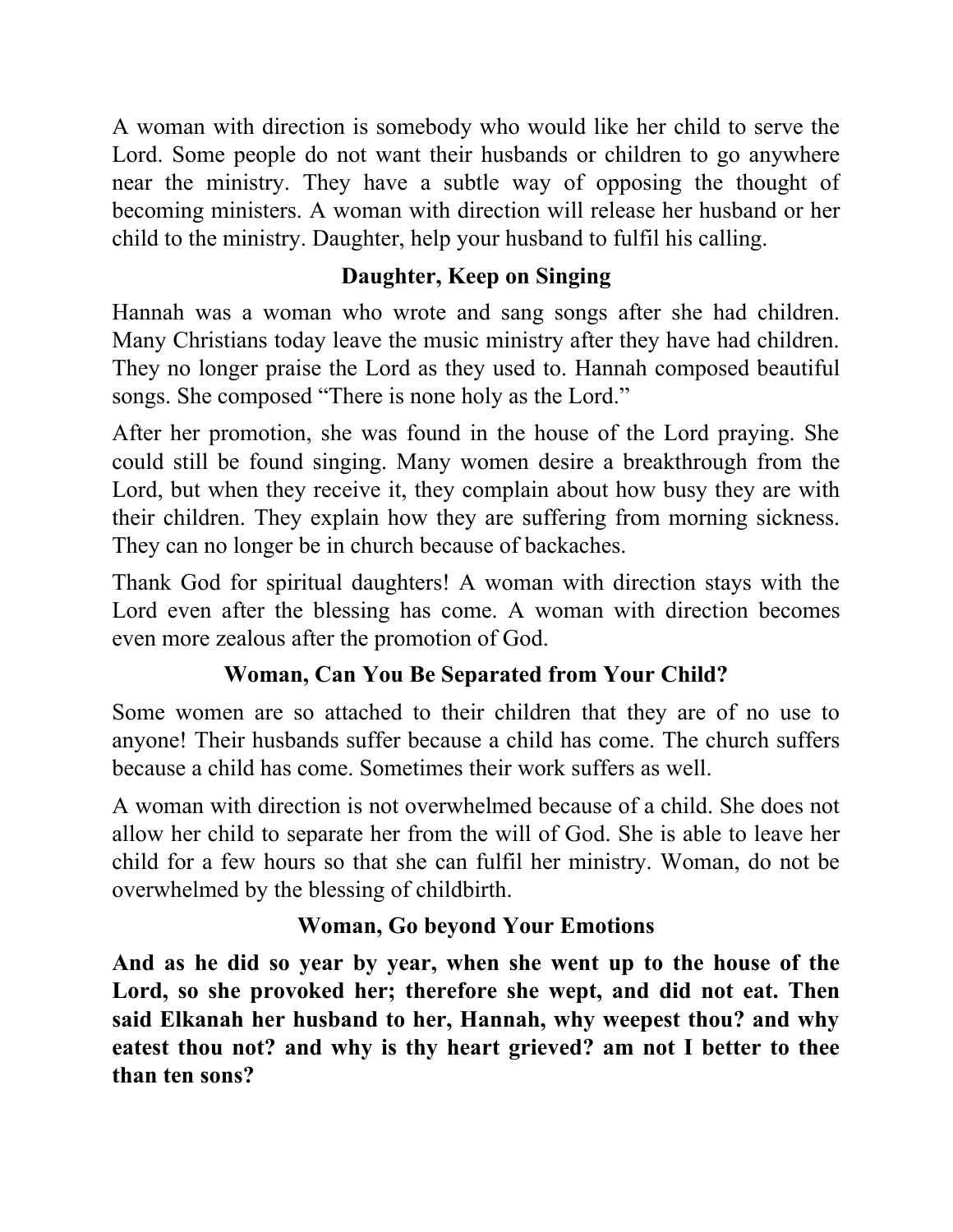#### **1 Samuel 1:7, 8**

Hannah was an emotional person. You can see in the Scriptures that she wept and cried like any other woman. She had feelings and emotional problems. But she went beyond her emotions and became a spiritual person. In fact, she became more spiritual after her problem.

Daughter, allow God to draw you deeper into the things of the Spirit. Through your problems, you will get to know God better. Indeed, all things will work out for your good. Woman, there is a breakthrough waiting for you. Go beyond your emotions and become a spiritual person.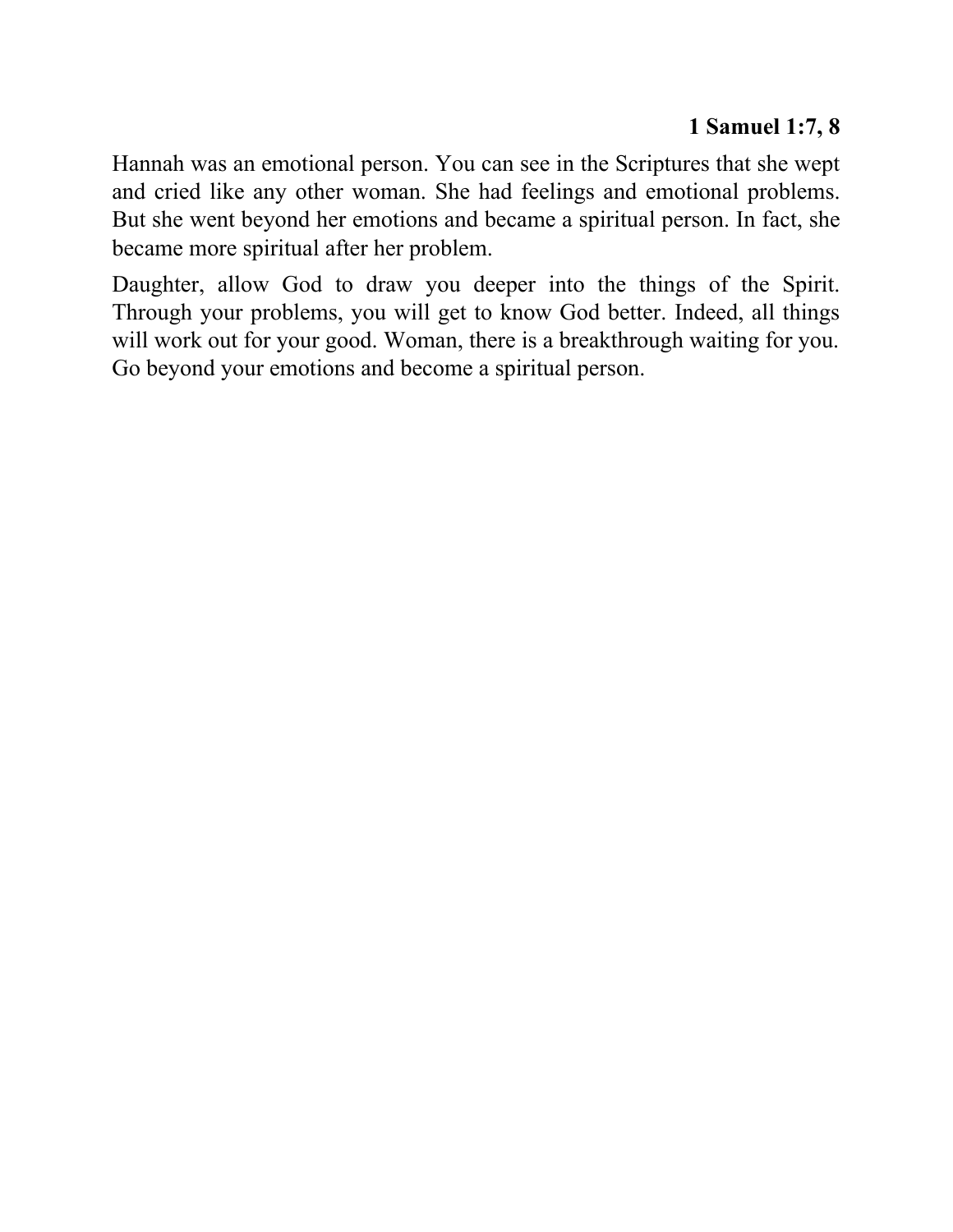# **Daughter, Catch the Anointing**

**And when Jesus was passed over again by ship unto the other side, much people gathered unto him: and he was nigh unto the sea. And, behold, there cometh one of the rulers of the synagogue, Jairus by name; and when he saw him, he fell at his feet, And besought him greatly, saying, My little daughter lieth at the point of death: I pray thee, come and lay thy hands on her, that she may be healed; and she shall live. And Jesus went with him; and much people followed him, and thronged him.**

**And a certain woman, which had an issue of blood twelve years, And had suffered many things of many physicians, and had spent all that she had, and was nothing bettered, but rather grew worse, When she had heard of Jesus, came in the press behind, and touched his garment. For she said, If I may touch but his clothes, I shall be whole. And straightway the fountain of her blood was dried up; and she felt in her body that she was healed of that plague.**

**And Jesus, immediately knowing in himself that virtue had gone out of him, turned him about in the press, and said, Who touched my clothes? And his disciples said unto him, Thou seest the multitude thronging thee, and sayest thou, Who touched me? And he looked round about to see her that had done this thing.**

**But the woman fearing and trembling, knowing what was done in her, came and fell down before him, and told him all the truth. And he said unto her, Daughter, thy faith hath made thee whole; go in peace, and be whole of thy plague.**

**Mark 5:30-31**

#### **Daughters Are Receptive**

I am a firm believer in the ability of women to catch the anointing. Many people brand women as being emotional. With the passage of years, I think I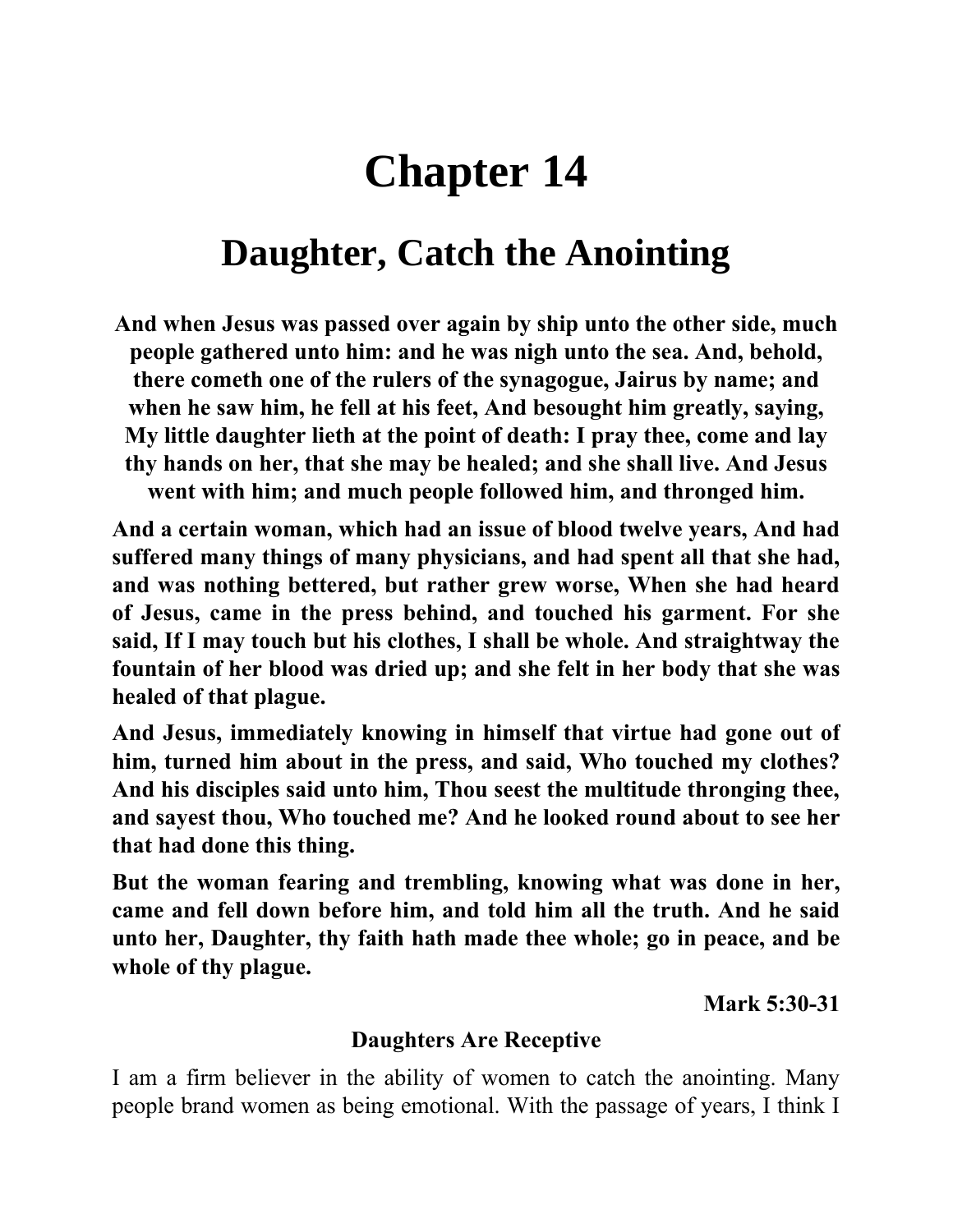can say that women are more receptive to the Holy Spirit than men. This receptivity is often misunderstood.

Dear sister, the anointing is yours for the taking. You must reach out with your spirit and take what God has for you. Do not be intimidated any longer by the brothers who are stiff and unyielding to the Holy Spirit. There is a difference between a man and a woman. I have noticed that difference when it comes to the things of the Lord.

If you look closely at the story of the woman with the issue of blood, you will learn certain things about women catching the anointing. Jesus was surrounded by his disciples.

On that day in particular, the anointing was flowing at a very high level. A few hours earlier, Jesus had cast out six thousand demons from a mad man in Gadara. He had crossed the river and was on his way to raise the dead.

The twelve disciples were very close to the anointing but did not have what it took to connect to the power. A certain smelly, nameless woman (unnamed up till today) came up to Jesus. She had what it took to connect to the anointing that was on Jesus.

As soon as she touched the hem of Jesus' garment, something happened to her. The anointing passed into her. Jesus felt it and she did as well.

## **And Jesus, immediately knowing in himself that virtue had gone out of him, turned him about in the press, and said, Who touched my clothes?**

#### **Mark 5:30**

When Jesus asked his disciples who had tapped into the anointing, they were very surprised. They asked the Lord, "What are you talking about?" They stuttered, "Which power is flowing where?" They were confused and they asked one another, "What is he talking about? I don't feel anything, do you?" They turned on Jesus, defending their insensitivity to the things of the Spirit.

They said to him, "Can't you see that the masses are jostling you? What you felt was not the anointing. You were just feeling the pressure of the crowds surrounding us. It seems that you are becoming emotional." Merzee!\*

But Jesus knew that the anointing was flowing. He also knew that somebody had received it. The nameless woman in the crowd had already begun to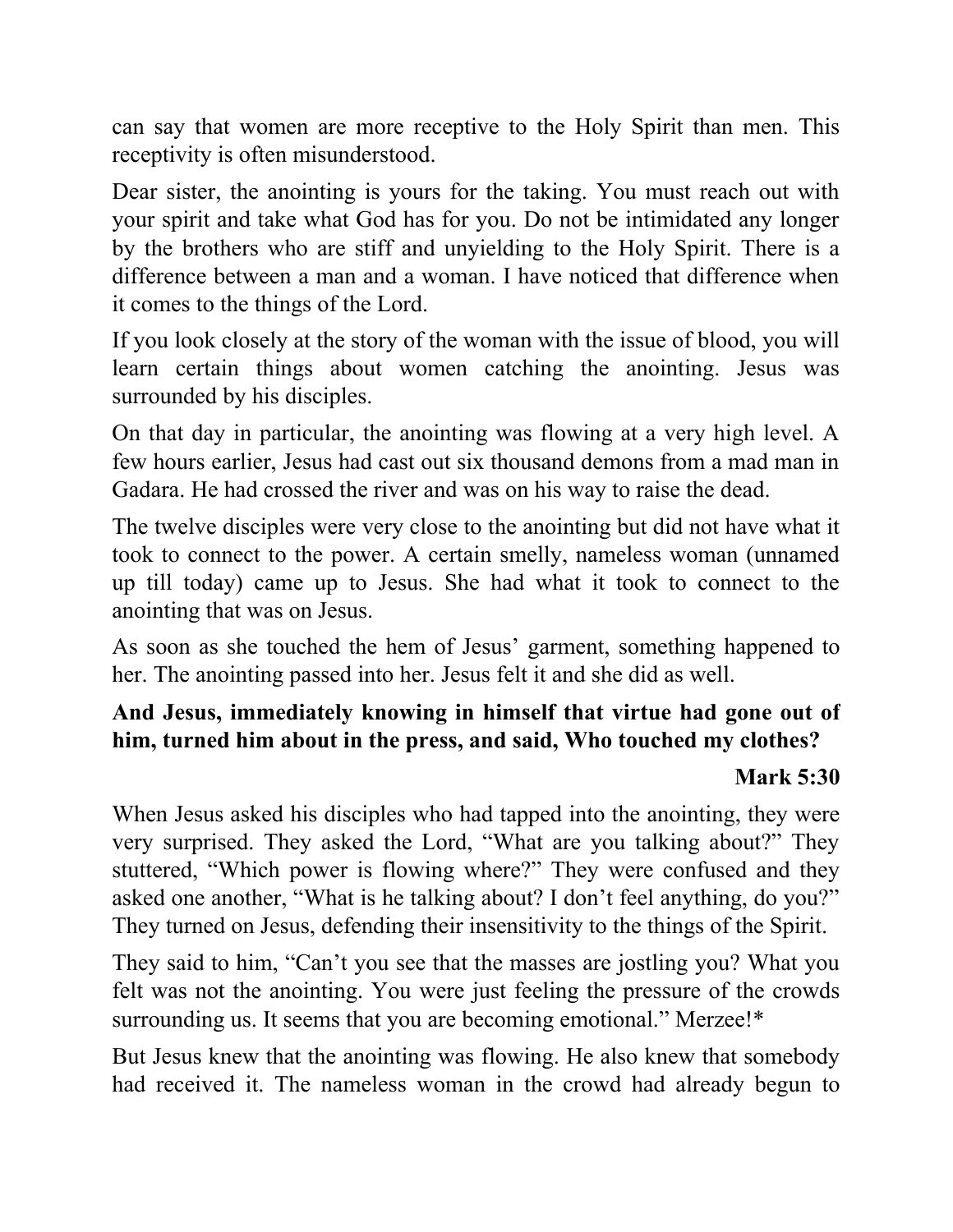rejoice because she had received the power.

## **And straightway the fountain of her blood was dried up; and she felt in her body that she was healed of that plague.**

#### **Mark 5:29**

Is it not amazing that the disciples did not recognize or feel the flow of the Spirit in the service? An unidentified person from nowhere came up and received it all. This is a common pattern I have noticed.

#### *\*The expression "Merzee" is the author's colloquial exclamation.*

Sometimes, when I pray for people at the altar, I notice that the women are more receptive. They feel the power of God. They sense the Spirit moving. Sometimes, the men are like marble statues covered with plaster of Paris. Some people cannot receive anything. You see, the power of God can be felt. Jesus felt it going out of him. The woman with the issue of blood also felt the power coming into her. You may see all these things as emotionalism. I can assure you that there is more to it than the emotions of a woman. Daughter you are receptive.

Sometimes women become intimidated by the people around them. They feel that they are being hysterical. Daughter, you are not hysterical. You are just receptive to the Spirit of God! However, you will notice that there seem to be more men actively involved in ministry. Why is this? There are a few reasons why more men come into ministry. You will notice that this woman with the issue of blood never became a minister. If she did, it is not mentioned in the Bible.

However, we see the disciples becoming successful apostles, prophets, and teachers. In the second chapter of Acts, we see the disciples receiving the anointing and speaking in tongues. It took them longer to receive the anointing. But when they did, the results were dramatic. We watched them become ministers in the book of Acts. I believe that women receive the anointing far quicker than men do, but the cares of this world choke the Word and it becomes unfruitful.

## **And the cares of this world, and the deceitfulness of riches, and the lusts of other things entering in, choke the word, and it becometh unfruitful.**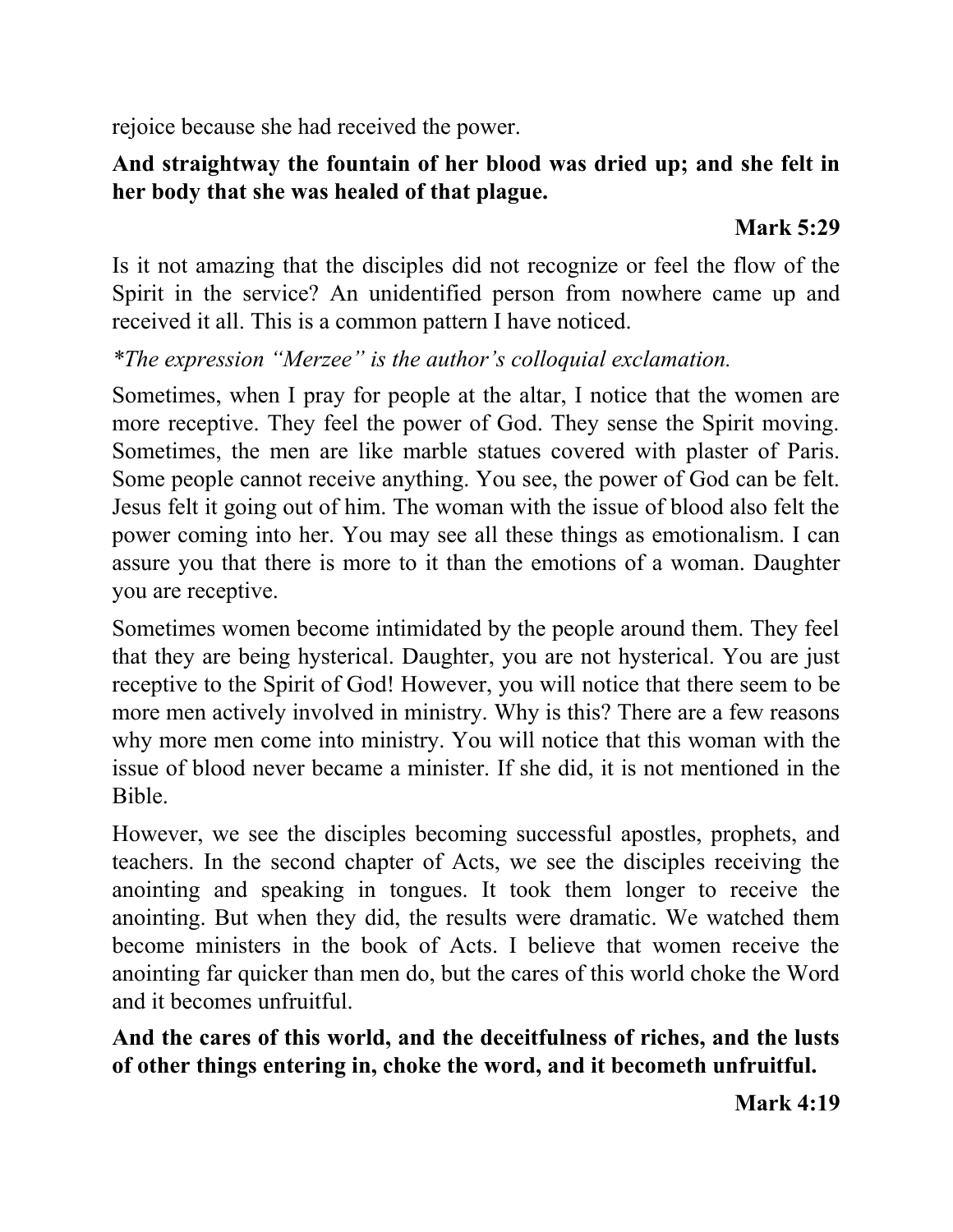There are three areas where women are particularly affected. First of all, in the area of finding husbands. Secondly, ensuring that their marriages are successful and peaceful. And thirdly, the bearing and raising of children. I have watched women with great anointing lose their ministry as they succumbed to these realities.

Woman, through no fault of yours, you will have to grapple with these realities. It is only if you are determined that you will remain in ministry.

In my church, I have found that women are very good shepherds and pastors. Some of my best pastors are women. When they are able to overcome these three challenges, they become extremely useful. Daughter, you received the anointing. You must prevail with the anointing.

# **Daughter, Take These Steps**

Daughter, it is important to study the steps that this unnamed woman took as she came to the anointing. You must study closely what this unnamed woman did in order to receive from God. God has many things in store for you. Notice the four steps that this woman took to receive the anointing. I learnt these steps from Kenneth Hagin.

Step number one, she heard it.

Step number two, she believed it. Step number three, she said it. Step number four, she did it.

## **She Heard It!**

## **When she had heard of Jesus, came in the press behind, and touched his garment.**

## **Mark 5:27**

A daughter of destiny must expose herself to the Word of God so that she will hear the right things. The more you hear, the more you believe. The more you believe, the more you are open to the blessings of God. Woman with direction, are you someone who listens to tapes? Do you watch videos? Do you read books? Or are you just seeking after blessings?

## **She Believed It!**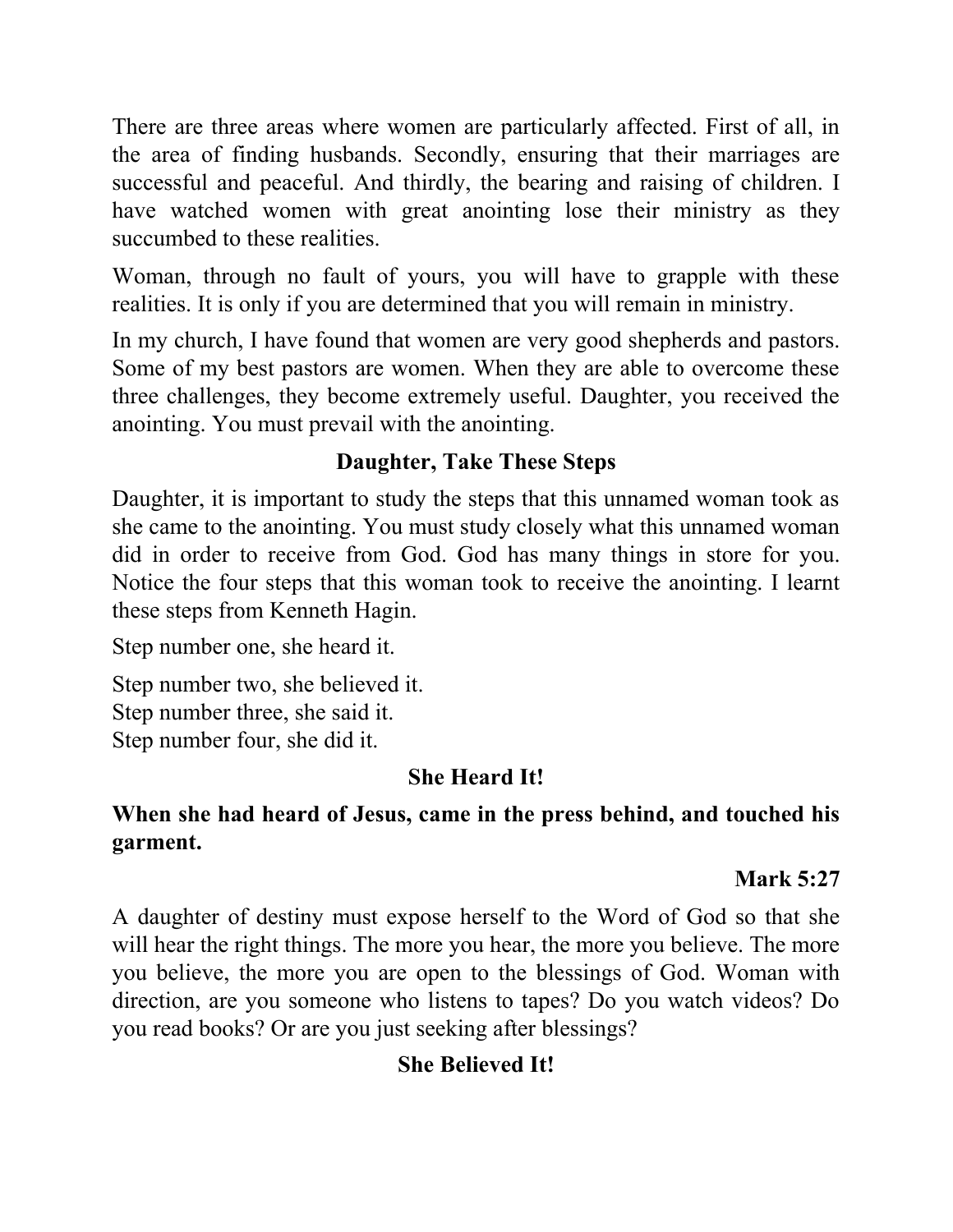This woman did certain things that brought her a certain blessing. She believed. The more you hear, the more you will believe. I want you to believe that God has answered your prayers. I want you to believe that you will prosper. It is more beneficial for you to believe than to doubt. Believe that God has given you a good husband and a good marriage. Do not doubt it, no matter your age.

#### **She Said It!**

Thirdly, this woman said it. I want you to say positive things from today. Speak positively. You are anointed. Speak positively. With the heart you believe and with the mouth confession is made unto salvation. You must make positive confessions about your life. For practical help on making positive confessions, see Bishop Heward-Mills' book, "Name It! Claim It! and Take It."

#### **She Did It!**

The fourth and final step is to do something. Stretch out your heart and hand and receive from the Lord. If you want a husband, do something about it. After hearing and believing that God is going to bless you, dress nicely, look smart and be friendly. Everybody wants to marry someone who is warm and has feelings. Daughter, never forget these four steps to your blessing. Hear it, believe it, say it and do it!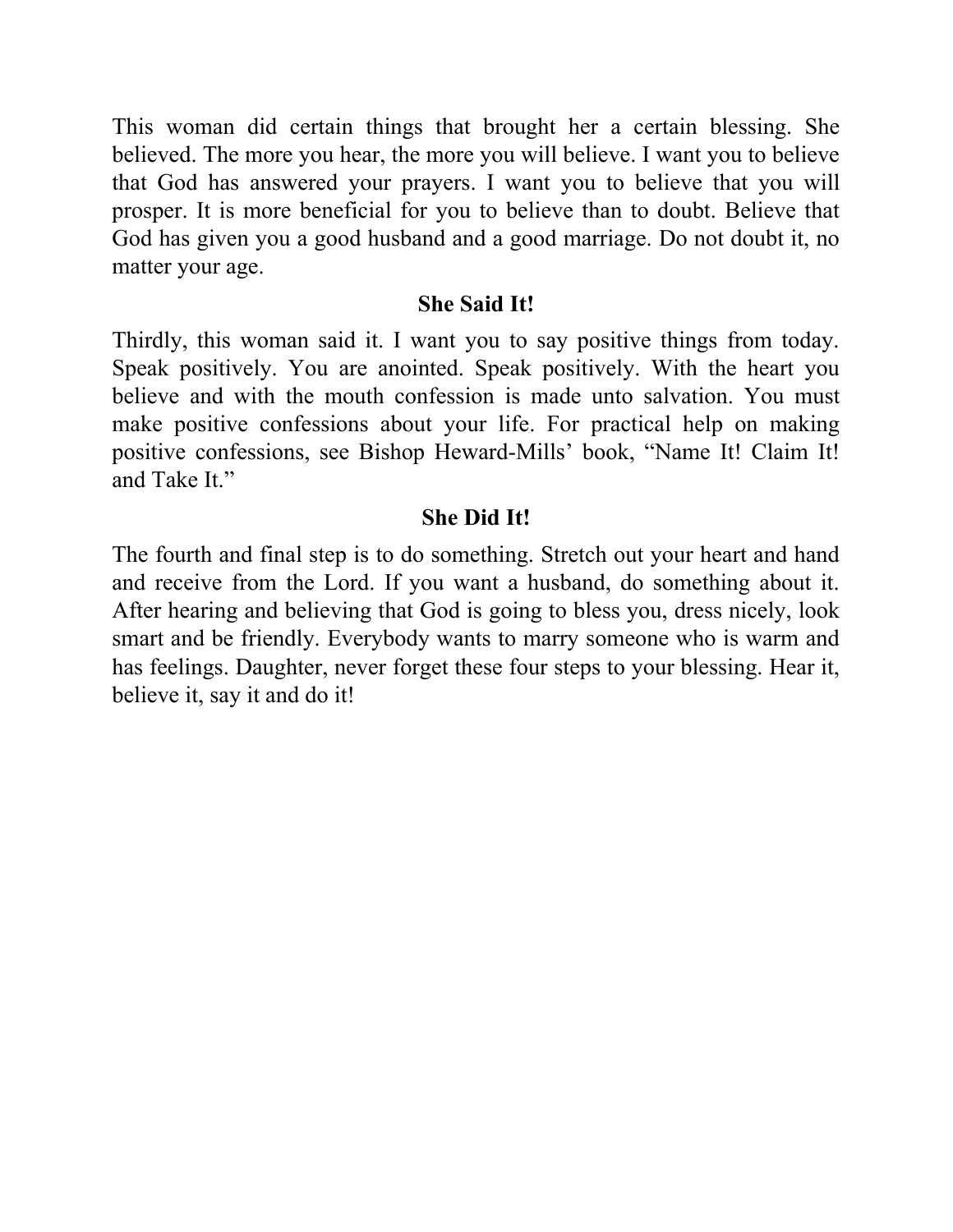# **Daughter, Is There a Curse Somewhere?**

#### …**so that things which are seen were not made of things which do appear.**

#### **Hebrews 11:3**

Everything you see in the physical or natural world is a reflection of a spiritual reality. It is the spiritual that gives rise to the physical.

To understand the way forward you need to know where you are spiritually. If you do not know where you are, you don't even know whether to turn left or right. Perhaps you are in the north or the south.

Which way do you turn? You will only know which way to turn by knowing where you are. In order to understand the state of women, you have to understand where women are, spiritually speaking.

The main thing that defines the spiritual state of women is the curse that took place in the Garden of Eden.

**Unto the woman he said, I will greatly multiply thy sorrow and thy conception; in sorrow thou shalt bring forth children; and thy desire shall be to thy husband, and he shall rule over thee.**

#### **Genesis 3:16**

Every woman falls squarely under the influence of this curse. When you study this curse thoughtfully, you will realize that no woman is exempted.

**And I will put enmity between thee and the woman, and between thy seed and her seed; it shall bruise thy head, and thou shalt bruise his heel. Unto the woman he said, I will greatly multiply thy sorrow and thy conception; in sorrow thou shalt bring forth children; and thy desire shall be to thy husband, and he shall rule over thee.**

**Genesis 3:15, 16**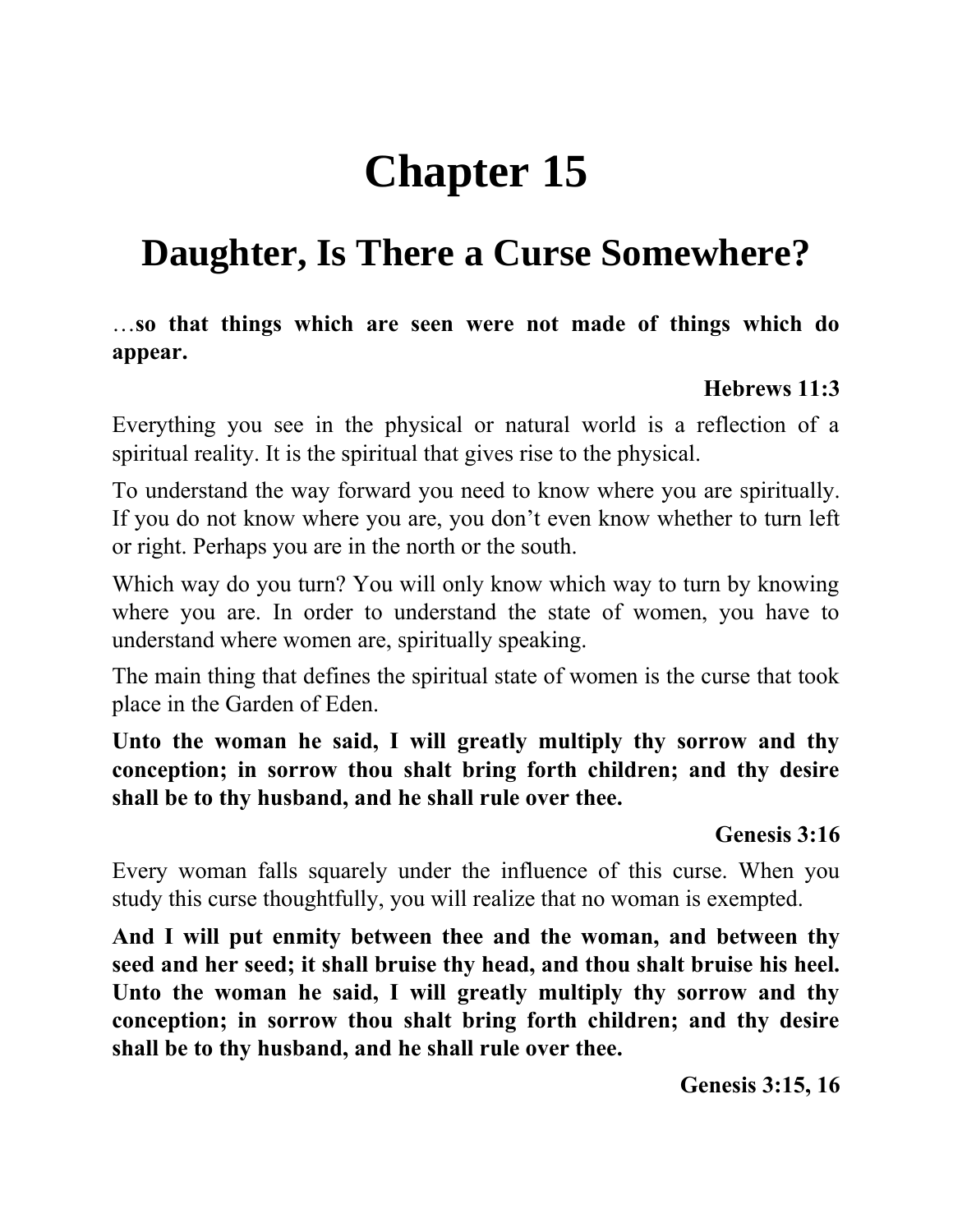If for instance you lived in a place that was prone to earthquakes and severe thunderstorms, you would build your house a little differently. If women understood these curses properly, they would build their houses with a little more wisdom and thereby save themselves.

#### **And I will put enmity between thee and the woman…**

**Genesis 3:15**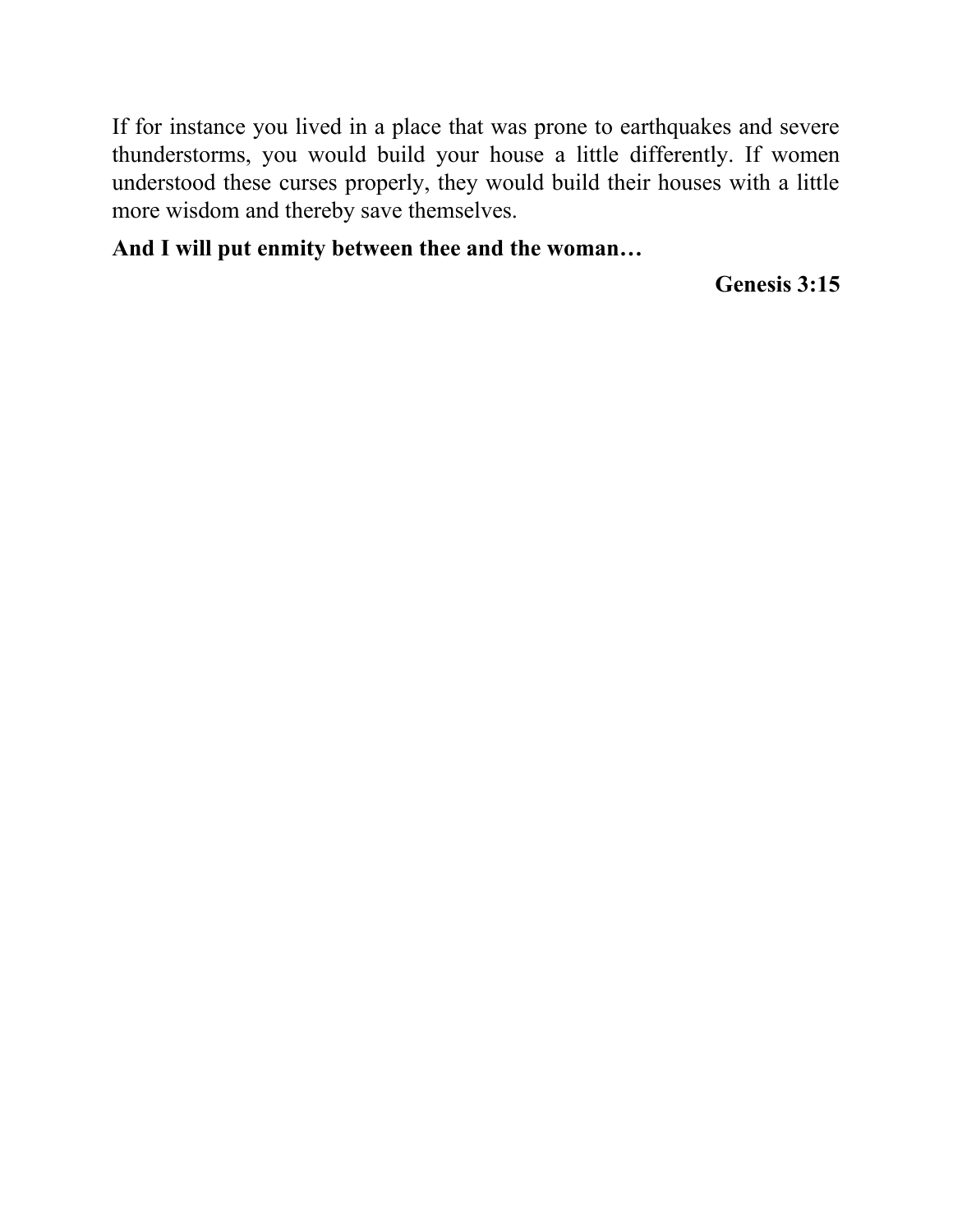# **Why Women Must Be Spiritual**

The first component of the curse is the enmity between the woman and the devil. Most of us know that the serpent was Satan. In Revelation 12:9, Satan is described as "that old serpent which deceiveth the whole world". Right here is the explanation to many of the conditions we see in the world.

Satan is the enemy of all men and of anybody who serves the Lord. However, the fact that the Lord God particularly mentioned that there would be enmity between the woman and the serpent is very significant. You will notice that this does not apply to men. If Satan is particularly against all women, this could explain why women have been targeted and destroyed all these years.

Although Satan is the enemy of all men, he is particularly the enemy of all women. This is what the Bible tells us. Satan's attacks come in different forms. This should make every woman more alert.

If the devil is particularly against women, what must women do? Every woman must take God seriously. Women must be very spiritual people who know their God. Do you think that you can fight that old serpent with your own strength? Woman, please do not deceive yourself.

# **Women Must Be Spiritual for Their Own Good**

Every woman with direction must rise up and employ the weapons of spiritual warfare that God has placed in her hands through Christ. What folly it is when women do not take God seriously. How unfortunate when they only look to their husbands and their marriages for hope and survival.

Dear woman, except the Lord helps you, you can never defeat the devil. But with the help of God and in the name of Jesus, you can give Satan a sound thrashing!

Perhaps this is the reason why the devil keeps many women from serving the Lord. Many ladies realize that their strength for survival comes from God.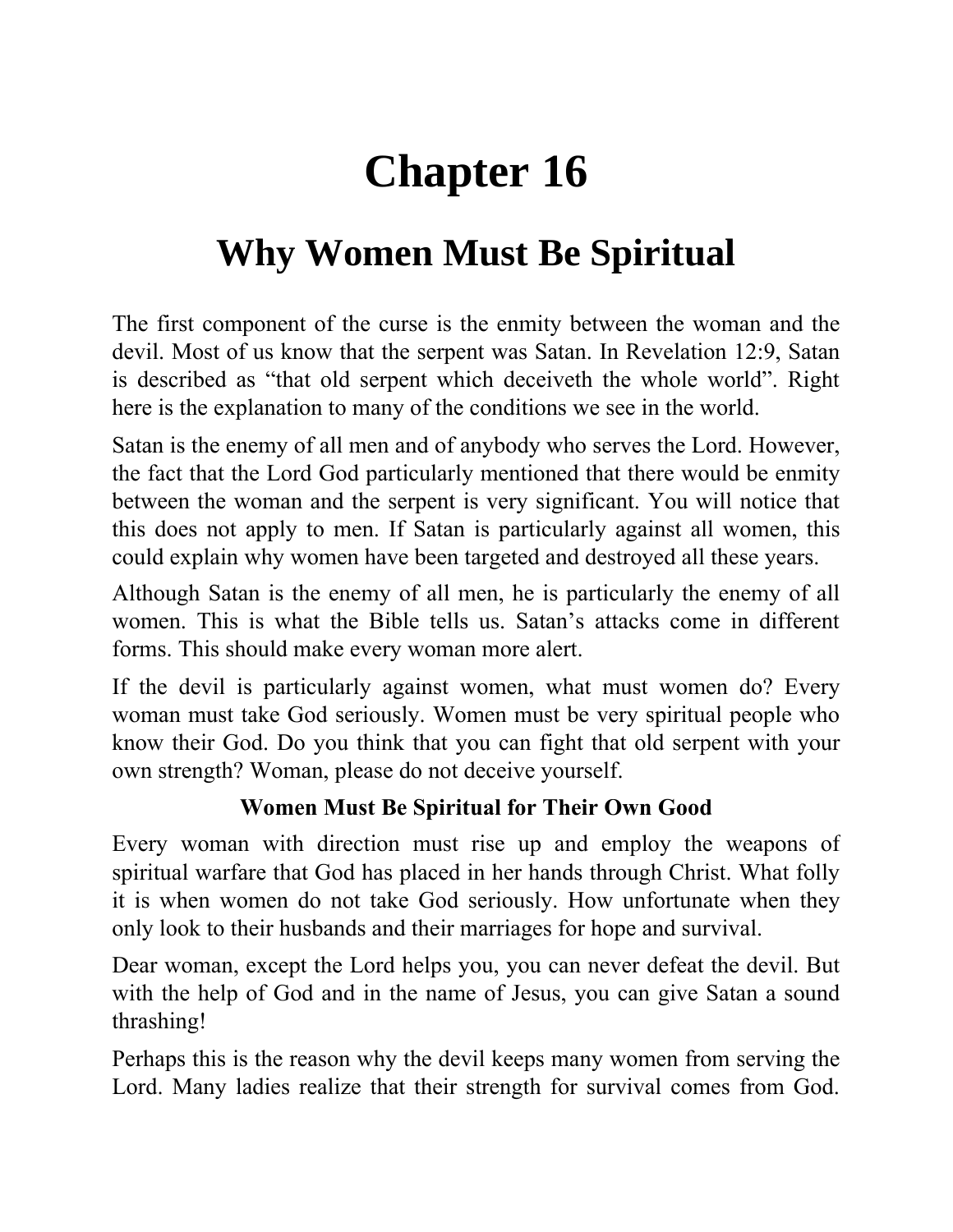Because of this there are many women who are spiritual and gravitate towards the Lord.

Yet, through marriage and related issues many of these women are cut off from effectively serving the Lord. Through one excuse or the other, many women do not amount to much in the house of the Lord.

Daughters, remember that the devil knows that he will win the fight against you once he can keep you down spiritually. Daughters, you are special targets of the devil. I didn't say it! God said it! It is his Word. But there is good news for every woman! Rise up and break through every barrier that keeps you from being the spiritual woman with direction that you were born to be.

#### **And I will put enmity… between thy seed and her seed...**

#### **Genesis 3:15**

Satan has his eye on the woman. He fears and does not understand what the seed of the woman will be and how it will affect him. Whatever that seed is, it is connected to the woman. If you were the devil, you would attack the woman so that that seed which is intended to bruise your head would never come forth. This is what is happening in the world.

There is a concerted attack by Satan on all types of women. That is why women must be spiritual. The attacks are multifaceted and multidimensional. Women almost seem to be at a disadvantage for being born into the body of a female. By the time you finish reading this book you will no longer be at a disadvantage. You will find yourself coming out of every negative situation by the wisdom of God. You will be a spiritual woman with direction!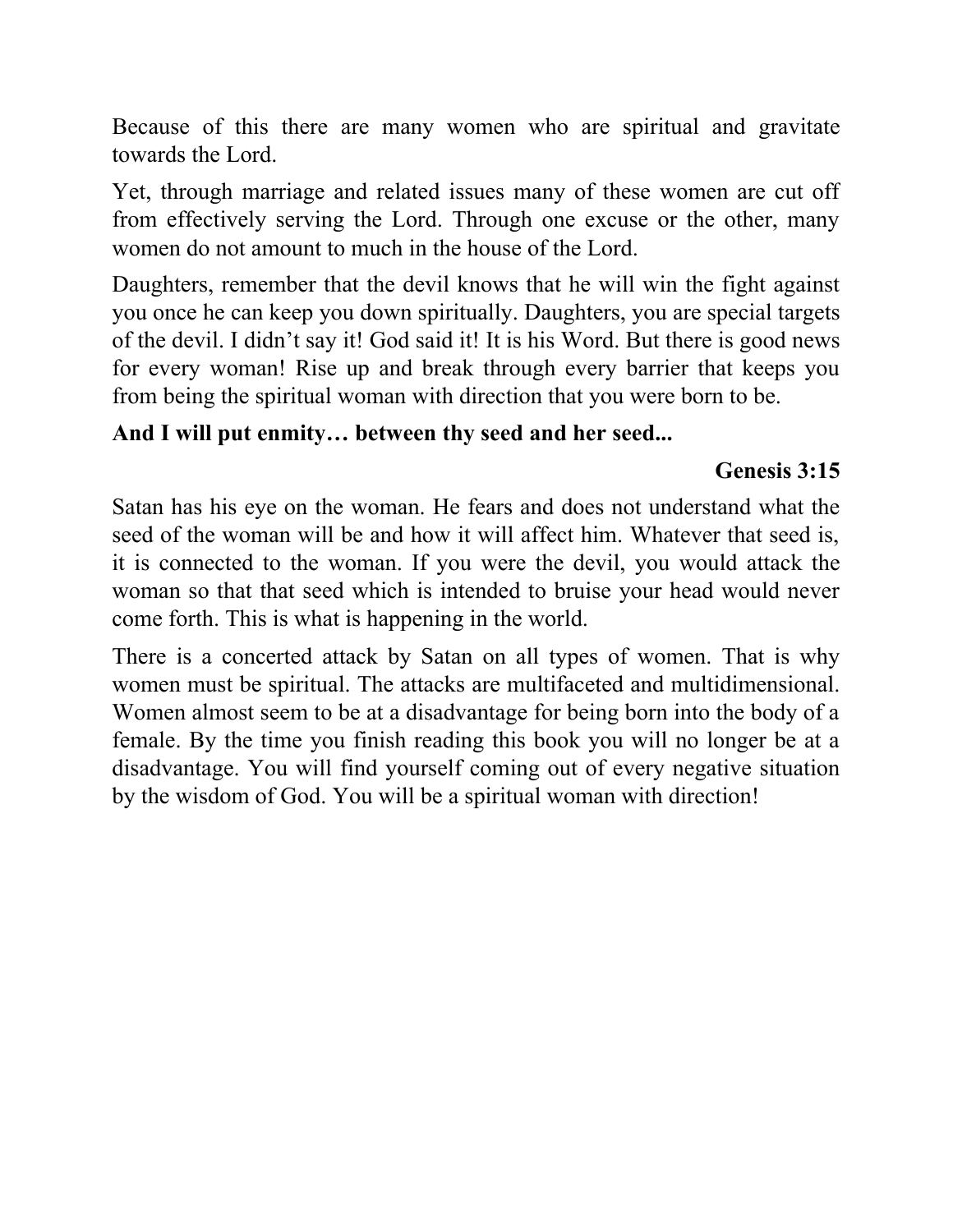# **Understanding the Seed of the Woman**

# **Natural Seed and Spiritual Seed**

Every woman will produce two types of seed or fruit. The "natural seed" and "the spiritual seed". The "natural seed" of the woman speaks of the natural children that she brings forth. The "spiritual seed" speaks of the spiritual fruit and spiritual impact of a woman's life and ministry. Every woman can have some spiritual fruit.

Since the enemy knows that the seed of the woman is what will bruise the head of the serpent, he attacks that seed all the time.

#### **Satan Attacks the Natural Seed**

The seed of the woman is a special target of Satan. The enemy does not want the woman to bring forth a child. This explains why childbearing is fraught with so many problems.

Satan wants to prevent that son or daughter from coming forth from your loins. A close look at the Bible will show you that many great men were born to women who were initially barren.

Sarah, the mother of Isaac was initially barren.

**And Sarai said unto Abram, Behold now, the Lord hath restrained me from bearing: I pray thee, go in unto my maid; it may be that I may obtain children by her. And Abram hearkened to the voice of Sarai.**

**Genesis 16:2**

Rachel who is seen as the mother of Israel, was initially barren.

**And when Rachel saw that she bare Jacob no children, Rachel envied her sister; and said unto Jacob, Give me children, or else I die.**

**Genesis 30:1**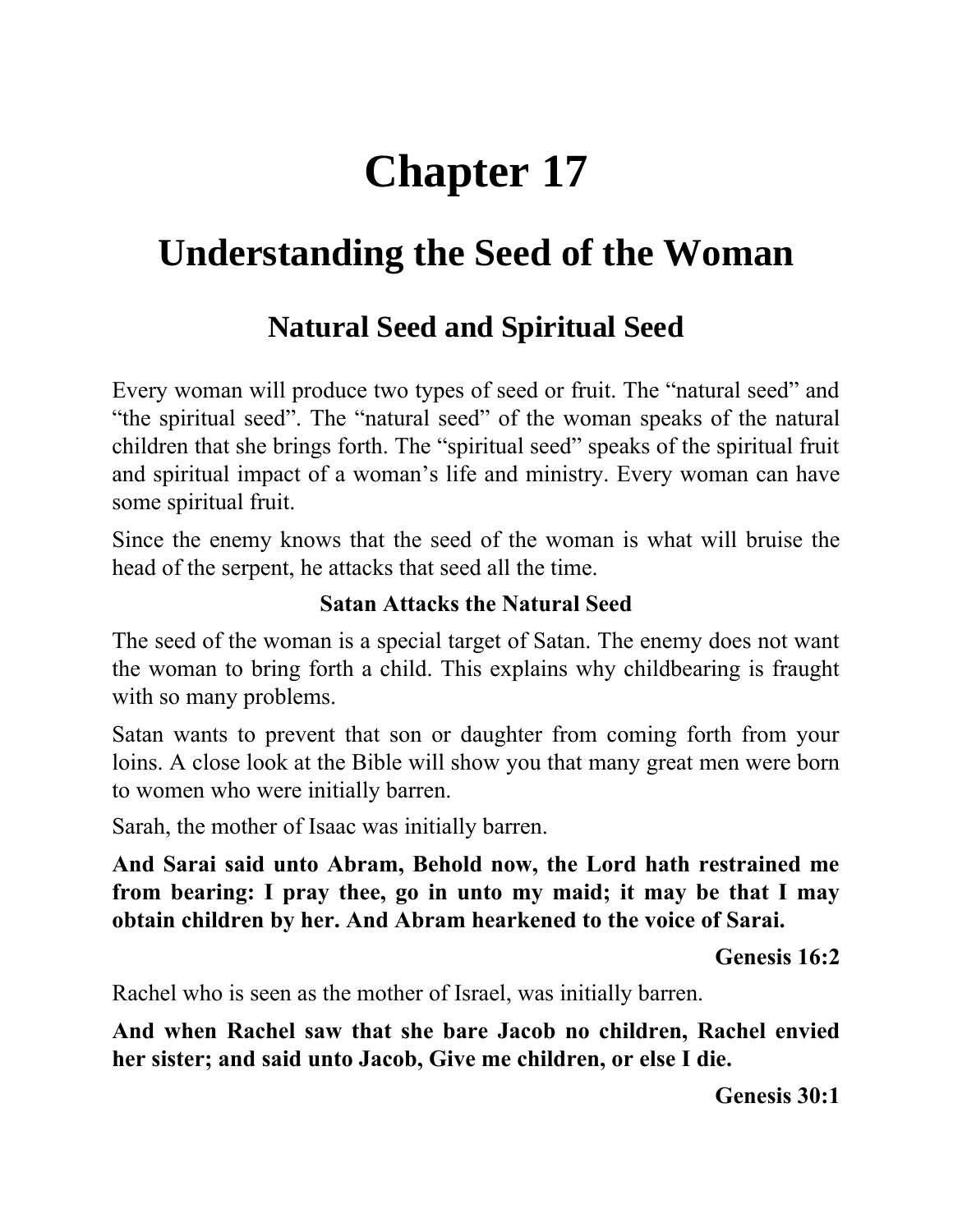The mother of Samson was also initially barren.

#### **And there was a certain man of Zorah, of the family of the Danites, whose name was Manoah; and his wife was barren, and bare not.**

#### **Judges 13:2**

Samuel's mother is another example of someone whose seed was under attack.

#### **…but Hannah had no children.**

# **1 Samuel 1:2**

Elizabeth, the mother of John the Baptist, is a New Testament example of someone whose seed was blocked for many years.

#### **And they had no child, because that Elisabeth was barren, and they both were now well stricken in years.**

## **Luke 1:7**

Woman with direction, somebody great will come out from your womb. That is why the enemy will try to hinder you from marrying or having children. If you believe in this part of the Scripture, then you will understand why demons are particularly interested in harassing women.

## **Satan Also Attacks the Spiritual Seed**

Women are prophetically destined to make a significant spiritual impact. I have observed that the role of spiritual women has increased. More and more women are making a difference in lay ministry and full-time ministry. You cannot rule them out. Their seed is significantly impacting the work of ministry.

Women are preaching, singing, teaching and having visions. This is a role that God has carved out for all who care for spiritual things.

#### **The Three Marys**

When Mary, the sister of Martha, was seated at Jesus' feet listening to his words, he declared that she was doing the one thing needful (Luke 10:42)!

When Mary Magdalene saw the risen Christ even before the apostles, the whole church received an important message. Women are treasured by the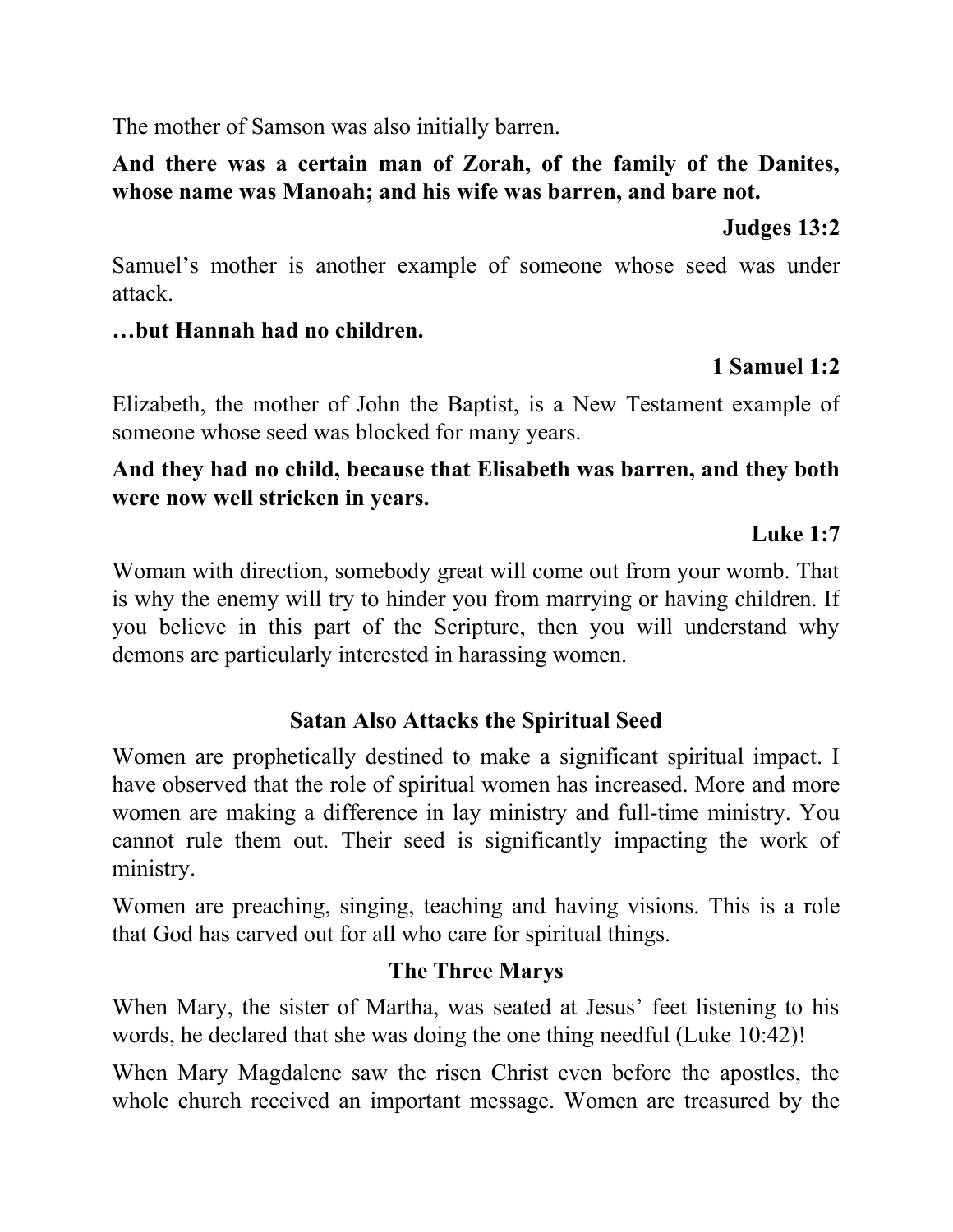Lord! Women are loved by the Lord! Women are special to the Saviour!

When Mary, the mother of Jesus, received her salutation from the angel, she received perhaps the most treasured words ever spoken to a woman. For the angel declared, "Hail, thou that art highly favoured, the Lord is with thee: blessed art thou among women for thou hast found favour with God (Luke 1:28)."

These three Marys left an indelible spiritual mark that has lasted forever. That is why the name "Mary", is one of the most positive and meaningful names to be given to a woman. Their example must be followed by all who desire to bring forth spiritual seed.

A woman with direction must rise up in the realm of the spirit and refuse to be defeated. Daughter, you cannot prevent the devil from hating you. He is against your spiritual seed but it shall surely come forth!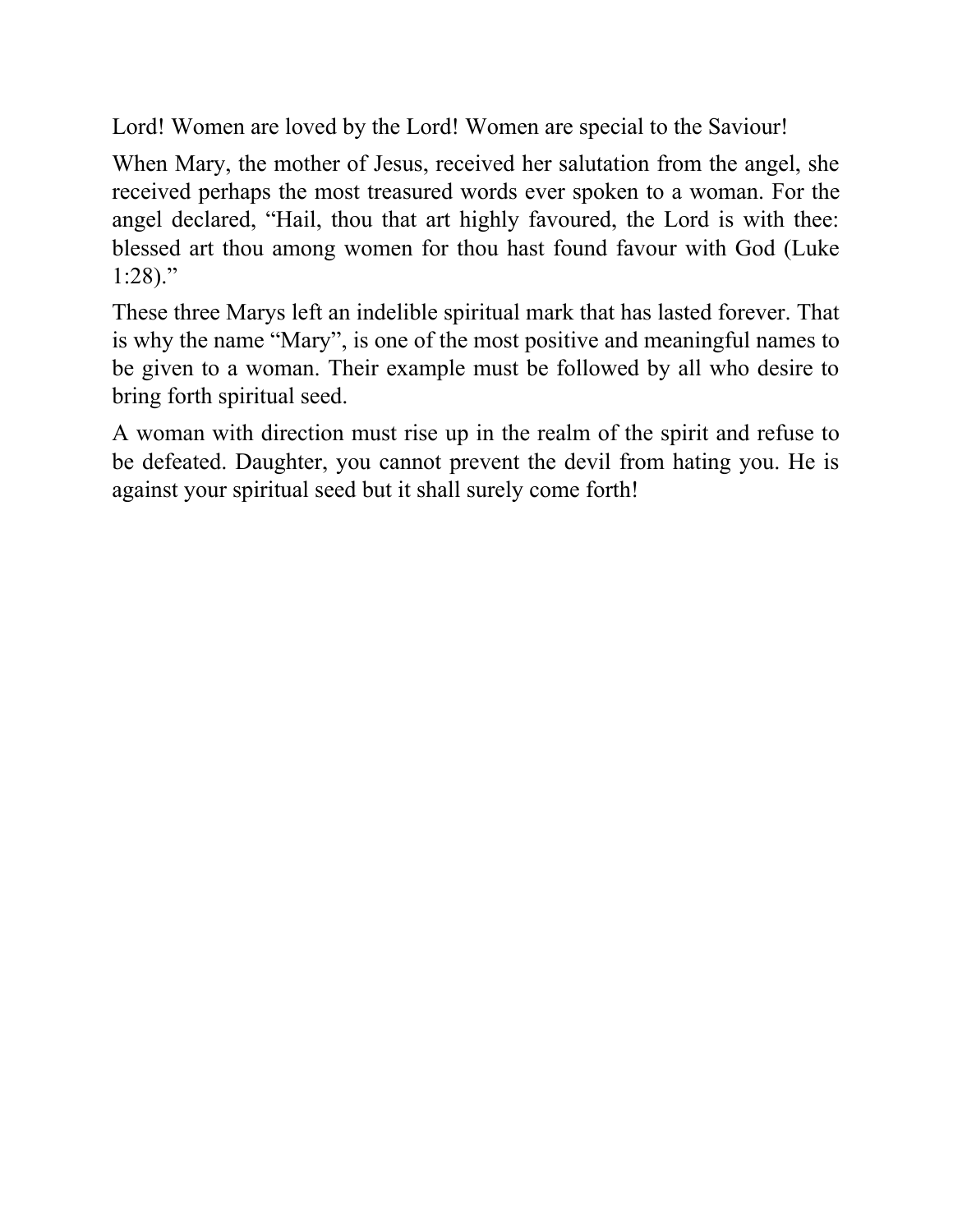# **Understanding the Curse Associated with Childbearing**

**Unto the woman he said, I will greatly multiply thy sorrow and thy conception; in sorrow thou shalt bring forth children…**

#### **Genesis 3:16**

These words you read above are the reason for the creation of the obstetric and gynaecological professions. As a medical doctor, it has always amazed me how a large profession could be created because of the female reproductive organs. We do not have large departments for treating intestines or livers. But we do have massive blocks for treating the diseases associated with the female reproductive organs.

There is such a need for a specialized department of obstetrics and gynaecology. At the Korle-Bu Teaching Hospital in Accra, Ghana, where I was trained, there are four main blocks as well as many smaller departments. One of the main blocks has to do with obstetrics and the other large department has to do with children (paediatric block).

So you can see that there are many problems associated with conception and bringing forth of children.

The female reproductive system has received much attention because of this curse.

When we are born again we are not delivered from this curse. That is an obvious reality. Women who are born again still undergo pain and sorrow in childbearing. Christ did not come to release us from the curse of Adam. All men, including Christian men still earn money by the sweat of their brows. That curse has not been lifted; you and I are still labouring under the sentence.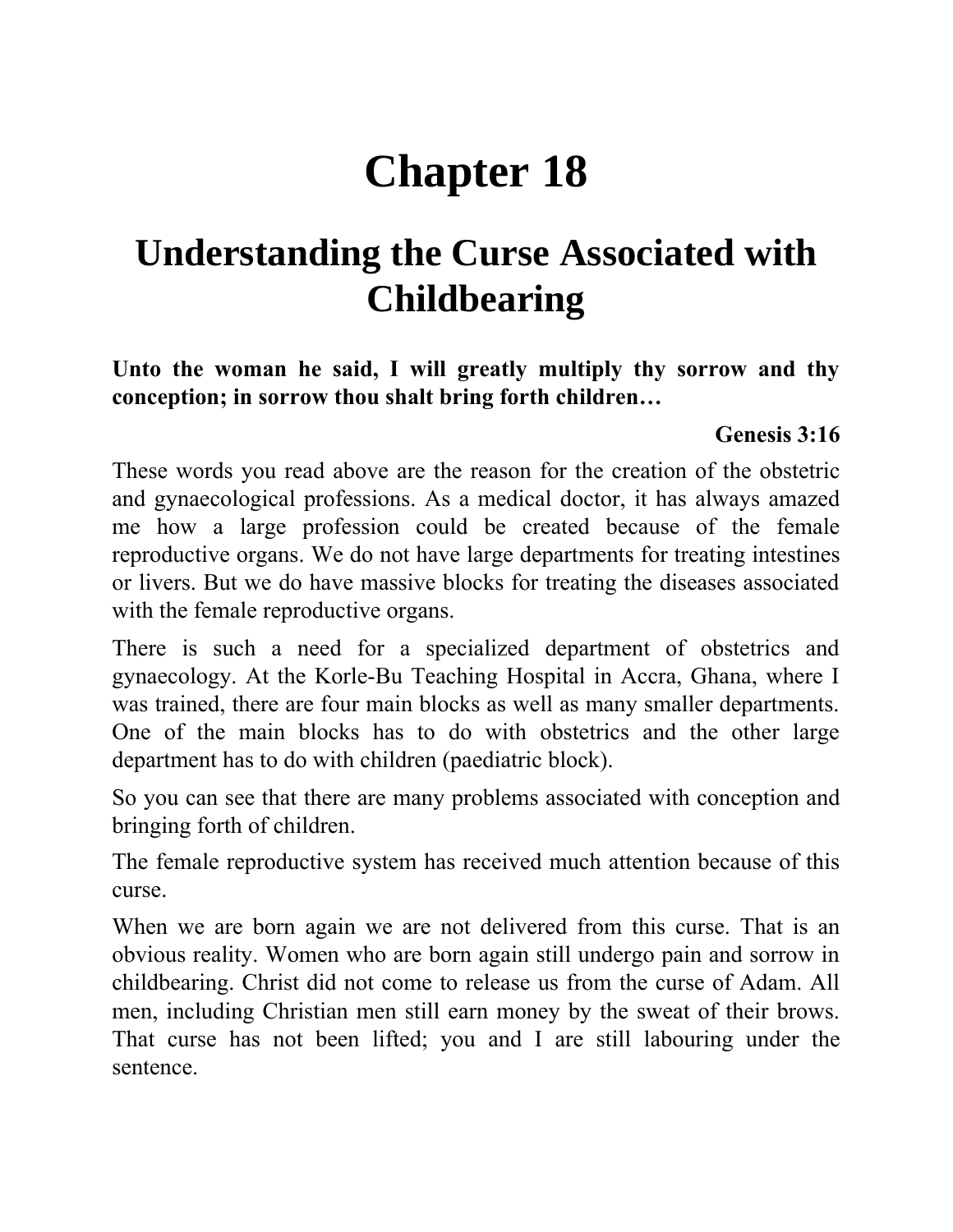Some people teach that Christ has redeemed us from the curse so that when they are in labour they would have no pain or difficulty. Dear sister, do not deceive yourself and do not kill yourself. Through the wisdom of medical science, which is God-given, you can circumvent the effects of the curse. It is not a spiritual fight. It is a battle in which wisdom is a key player.

Dear woman with direction, apply the wisdom that God has made available and you will find yourself sailing through this life and having children without the curse working against you.

Christ has redeemed us from the curse of the law. There are many curses in the Bible. There are the curses of Adam and Eve, the curse of Ham, the curse on Jericho, the curse of the Law and the list goes on. Christ Jesus delivered us from the curse of the Law and not from the curse of Adam and Eve.

## **Christ hath redeemed us from the curse of the law, being made a curse for us: for it is written, Cursed is every one that hangeth on a tree:**

# **Galatians 3:13**

The curse of the Law can be found in Deuteronomy 28 where Moses outlines the curses that come upon those that do not keep the Law.

**But it shall come to pass, if thou wilt not hearken unto the voice of the Lord thy God, to observe to do all his commandments and his statutes which I command thee this day; that all these curses shall come upon thee, and overtake thee:**

## **Deuteronomy 28:15**

Please do not make the mistake of equating the curse of the Law with the curse of Adam and Eve.

I will now share with you the key to overcoming this curse.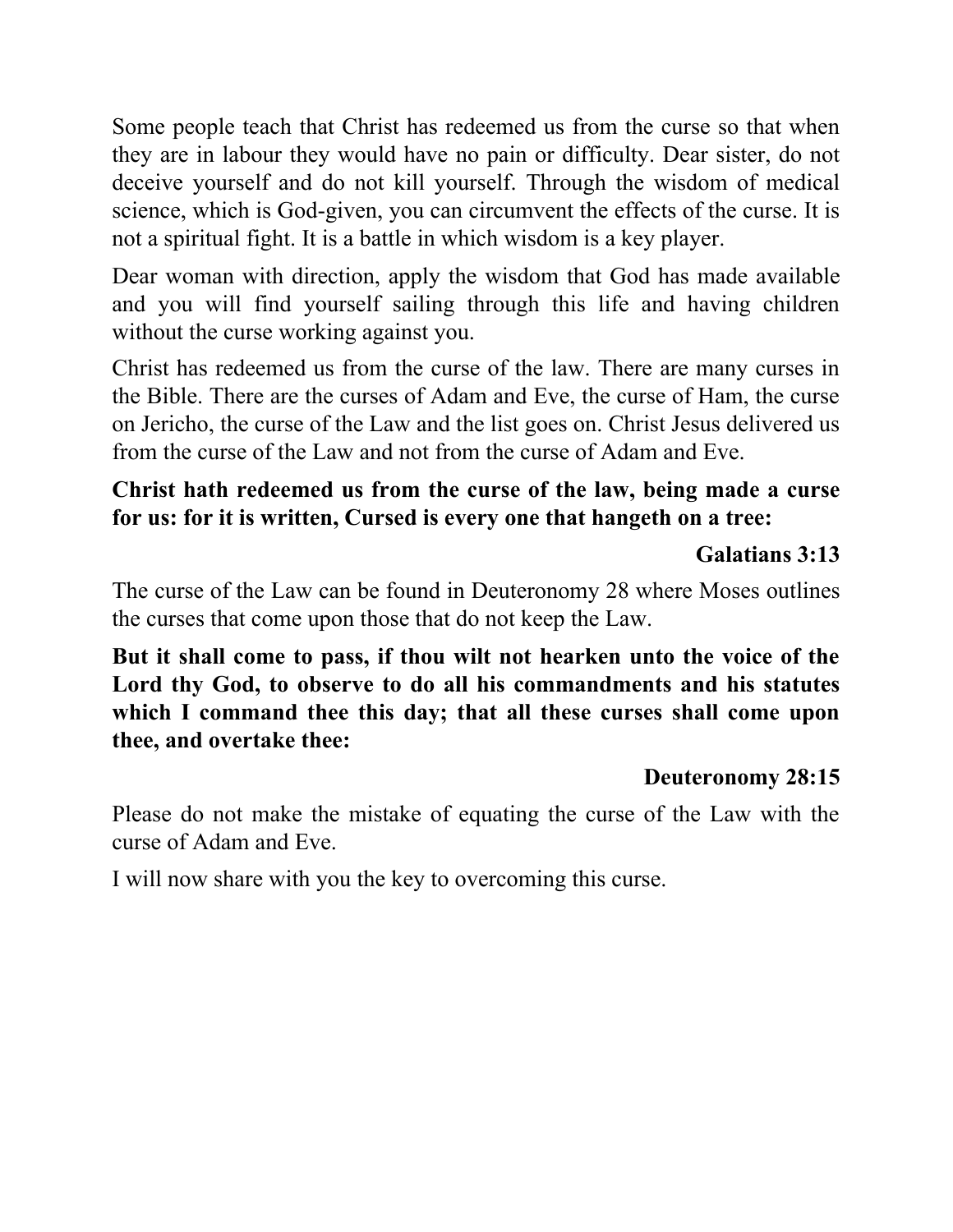# **Overcoming the Curse Associated with Childbearing**

Wisdom is the principal thing. Wisdom is what we need. Wisdom is the key for overcoming impossible situations. Every female problem will be solved with the wisdom of God.

#### **Wisdom is the principal thing; therefore get wisdom: and with all thy getting get understanding. Exalt her, and she shall promote thee: she shall bring thee to honour, when thou dost embrace her.**

#### **Proverbs 4:7-8**

Once again, the wisdom of God is the key to overcoming impossible situations. Medical science is God's blessing to humanity. Medical knowledge is God-given wisdom. The curse associated with childbearing can be overcome by the use of medical science.

Medical science is the application of God-given wisdom. In advanced countries, the maternal mortality rate, which is the number of deaths of women from childbearing, is less than 0.1 per 1000 total births. This means that a woman rarely dies from childbearing.

In the nineteenth century, the number of deaths of women from childbearing was alarming! It was caused mainly by things like sepsis (infections), eclampsia (high blood pressure in pregnant women), complications of labour and haemorrhage (excessive bleeding).

These complications of childbearing have been there from time immemorial. In recent times, the application of medical wisdom has changed the story of childbearing. This has largely been due to an improvement in the health and nutrition of the population. It has also been due to the control of infection,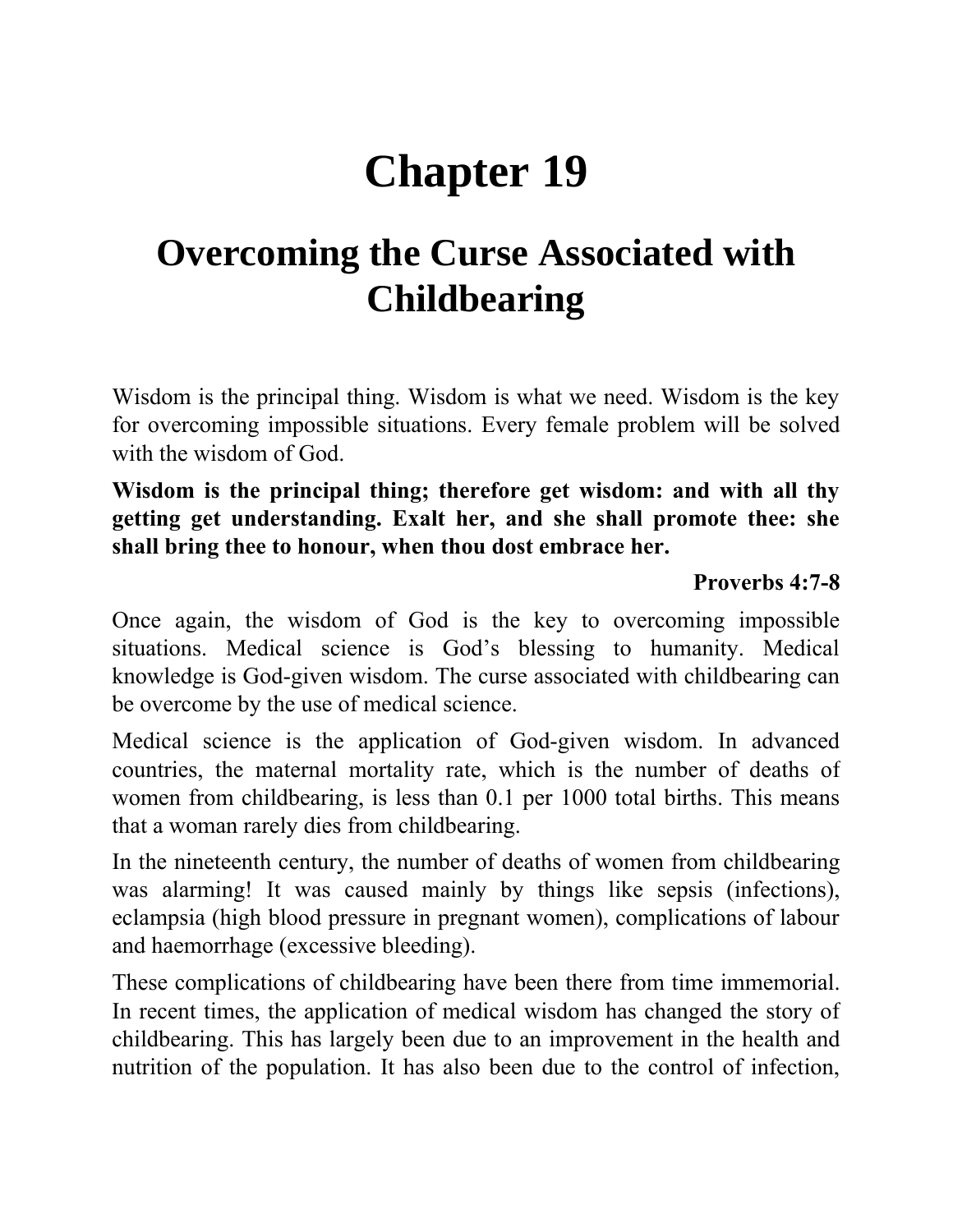blood transfusion, advances in the fields of surgery, anaesthesia and resuscitation.

When I was a student in obstetrics and gynaecology, my professor told me that when a woman has a shoe size less than size five, she is likely to have difficulties in labour.

You see, the shoe size gives an indication of the dimensions of the pelvic bones. There must have been a whole lot of women with small shoe sizes who suffered terribly and even died in labour. But today, with the application of wisdom and modern science, women hardly need to fear childbirth. This is the principle I want you to understand. It is the same principle applied by the poor wise man who delivered the city by wisdom.

The curse of Adam presents itself as a hopeless and impossible sentence. Whenever you are faced with difficult and impossible situations never forget that wisdom can deliver you.

Wisdom is the principal thing. With all your getting, get wisdom. It will promote you and help you greatly in your life. This curse is not circumvented by using spiritual methods.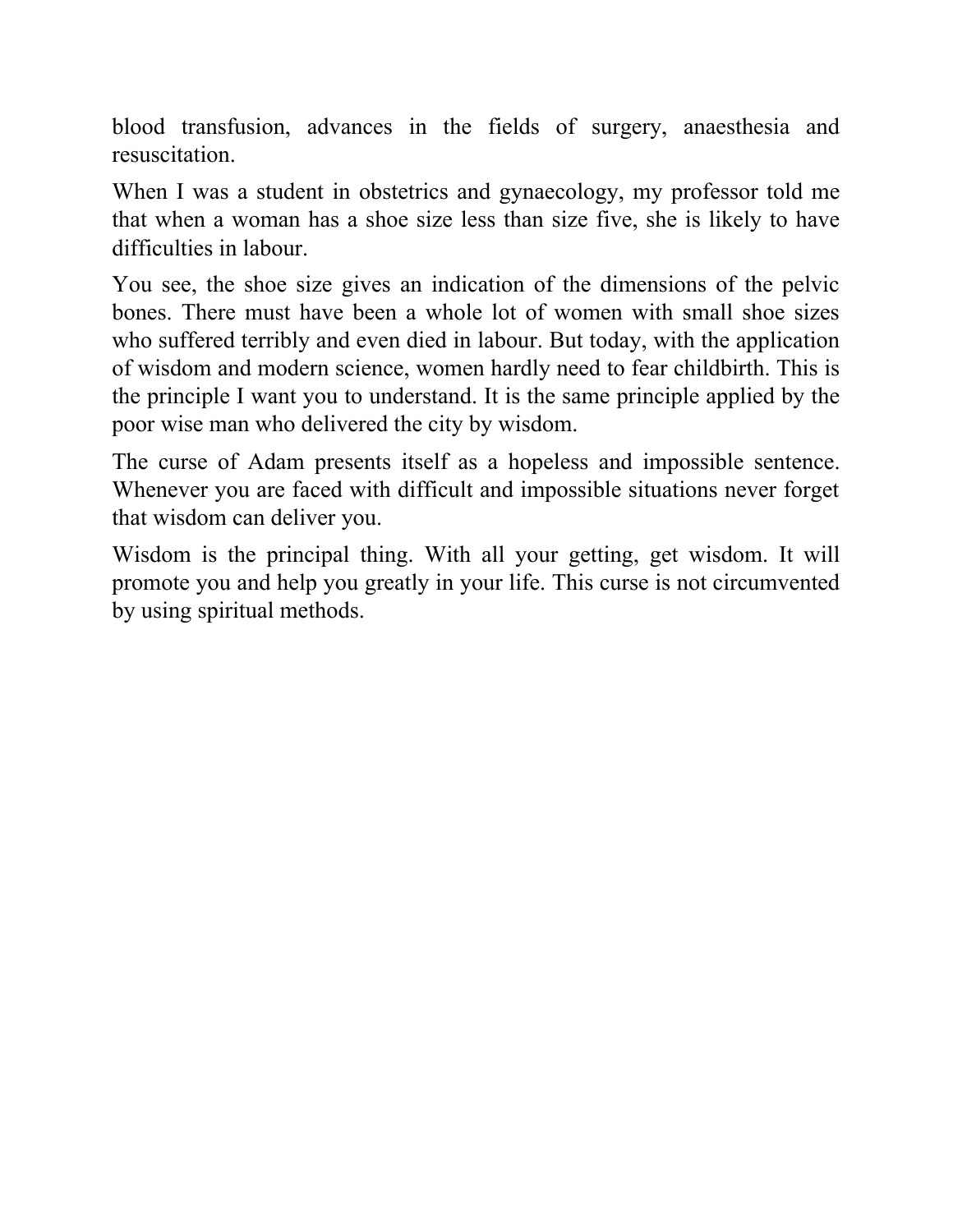# **Understanding the Curse Associated with Marriage**

…**and thy desire shall be to thy husband...**

#### **Genesis 3:16**

This is an unusual curse but we see it everyday. It is not wrong for a man to desire a woman or for a woman to desire a man. However, the desire for a husband has been made into a curse because it was part of the woman's punishment for disobeying. From then on, desiring a man would be part of God's punishment for all women. In other words, the desire of women for husbands has taken on an added negative dimension. Marriage presents many frustrations to women across the globe.

It is an open secret that many married women are not happy. We can all see the troubles that married people go through. In Europe, people simply don't marry any more, they just live together.

We constantly see married couples being prayed for and counselled. Many married women are frustrated and disillusioned with the concept of marriage. There are many women who would be happier without husbands to rule over them.

Many of the nations of this world have fought for independence from foreign rule. Nobody wants to be ruled and dominated by another. "Freedom" is the reason why many wars have been fought.

People feel that they would be happier if they were free from an oppressor's rule. Yet, women do not fight for independence from men but rather fight to come under the domination of a husband! Mercy! There are many women who know that they would be more fulfilled if they remained single. Yet, there is an invisible force that makes them desire husbands. There must be a curse somewhere!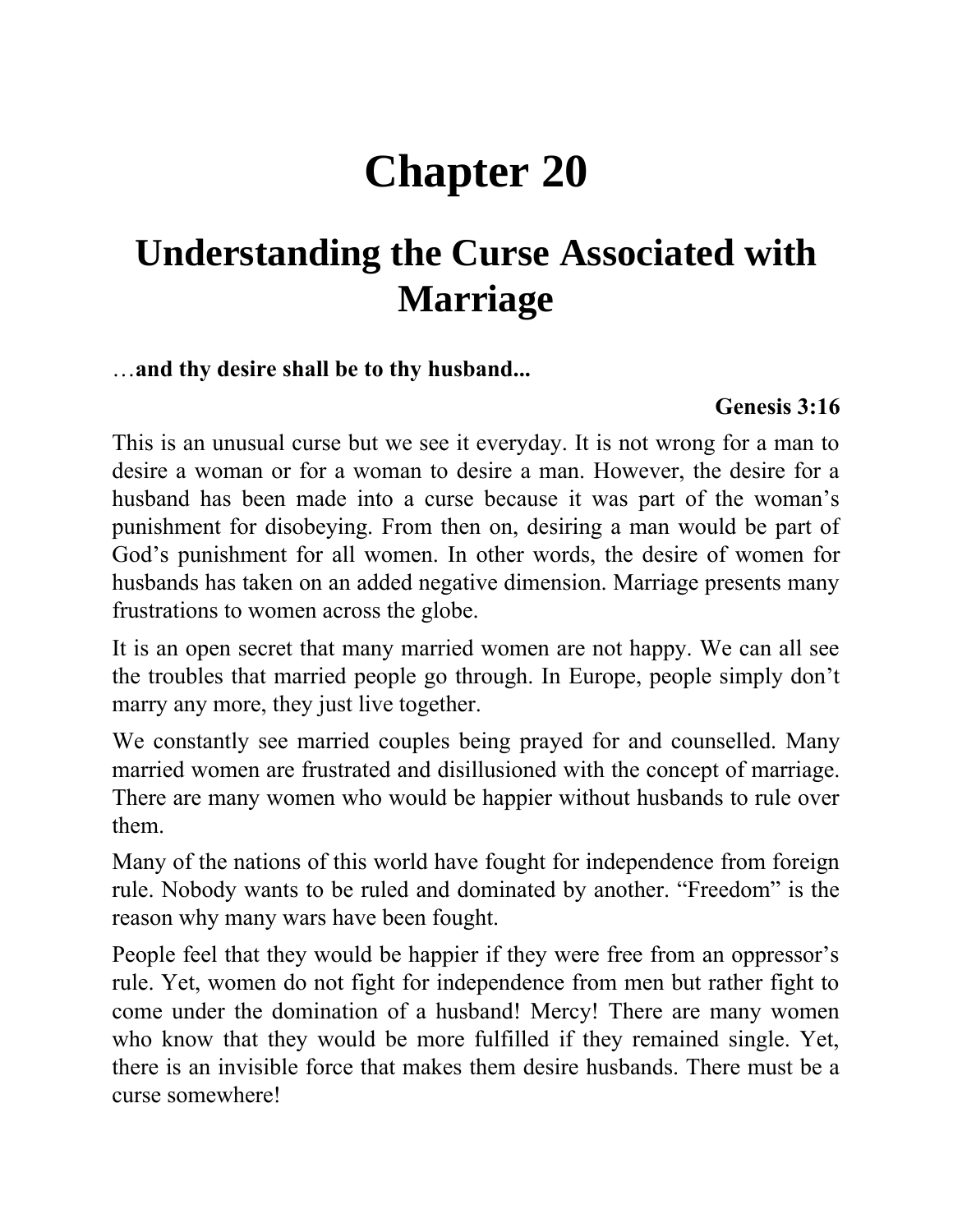Sometimes women are unable to get these husbands. Instead of living happy and fulfilled lives, they plod through life like disappointed and disillusioned travellers.

#### **…and he shall rule over thee.**

## **Genesis 3:16**

The Scripture makes it clear that the husband will rule over the woman. This means that the woman will be dominated and governed by the man. This is also a curse. The last line of the national anthem of my country declares:

> *"And help us to resist oppressor's rule With all our will and might forever more."*

Think about it; if a whole nation is taught to "resist oppressor's rule", then it must be a bad thing to be ruled by an oppressor. Yet many women see oppressive men and desire to be ruled by them. Where does this irresistible desire come from? The answer is found in the curse pronounced in the Garden of Eden.

There are many married women who have wise ideas and take good decisions. But they are ruled and dominated by foolish husbands. There are many men who do not exhibit the wisdom of a ruler, yet, they occupy the place of a governor in the marriage.

It is very difficult to live with someone who does not lead in the right direction. It is distressing to follow a leader who is unreasonable. Yet this is the lot of many women. This also is a curse!

Accepting that there is a curse is a first step to your victory. Understanding how this curse plays out is key to getting your victory. Let us now learn how to overcome this curse.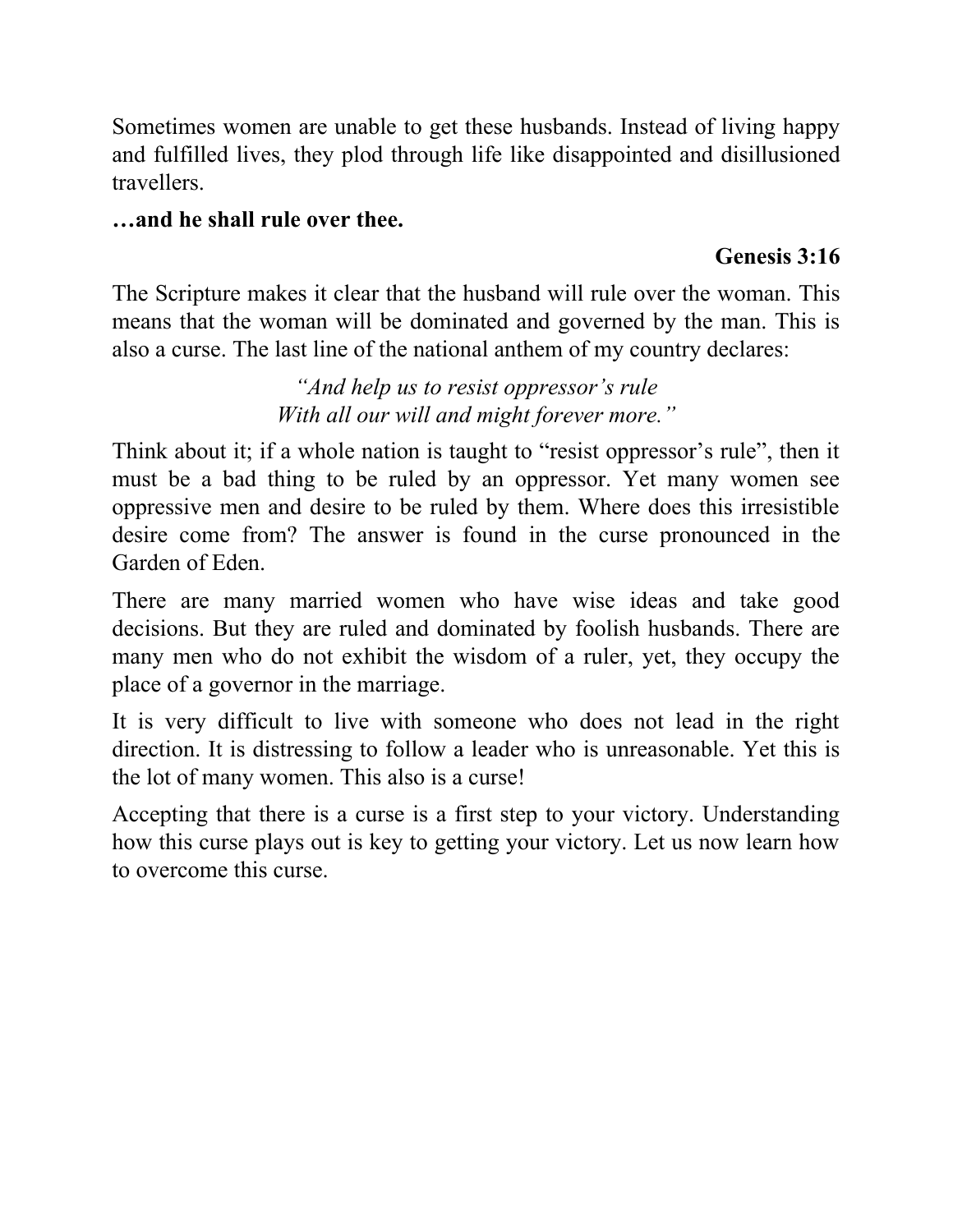# **Overcoming the Curse Associated with Marriage**

How does a woman come out of this apparently hopeless state of affairs? By wisdom! It is possible to overcome the desire for a husband by applying the wisdom in the Word of God.

When a woman of direction applies the wisdom of God, she will perceive marriage in the right context. I want you to see and understand what marriage can and cannot do for you.

You will have a blind desire for a husband when you don't understand what God is trying to do for you. You can be single and very happy. All women whether married or unmarried need to get this right. This is not a teaching for single people. It is a teaching for women with direction. A woman must ask herself, "What is my purpose in life?"

#### **A Woman's Purpose**

God has ordained great works for every woman. When an unmarried woman discovers that her main purpose is to accomplish the will of God, she will be content. When a married woman discovers that her main purpose in this life is to do the will of the Father, she will become a fulfilled woman.

#### **For we are his workmanship, created in Christ Jesus unto good works, which God hath before ordained that we should walk in them.**

**Ephesians 2:10**

#### **Don't Look for Happiness in a Man**

If you look to your husband (even Christian husbands) for fulfilment, you will not be a happy person. If you look to God for fulfilment you will be satisfied. Many married women, who have discovered this concept no longer look to their husbands for fulfilment.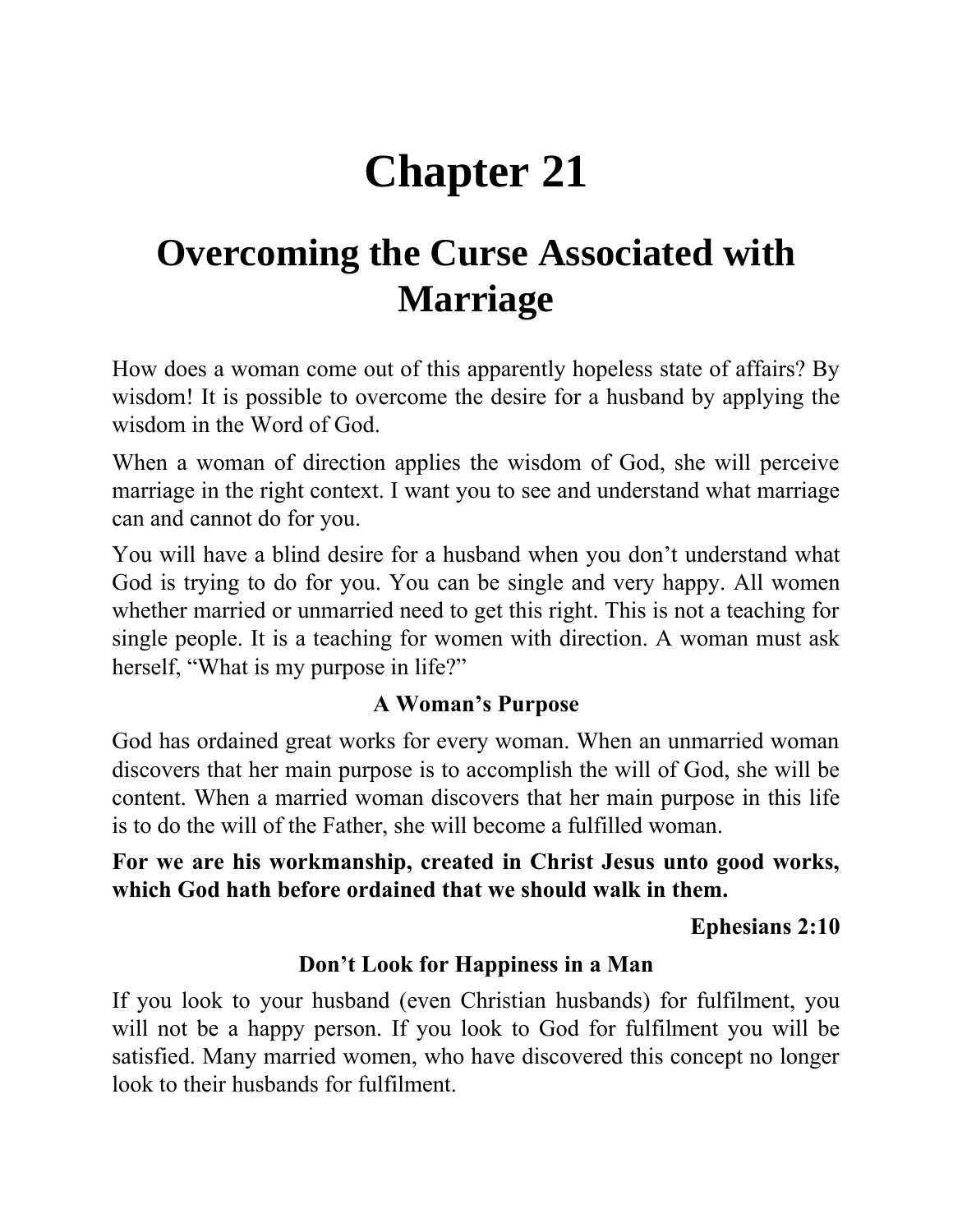I have talked with numerous single and married women. The secret to happiness for both of them is the same. Serve the Lord, give yourself to God, live for him and thereby walk in fulfilment.

# **Look for Happiness in God**

Have you ever wondered why Jesus never considered getting married? Marriage is an arrangement that adds another dimension to life on this Earth. Jesus didn't need that dimension to be fulfilled. Jesus did not need to be married in order to be happy in this life. Jesus gave the secret to his happiness upon this Earth.

## **Jesus saith unto them, My meat is to do the will of him that sent me, and to finish his work.**

# **John 4:34**

Meat is the nice part of food that we all enjoy. Jesus pointed out that his enjoyment came by doing and finishing the will of God. Let's face it! How long will you live on this Earth? How many more years do you have to go before you leave this Earth?

When we get to Heaven there will be no husbands and wives.

## **For in the resurrection they neither marry, nor are given in marriage, but are as the angels of God in heaven.**

## **Matthew 22:30**

Will having a husband affect your future happiness in Heaven? When a woman concentrates on her real purpose for this life, she becomes a happy person.

The story of Kathryn Khulman exemplifies this principle. When Kathryn Khulman walked away from her controversial marriage that had brought much pain and disillusionment, she was able to concentrate on her ministry.

By concentrating on her ministry, as a divorced and single woman, she accomplished what many men have not been able to do. I believe she's in glory today. Do you think her being married or not matters now?

# **Husbands Can Quench Your Call**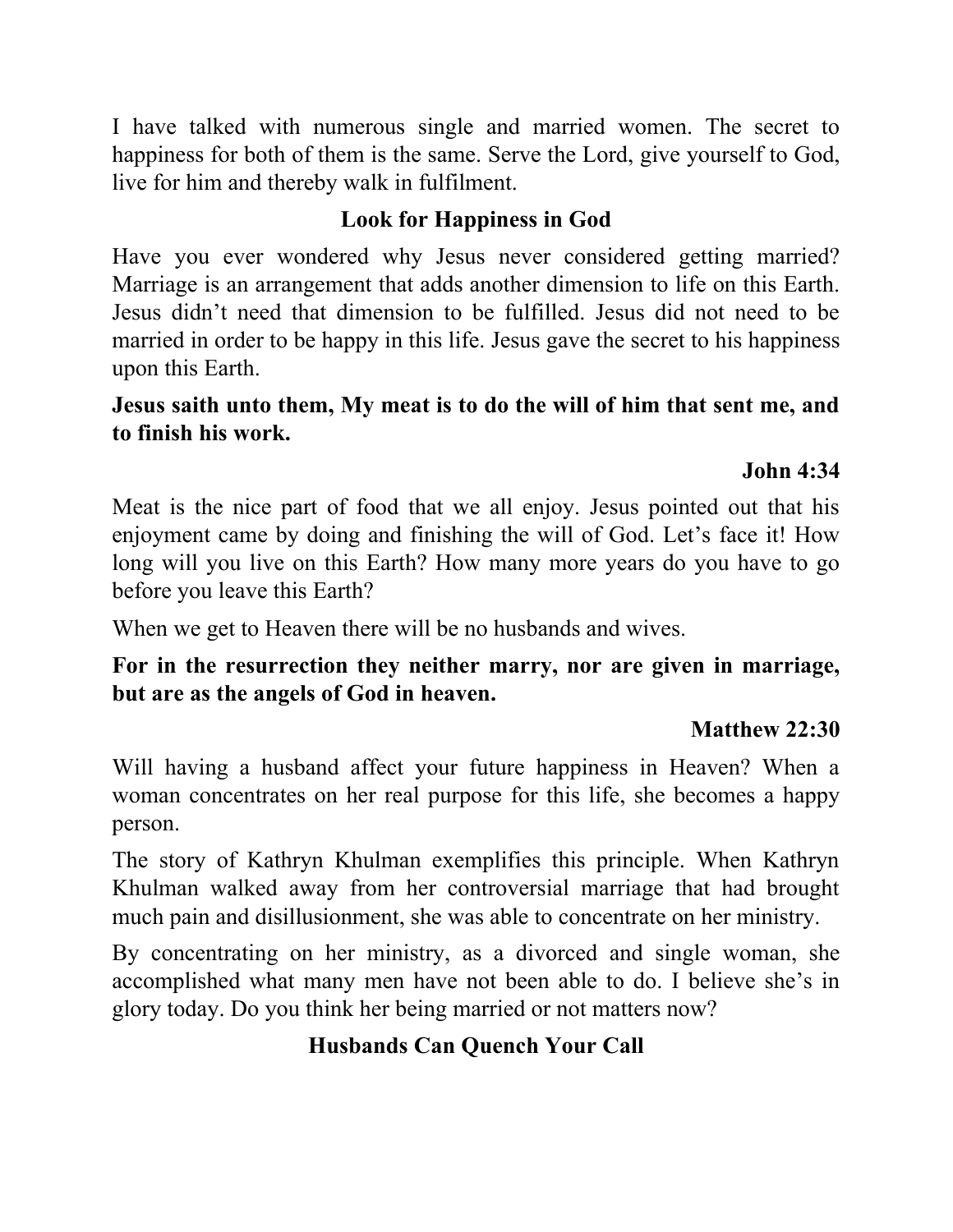Many women cannot fulfil their ministries because of their husbands. One day, they will have to give an account of their ministries that never materialised. I know female pastors who have been banned by their husbands from even going to church.

Many husbands are not comfortable with their wives being so active in the ministry. Married women may seem to be elevated socially by their marital status. But one day it is women who have fulfilled their ministries who will be proud and joyful in Heaven.

### **I have fought a good fight, I have finished my course, I have kept the faith: Henceforth there is laid up for me a crown of righteousness…**

### **2 Timothy 4:7, 8**

This crown is laid up for women with direction! Women with direction fight a good fight and finish their course. This crown is not laid up for women because they have husbands! This crown is not given to women because they have had children! It is laid up for women who have kept the faith!

Does your marriage allow you to keep the faith? Does your marriage allow you to be a Christian? Does your marriage allow you to be in the ministry, as you would love to? Does your marriage allow you to fight and finish your course? Will you finish your course of ministry?

Come out of the curse by renewing your mind. Set your eyes on things above. Women with direction, no man (even Christian men) can give you the fulfilment I am talking about. From today let this mind be in you. The curse of desiring a man to dominate you will disappear in the name of Jesus.

When this wisdom is in you, you will be a different kind of woman. It is only by renewing your mind that you can overcome the curse!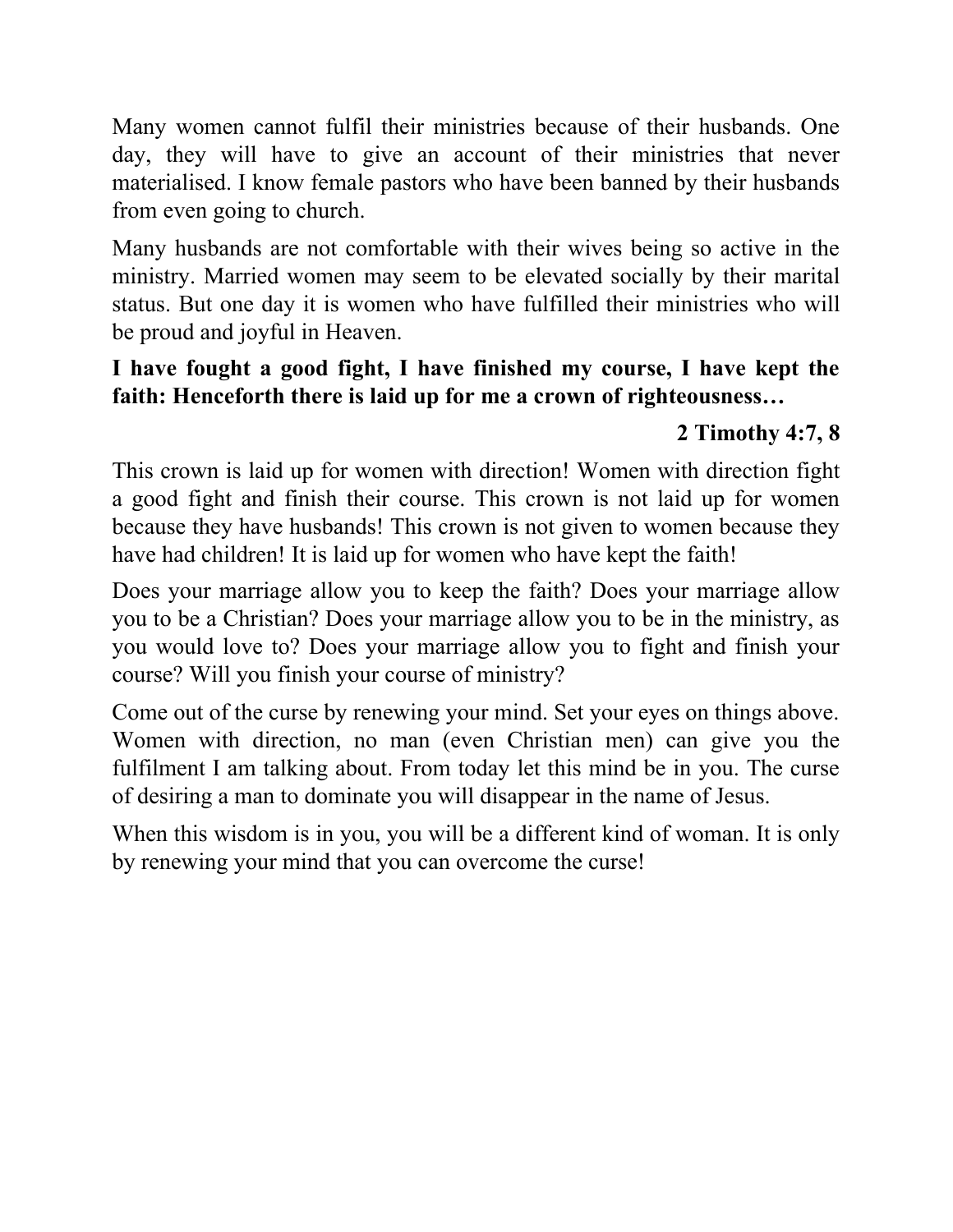## **Daughter, You Have Tender Eyes**

#### **Leah was tender eyed; but Rachel was beautiful and well favoured.**

### **Genesis 29:17**

Apart from striking external beauty, there are many other things women are endowed with. It is not all about physical beauty; it is about the tenderness in the eyes.

God endows every woman with beauty or with tender eyes. God has designed some women to be tender beings. No one wants to marry a wooden pole. A man is looking for something that is warm and friendly.

Daughter, you are endowed with many other gifts. Ask any married man. "Beauty is vain," they will tell you. There are many other things that make people happy. Decide to learn the things that will make you attractive.

Because I am a pastor, I have attended many weddings. Certainly, it is not the most beautiful women who get married every Saturday! There are many beautiful girls who are sitting on the pews waiting for their turn. If it were just beauty, they would all be married by now!

God may give you beauty or he may simply give you tender eyes. Most definitely, he will give you something! Daughter, you must have something. Use what you have!

#### **Different Kinds of Tender Eyes**

Tender eyes come in many different forms. Rachel was beautiful, but Leah had tender eyes. Perhaps your tender eyes will come in the form of a friendly disposition. Perhaps your tender eyes will come as a gift of cooking and homemaking. Perhaps your tender eyes will be in the form of enchanting sexual energy. Yet still, your tender eyes may be in the form of your financial input to the marriage.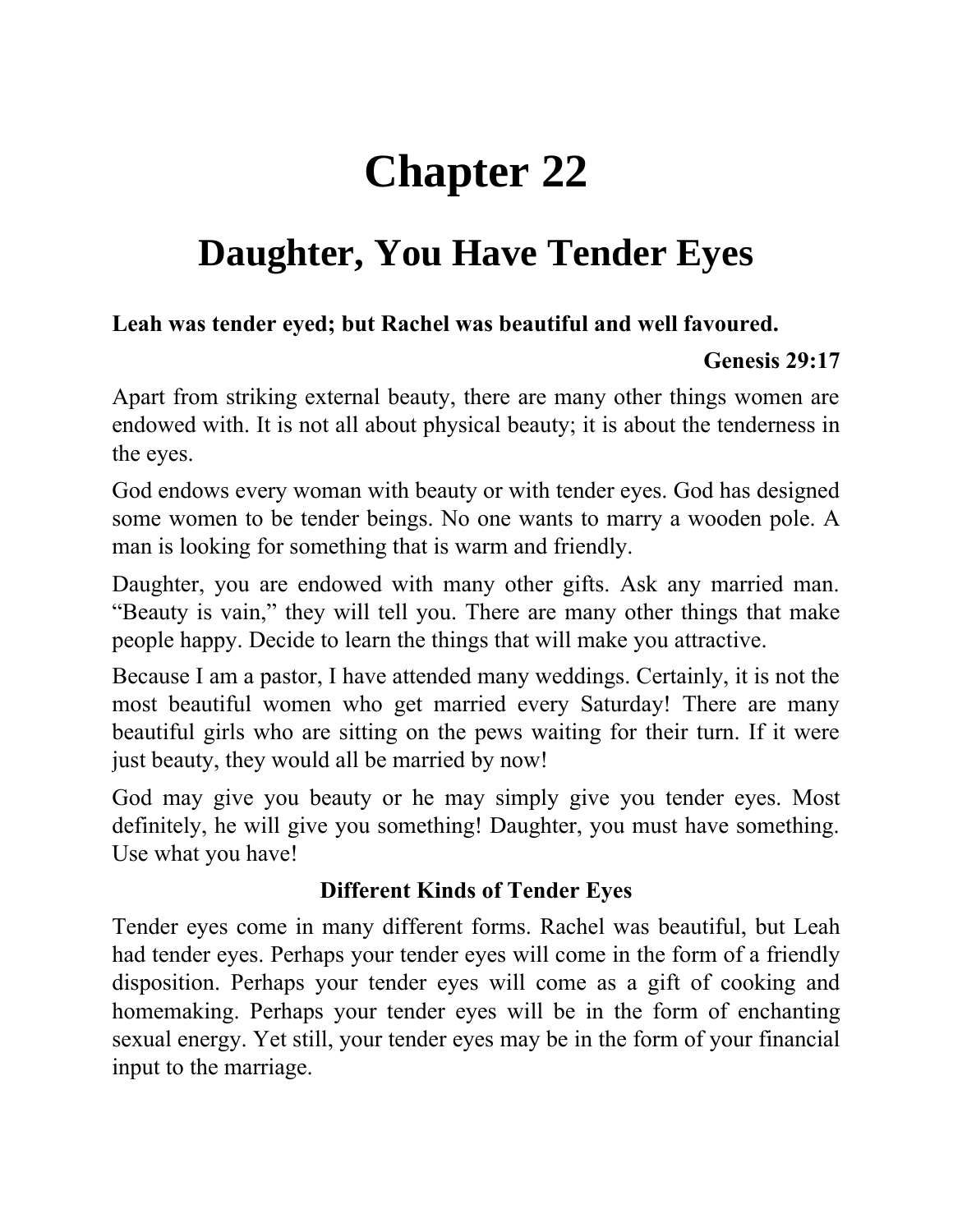Your tender eyes may also be in the form of your exciting sanguine personality. Your tender eyes may be in the form of your cool, calm phlegmatic temperament. Yet still, your tender eyes may come in the form of your strong leader's choleric personality. Again, your melancholic neatness and loyal nature may be the tender eyes that God has given you!

Daughter, thou hast tender eyes. God gave you something. Do not be filled with self-pity. You have tender eyes. Use them and be blessed!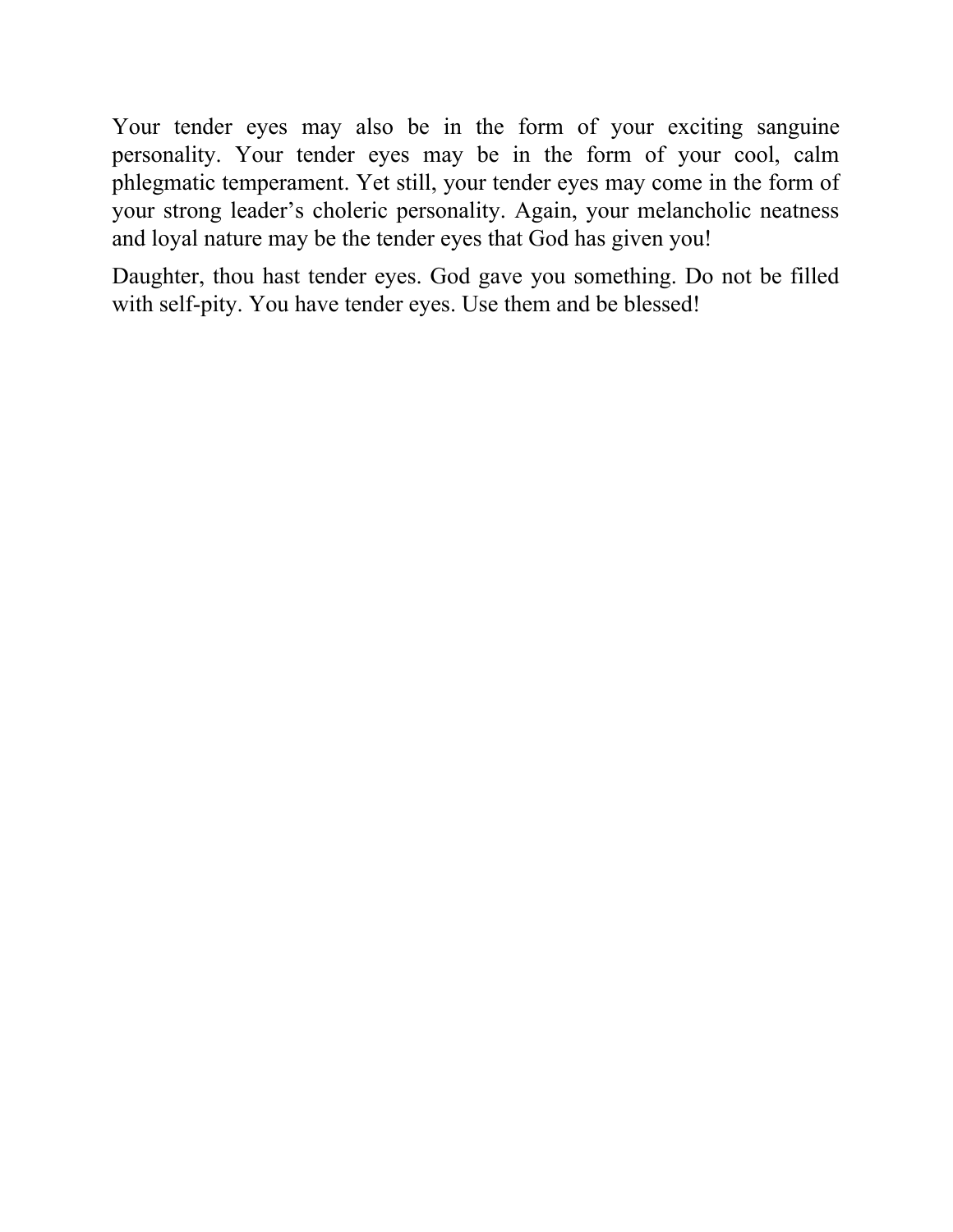## **Daughter, God Will Give You a Husband**

Uncle Laban had two daughters; both of them were eligible for marriage. When Jacob arrived in town, he was immediately attracted to the younger one, Rachel. But God ensured that Leah got married before Rachel did.

**And it came to pass in the evening, that he took Leah his daughter, and brought her to him; and he went in unto her. And Laban gave unto his daughter Leah Zilpah his maid for a handmaid. And it came to pass, that in the morning, behold, it was Leah: and he said to Laban, What is this thou hast done unto me? did not I serve with thee for Rachel? wherefore then hast thou beguiled me? And Laban said, It must not be so done in our country, to give the younger before the firstborn.**

**Genesis 29:23-26**

#### **Did No One Propose to You?**

My sister, perhaps no one has proposed marriage to you. You are just like our sister Leah. While other people received proposals, you were left out. But the Lord is working on your case.

God has a plan for you. Just as God gave Leah a husband, God will give you a husband!

Leah married before the other so-called beautiful girls. I see you getting married before many others. Marriage is a spiritual thing. It is God who opens and closes the door of marriage.

**And it came to pass in the evening, that he took Leah his daughter, and brought her to him; and he went in unto her. And Laban gave unto his daughter Leah Zilpah his maid for a handmaid. And it came to pass, that in the morning, behold, it was Leah: and he said to Laban, What is this thou hast done unto me? did not I serve with thee for Rachel? wherefore then hast thou beguiled me?**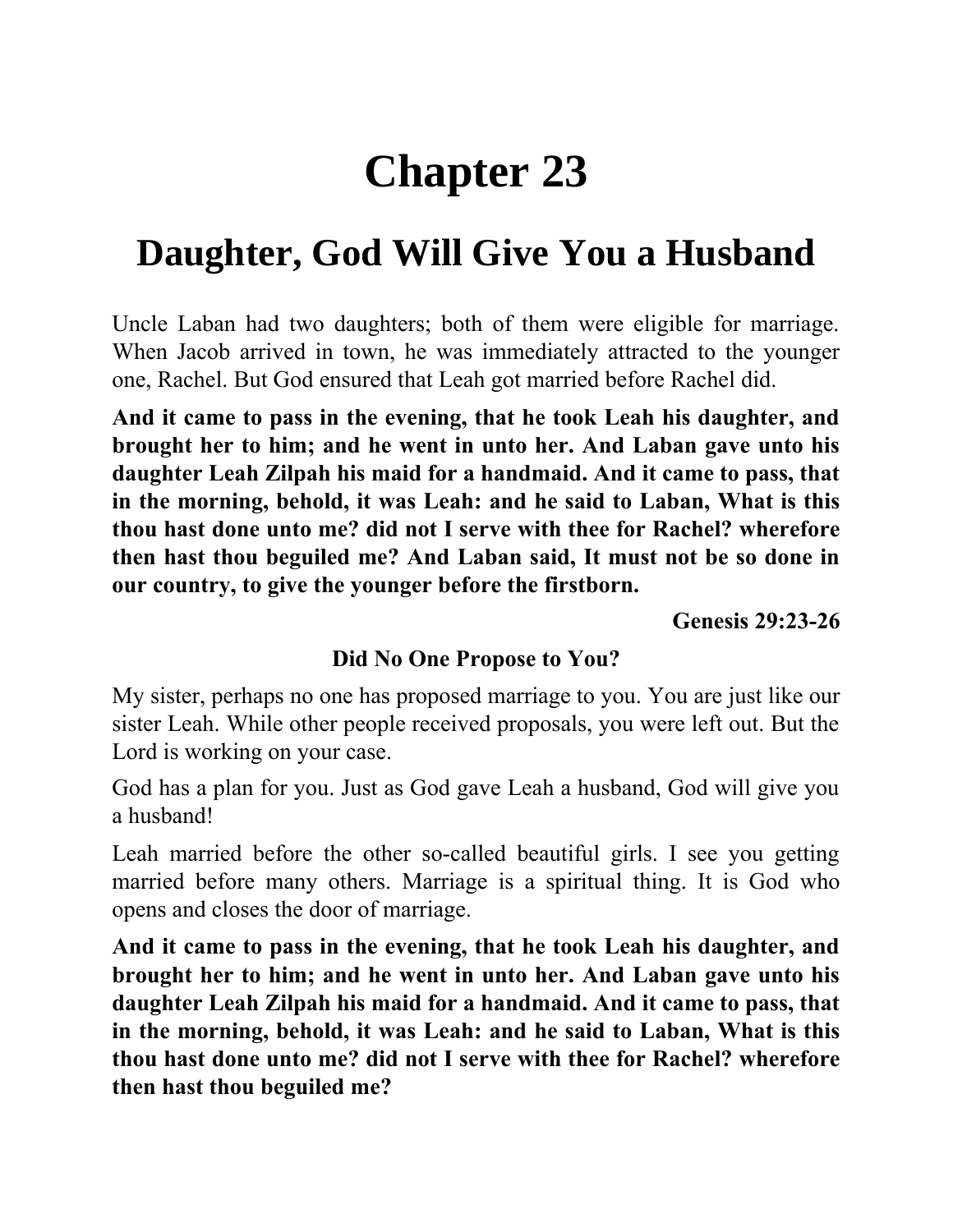#### **Genesis 29:23-25**

There is a door of marriage. When it is opened to you, no one can close it! God had determined that Leah should be married. He had even determined that Leah should be married before Rachel. No one could change that blessing. Dear daughter, if God has opened the door of marriage, there is nothing that anyone can do about it.

Rachel, by popular opinion was more beautiful than her sister, and yet she did not get married before her sister. Dear daughter, you are not going to marry because of any natural reason. You are going to get married because God is holding a door open for you. Believe it and receive it in the name of Jesus!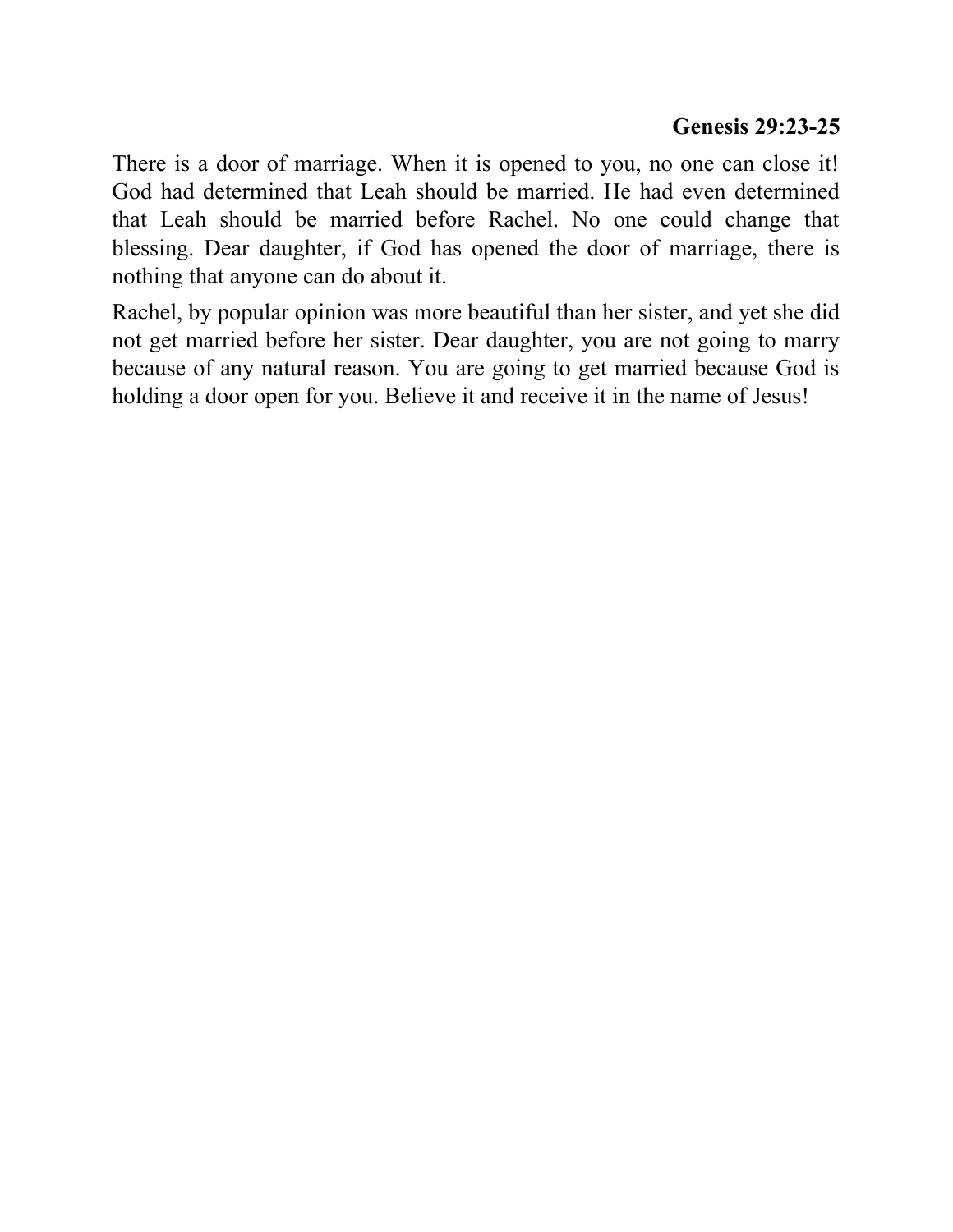## **Daughter, God Will Give You a Child**

#### **And when the Lord saw that Leah was hated, he opened her womb: but Rachel was barren.**

#### **Genesis 29:31**

My dear friend, have you ever watched a soccer match without knowing who was really playing? As you watched for a while you began to notice the side that was losing. Most of the time, we tend to instinctively support the losing team. As they say, "People support the underdogs."

That support you have for the underdogs is a God-given instinct to support the disadvantaged.

Today, if you are in a disadvantaged situation, be it known unto you that God is on your side. Woman, the Lord is helping you right now! It may seem as though you are disfavoured, but that is what provokes God.

The Bible says very clearly that when God saw that Leah was not liked, he compensated for it by showing divine favour.

#### **And when the Lord saw that Leah was hated, he opened her womb: but Rachel was barren.**

#### **Genesis 29:31**

God opened the womb of Leah and made her have children. Suddenly, Leah was a favoured person. She was the only one who could bring children into the family.

Dear sister, perhaps you are not Miss Ghana or Miss Universe. That is the reason why Jesus is giving you extra favour. Today, as you hold this book, remember these words, THE LORD'S FAVOUR IS UPON YOUR LIFE!! He is going to change your misfortunes. You don't have to be discouraged. Daughter, you have tender eyes! Daughter, you shall surely have a child.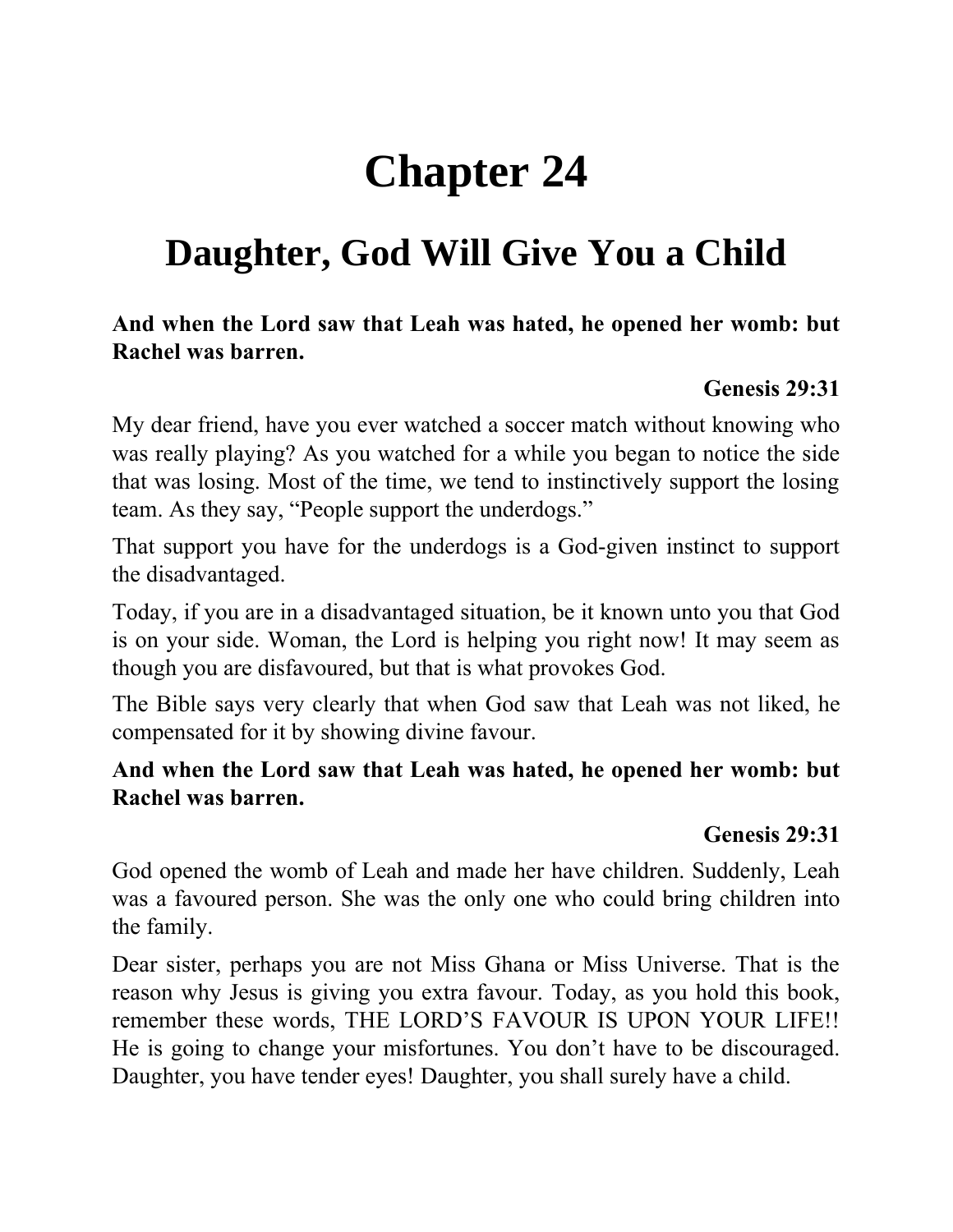## **Daughter, Keep on Serving the Lord**

**And she conceived again, and bare a son: and she said, Now will I praise the Lord: therefore she called his name Judah; and left bearing.**

#### **Genesis 29:35**

A tender-eyed daughter is someone who continues to serve the Lord, even after God has blessed and elevated her. Leah had several children. Many people stop serving the Lord when they have children.

Leah gave birth to Reuben, Simeon, Levi and then Judah. By this time, many Christian women would have retired from their Christian activities. But not so with Leah. She said, "Now will I praise the Lord." Daughter, this is a good example to follow. You must serve the Lord with all your heart.

Children are only blessings from the Lord. My mother-in-law says that, "Children are guests in the house. They will soon be gone." If all your life is just focused on your children, you will be disappointed.

Leah determined to serve the Lord in spite of her many children.

**And when the Lord saw that Leah was hated, he opened her womb: but Rachel was barren. And Leah conceived, and bare a son, and she called his name Reuben: for she said, Surely the Lord hath looked upon my affliction; now therefore my husband will love me. And she conceived again, and bare a son; and said, Because the Lord hath heard that I was hated, he hath therefore given me this son also: and she called his name Simeon. And she conceived again, and bare a son; and said, Now this time will my husband be joined unto me, because I have born him three sons: therefore was his name called Levi. And she conceived again, and bare a son: and she said, Now will I praise the Lord: therefore she called his name Judah; and left bearing.**

**Genesis 29:31-35**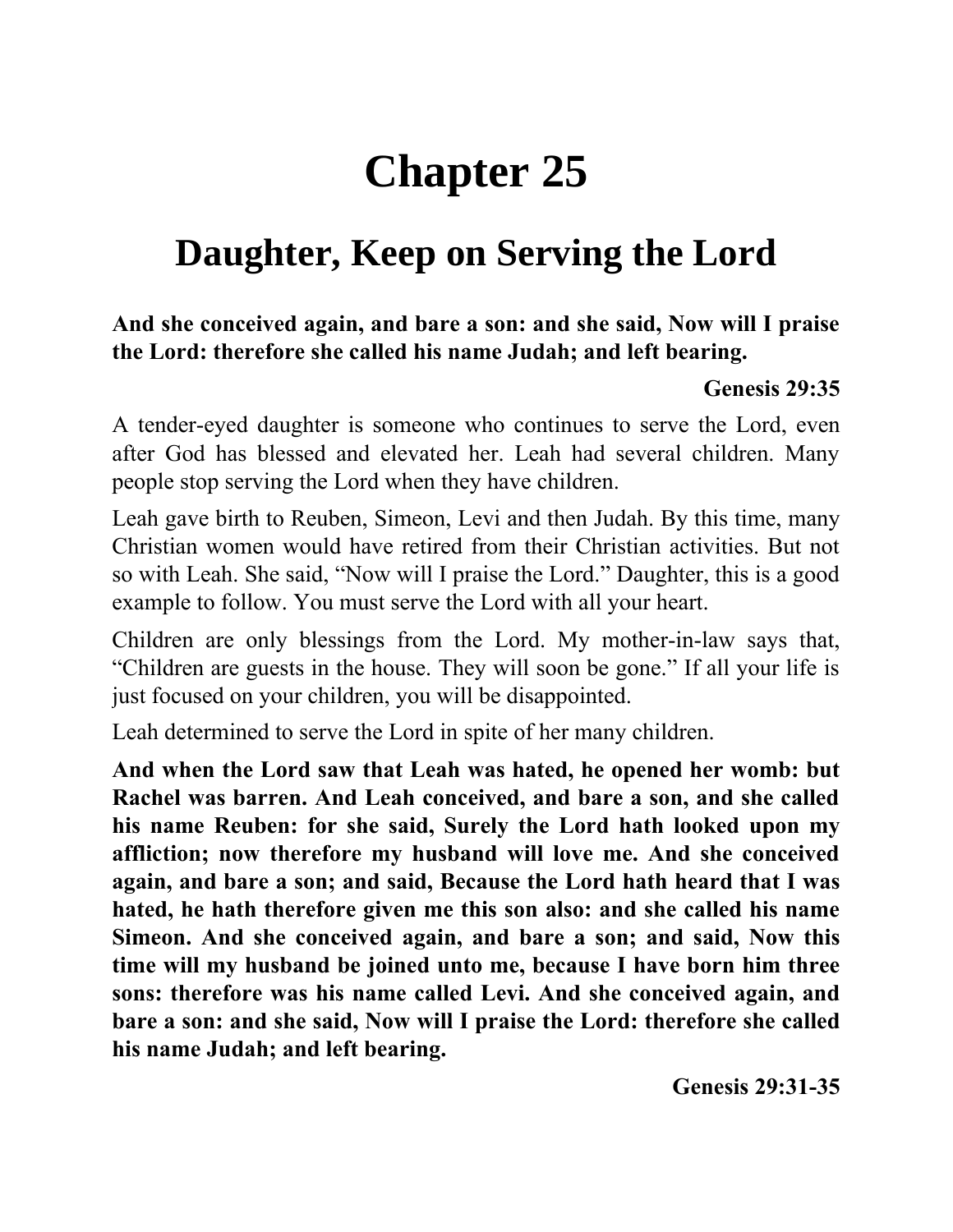In the midst of Leah's initial disappointment, she received four meaningful miracles. The first blessing was Reuben.

'Reuben', means 'behold'. She was saying to everyone, "See, I am blessed." She was showing everyone that God had blessed her in other ways. Count the blessings in your life. Perhaps you are not married, but you may be blessed in many other ways.

You must also say, "Reuben," which means "behold". *Behold* my good job. *Behold* my nice brothers and sisters. *Behold* my nice car. There are many things to behold.

After this, Leah had another son called Simeon. 'Simeon', means 'bearing'. In other words, 'God is sustaining me'. She was telling everyone that she could see the continued hand of God in her affairs.

Daughter of tender eyes, perhaps you do not have certain things in this life. Today, I want you to see that God is sustaining you. He is working in your life despite what you lack. You can also have a Simeon and say, "God is sustaining me."

Then Leah had a third child and called him Levi.

Levi means joined. By this time, Leah was convinced that God was a permanent part of her affairs. God was joined to her life.

She could only say thank you to the Lord for this third blessing. By naming her child Levi, she was telling everyone that God was a permanent part of her life. Woman with direction, do you have at least three blessings in your life? Perhaps things are not as perfect as you desire. But count your blessings and name them one by one: the blessings of life, the blessings of education, the blessings of health, parents, promotion and the list goes on.

Woman with direction, if you have at least three blessings in your life you can also say, "Levi." Which means God is joined to your life.

Finally, Leah had a fourth child and she called him Judah.

'Judah', means 'praise'. By naming her child Judah she was sending a message to the entire community. She was saying, "I am a happy woman." I may not be the most beautiful person. I may not be Jacob's first choice. But I can praise the Lord today.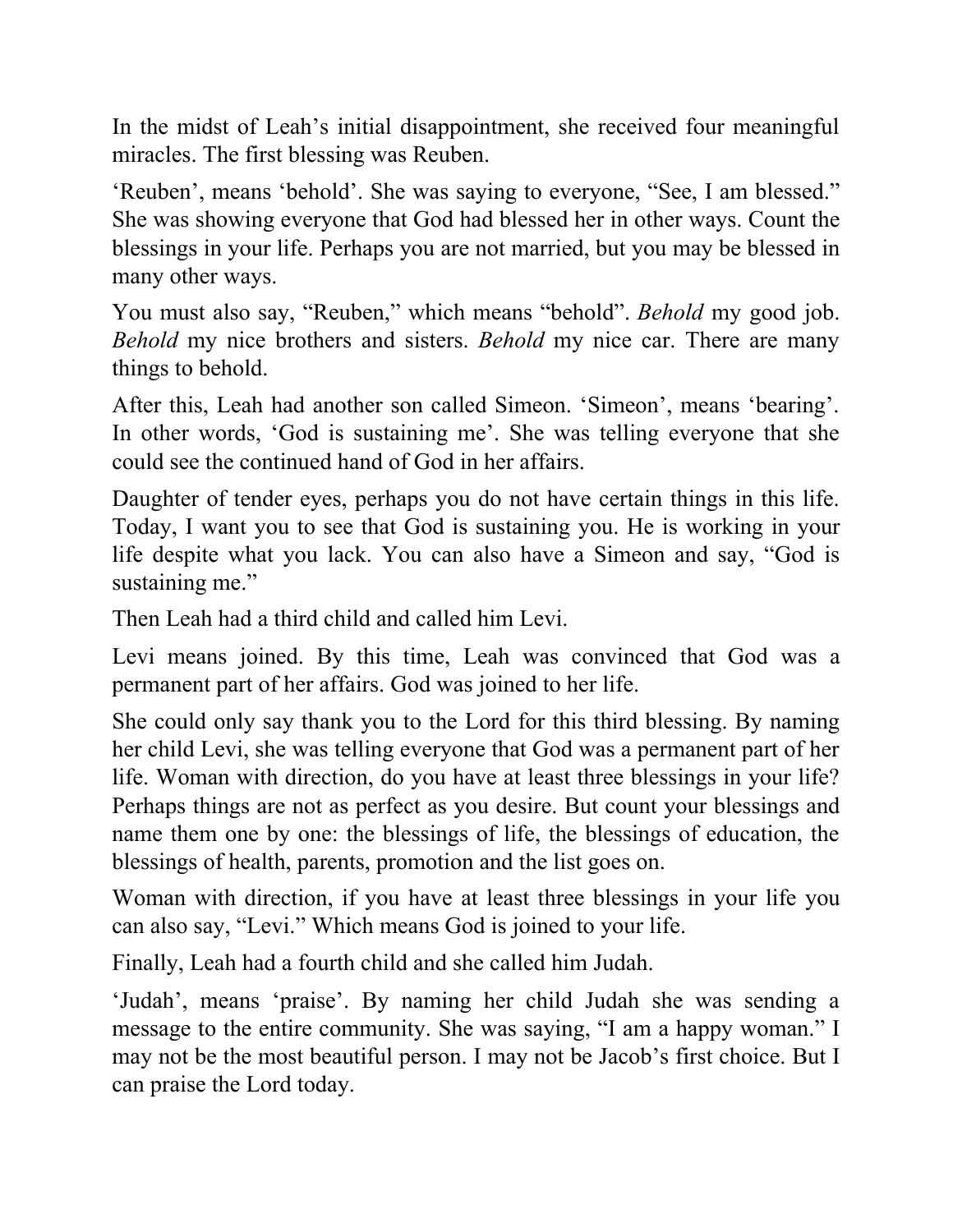Tender-eyed daughter, there is a miracle in your house. There is a blessing in the house. Surely you can say, "Behold God has blessed me." Surely you can say, "God is sustaining me." You must be able to say that, "God is joined to my life." Finally, you must be able to say, "Praise the Lord."

Daughter, you have tender eyes!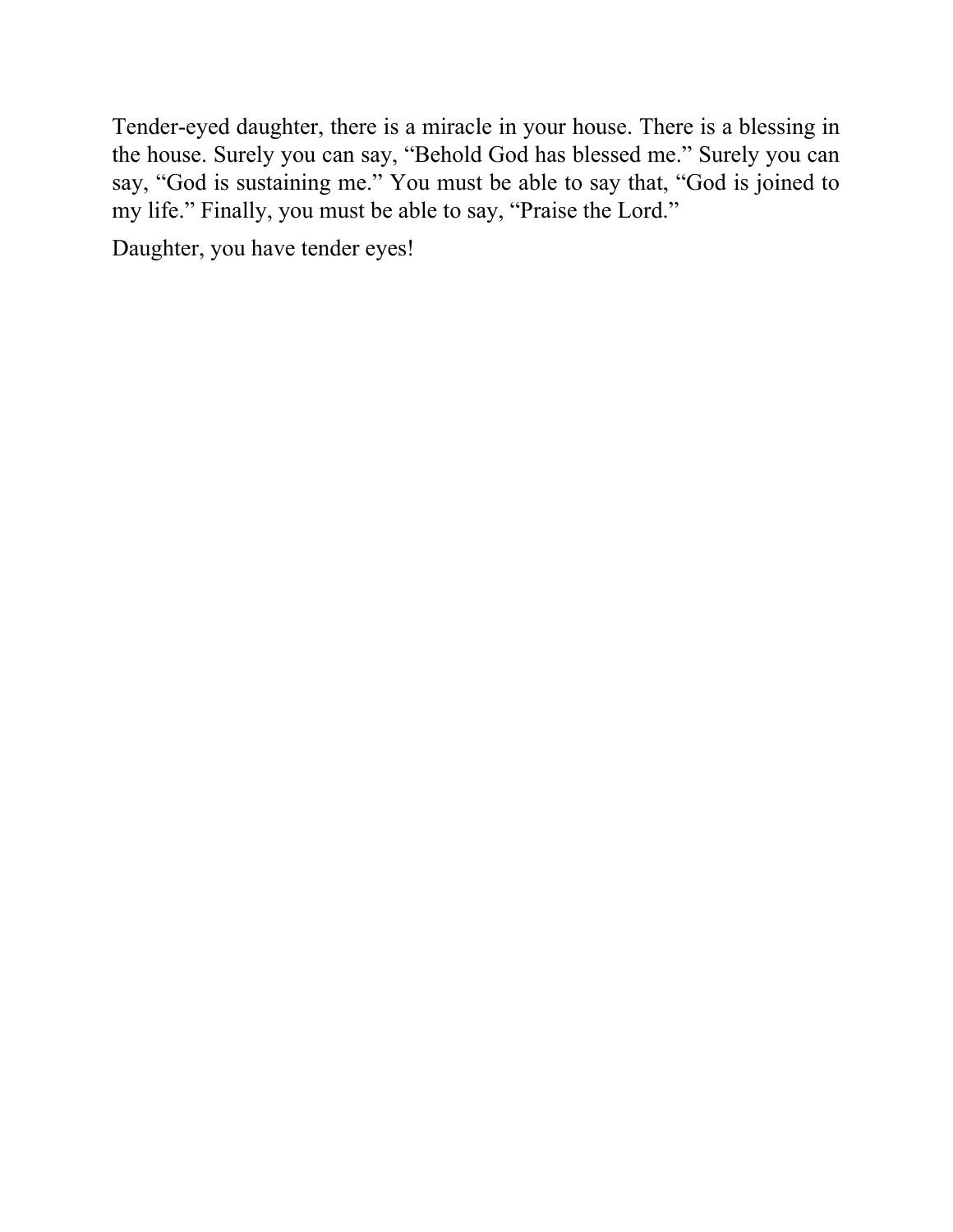## **Daughter, Don't Be Tired of Doing Your Duties**

**When Leah saw that she had left bearing, she took Zilpah her maid, and gave her Jacob to wife.**

#### **Genesis 30:9**

Leah gave another woman to Jacob. She told her maid, "Go into his room and sleep with him." Zilpah was very willing to have an opportunity to replace her mistress.

Someone may wonder at this strange practice. However, it continues in other ways today.

Many women are welcoming a third party into their homes by their character and attitude. The Bible teaches that it is better to dwell on the rooftop than in a large house with a ferocious woman.

**It is better to dwell in a corner of the housetop, than with a brawling woman in a wide house.**

#### **Proverbs 21:9**

There are also many women who are not interested in sexual happiness in a Christian context. By doing this, they open the door to the numerous other women who are more than willing to be a replacement. Daughter, you may not say openly, "I want another woman to be with my husband," but by your attitude and constant accusations you are saying the same thing.

#### **Regain Your Husband's Attention**

**And Reuben went in the days of wheat harvest, and found mandrakes in the field, and brought them unto his mother Leah. Then Rachel said to Leah, Give me, I pray thee, of thy son's mandrakes. And she said unto her, Is it a small matter that thou hast taken my husband? and wouldest**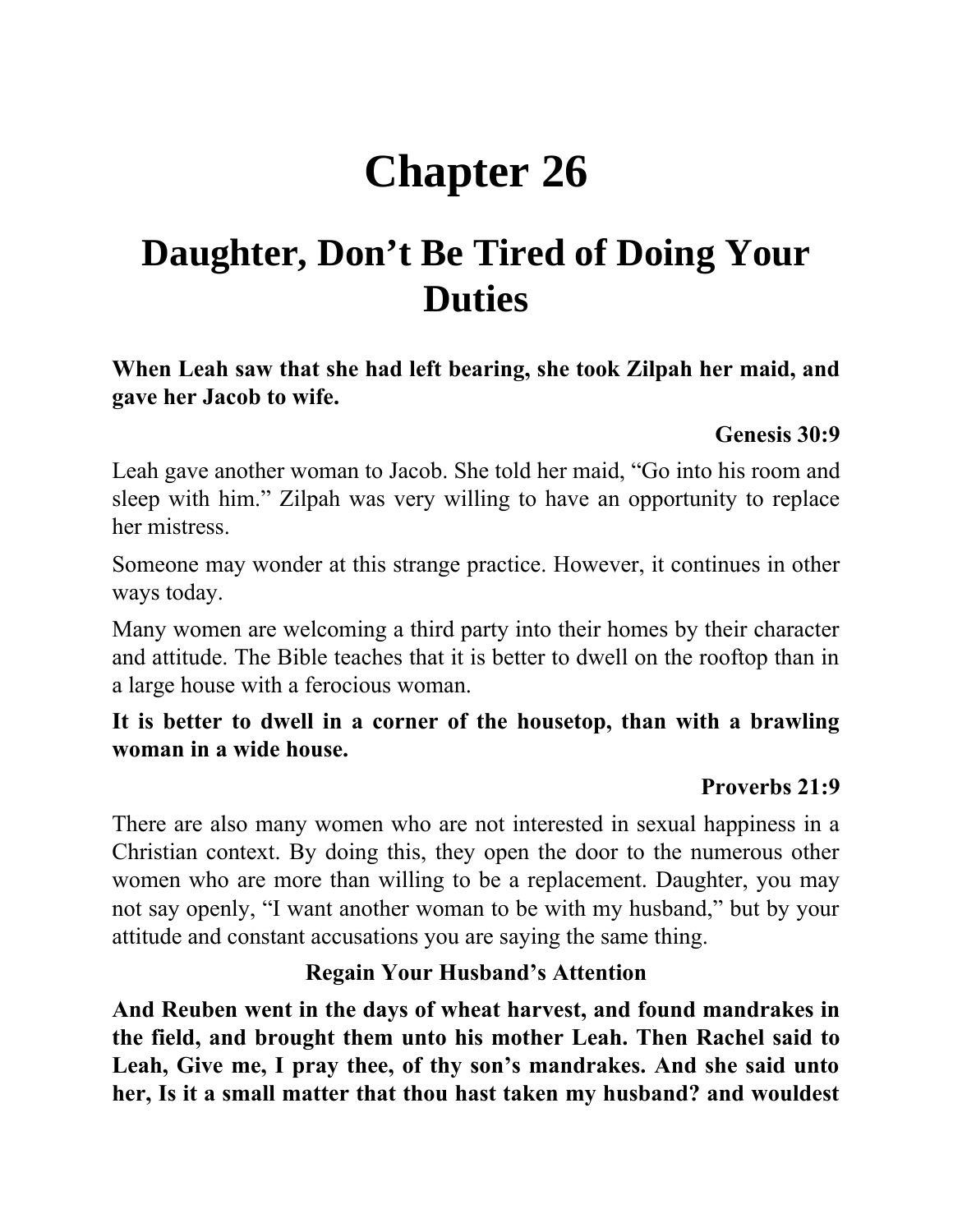**thou take away my son's mandrakes also? And Rachel said, Therefore he shall lie with thee to night for thy son's mandrakes. And Jacob came out of the field in the evening, and Leah went out to meet him, and said, Thou must come in unto me; for surely I have hired thee with my son's mandrakes. And he lay with her that night.**

#### **Genesis 30:14-16**

Many years after Leah had her children, her husband was no longer interested in her. This is a common experience in many marriages. But it is possible to regain your husband's attention.

Woman, you are beautiful. Woman, you have tender eyes! Daughter, there was a time you enchanted your man. If you did it in those days you can do it again. Do not think you have lost your ability to be a wife because you are older. Do not think that you are no longer beautiful. Do not think that your tender eyes are no more. In fact, with the passing of many years, your tender eyes can be even more tender.

Leah regained her husband's attention by using her son's mandrakes. She was a determined woman and nothing was going to stop her from regaining her husband's attention. Woman, I have good news for you. There is no younger girl who can replace you. Your age and experience make you a more suitable person for your husband. The changes in your physical features over the years have only made you a more suitable wife.

Rise up into your place and do not allow any young whippersnapper to intimidate you. Take your place! Pay the price! Stop accusing, stop criticising, and stop opposing. Be warm, energetic, youthful and interesting! Your husband will be forever charmed with your love!

#### **Support Your Husband**

And said unto them, I see your father's countenance, that it is not toward me as before; but the God of my father hath been with me. And ye know that with all my power I have served your father. And your father hath deceived me, and changed my wages ten times; but God suffered him not to hurt me.

If he said thus, The speckled shall be thy wages; then all the cattle bare speckled: and if he said thus, The ringstraked shall be thy hire; then bare all the cattle ringstraked. Thus God hath taken away the cattle of your father, and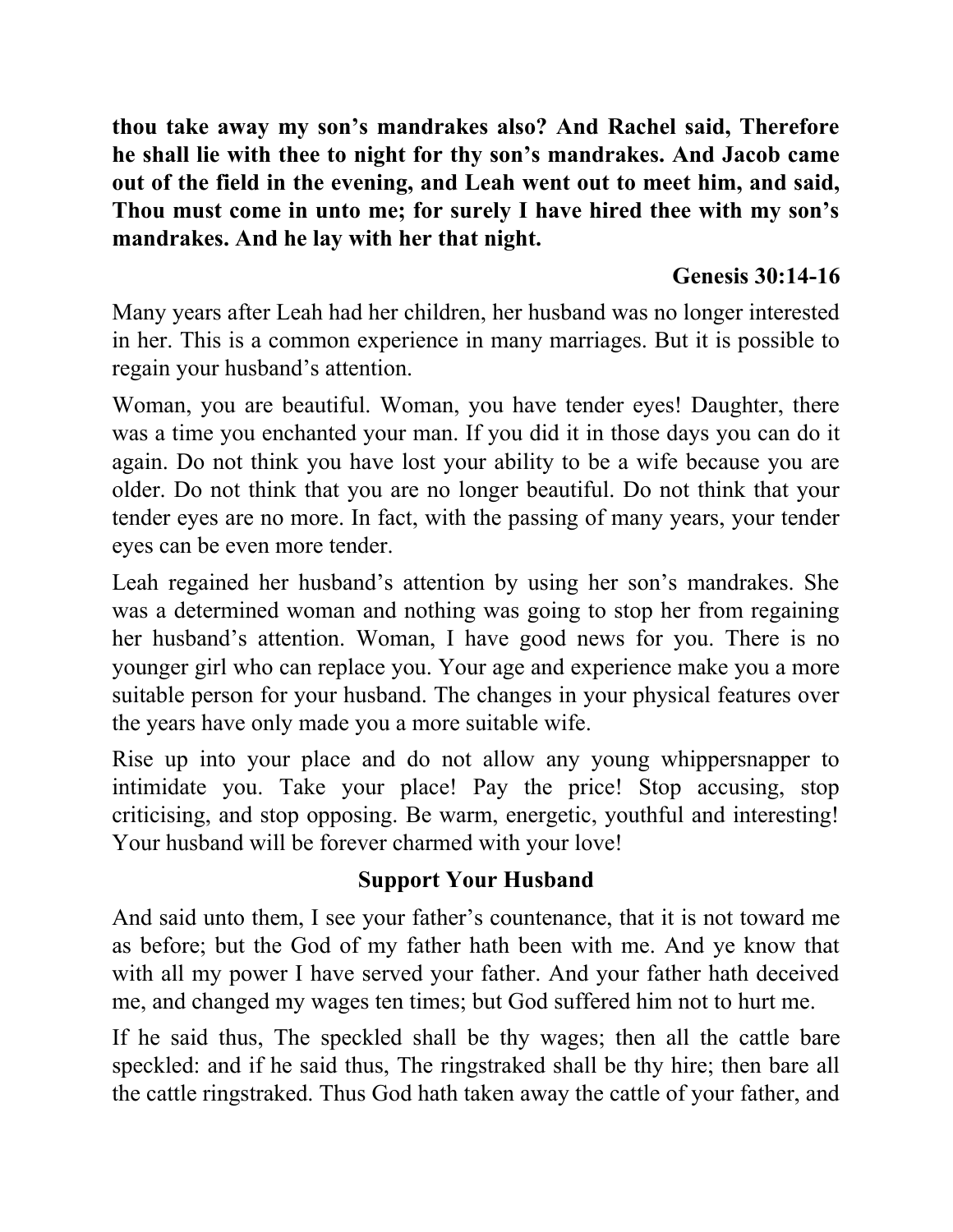given them to me. And it came to pass at the time that the cattle conceived, that I lifted up mine eyes, and saw in a dream, and, behold, the rams which leaped upon the cattle were ringstraked, speckled, and grisled.

And Rachel and Leah answered and said unto him, Is there yet any portion or inheritance for us in our father's house? Are we not counted of him strangers? for he hath sold us, and hath quite devoured also our money.

#### **For all the riches which God hath taken from our father, that is our's, and our children's: now then, whatsoever God hath said unto thee, Do.**

#### **Genesis 31:5-10, 14-16**

One day, there was a crisis in Jacob's life and he had to flee from his uncle. He could no longer work for his uncle's company. When it was time to leave, he told his wives about his new vision to relocate. His wives supported him. A woman with direction supports her husband when he has a new vision.

Daughter, try not to be the greatest opponent of your husband. It is true that you are the best person to correct him when he's wrong. This does not mean that you must lose your divine position as the one who supports and encourages your husband.

You must learn to balance your role as a corrector and your role as a supporter. When it is time to bring your husband into line, you must certainly do so! When it is time to support him, you must also do so wholeheartedly.

Some wives are always correcting their husbands so much that they see no good in them anymore. They can no longer receive or be led by them.

Leah had lived with her husband for many years, but when he came up with a new idea, she said unto him, "Whatever the Lord is telling you, please do it. We are with you."

Daughter you have tender eyes. Seek the wisdom of God and he will help you to do whatever you have to do!

Daughter, you have tender eyes!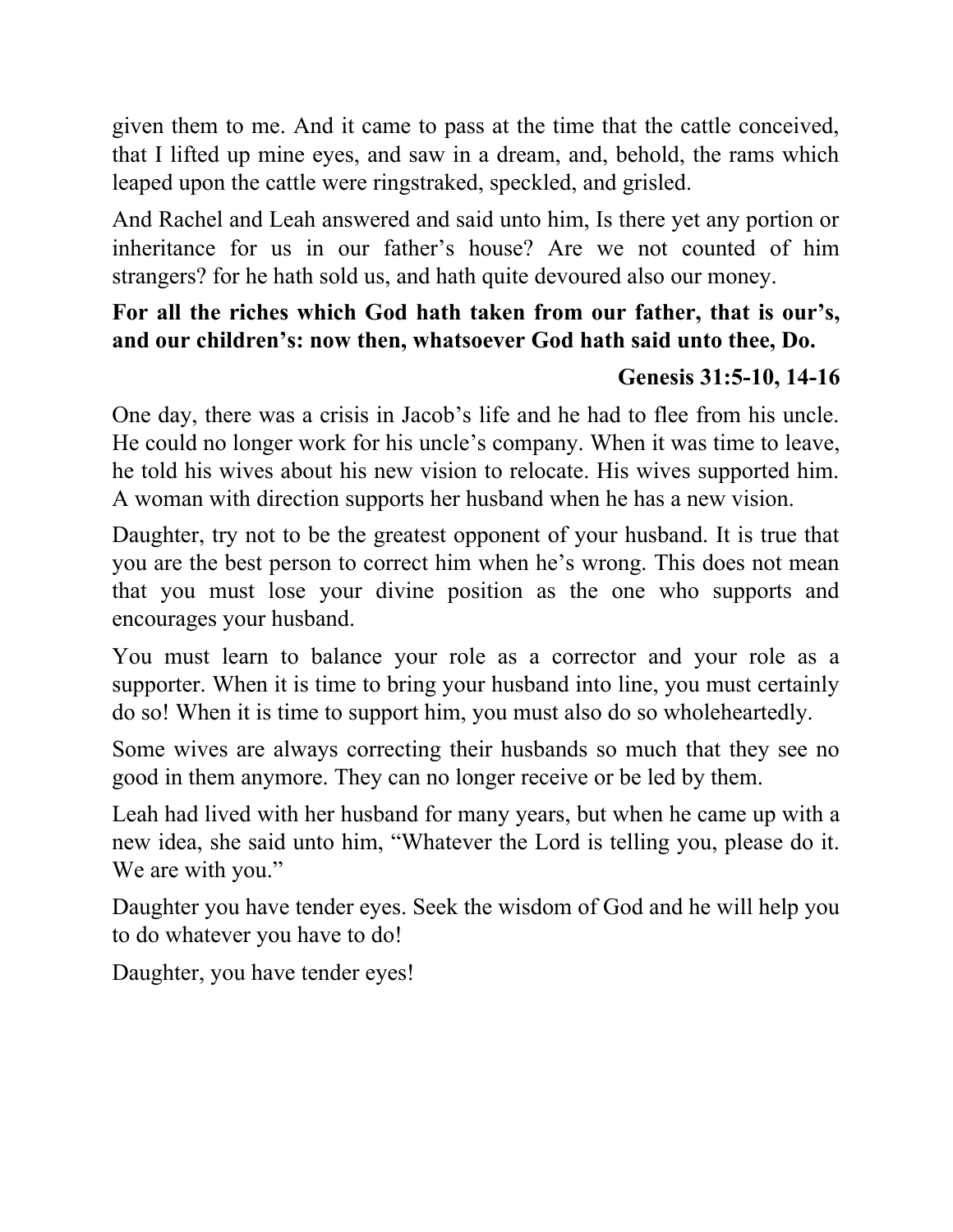### **All about Abigailism**

**And there was a man in Maon, whose possessions were in Carmel; and the man was very great, and he had three thousand sheep, and a thousand goats: and he was shearing his sheep in Carmel. Now the name of the man was Nabal; and the name of his wife Abigail: and she was a woman of good understanding, and of a beautiful countenance: but the man was churlish and evil in his doings; and he was of the house of Caleb.**

#### **1 Samuel 25:2, 3**

Abigail was a beautiful woman who was known for her role in curbing her husband's foolishness. '*Abigailism*', is the art of practising what Abigail did in order to prevent tragedy from coming to the family.

Abigail's husband was a man called Nabal. Nabal comes from the Hebrew word "qasheh", which means "foolishness or churlishness." It is translated into different words in different parts of the Bible.

Some of these are: roughly, hard, cruel, stiff-necked, stubborn, grievous, obstinate, trouble, hard-hearted and impudent.

Many married women have husbands who fit this description. A woman with direction must use wisdom to co-exist peacefully. She must use the art of *Abigailism* to have a successful marriage and combine it with a good relationship with God.

*Abigailism* has six goals. A woman without *Abigailism* usually achieves one or two of these goals. When you develop the art of *Abigailism* you will be able to achieve all six goals simultaneously.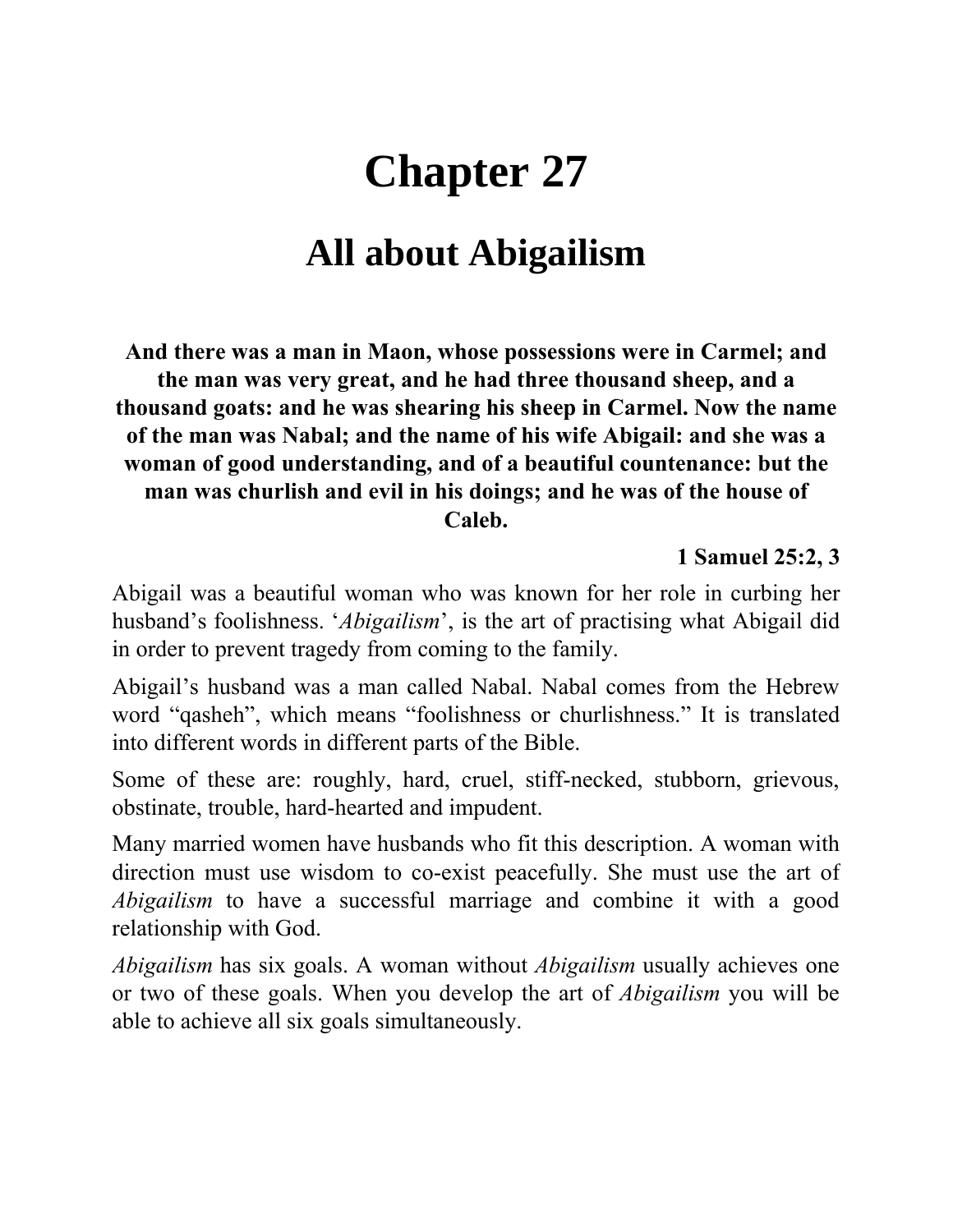# **Six Goals of Abigailism**

1. To prevent your husband from doing wrong or committing sin.

2. To prevent your entire family from being destroyed.

3. To preserve your marriage.

4. To preserve your relationship with God and the church.

5. To preserve your ministry.

6. To prevent a confrontation between your husband and the church.

**And David heard in the wilderness that Nabal did shear his sheep. And David sent out ten young men, and David said unto the young men, Get you up to Carmel, and go to Nabal, and greet him in my name: And thus shall ye say to him that liveth in prosperity, Peace be both to thee, and peace be to thine house, and peace be unto all that thou hast. And now I have heard that thou hast shearers: now thy shepherds which were with us, we hurt them not, neither was there ought missing unto them, all the while they were in Carmel. Ask thy young men, and they will shew thee. Wherefore let the young men find favour in thine eyes: for we come in a good day: give, I pray thee, whatsoever cometh to thine hand unto thy servants, and to thy son David.**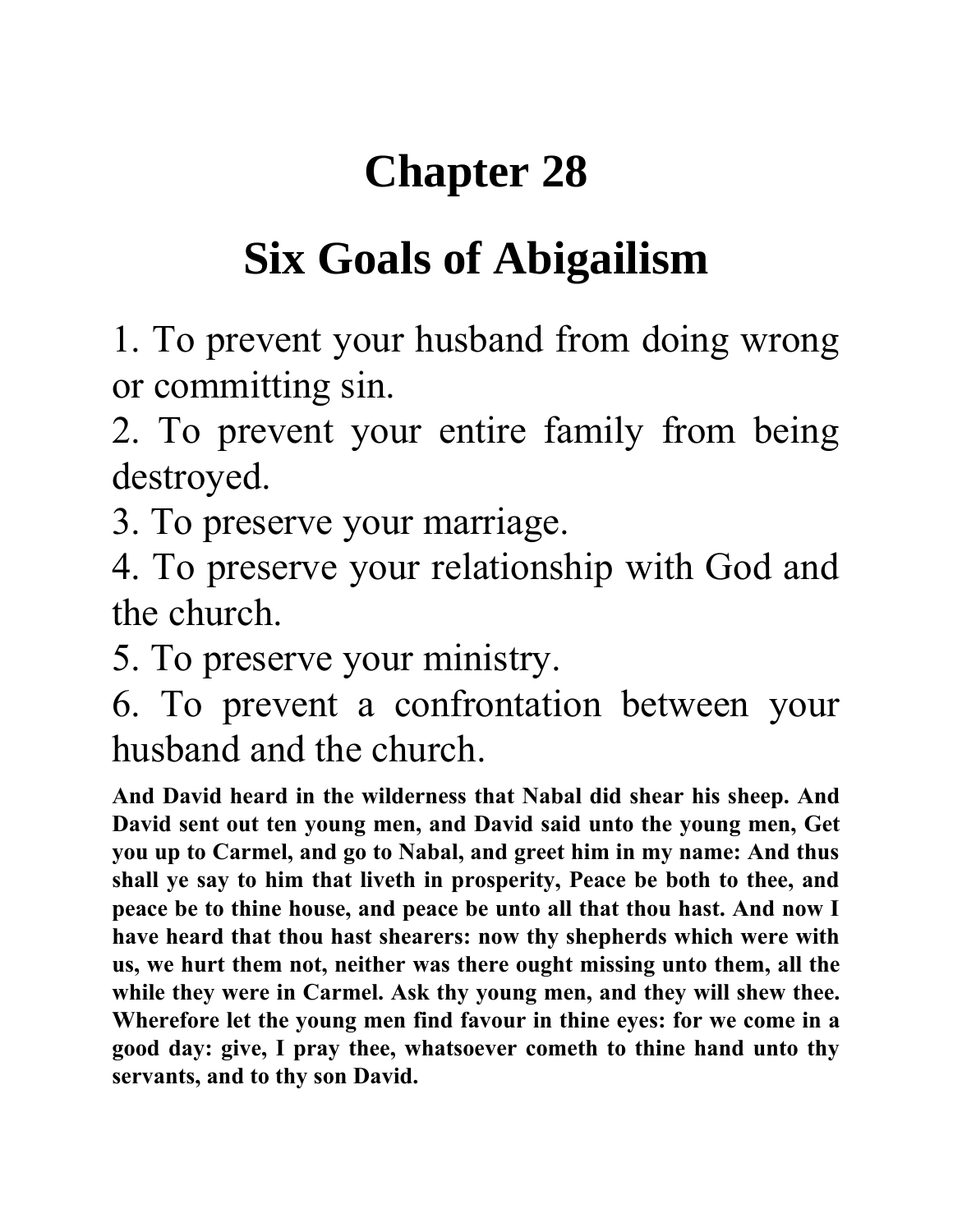**And when David's young men came, they spake to Nabal according to all those words in the name of David, and ceased. And Nabal answered David's servants, and said, Who is David? and who is the son of Jesse? there be many servants now a days that break away every man from his master. Shall I then take my bread, and my water, and my flesh that I have killed for my shearers, and give it unto men, whom I know not whence they be?**

**So David's young men turned their way, and went again, and came and told him all those sayings. And David said unto his men, Gird ye on every man his sword. And they girded on every man his sword; and David also girded on his sword: and there went up after David about four hundred men; and two hundred abode by the stuff.**

**But one of the young men told Abigail, Nabal's wife, saying, Behold, David sent messengers out of the wilderness to salute our master; and he railed on them. But the men were very good unto us, and we were not hurt, neither missed we anything, as long as we were conversant with them, when we were in the fields: They were a wall unto us both by night and day, all the while we were with them keeping the sheep. Now therefore know and consider what thou wilt do; for evil is determined against our master, and against all his household: for he is such a son of Belial, that a man cannot speak to him.**

**Then Abigail made haste, and took two hundred loaves, and two bottles of wine, and five sheep ready dressed, and five measures of parched corn, and an hundred clusters of raisins, and two hundred cakes of figs, and laid them on asses. And she said unto her servants, Go on before me; behold, I come after you. But she told not her husband Nabal.**

**And it was so, as she rode on the ass, that she came down by the covert of the hill, and, behold, David and his men came down against her; and she met them. Now David had said, Surely in vain have I kept all that this fellow hath in the wilderness, so that nothing was missed of all that pertained unto him: and he hath requited me evil for good. So and more also do God unto the enemies of David, if I leave of all that pertain to him by the morning light any that pisseth against the wall.**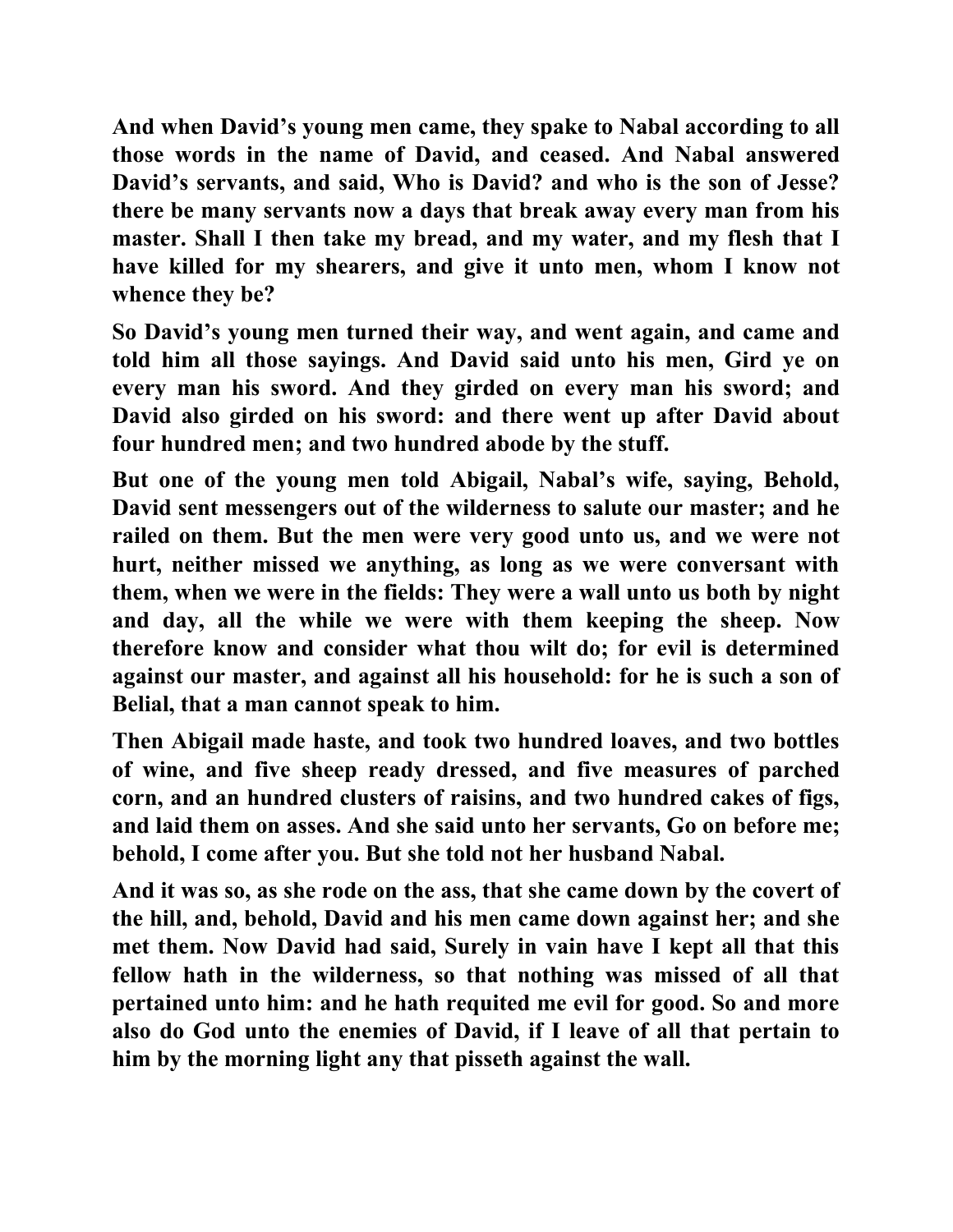**And when Abigail saw David, she hasted, and lighted off the ass, and fell before David on her face, and bowed herself to the ground, And fell at his feet, and said, Upon me, my lord, upon me let this iniquity be: and let thine handmaid, I pray thee, speak in thine audience, and hear the words of thine handmaid. Let not my lord, I pray thee, regard this man of Belial, even Nabal: for as his name is, so is he; Nabal is his name, and folly is with him: but I thine handmaid saw not the young men of my lord, whom thou didst send.**

**Now therefore, my lord, as the LORD liveth, and as thy soul liveth, seeing the LORD hath withholden thee from coming to shed blood, and from avenging thyself with thine own hand, now let thine enemies, and they that seek evil to my lord, be as Nabal.**

**And now this blessing which thine handmaid hath brought unto my lord, let it even be given unto the young men that follow my lord. I pray thee, forgive the trespass of thine handmaid: for the LORD will certainly make my lord a sure house; because my lord fighteth the battles of the LORD, and evil hath not been found in thee all thy days. Yet a man is risen to pursue thee, and to seek thy soul: but the soul of my lord shall be bound in the bundle of life with the LORD thy God; and the souls of thine enemies, them shall he sling out, as out of the middle of a sling.**

**And it shall come to pass, when the LORD shall have done to my lord according to all the good that he hath spoken concerning thee, and shall have appointed thee ruler over Israel; That this shall be no grief unto thee, nor offence of heart unto my lord, either that thou hast shed blood causeless, or that my lord hath avenged himself: but when the LORD shall have dealt well with my lord, then remember thine handmaid.**

**And David said to Abigail, Blessed be the LORD God of Israel, which sent thee this day to meet me: And blessed be thy advice, and blessed be thou, which hast kept me this day from coming to shed blood, and from avenging myself with mine own hand.**

#### **1 Samuel 25:4-33**

In this passage, you see Abigail's attempt to preserve both her husband and her relationship with God's servant. It was clear that her husband was doing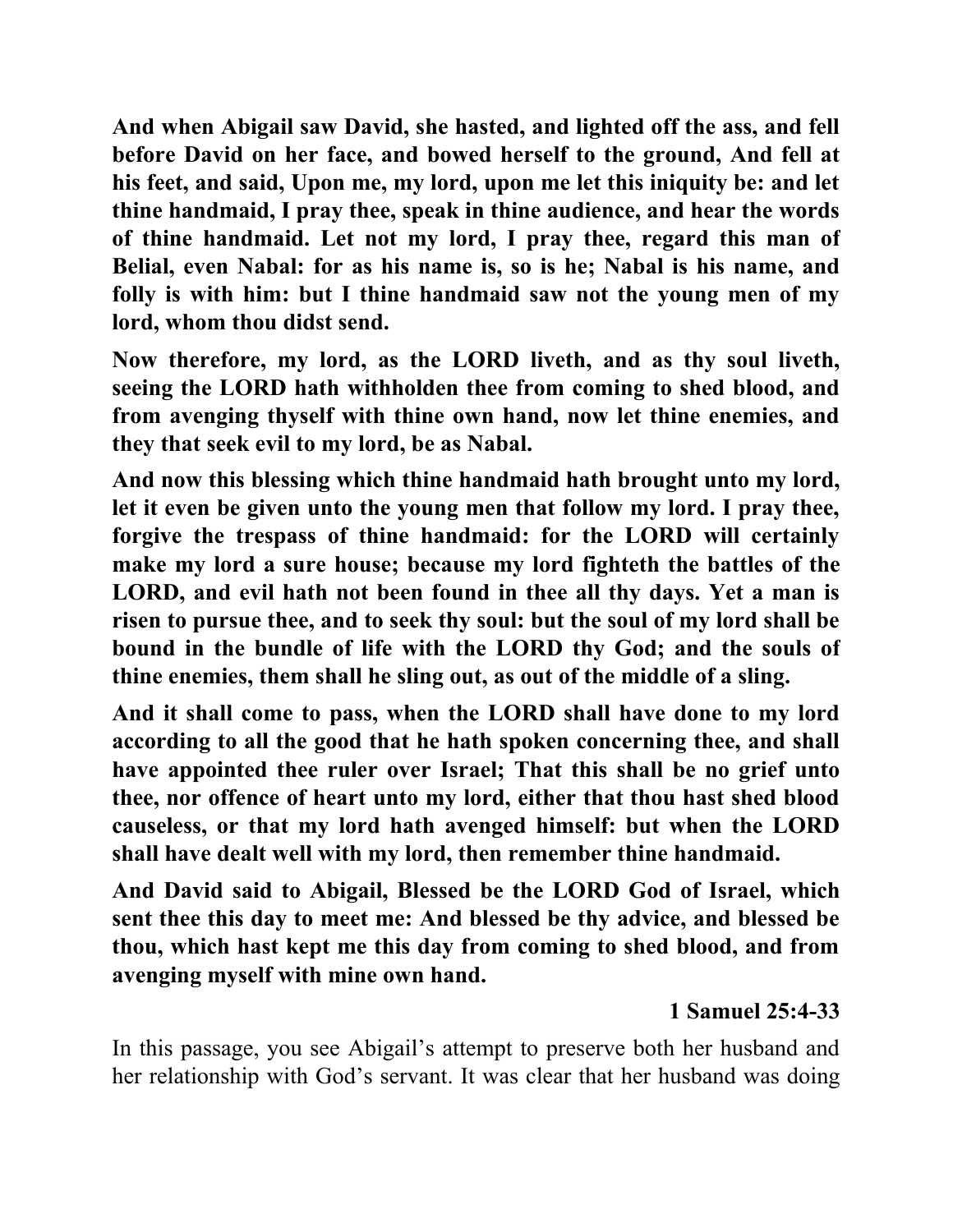something wrong. You do not have to be very intelligent to see that her husband was hard-hearted and insensitive to the things of God.

Yet, she was married to him and there was no way they were going to break up. It was not the will of God for her to break up!

A daughter of destiny wants to preserve her marriage. A woman with direction also wants to preserve her ministry. Her relationship with God is very important and she is not prepared to give it up for anything. How do you balance these two when you are married to a carnal Christian or an unbeliever?

As you read these few lines, please imbibe the wisdom that comes from above and learn the strategy that Abigail adopted for the ministry.

The Bible says that there is nothing new under the sun. The types of husbands that existed in times past are the same types of husbands that you find today.

Churlishness is as prevalent today as it was in Abigail's time. That is why every woman needs the art of *Abigailism* today. There is another reason why many women need the art of *Abigailism*. This is because women are more sensitive to the things of God. They often pick up the move of the Spirit before the men do.

Abigail had heard that Samuel anointed David. She accepted immediately that he was going to be the next king.

**And it shall come to pass, when the Lord shall have done to my lord according to all the good that he hath spoken concerning thee, and shall have appointed thee ruler over Israel; That this shall be no grief unto thee, nor offence of heart unto my lord, either that thou hast shed blood causeless, or that my lord hath avenged himself: but when the Lord shall have dealt well with my lord, then remember thine handmaid.**

#### **1 Samuel 25:30, 31**

Perhaps there were many other people who had heard of David's anointing. Obviously, Nabal did not believe in such absurdities. He had decided to stamp out all foolish young men. He described David as a rebel. He branded him as a young, uneducated, self-appointed pastor who was chasing after people's wives. He would not allow any members of his family to attend a church that was younger than he. Does this sound familiar to you?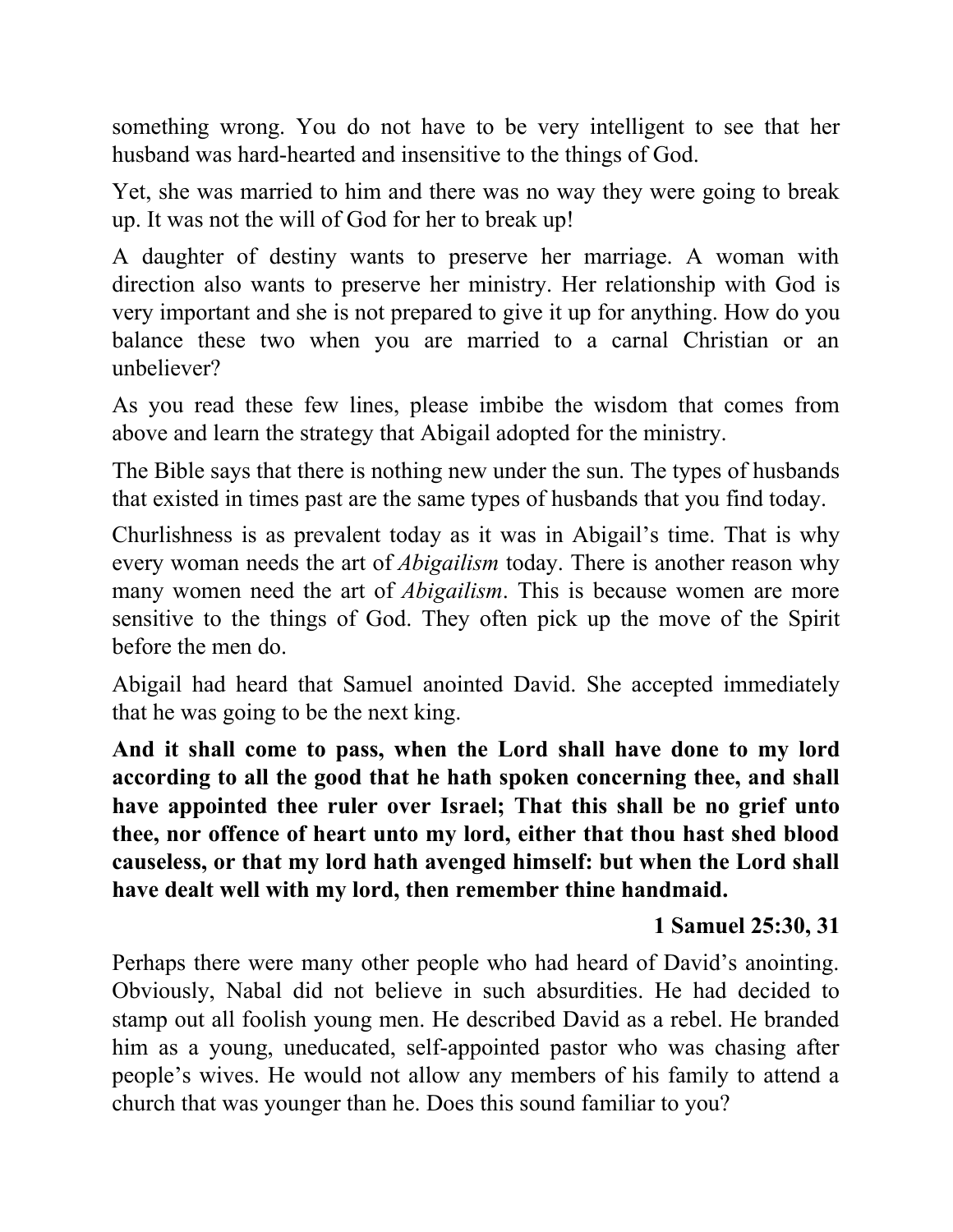**And Nabal answered David's servants, and said, Who is David? and who is the son of Jesse? there be many servants now a days that break away every man from his master. Shall I then take my bread, and my water, and my flesh that I have killed for my shearers, and give it unto men, whom I know not whence they be?**

**So David's young men turned their way, and went again, and came and told him all those sayings.**

**1 Samuel 25:10-12**

What exactly did Abigail do? Let us take it step by step.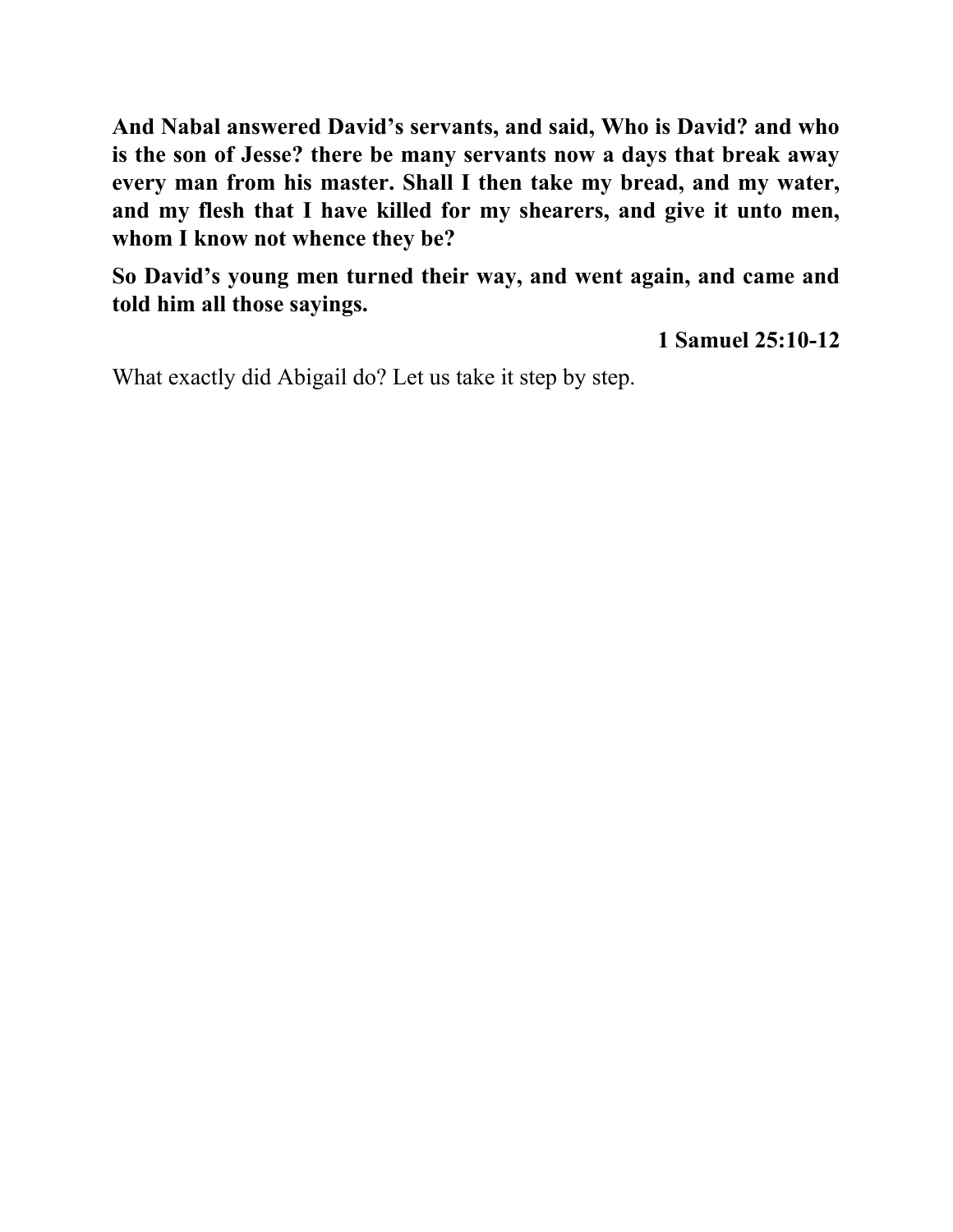## **Steps to Abigailism**

In medical science, when you are able to make out the diagnosis of the disease you are often far advanced in curing it. If you are not able to put your finger on the exact problem, it is often difficult to solve it. You will ask yourself, "Which of these one thousand different medications should I administer to the patient?" You are still very far from the problem when you have not identified it.

#### **1. The first step to solving many problems is diagnosis.**

First, Abigail recognized and acknowledged truthfully that she was married to a churlish personality. Acknowledging that your husband has the character and the tendencies of Nabal is the first step in the art of *Abigailism*.

**Let not my lord, I pray thee, regard this man of Belial, even Nabal: for as his name is, so is he; Nabal is his name, and folly is with him: but I thine handmaid saw not the young men of my lord, whom thou didst send.**

**1 Samuel 25: 25**

#### **2. The second step is to stop pretending that the problem is not there.**

Many people practise what we call denial. They pretend that the problem is not there. They say that black is white and white is black. Daughter, pretending that a problem is not there does not make it go away. Calling a white thing black does not make it black.

**Woe unto them that call evil good, and good evil; that put darkness for light, and light for darkness; that put bitter for sweet, and sweet for bitter!**

**Isaiah 5:20**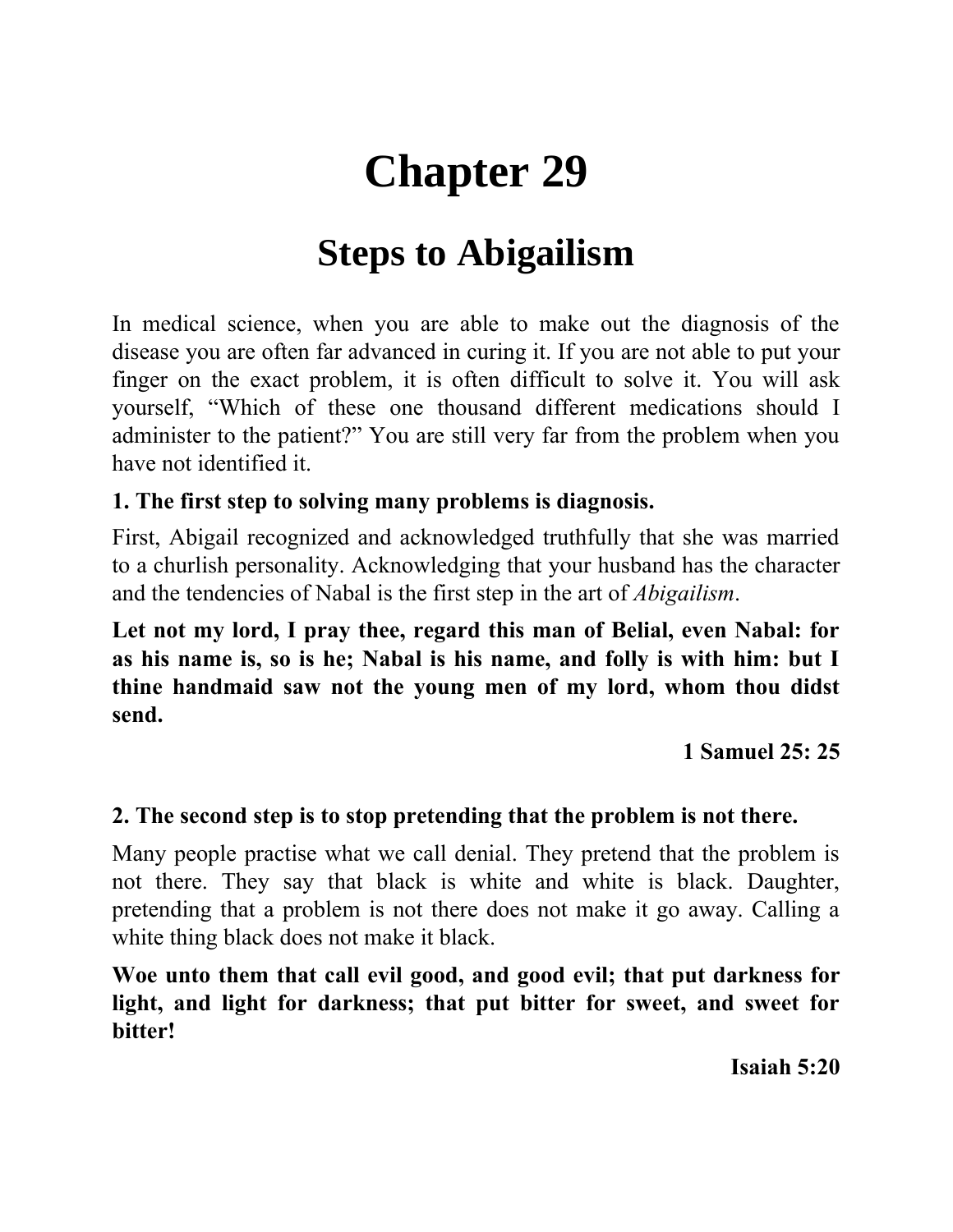There are many women who want to hide their problems. They feel that they are disgracing their husbands. There is a fine balance between denigrating your marriage, humiliating your husband and talking frankly about a problem that exists. To denigrate your husband means to blacken his reputation. This is wrong and a woman with direction does not do that!

A daughter of destiny is not so secretive that no one can help her.

A certain amount of openness allows you to be helped. Dear woman, the problems that you have are not new. Read the Bible and you will realize that the problems you have are not peculiar. Speaking about your problem is not wrong if it is done in the proper context and for the right reason.

#### **3. The third step of** *Abigailism* **is to ask for help.**

#### **And fell at his feet, and said, Upon me, my lord, upon me let this iniquity be: and let thine handmaid, I pray thee, speak in thine audience, and hear the words of thine handmaid.**

#### **1 Samuel 25:24**

Many people need help but not everybody wants it. My experience in the ministry has taught me to give help to those who ask for it and not just to those who need it. There are many needs everywhere. If you try to help some needy people, they may attack you to show their gratitude. We once experienced this when our church built a facility for a community.

Abigail asked David politely to listen to her and understand what she was going through.

#### **4. The next step is to realize that God is the one who gave you your husband.**

When you are conscious of the fact that God is the one who established you in marriage, it will help you to realize that it is God who preserves the marriage.

A woman, who is conscious of the fact that God brought her to where she is, never wants to be separated from the Lord. She needs the help of the Lord in everything that she does. It is God who will keep you going.

When you have this conviction, you immediately work from God's point of view and from God's side of the fence. A woman practising *Abigailism* is on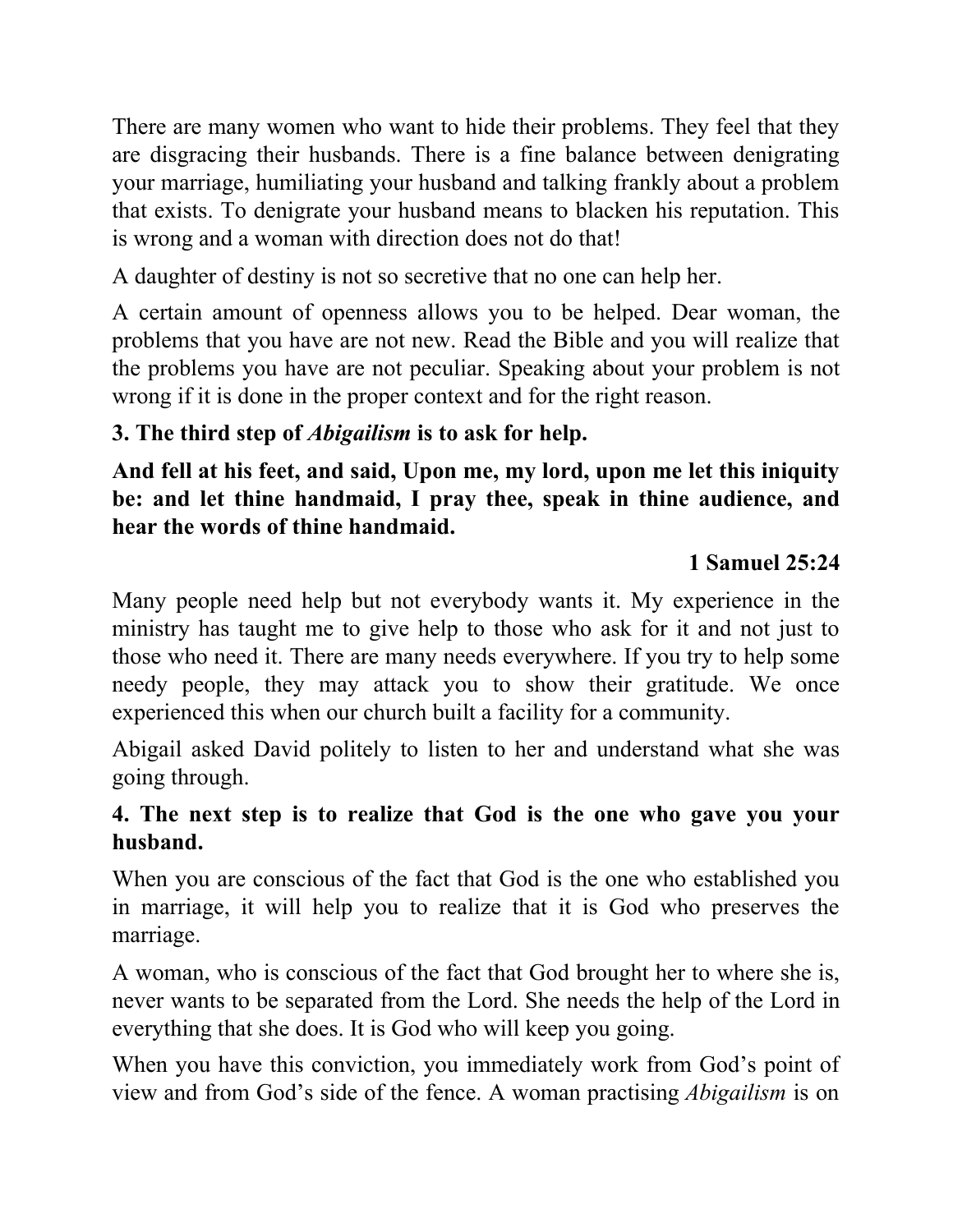the side of the Word of God.

**5. The next step is to speak wisely to your husband.**

**And Abigail came to Nabal; and, behold, he held a feast in his house, like the feast of a king; and Nabal's heart was merry within him, for he was very drunken: wherefore she told him nothing, less or more, until the morning light.**

#### **1 Samuel 25:36**

The Bible says here that she told him "nothing, less or more". She did two things. First of all, she said nothing to him. It is not wise to say some things. If she had told of her donations to King David, she may have been executed that very night.

Secondly, "less or more" means in other words, she did not say anything unusual to him. Her conversation with him did not centre on the controversial issues. She told him only what he needed to know.

#### **A fool uttereth all his mind: but a wise man keepeth it in till afterwards.**

#### **Proverbs 29:11**

If you learn how to speak wisely, you will be successful at *Abigailism*. Some women quarrel with their husbands constantly. They fight about every issue and argue about every point. Men do not like arguments. Men do not like to be shouted at. Men do not like to feel they have lost an argument. No man likes to be put down. Be wise when dealing with men. Abigailism is the key you need. *Abigailism* means that you speak wisely to your husband.

#### **6. The next step is to give soft answers**.

### **A soft answer turneth away wrath: but grievous words stir up anger. Proverbs 15:1**

A woman practising *Abigailism* employs the weapon of soft answers. A man gravitates towards a woman with soft answers. A man yields unknowingly to a woman with soft answers. Be a woman with soft answers and you will successfully combine your marriage with your ministry.

### **7. The final step is to act wisely.**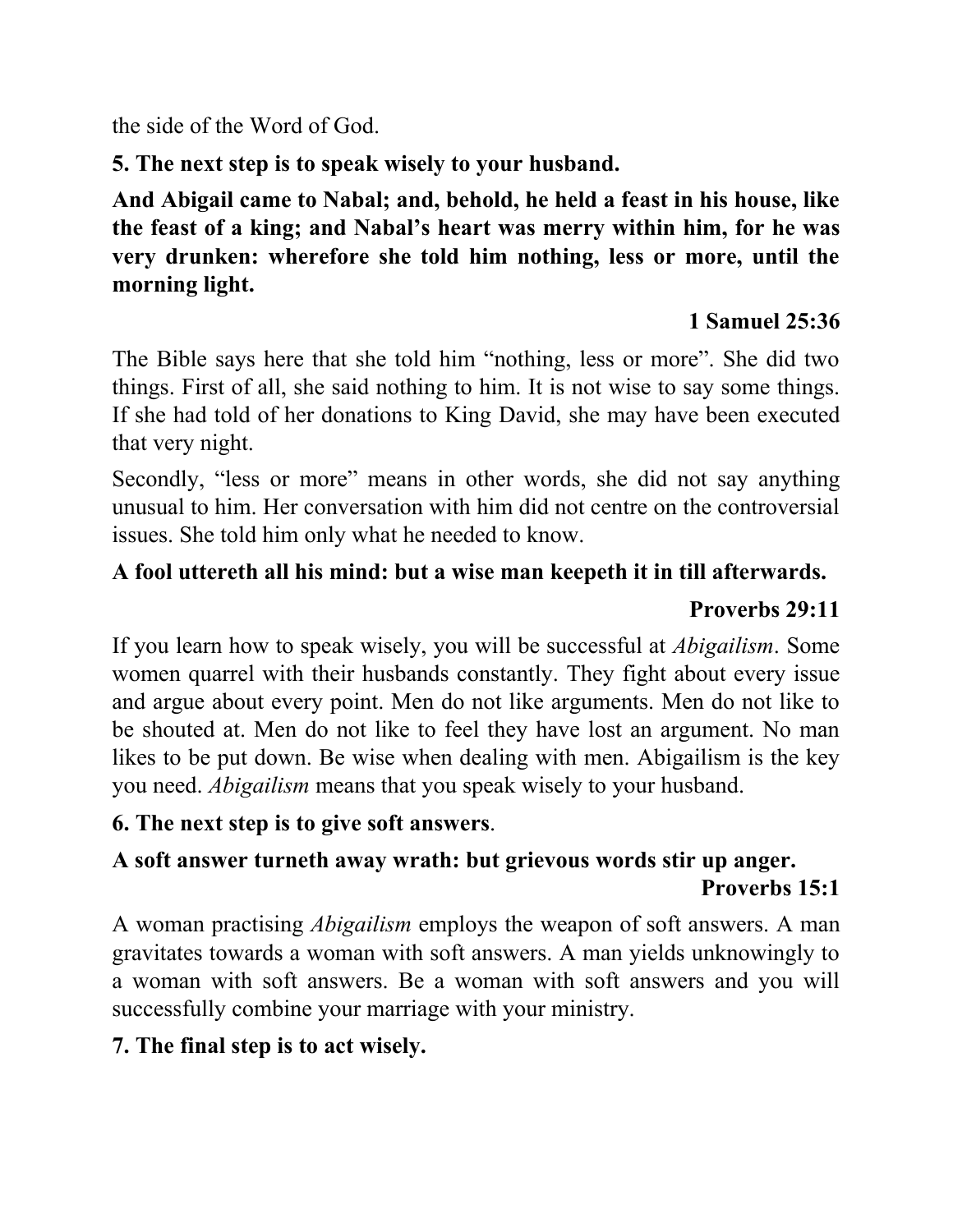In a hopelessly difficult marriage, *Abigailism* prevails. A woman with direction is able to act so wisely that she preserves her marriage and her ministry.

In the book of Ecclesiastes, God reveals the master plan for winning in hopeless situations.

**A fool also is full of words: a man cannot tell what shall be; and what shall be after him, who can tell him? The labour of the foolish wearieth every one of them, because he knoweth not how to go to the city. Woe to thee, O land, when thy king is a child, and thy princes eat in the morning!**

#### **Ecclesiastes 10:14-16**

This story applies to any circumstance. It applies to a hopeless marriage, business or church. It applies to your case, in which your husband is unyielding and insensitive to the things of God. You will win in this fight because God's wisdom is the master key to overcoming impossible situations.

A wise wife does not stir up controversy with her husband. As you provide your husband with his daily requirements he will be at peace with you. If he feels that he is deprived in any way he will look for the culprit. Many Christian women unknowingly cause the church to look like the destroyer of their marriages. Their husbands see the church and its pastors as rivals. They perceive the ministry as their enemy. Soon, the only feeling that he has for the pastor is resentment. It is sad that many husbands hate the church.

It is the duty of a woman with direction to act wisely. Do not deprive your husband of food, sex or peace at home. In fact, load it on him until he is suffocating with your love. He will be charmed by your sweetness and will have nothing to complain about.

**Likewise, ye wives, be in subjection to your own husbands; that, if any obey not the word, they also may without the word be won by the conversation (behaviour) of the wives; While they behold your chaste conversation coupled with fear.**

**1 Peter 3:1, 2**

**Are you married to a Nabal or to an Apostle Peter?**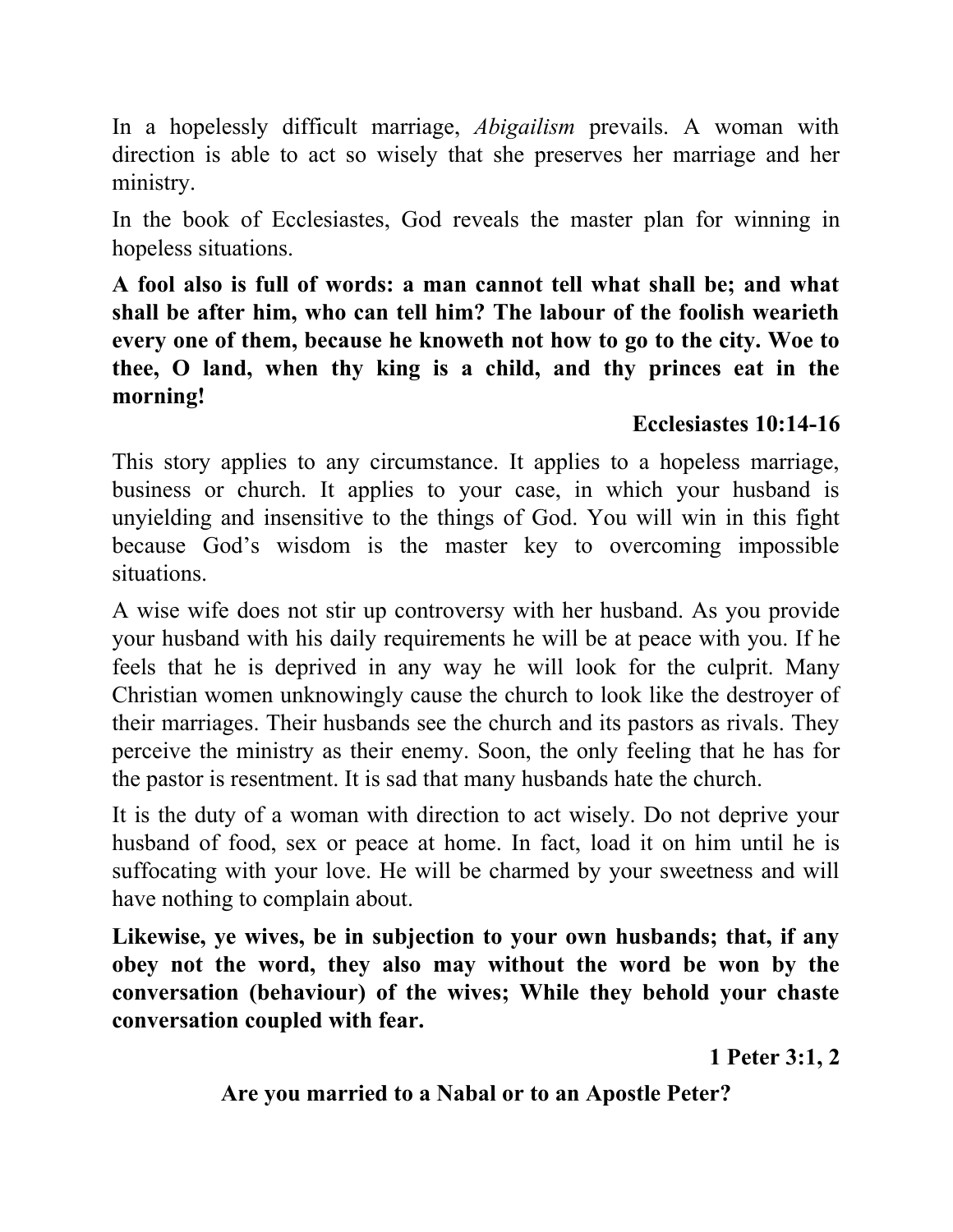Coming to church must be done with great wisdom and circumspection. If you are married to someone like Nabal, you cannot afford to behave like someone who is married to Apostle Peter. Your circumstances are entirely different!

What is the result of *Abigailism*? When the art of *Abigailism* is practised, there is peace at home and peace in the Kingdom of God. Abigail prevented David's men from killing and destroying her entire household.

Many women do not realize that when their husbands are destroyed they will be destroyed as well. The mystery of marriage is that if your husband goes down, you go with him. The entire family of Abigail and Nabal would have been destroyed by David's army. Abigail would have died with her husband and children. *Abigailism* saved their lives.

*Abigailism* also preserved Abigail's relationship with the man of God. She was still connected to the move of God that was taking place through David. You will recall that Abigail believed in the prophecy that David was to be the next king. She was flowing with the things of the Spirit and nothing would cut her off. *Abigailism* is the key you need.

Notice David's response to Abigail. It was peaceful and there were no curses or proclamations made against her family.

#### **And David said to Abigail, Blessed be the Lord God of Israel, which sent thee this day to meet me: And blessed be thy advice, and blessed be thou, which hast kept me this day from coming to shed blood, and from avenging myself with mine own hand.**

#### **1 Samuel 25:32, 33**

Nabal, on the other hand, continued in his life of foolishness and drank himself to death a few days later. You will see from the Scripture below that Abigail did not do anything to make him angry. In fact, he was so happy that he had a party. *Abigailism* does not bring about confusion and quarrels. It makes the husband so happy that he has parties!

**And Abigail came to Nabal; and, behold, he held a feast in his house, like the feast of a king; and Nabal's heart was merry within him, for he was very drunken: wherefore she told him nothing, less or more, until the morning light.**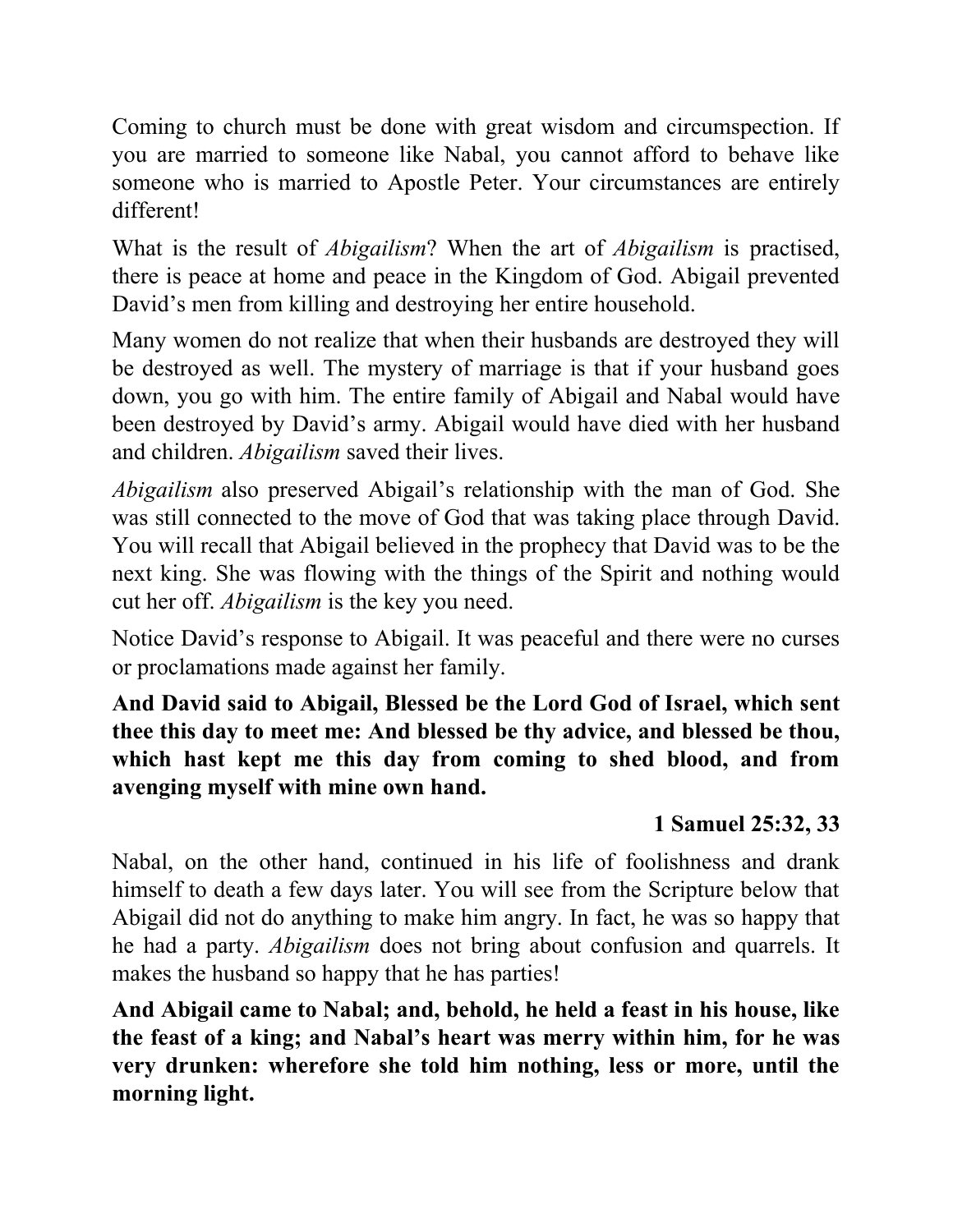### **1 Samuel 25:36**

Apply the wisdom of God to your life and you will effectively combine your love for God with the love for your dear husband!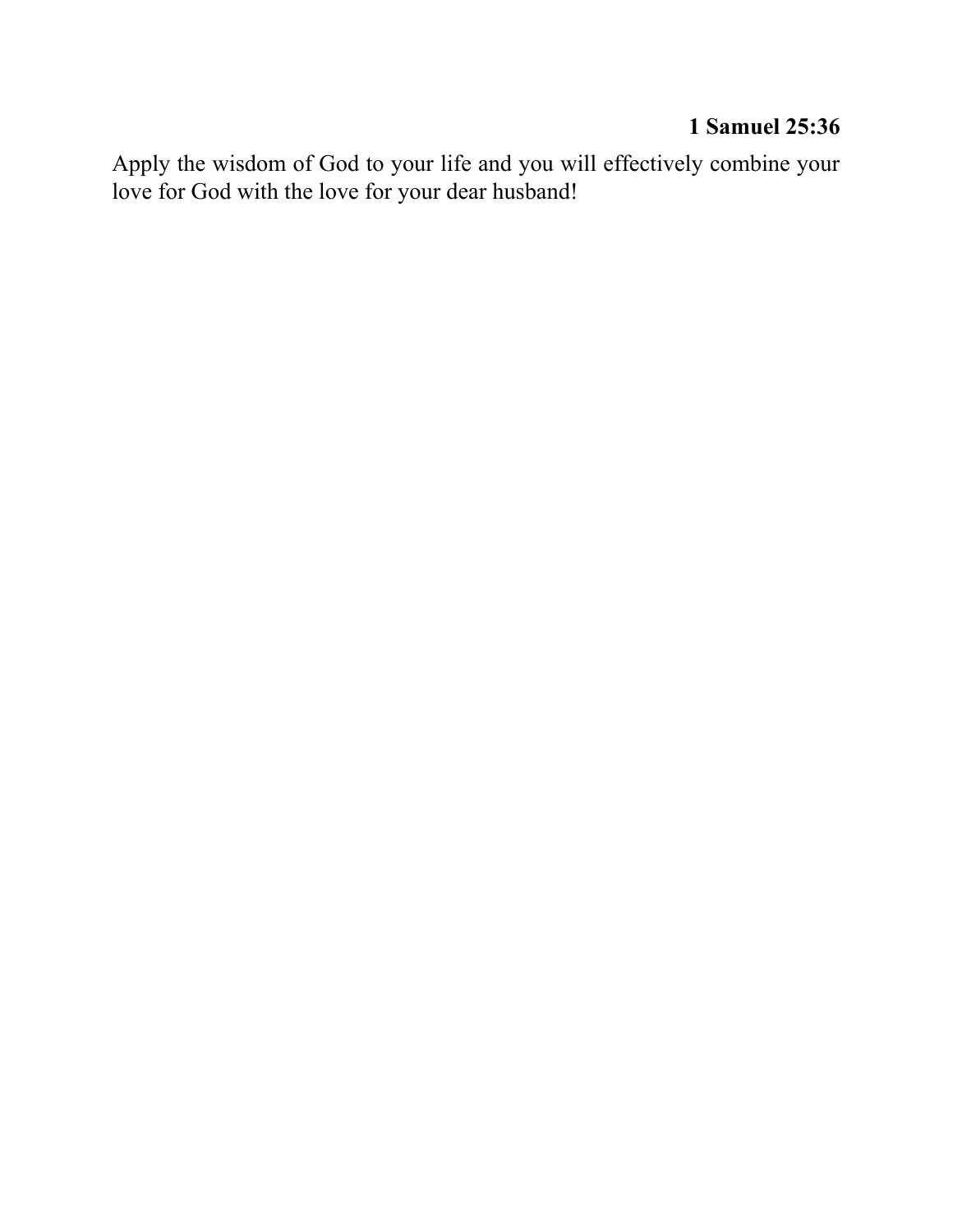## **Daughter, You Can Be Replaced!**

There is a principle at work in the Earth today. It is the principle of divine displacement and replacement. This principle simply states that a person can be dislodged from a place of relative security and substituted by another unexpectedly.

You see this principle at work throughout the Bible. You see it in the life of King Saul when he was swapped for King David. You notice it in the life of Elijah the prophet. When Elijah complained about the ministry, God immediately replaced him with Elisha.

In the fifth chapter of the book of Daniel, when Belshazzar desecrated the holy vessels of the temple, a hand appeared and wrote on the wall of the king's palace. The message was simple:

#### **...Mene; God hath numbered thy kingdom, and finished it. Tekel; Thou art weighed in the balances, and art found wanting. Peres; Thy kingdom is divided, and given to the Medes and Persians.**

#### **Daniel 5:26-28**

If you do not understand biblical language, then let me explain this to you. It means that you have been substituted! These things happen before you even see them.

In soccer language, you have received a red card. You are going off the pitch! In the next match, someone else will take your place.

That is exactly what happened to Belshazzar. He was killed the very night on which the handwriting appeared. He was replaced by a man called Darius. This happened overnight.

**In that night was Belshazzar the king of the Chaldeans slain. And Darius the Median took the kingdom, being about threescore and two years old.**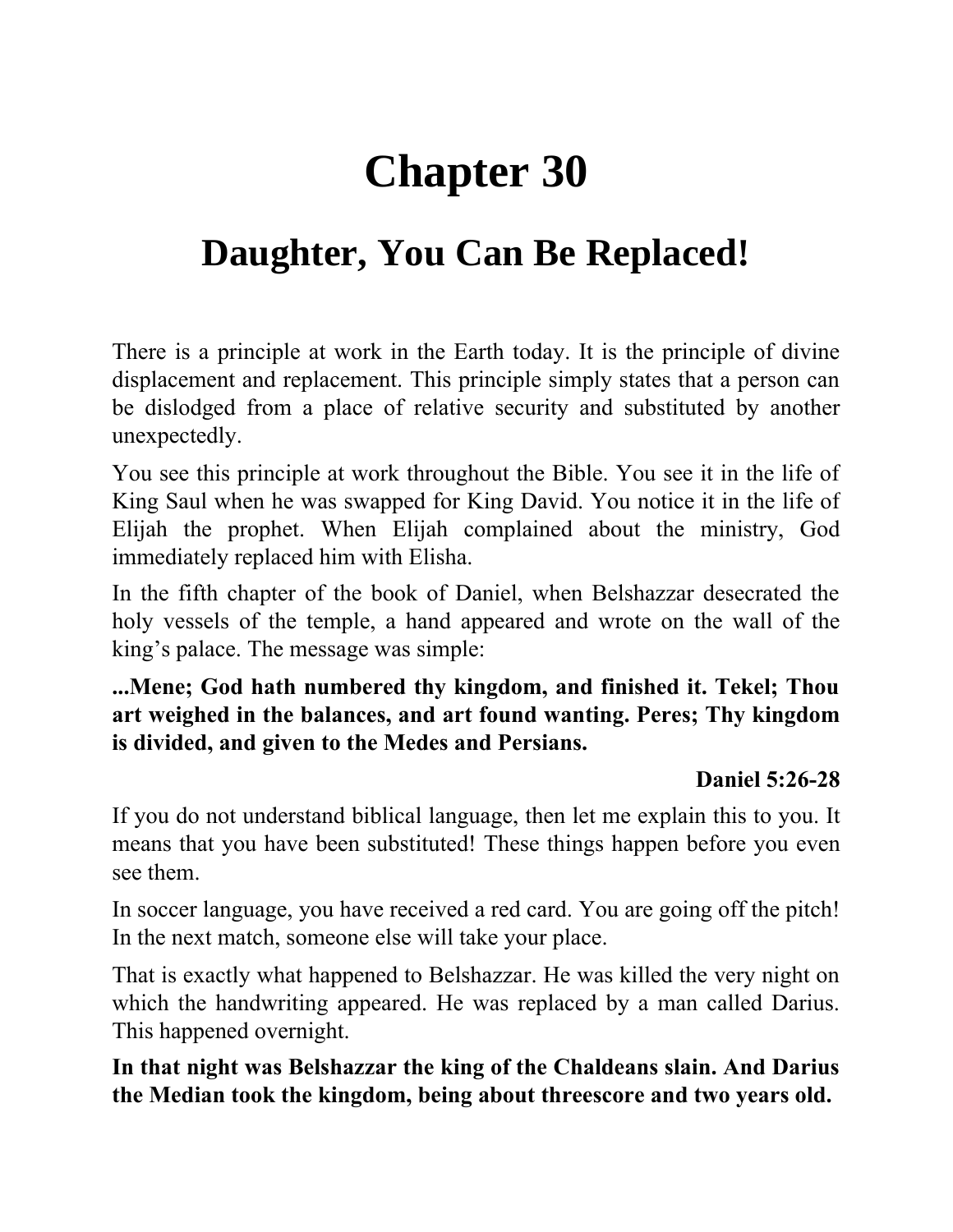Daughter, this chapter is all about displacement and replacement. If God has exalted you and placed you in a good place, please respect it and know that you could lose your position if you do not take the Word of God seriously.

I once had to tell someone's proud wife that she should be humble because there were several people who were ready to replace her. A man of God once said, "In a congregation of five hundred there are at least twenty people who are ready to sleep with the pastor at short notice."

Wherever God has placed you, be it a political, spiritual or marital position, please be conscious of the fact that it is by the grace of God. There was a woman who was displaced and replaced swiftly in a move that shocked many observers. She was called Vashti.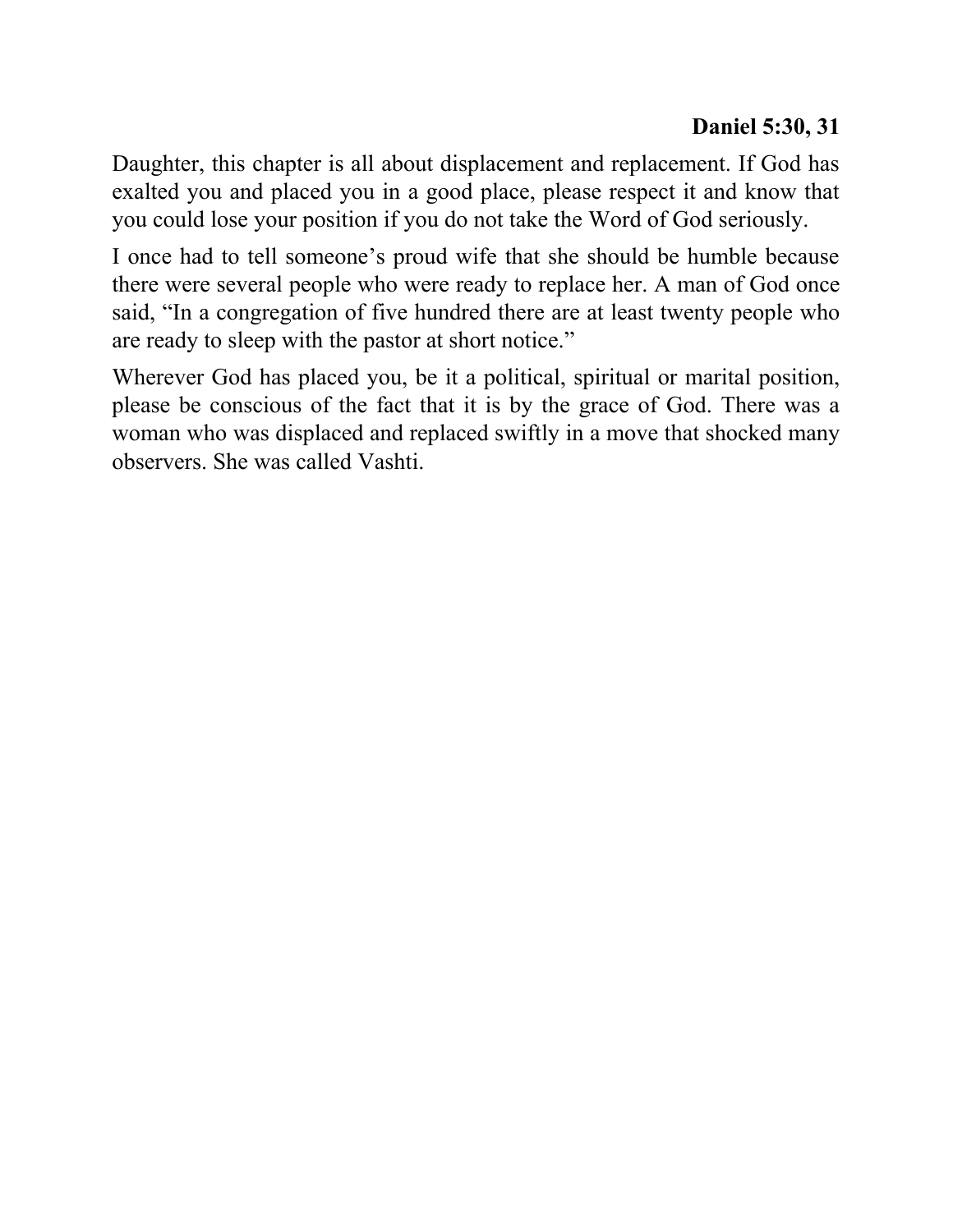### **Daughter, Will You Obey Your Husband?**

**That in those days, when the king Ahasuerus sat on the throne of his kingdom, which was in Shushan the palace, In the third year of his reign, he made a feast unto all his princes and his servants; the power of Persia and Media, the nobles and princes of the provinces, being before him: When he shewed the riches of his glorious kingdom and the honour of his excellent majesty many days, even an hundred and fourscore days.**

**On the seventh day, when the heart of the king was merry with wine, he commanded Mehuman, Biztha, Harbona, Bigtha, and Abagtha, Zethar, and Carcas, the seven chamberlains that served in the presence of Ahasuerus the king, To bring Vashti the queen before the king with the crown royal, to shew the people and the princes her beauty: for she was fair to look on. But the queen Vashti refused to come at the king's commandment by his chamberlains: therefore was the king very wroth, and his anger burned in him.**

#### **Esther 1:2-4, 10-12**

Vashti was the wife of the king. She had a privileged position as the queen. Her husband asked her to do something. Perhaps the instruction was a little controversial, but I wish to use what happened to illustrate an important point. The Bible teaches that wives should submit to their own husbands.

#### **Wives, submit yourselves unto your own husbands, as unto the Lord.**

#### **Ephesians 5:22**

Because Vashti did not obey her husband, one thing led to another and she was eventually removed. Her disobedience led to a divorce. Someone may argue that her husband gave a questionable instruction that couldn't be obeyed. I agree with you. But in this case you will have to compare two bad options: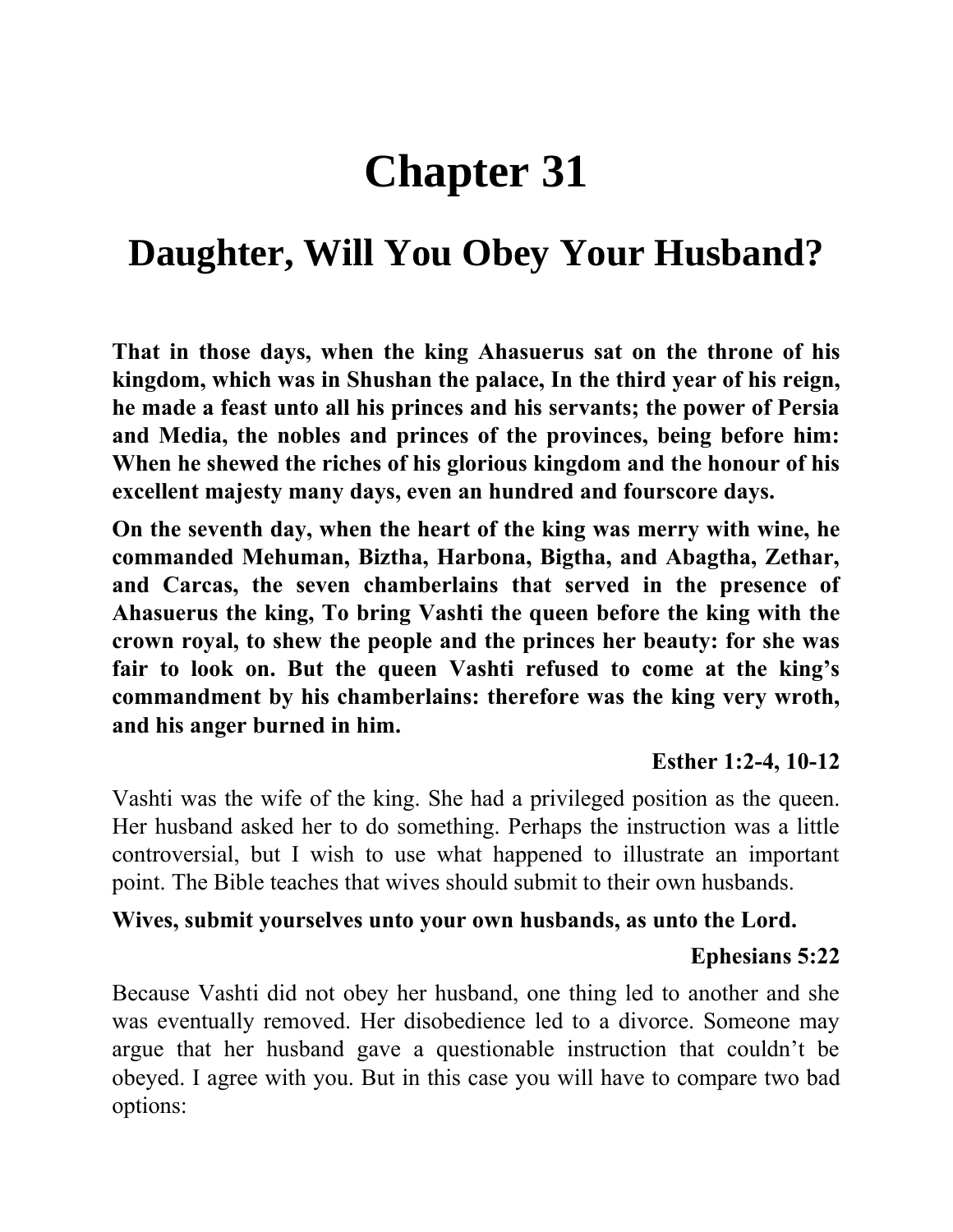1. Humble yourself, obey this instruction and preserve your marriage or,

2. Stand up for your rights, refuse to be bullied and lose your marriage. Which of these is a better option?

Daughter, I suggest to you that it would be wise to retain your God-given position. Do not stand up for your rights all the time. I am not saying that you should allow yourself to be maltreated. In some cases, fighting for your human rights may be more expensive than enduring moments of indignity.

### **Do Not Oppose Your Husband Publicly**

A daughter of destiny does not oppose her husband publicly. Husband and wife may not always agree on everything. If they did, it would be a miracle. A woman may not agree with something that her husband is doing, but she will support him publicly. When they are in private she will bring up the issues and discuss her point of view. There is always a time and place to argue or discuss the issues.

The Bible teaches that the virtuous woman's husband is respected in the city. He is respected partly because of how his wife treats him.

#### **Her husband is known in the gates, when he sitteth among the elders of the land.**

#### **Proverbs 31:23**

#### **Do Not Disgrace Your Husband**

How will your husband be respected in the city if you are rude to him in public? People will think that he cannot control his own household. People will also think that he made a mistake and married an "Ama Tarzan", "Ekua Rambo" or "Adjoa Terminator"!

Woman with direction, I submit to you that when your husband is disgraced, you are disgraced as well. That is one of the mysteries of the marriage covenant. When your husband goes up you go up with him. When his face is dragged in the mud, so is yours.

There are some wives who go around saying all sorts of bad things about their husbands. They have one complaint after the other. It is all right to seek help from your counsellors or pastors. But it is not all right to denigrate your husband.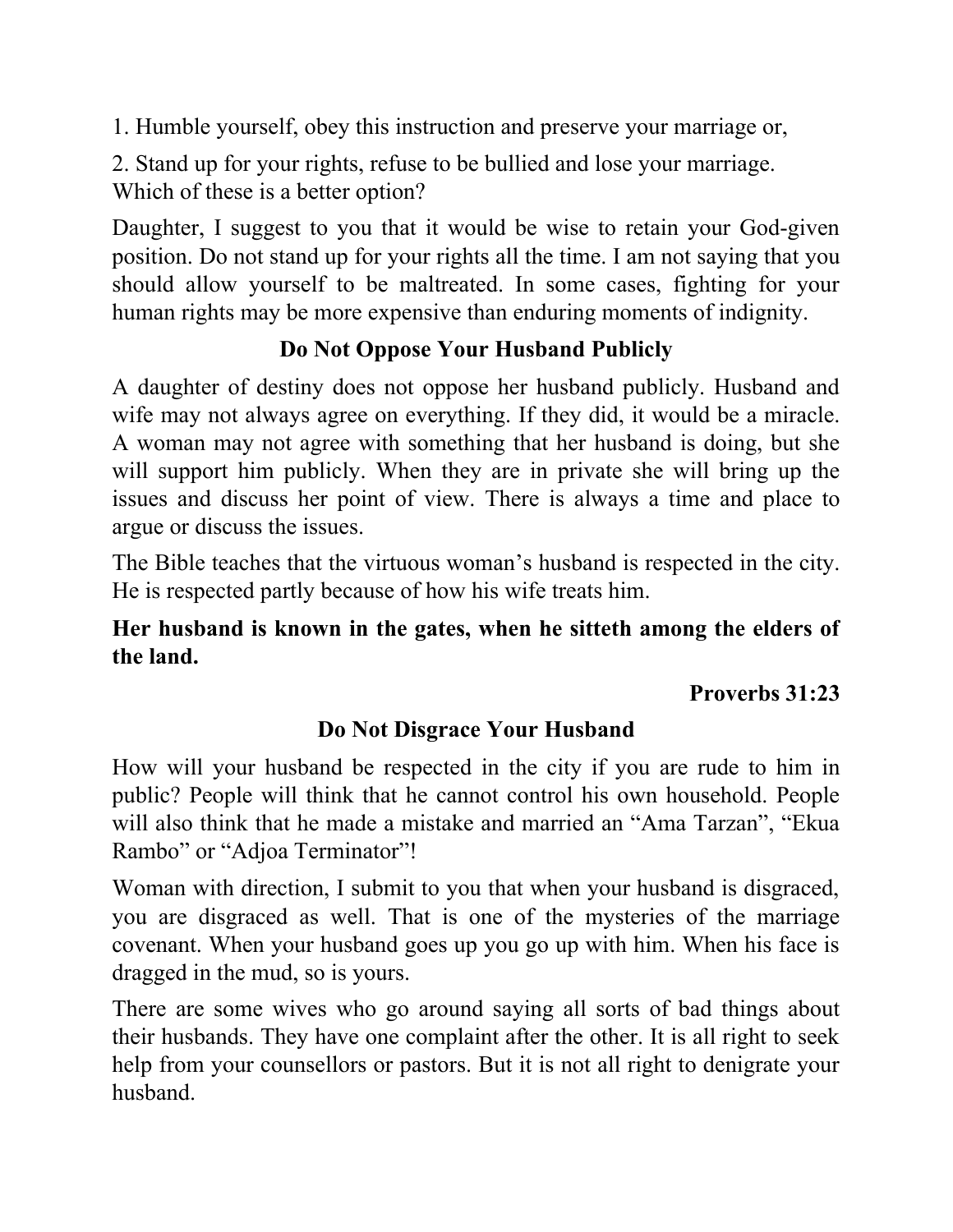"To denigrate someone," means "to blacken his reputation". Wives must not blacken the reputation of their husbands. A fine balance must be achieved between openness for obtaining advice and humiliating your husband.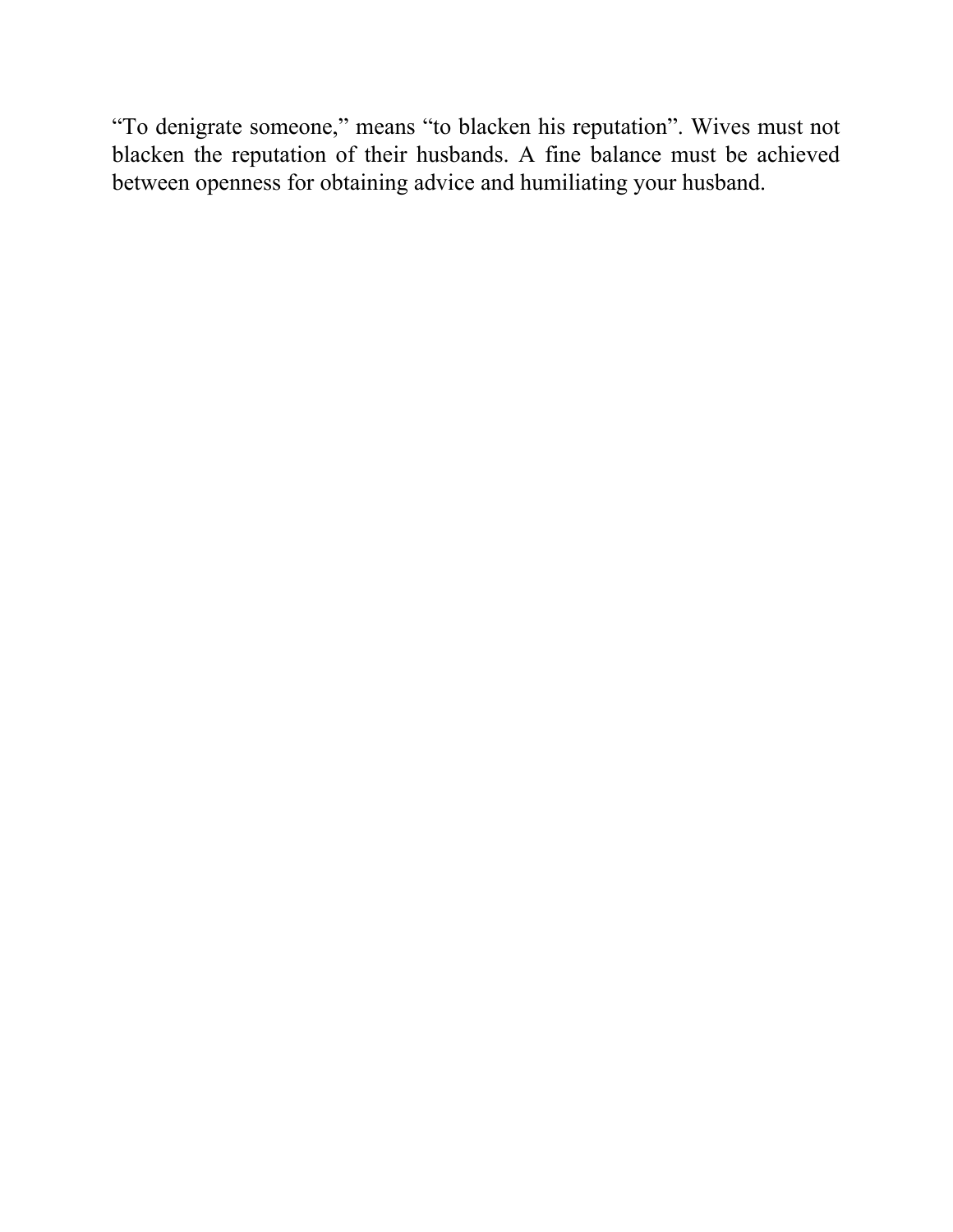## **Daughter, Keep Your Place**

### **Why Some Women Are Never Listened To**

Wisdom is justified of her children. You can choose to oppose your husband publicly but I tell you what will happen. He will never listen to you and he will never consider your opinion in any important decision! What you do not realize is that no one takes advice from his enemy. When you constantly oppose your husband, you occupy the position of an enemy. You are the opposition party to the man.

In my observation of politics, I have noticed that the ruling party never listens to the suggestions of the opposition group. This is because the opposition group is seen as an enemy who does not have the goodwill of the ruling party at heart.

I do not listen to my enemies either. But I pay very careful attention to what my friends tell me. Have you noticed that your husband hardly listens to your antagonistic outbursts? Watch closely and notice the people he listens to. They are people he perceives as friends and genuine supporters.

Wisdom is different from human rights. It is by wisdom that hopeless marriages and difficult husbands can be turned around. God is trying to teach you wisdom and not legal rights. You have rights and claims that you can make. Please feel free to do what you want. But wisdom is justified of her children.

#### **Do Not Allow Another to Take Your Place**

Vashti was suddenly removed from her high position.

#### **…give her royal estate unto another that is better than she.**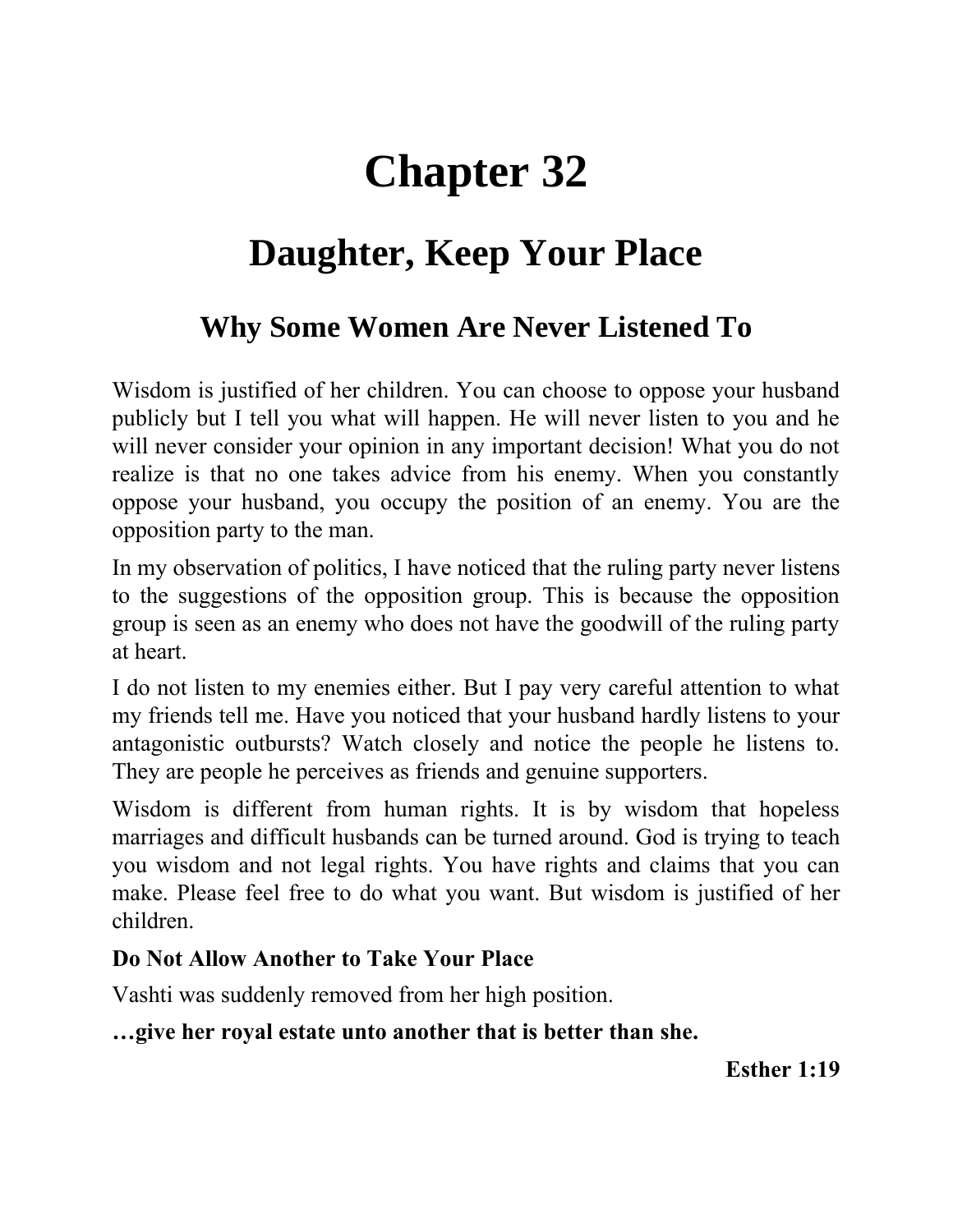Where has God established you? Has he made you a wife or a queen? If you do not respect what God has given you, you may lose it. I often tell people that there are two hundred people who are ready to replace them. No one needs to be proud or feel indispensable. We are all where we are by the grace of God.

Some women do not mind if their husbands are having affairs. They say, "Just do not let me know about it." Decide that you will not allow anything or anyone to take your place. A woman with direction understands the principle of divine displacement and replacement.

#### **To bring Vashti the queen before the king with the crown royal, to shew the people and the princes her beauty: for she was fair to look on.**

### **Esther 1:11**

Vashti made a tragic mistake. She had one great asset that God had given to her, that was her physical beauty. Every woman has been given her beauty as a gift from God. You used your beauty to get the man. You must use it to keep him. You used your beauty to attract the man. You must use it to keep your place.

Some wives do not care anymore about how they look. Christian women are supposed to take care of themselves so that they look beautiful. Do not think for one moment that your husband does not notice beautiful women in town. Every Christian man is fully aware of all the beautiful women around him.

When Vashti was called upon to display her beauty, she did not! She refused to do so. Many wives do not allow their husbands to gaze upon their beautifully formed bodies. In the name of bashfulness and modesty, many Christian husbands are deprived.

Many years ago, my pastor in London told a story of a mother who was giving her daughter away in marriage. She gave her daughter one piece of advice. She said to her, "Daughter, one thing that I am proud of is that my husband, your father, has never seen my nakedness."

"Keep it that way!" she encouraged her daughter.

Woman, use your beauty to captivate your husband. Do not think that he is not interested in sexual things. The fact that he lies in the bed like a piece of dead timber does not mean that there is no sexual power within him.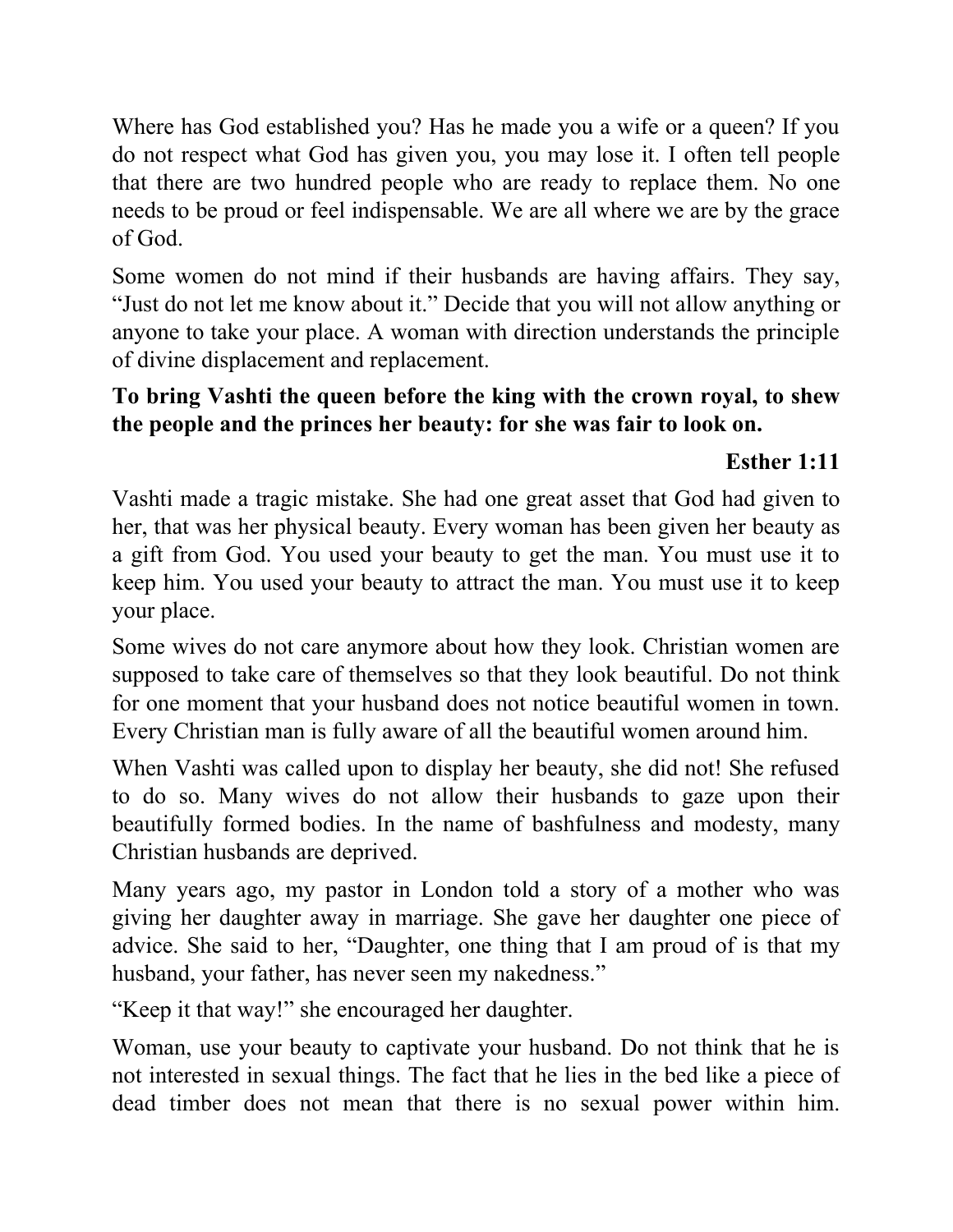Unknown to you, his mind may be captivated by other women. Love is something that needs stirring and awakening.

#### **I charge you, O daughters of Jerusalem, that ye stir not up, nor awake my love, until he please.**

#### **Song of Solomon 8:4**

Christian ladies should stir up their husbands' interest with their physical beauty. I realize that many women do not believe this advice is necessary. However, as cases of adultery and divorce occur, people will take these things seriously.

#### **The Old Man's Dog**

The human body is wonderfully created by God. The power of the flesh is so strong that it must never be underestimated. In 1983, I met an old man in a little village in the north of England. This man told me that he had lost his dog. He was perturbed and mumbled on about the power of sex.

Initially, I did not understand him. He was an old man whose only friend was his dog. Eventually, I understood that his dog had deserted him and run after a female dog in the village. Being his only friend, the old man was surprised that the power of sex had been able to separate his dog from him.

All that I am saying is that sex is powerful. A daughter of destiny understands this reality. Why quarrel with someone you can charm?

Do not say that your husband is not interested; he is! Perhaps you are a proud queen like Vashti, who is not prepared to do certain things.

A proud queen will not satisfy her husband's sexual desire. A proud queen will not be prepared to have sex for any reason other than pregnancy. A proud queen will refuse all forms of sexual variations other than the basics. A proud queen will be too dignified to do anything unusual to excite her husband. A proud queen behaves like a cadaver in bed. Like a huge anaconda, she rarely moves her coiled body. She is too noble to make any movements.

Years ago, I remember a young man who gave his life to Jesus. This young man had been involved in pornography and all forms of licentiousness. His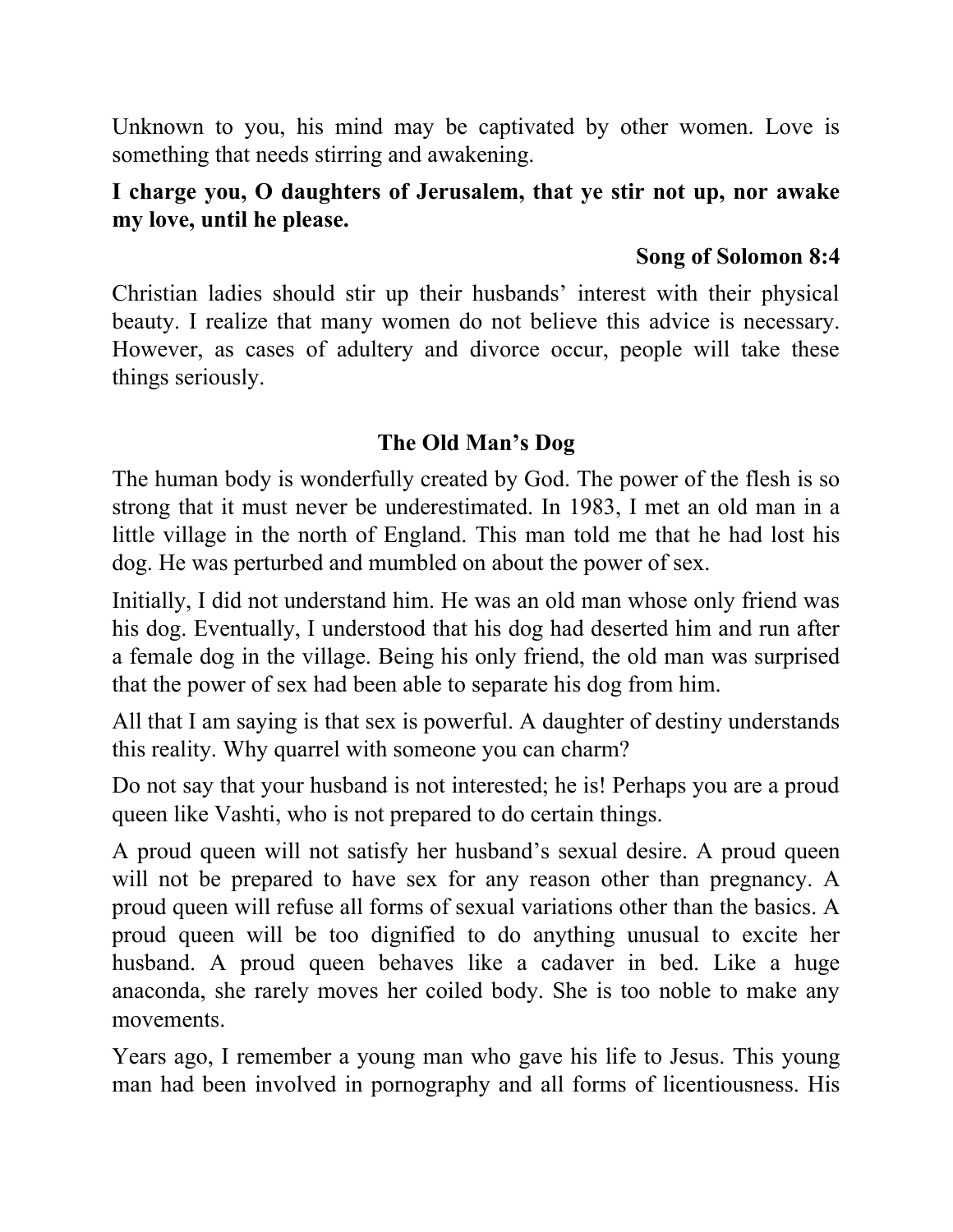room was always covered with photographs and posters of naked women. After he got saved, he put away all these things and began to live a straight life. He got married and was faithful to his wife for many years.

When his wife became pregnant she banned him from coming near her until after she had delivered. Mind you, this was not due to medical advice. She just did not want to have sex.

After years of staying faithful, this husband turned once again to a life of lewdness and fornication. Five months into the pregnancy, he began to have affairs with other girls in his community.

His proud queen would still not hear of him coming near her until the pregnancy was over. From that time onwards, their marriage deteriorated into a cat and dog fight in which the husband had numerous extramarital affairs.

Secondary school girls took over from this twentieth century Queen Vashti.

Daughter, thou hast a body, please use it, otherwise you will be replaced!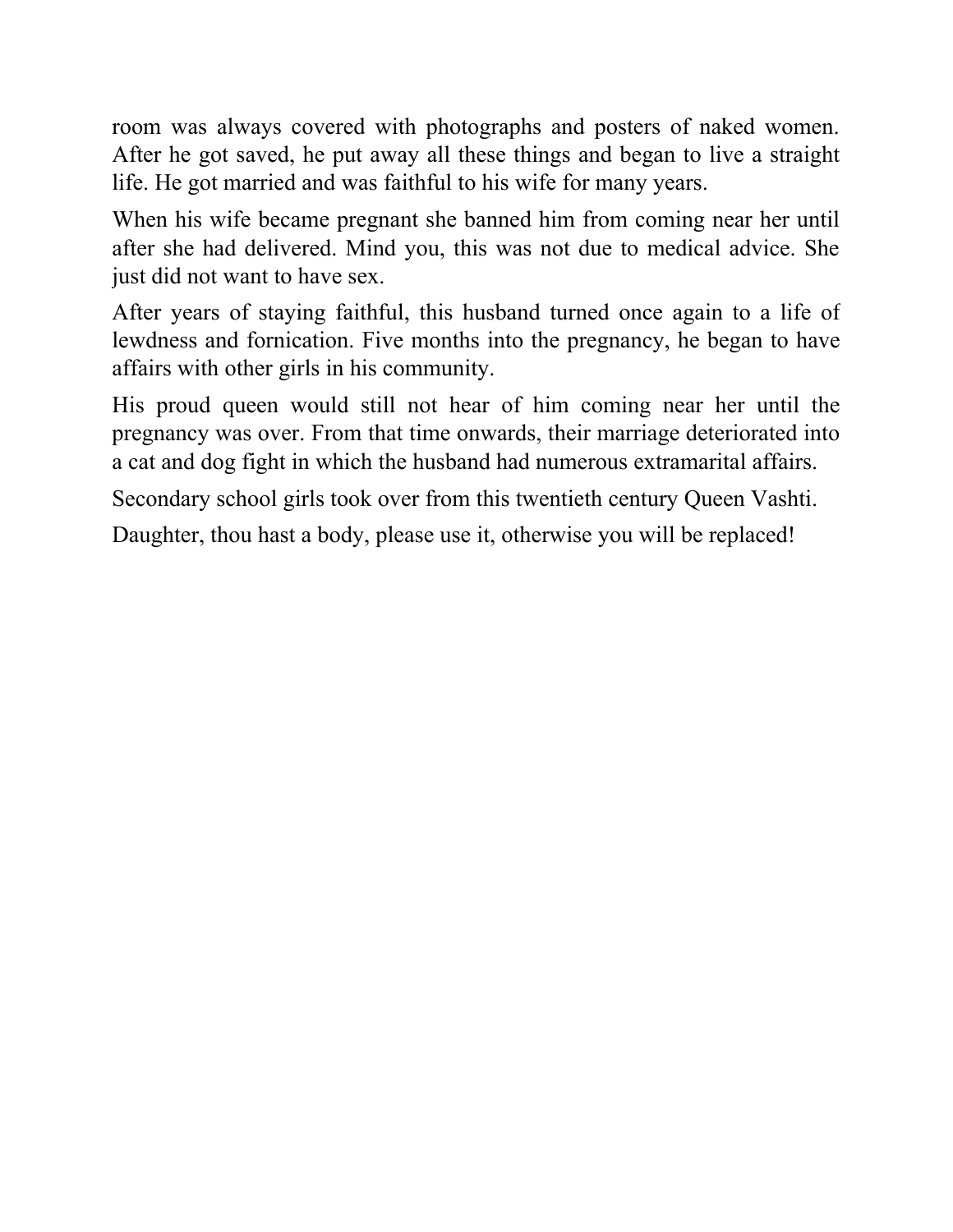### **Daughter of Destiny**

**And we know that all things work together for good to them that love God, to them who are the called according to his purpose.**

#### **Romans 8:28**

All things work together for good for a daughter of destiny. Esther had neither father nor mother. She was an orphan in the care of her cousin Mordecai. Many people would have given up on life after becoming an orphan at an early age. She could have moaned and whined that she was not receiving motherly and fatherly care at the hands of Mordecai.

Please notice the second part of the Scripture. It says that all things work together for good to them that love God. Do you love the Lord?

A woman with direction has her heart set upon the Lord. Perhaps today you are asking yourself, "Why did I marry this man?" Perhaps your life has taken many different twists and turns. You ask yourself, "Shouldn't I have married the other brother?" Your mind races as you think of missed opportunities.

I want you to know that all things work together for good. Perhaps you are well advanced in years and are not yet married. Perhaps you have been married for years and do not have a child. Perhaps you are married to a beastly husband. I tell you that all things are going to work together for good! Daughter of destiny, it is going to be well with you.

Esther had neither father, mother nor beloved. She only had a cousin. If God could raise Esther from nowhere, then God can raise you up. Daughter, I predict that it shall be well with you. He is doing it right now as you read this book.

#### **Daughter, You Can Recover**

The word 'salvation', also means 'to rescue'. Christ has rescued us from deep waters. A daughter of destiny is someone who can recover from a bad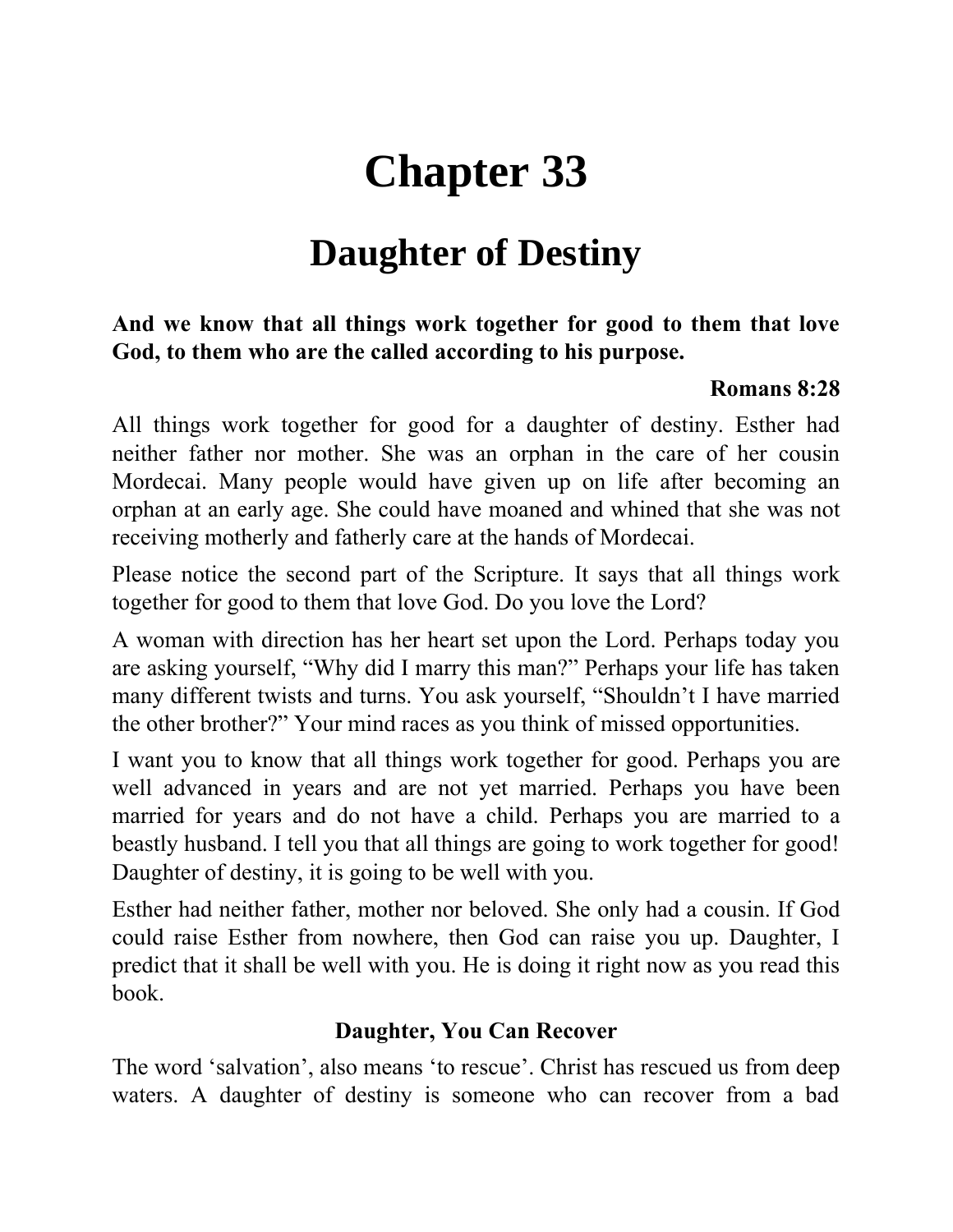situation. All things work together for good for a daughter of destiny.

**And he brought up Hadassah, that is, Esther, his uncle's daughter: for she had neither father nor mother, and the maid was fair and beautiful; whom Mordecai, when her father and mother were dead, took for his own daughter.**

### **Esther 2:7**

Esther's plight was pathetic; she had neither mother nor father. That is a serious handicap with which to begin life. But Esther recovered beautifully and rose to the highest of heights. Woman, you can recover! Some of you have been involved in all kinds of sin. Some of you have been around with countless different people. Your womb has been scraped numerous times to get rid of unwanted babies. Perhaps you were even a prostitute.

I remember speaking to some church members one day when a lady came up to me. She said, "Pastor, I don't want to ever go back to my past." As I looked at her I heard the voice of the Holy Spirit say to me, "This woman was a prostitute."

So I asked her, "What work did you do?" As she looked at me, tears welled up in her eyes and she said, "I was a prostitute." I said to her, "Daughter, you can recover! You will not go back to that life anymore."

Daughter of destiny, there is an anointing to recover. Perhaps you have been used and discarded by many men. Your heart and emotions are deeply scarred from your experiences. You no longer have confidence in yourself and no longer believe in people. As he raised up Esther, he will surely raise you up.

Anyone who looked at Esther's background would never have predicted that she could be queen. She was an orphan and a refugee. How could she amount to anything? But our God is a God who specializes in making something out of nothing.

Are you nothing today? Are you a discarded rag today? Have you been disappointed and broken in this life? Let your heart be healed today because Jesus will make you a different woman. I see you recovering now!!

#### **Woman, Listen to Advice**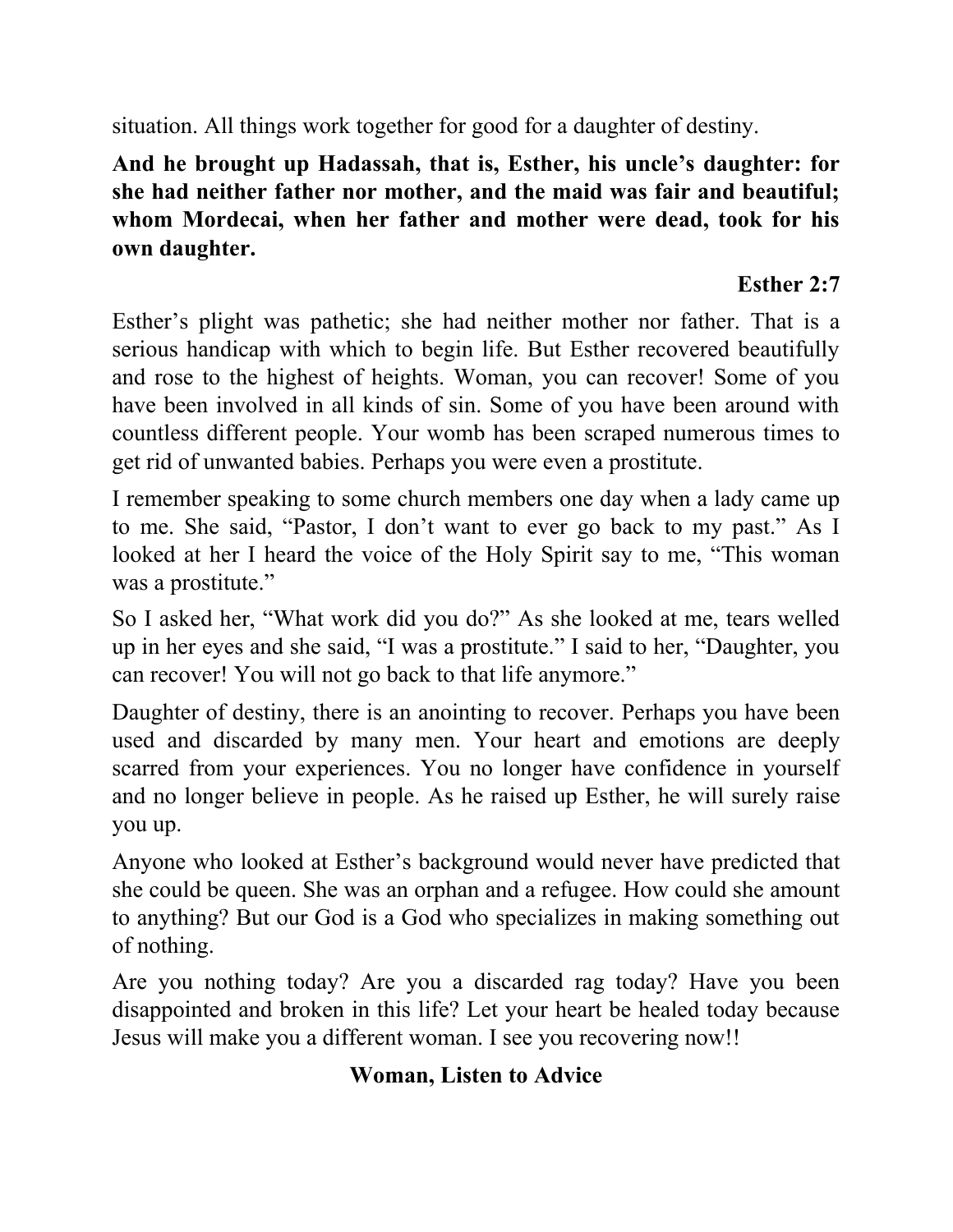If Esther had not submitted herself to her cousin's suggestion to enter the beauty contest, history would have turned out differently.

### **…Esther was brought also unto the king's house…**

#### **Esther 2:8**

A daughter of destiny submits to parental authority and to the authority of her husband. I assure you that there are no blessings outside of God's plan. If you want to be blessed, follow God's plan and you will be healed.

I have often thought that a woman's physical development outstrips her maturity. In other words, her body develops faster than her mind does.

I remember a young lady who received several proposals from several Christian brothers. She had no one to advise her. Whenever someone offered to marry her, she would laugh about it with her giggly school friends.

As the years went by, she passed the flower of her age. Suitors stopped coming and soon she realized that she had missed the opportunities of her lifetime. Many young ladies do not listen to advice at this stage of their lives. Oh, what a difference it would make if people listened to advice.

Once, such a lady came to her senses many years after the best suitors had gone by. She said to her best friend, "I have really made a big mistake. I wish I had married so-and-so." I can remember advising this young lady in particular. She got so angry with me that she would not have anything to do with me after that.

Up until this day, I can hardly maintain a conversation with her. She was so averse to my suggestions and advice in her younger days. As this lady approaches her menopause, she is still unmarried. Zimbo!\* A little wisdom makes a lot of difference to a woman's life. I sometimes look at the brother who would have married her and say to myself, "My stubborn friend missed a good chance."

#### **…wisdom is profitable to direct.**

### **Ecclesiastes 10:10**

Daughter of destiny, be submissive and listen to advice. Do not become an old and lonely woman before you admit that you were wrong. Do not wait for your marriage to break up before you believe the advice you have received. I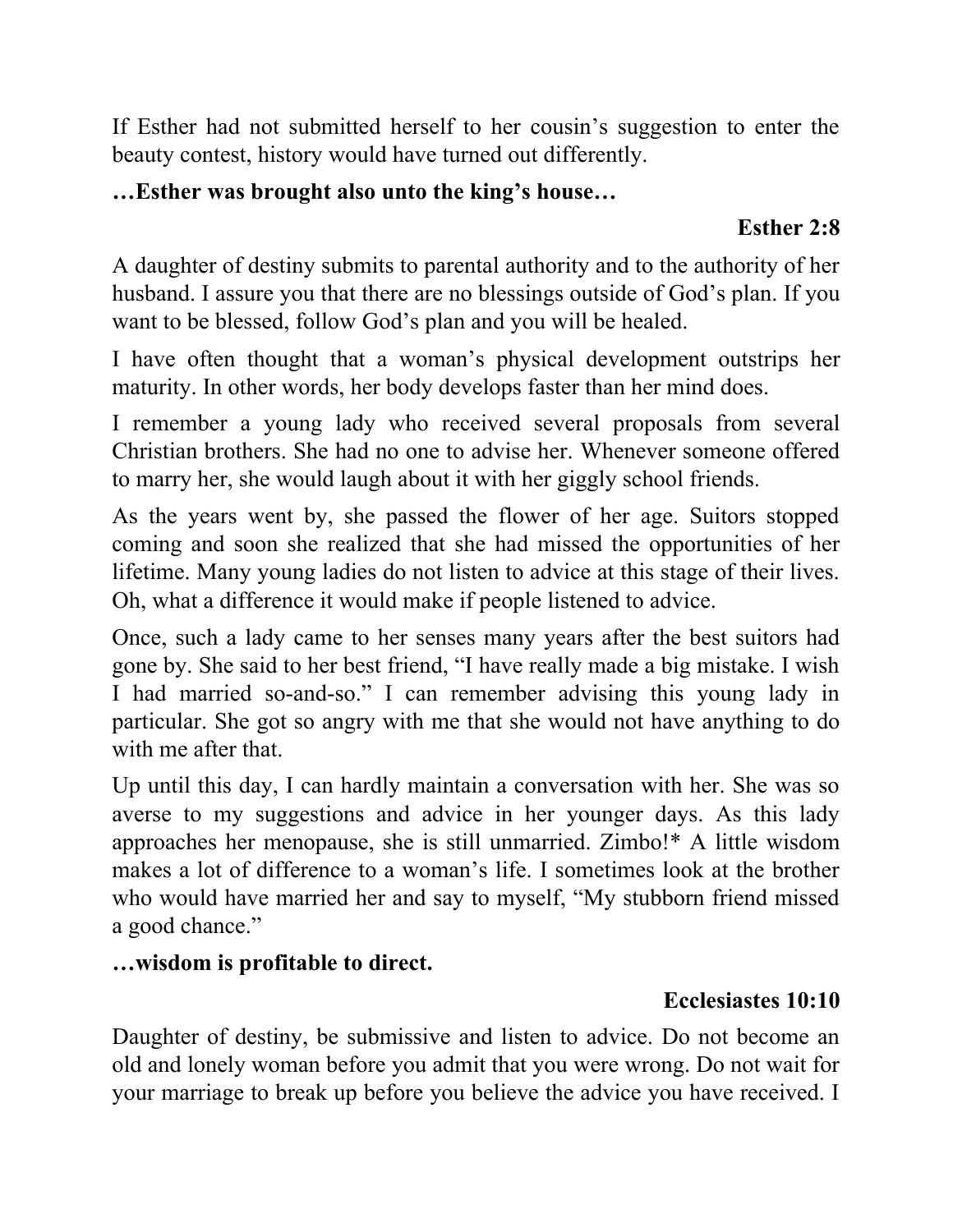personally think that some people want bad things to happen before they submit to the Word of God.

Woman, Nothing Happens by Chance!

### **…and who knoweth whether thou art come to the kingdom for such a time as this?**

**Esther 4:14**

\*The expression *"Zimbo"* is the author's colloquial exclamation.

# **A Daughter Must Help Her Father**

The years went by and Esther was established as the queen of the land. But trouble brewed and soon Esther was called upon to help. Her cousin reminded her of how she was in a privileged position. He told her, "Perhaps there is a reason why you are here. Perhaps this is why God allowed you to be elevated to this lofty position."

A daughter of destiny will not quickly forget where she came from. She is prepared to help her father. Esther helped Mordecai. A daughter of destiny will remember her father and help him.

Esther may never have known what it cost Mordecai to care for her. Daughter, help your fathers in the natural! Daughter, help your spiritual father! Remember him and remember all that he has done for you. Don't forget what he has done for you. Perhaps, you will never know the price he paid to care for you.

This is a wonderful poem from a daughter to her father. Perhaps you could write these words to your father.

*Dad, as I was growing up, You always made my world feel safe. The dear calm of your voice, calmed me And the strong circle of your arms circled me. I never felt vulnerable or afraid, Because to me, you seemed unshakable. As I got older, though, It dawned on me that the world you faced everyday Was a lot bigger and scarier*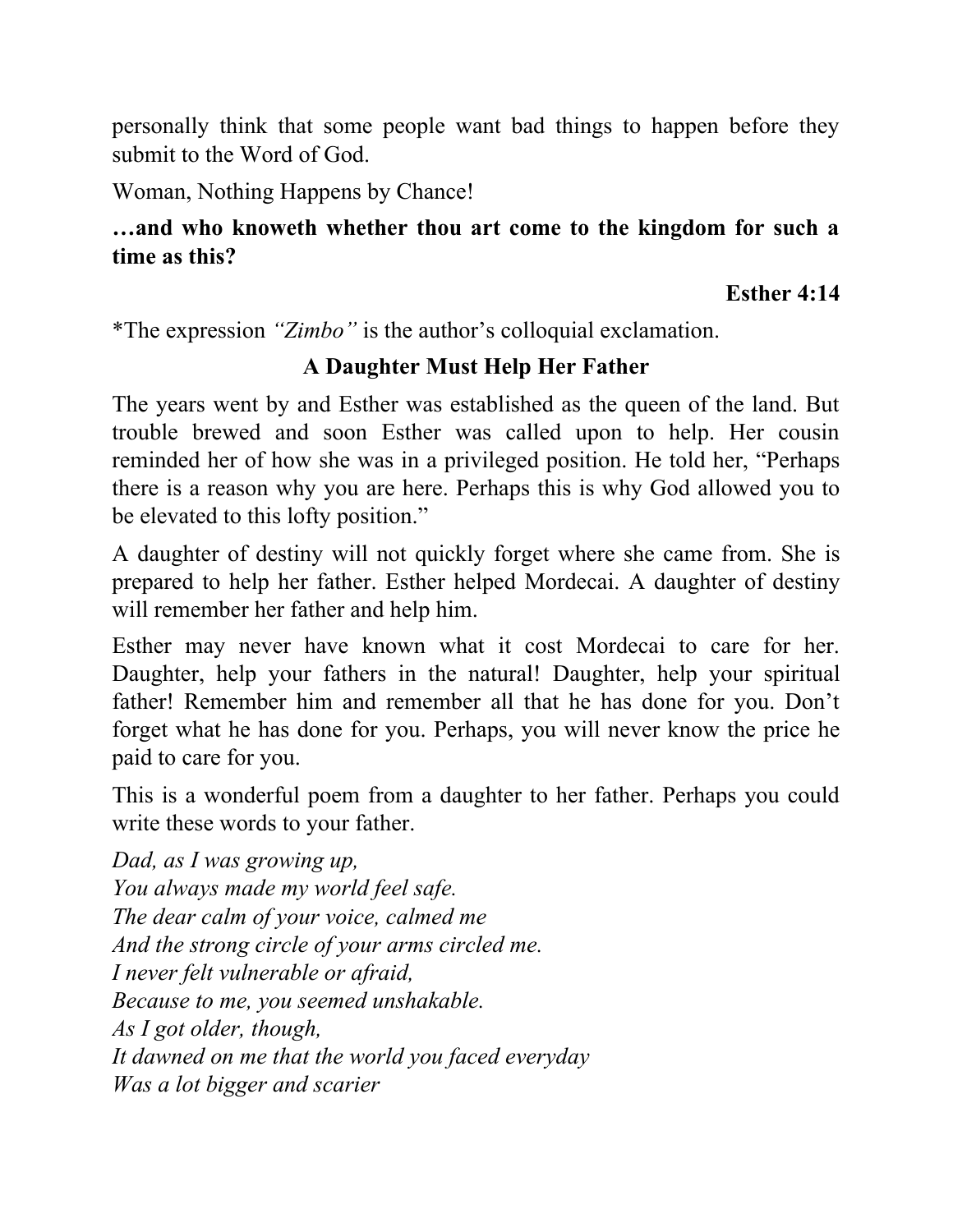*Than the one you had created for me. And I wondered, sometimes, if you felt Like relying on someone else's strength for a change Now that I am an adult and living on The outside of your safety net, I finally understand what sacrifices You made to make sure "my world" Felt alright all the time. Growing up in the sanctuary of your love Is something I will always cherish and a memory I could never forget.*

### *Dierdra J. Brown*

I am sometimes amazed that people, who have lived with others and at the expense of relatives all their lives, would not like to help anyone in later years. They close the doors to other needy people. They forget what someone did for them.

A virtuous woman has a kind heart. She is generous and helps many people, even those who do not deserve it.

#### **She stretcheth out her hand to the poor; yea, she reacheth forth her hands to the needy.**

## **Proverbs 31:20**

Perhaps you are the wife of some important personality today. Perhaps you are living in a rich western nation. Nothing happens by chance. Esther was not a beautiful woman by chance. Her parents did not die by chance. If her parents had been alive, they might not have put her up for the beauty contest.

Perhaps you are occupying a position in which you can employ many Christians. Please note that it is for a reason. God is the one who established you wherever you are. He will come knocking at your door to ask you for your help. Will you help the cause of the gospel when it is your turn to do so, or will you find an excuse?

#### **Daughter, God Comes before Marriage!**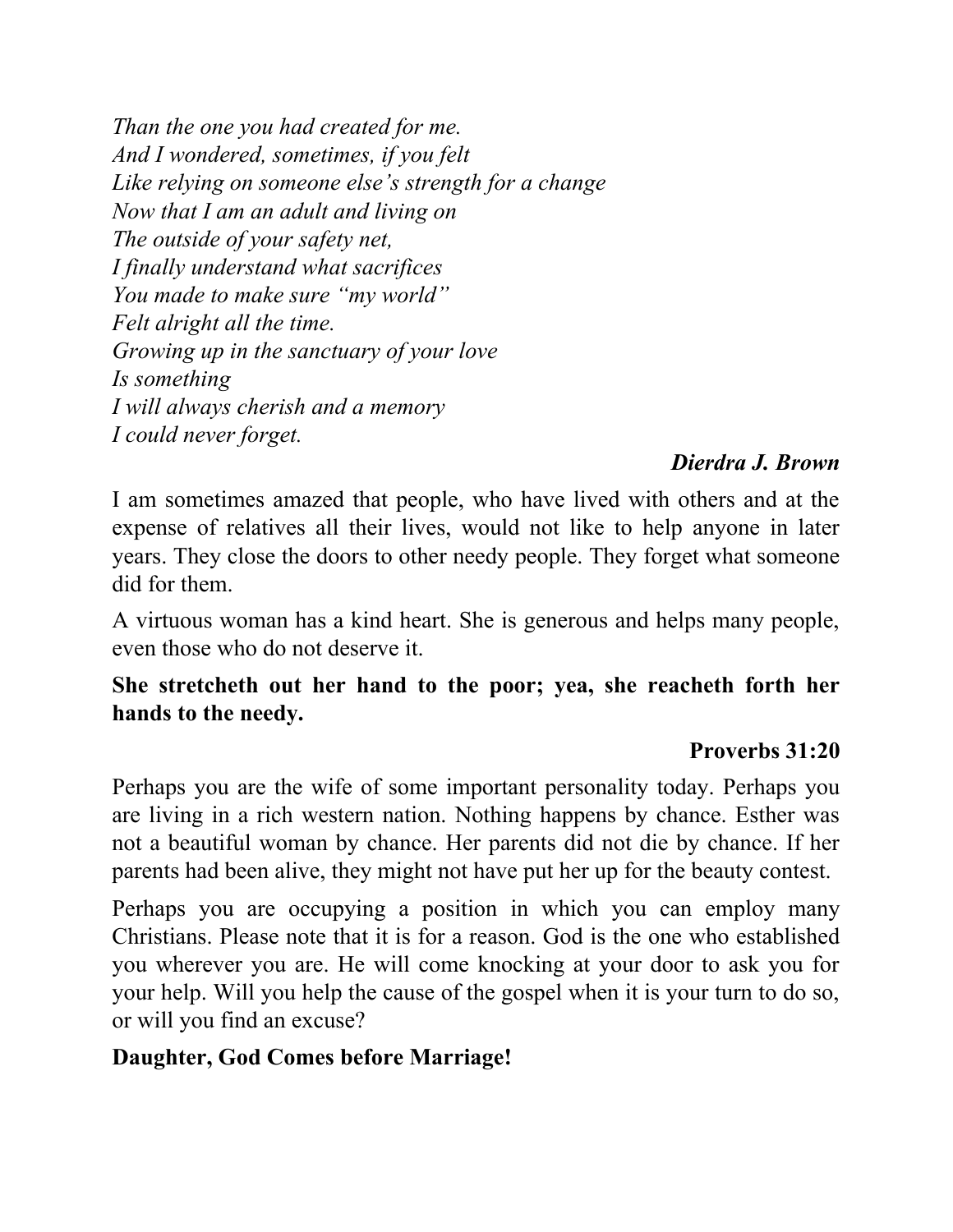Esther sent an important message back to Mordecai. She explained that it would not be possible for her to walk into the king's parlour without being invited. She explained that she would lose her life if she did so.

## **Go, gather together all the Jews that are present in Shushan, and fast ye for me, and neither eat nor drink three days, night or day: I also and my maidens will fast likewise; and so will I go in unto the king, which is not according to the law: and if I perish, I perish**

# **Esther 4:16**

But Esther put God before her marriage. She obeyed the Word of God. She was prepared to sacrifice her life if that was what it meant. She remembered where she came from.

How many women would be prepared to make such a sacrifice for a religious cause? Esther risked everything! If you put God first you will invoke a blessing upon your life.

## **Daughter, Fast and Pray!**

Esther asked the people to fast and pray. She believed that prayer and fasting would bring solutions. Daughter of destiny, in all your getting, get prayer and fasting. Perhaps, no one can change your husband's mind. But I know one thing that can help to break every barrier down prayer and fasting.

**Then Esther bade them return Mordecai this answer, Go, gather together all the Jews that are present in Shushan, and fast ye for me, and neither eat nor drink three days, night or day: I also and my maidens will fast likewise; and so will I go in unto the king, which is not according to the law: and if I perish, I perish.**

## **Esther 4:15, 16**

Esther did not just ask her followers to fast; she told them that she would fast herself. If you want to be a daughter of destiny, learn these principles today.

Your destiny is determined more by prayer than anything else. Jesus determined his destiny by prayer. Three hours of prayer in the garden of Gethsemane ensured that everything would go as planned.

Become a daughter of destiny. Shape your marriage through prayer. Carve out your future with hours of prayer. Pray in the day, pray in the night. Pray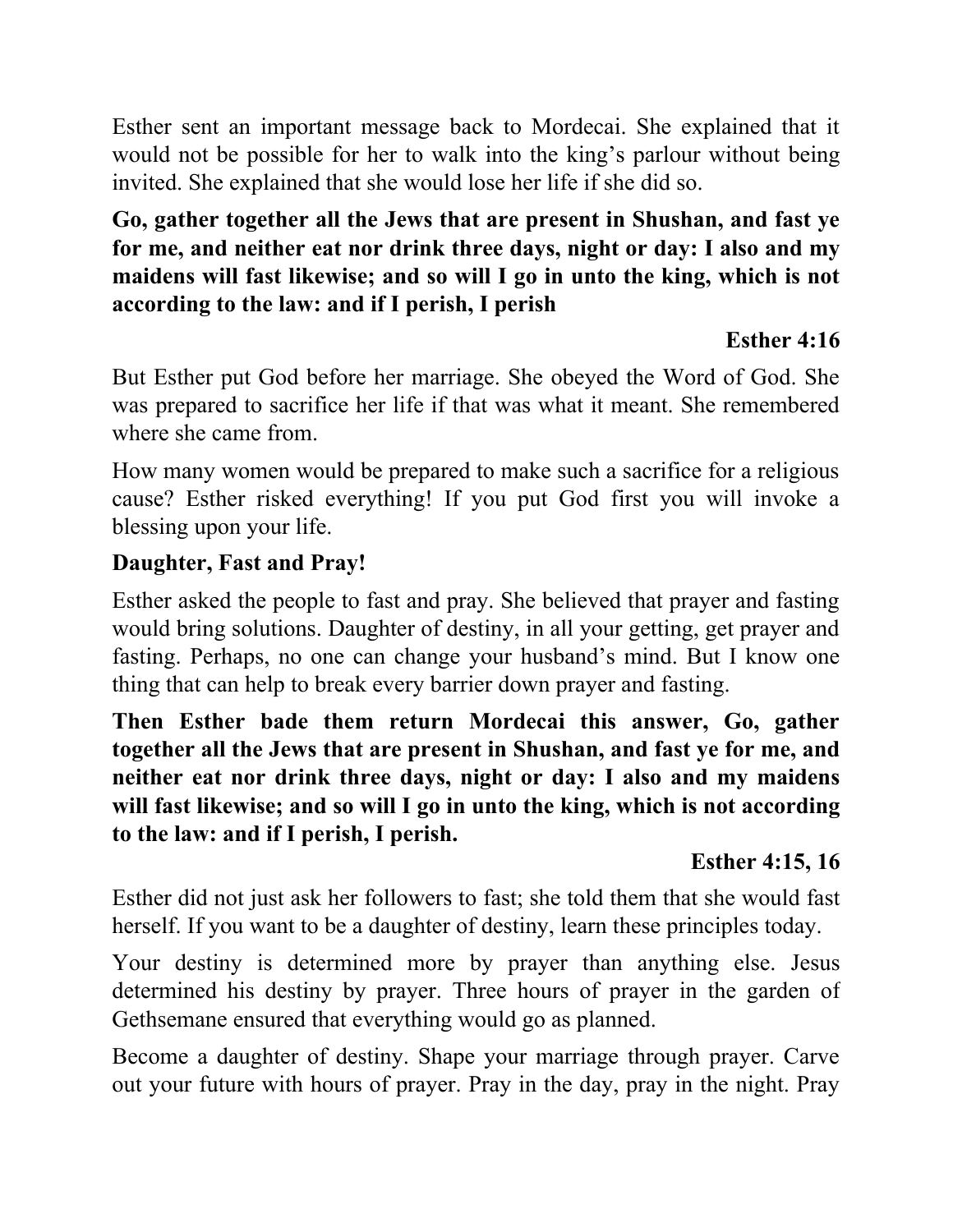all the time. Daughter of destiny, pray without ceasing!

\*\*\*\*\*\*\*\*\*\*\*\*\*\*\*\*\*\*\*\*